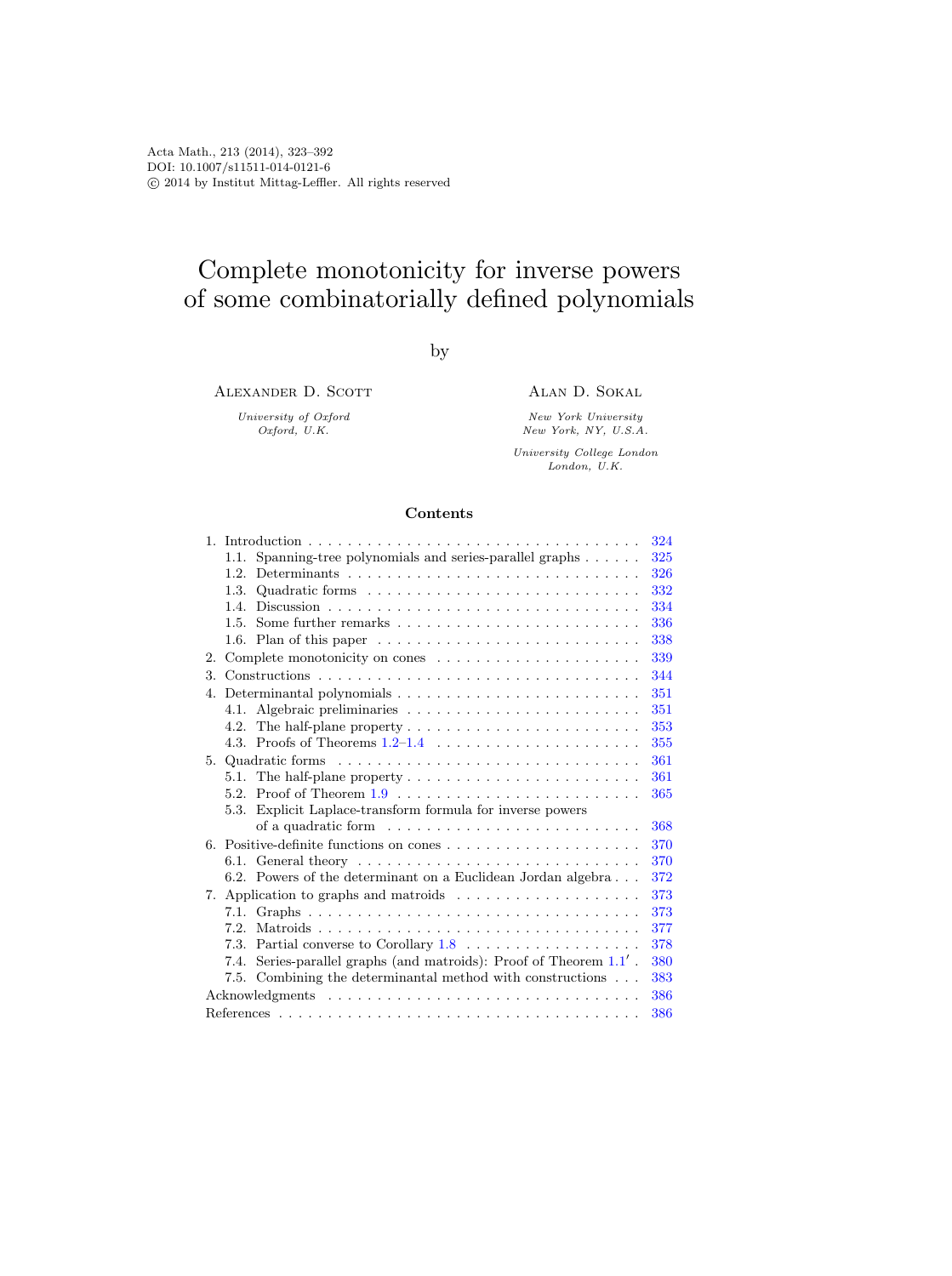324 **a. d. scott and a. d. sokal** 

#### 1. Introduction

<span id="page-1-0"></span>If  $P$  is a univariate or multivariate polynomial with real coefficients and strictly positive constant term, and  $\beta$  is a positive real number, it is sometimes of interest to know whether  $P^{-\beta}$  has all non-negative (or even strictly positive) Taylor coefficients. A problem of this type arose in the late 1920s in Friedrichs and Lewy's study of the discretized timedependent wave equation in two space dimensions: they needed the answer for the case  $P(y_1, y_2, y_3)=(1-y_1)(1-y_2)+(1-y_1)(1-y_3)+(1-y_2)(1-y_3)$  and  $\beta=1$ . Lewy contacted Gabor Szegő, who proceeded to solve a generalization of this problem: Szegő [\[113\]](#page-68-0) showed that for any  $n\geqslant 1$ , the polynomial

<span id="page-1-2"></span>
$$
P_n(y_1, ..., y_n) = \sum_{i=1}^n \prod_{j \neq i} (1 - y_j)
$$
\n(1.1)

has the property that  $P_n^{-\beta}$  has non-negative Taylor coefficients for all  $\beta \geq \frac{1}{2}$ . (The cases  $n=1, 2$  are of course trivial; the interesting problem is for  $n \ge 3$ .) Szegő's proof was surprisingly indirect, and exploited the Gegenbauer–Sonine addition theorem for Bessel functions together with Weber's first exponential integral. $(1)$  Shortly thereafter, Kaluza [\[72\]](#page-66-0) provided an elementary (albeit rather intricate) proof, but only for  $n=3$  and  $\beta=1$ . In the early 1970s, Askey and Gasper [\[8\]](#page-64-0) gave a partially alternative proof, using Jacobi polynomials in place of Bessel functions. Finally, Straub [\[112\]](#page-68-1) has very recently produced simple and elegant proofs for the cases  $n=3, 4$  and  $\beta=1$ , based on applying a positivitypreserving operator to another rational function whose Taylor coefficients are known (by a different elementary argument) to be non-negative (indeed strictly positive).

Askey and Gasper, in discussing both Szegő's problem and a related unsolved problem of Lewy and Askey, expressed the hope that "there should be a combinatorial interpretation of these results" and observed that "this might suggest new methods" [\[8,](#page-64-0) p. 340]. The purpose of the present paper is to provide such a combinatorial interpretation, together with new and elementary (but we think powerful) methods of proof. As a consequence we are able to prove a far-reaching generalization of Szegő's original result, which includes as a special case an affirmative solution to the problem of Lewy and Askey. Indeed, we give two different proofs for the Lewy–Askey problem, based on viewing it

<span id="page-1-1"></span> $(1)$  These formulae for Bessel functions can be found in [\[122,](#page-69-0) p. 367, eq. 11.41 (17)] and [122, p. 394, eq. 13.3 (4)], respectively. For the special case  $n=3$ , Szegő also gave a version of the proof using Sonine's integral for the product of three Bessel functions [\[122,](#page-69-0) p. 411, eq. 13.46 (3)]. Szegő commented in his introduction [\[113,](#page-68-0) p. 674] that "Die angewendeten Hilfsmittel stehen allerdings in keinem Verhältnis zu der Einfachheit des Satzes." ("The tools used are, however, disproportionate to the simplicity of the result.")

Szegő in fact proved the *strict* positivity of the Taylor coefficients for all n when  $\beta=1$ , and for  $n>4\beta/(2\beta-1)$  when  $\beta>\frac{1}{2}$  [\[113,](#page-68-0) Sätze I–III]. In this paper we shall concentrate on non-negativity and shall not worry about whether strict positivity holds or not. But see Remark 1 after Theorem [2.2.](#page-17-0)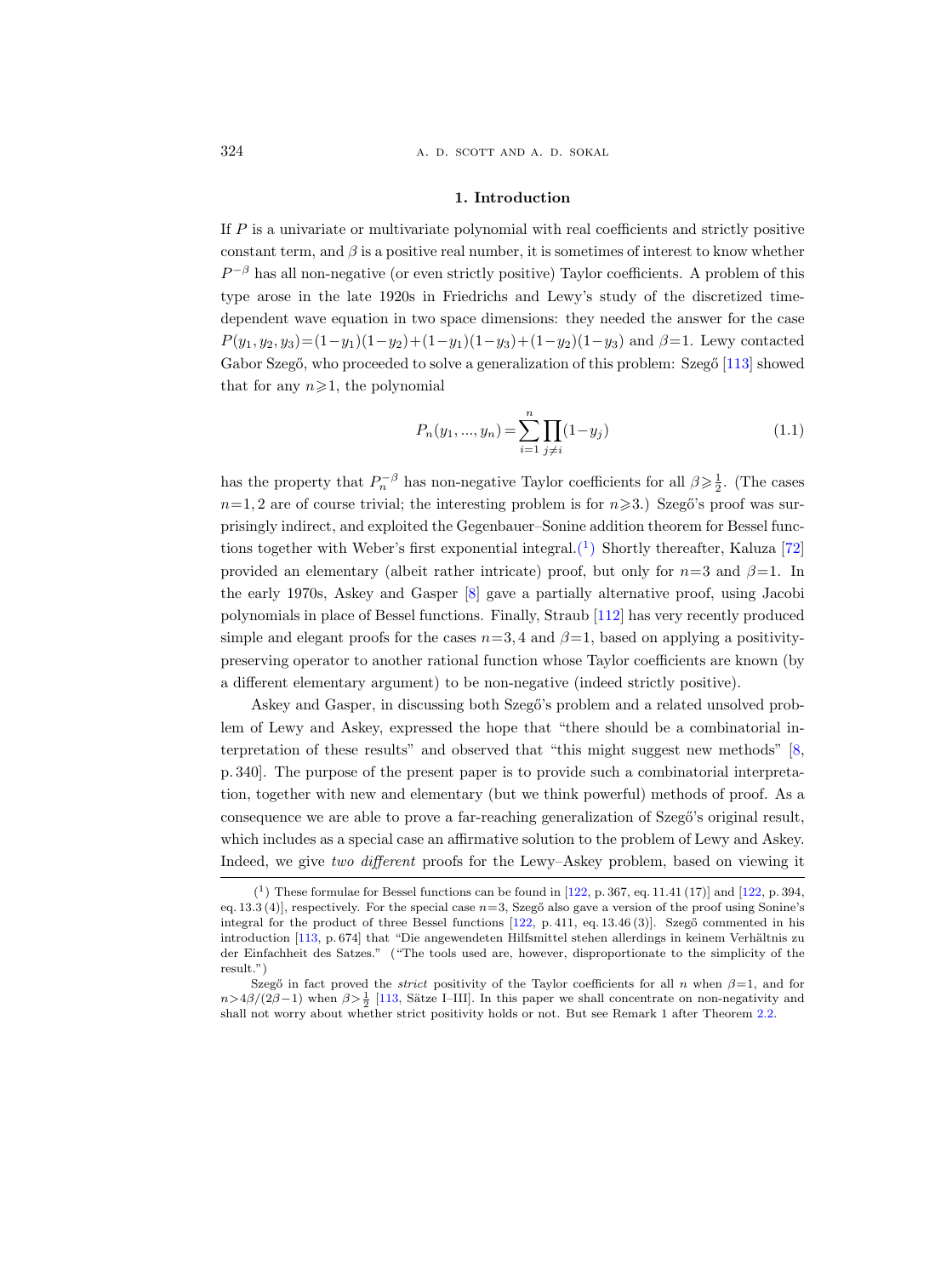as a member of two different families of generalizations of the  $n=3$  Szeg $\ddot{o}$  problem. Our methods turn out to be closely connected with harmonic analysis on Euclidean Jordan algebras (or equivalently on symmetric cones) [\[52\]](#page-65-0).

# <span id="page-2-0"></span>1.1. Spanning-tree polynomials and series-parallel graphs

From a combinatorial point of view, one can see that Szegő's polynomial  $(1.1)$  is simply the spanning-tree generating polynomial  $T_G(\mathbf{x})$  for the n-cycle  $G=C_n$ ,

$$
T_{C_n}(x_1, ..., x_n) = \sum_{i=1}^n \prod_{j \neq i} x_j,
$$
\n(1.2)

after the change of variables  $x_i=1-y_i$ . This suggests that an analogous result might hold for the spanning-tree polynomials of some wider class of graphs. $(2)$  This conjecture is indeed true, as we shall show. Moreover (and this will turn out to be quite important in what follows), the change of variables  $x_i=1-y_i$  can be generalized to  $x_i=c_i-y_i$  for constants  $c_i>0$  that are not necessarily equal. We shall prove the following result.

<span id="page-2-1"></span>THEOREM 1.1. Let  $G=(V, E)$  be a connected series-parallel graph, and let  $T_G(\mathbf{x})$ be its spanning-tree polynomial in the variables  $\mathbf{x} = \{x_e\}_{e \in E}$ . Then, for all  $\beta \geq \frac{1}{2}$  and all choices of strictly positive constants  $\mathbf{c} = \{c_e\}_{e \in E}$ , the function  $T_G(\mathbf{c}-\mathbf{y})^{-\beta}$  has nonnegative Taylor coefficients in the variables y.

Conversely, if G is a connected graph and there exists  $\beta \in (0,1) \setminus {\frac{1}{2}}$  such that  $T_G(\mathbf{c}-\mathbf{y})^{-\beta}$  has non-negative Taylor coefficients (in the variables y) for all  $\mathbf{c} > 0$ , then G is series-parallel.

The proof of the direct half of Theorem [1.1](#page-2-1) is completely elementary (and indeed quite simple). The converse relies on a deep result from harmonic analysis on Euclidean Jordan algebras [\[58\]](#page-66-1), [\[52,](#page-65-0) Chapter VII], [\[70\]](#page-66-2), for which, however, there now exist two different elementary proofs [\[106\]](#page-68-2), [\[31\]](#page-65-1), [\[110\]](#page-68-3).

Let us recall that a  $C^{\infty}$  function  $f(x_1, ..., x_n)$  defined on  $(0, \infty)^n$  is termed *completely* monotone if its partial derivatives of all orders alternate in sign, i.e.

<span id="page-2-3"></span>
$$
(-1)^k \frac{\partial^k f}{\partial x_{i_1} \dots \partial x_{i_k}} \geqslant 0 \tag{1.3}
$$

everywhere on  $(0, \infty)^n$ , for all  $k \geq 0$  and all choices of indices  $i_1, ..., i_k$ . Theorem [1.1](#page-2-1) can then be rephrased as follows.

<span id="page-2-2"></span><sup>(&</sup>lt;sup>2</sup>) See [\(1.5\)](#page-5-0) and [\(7.1\)](#page-50-2) below for the general definition of the spanning-tree polynomial  $T_G(\mathbf{x})$  for a connected graph  $G$  [\[37\]](#page-65-2), [\[109\]](#page-68-4).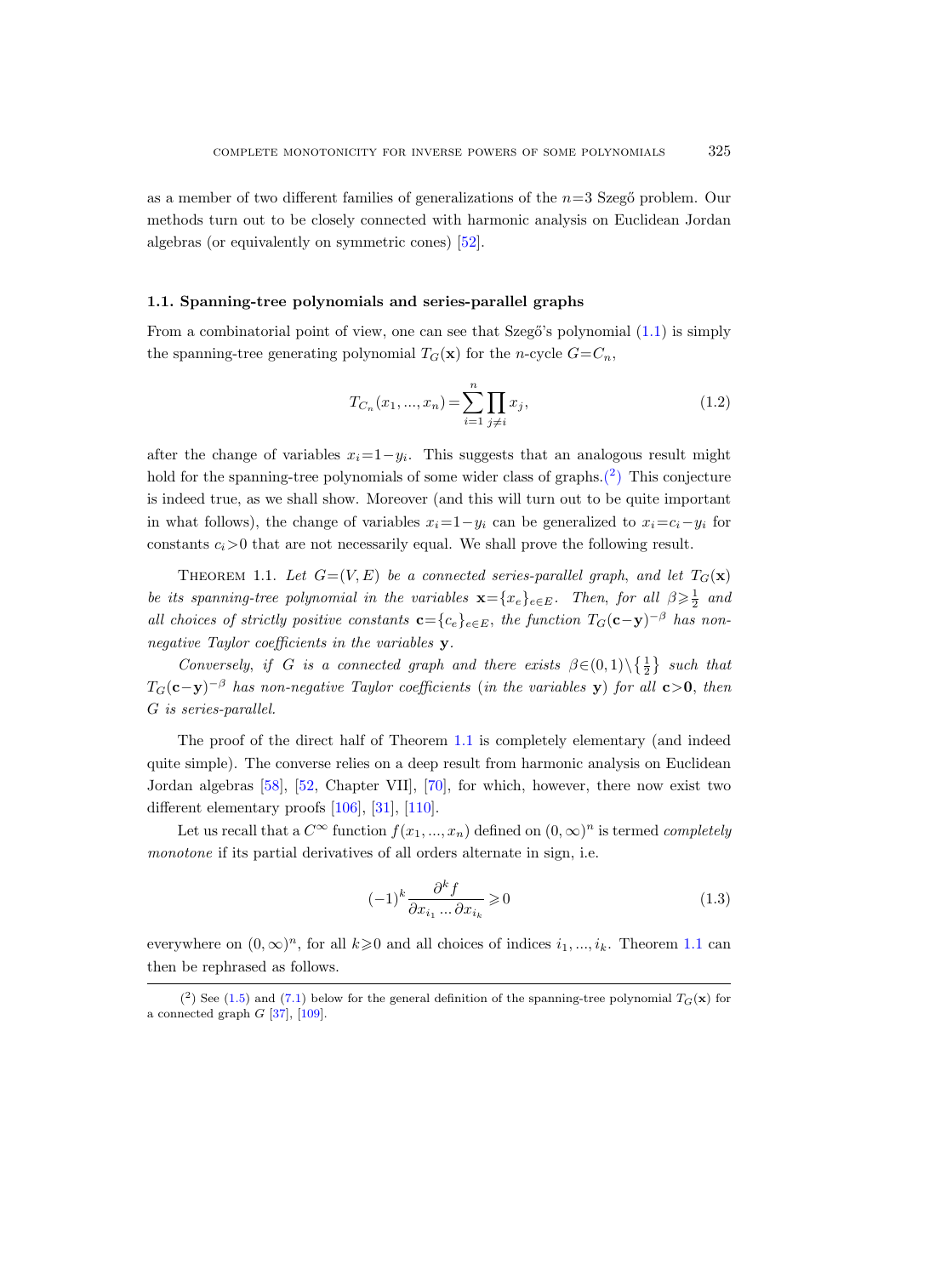THEOREM 1.1.<sup>'</sup> Let  $G=(V, E)$  be a connected series-parallel graph, and let  $T_G(\mathbf{x})$ be its spanning-tree polynomial. Then  $T_G^{-\beta}$  is completely monotone on  $(0,\infty)^E$  for all  $\beta \geqslant \frac{1}{2}$ .

Conversely, if  $G=(V, E)$  is a connected graph and there exists  $\beta \in (0, 1) \setminus \{\frac{1}{2}\}\$  such that  $T_G^{-\beta}$  is completely monotone on  $(0,\infty)^E$ , then G is series-parallel.

Allowing arbitrary constants  $c>0$  thus allows the result to be formulated in terms of complete monotonicity, and leads to a characterization that is both necessary and sufficient. Szegő's result (or rather, its generalization to arbitrary  $c$ ) extends to seriesparallel graphs and no farther.

# <span id="page-3-0"></span>1.2. Determinants

But this is not the end of the matter: we can go far beyond series-parallel graphs if we relax our demands about the set of  $\beta$  for which  $T_G^{-\beta}$  is asserted to be completely monotone. The key here is Kirchhoff's matrix-tree theorem [\[74\]](#page-66-3), [\[28\]](#page-64-1), [\[86\]](#page-67-0), [\[83\]](#page-67-1), [\[35\]](#page-65-3), [\[34\]](#page-65-4), [\[33\]](#page-65-5), [\[126\]](#page-69-1), [\[84\]](#page-67-2), [\[1\]](#page-63-1), which shows how spanning-tree polynomials can be written as determinants. This line of thought suggests that complete monotonicity of  $P^{-\beta}$  might hold more generally for the homogeneous multiaffine polynomials arising from determinants of the type studied in [\[37,](#page-65-2) §8.1]. This too is true; in fact, such a result holds for a slightly more general class of polynomials that need not be multiaffine. We shall prove, once again by elementary methods, the following result.

<span id="page-3-1"></span>THEOREM 1.2. Let  $A_1, ..., A_n, n \geq 1$ , be  $m \times m$  real or complex matrices or Hermitian quaternionic matrices, and let us form the polynomial

<span id="page-3-2"></span>
$$
P(x_1, ..., x_n) = \det\left(\sum_{i=1}^n x_i A_i\right)
$$
\n(1.4)

in the variables  $\mathbf{x}=(x_1,...,x_n)$ . (In the quaternionic case, det denotes the Moore determinant; see  $[105,$  Appendix A.) Assume further that there exists a linear combination of  $A_1, ..., A_n$  that has rank m (so that  $P \not\equiv 0$ ).

(a) If  $A_1, ..., A_n$  are real symmetric positive-semidefinite matrices, then  $P^{-\beta}$  is completely monotone on  $(0, \infty)^n$  for  $\beta = 0, \frac{1}{2}, 1, \frac{3}{2}, \dots$  and for all real  $\beta \geqslant \frac{1}{2}(m-1)$ .

(b) If  $A_1, ..., A_n$  are complex Hermitian positive-semidefinite matrices, then  $P^{-\beta}$  is completely monotone on  $(0, \infty)^n$  for  $\beta = 0, 1, 2, 3, ...$  and for all real  $\beta \geq m-1$ .

(c) If  $A_1, ..., A_n$  are quaternionic Hermitian positive-semidefinite matrices, then  $P^{-\beta}$  is completely monotone on  $(0,\infty)^n$  for  $\beta=0,2,4,6,...$  and for all real  $\beta\geq 2m-2$ .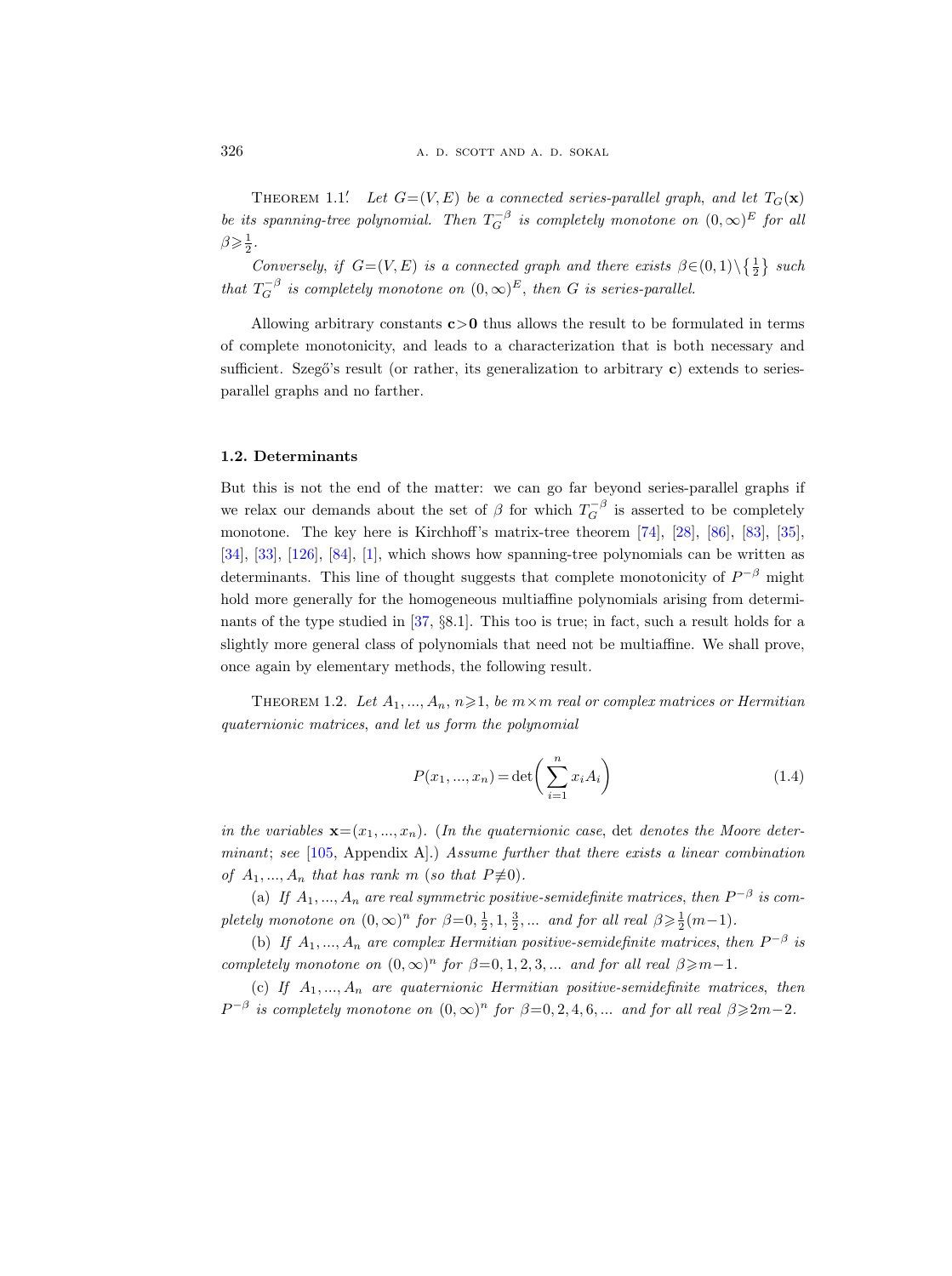These curious conditions on  $\beta$  are not just an artifact of our method of proof; they really are best possible. They can be better understood if we take a slightly more general perspective, and define complete monotonicity for functions on an arbitrary open convex cone C in a finite-dimensional real vector space V (see  $\S2$ ). We then have the following result that "explains" Theorem [1.2.](#page-3-1)

<span id="page-4-2"></span>THEOREM 1.3. (a) Let V be the real vector space  $Sym(m, \mathbb{R})$  of real symmetric  $m\times m$  matrices, and let  $C\subset V$  be the cone  $\Pi_m(\mathbb{R})$  of positive-definite matrices. Then the map  $A \mapsto (\det A)^{-\beta}$  is completely monotone on C if and only if  $\beta \in \{0, \frac{1}{2}, 1, \frac{3}{2}, ...\}$  $\left[\frac{1}{2}(m-1),\infty\right)$ . Indeed, if  $\beta \notin \left\{0,\frac{1}{2},1,\frac{3}{2},\dots\right\} \cup \left[\frac{1}{2}(m-1),\infty\right)$ , then the map  $A \mapsto (\det A)^{-\beta}$ is not completely monotone on any non-empty open convex subcone  $C' \subseteq C$ .

(b) Let V be the real vector space Herm $(m, \mathbb{C})$  of complex Hermitian  $m \times m$  matrices, and let  $C\subset V$  be the cone  $\Pi_m(\mathbb{C})$  of positive-definite matrices. Then the map  $A \mapsto (\det A)^{-\beta}$  is completely monotone on C if and only if  $\beta \in \{0, 1, 2, 3, ...\} \cup [m-1, \infty)$ . Indeed, if  $\beta \notin \{0, 1, 2, 3, ...\}\cup [m-1, \infty)$ , then the map  $A \mapsto (\det A)^{-\beta}$  is not completely monotone on any non-empty open convex subcone  $C' \subseteq C$ .

(c) Let V be the real vector space Herm $(m, \mathbb{H})$  of quaternionic Hermitian  $m \times m$ matrices, and let  $C\subset V$  be the cone  $\Pi_m(\mathbb{H})$  of positive-definite matrices. Then the map  $A \mapsto (\det A)^{-\beta}$  is completely monotone on C if and only if  $\beta \in \{0, 2, 4, 6, \dots\} \cup [2m-2, \infty)$ . Indeed, if  $\beta \notin \{0, 2, 4, 6, ...\} \cup [2m-2, \infty)$ , then the map  $A \mapsto (\det A)^{-\beta}$  is not completely monotone on any non-empty open convex subcone  $C' \subseteq C$ .

In particular, if the matrices  $A_1, ..., A_n$  together span  $Sym(m, \mathbb{R})$ , Herm $(m, \mathbb{C})$  or  $Herm(m, \mathbb{H})$  (so that the convex cone they generate has non-empty interior), then the determinantal polynomial [\(1.4\)](#page-3-2) has  $P^{-\beta}$  completely monotone on  $(0, \infty)^n$  if and only if  $\beta$  belongs to the set enumerated in Theorem [1.2.](#page-3-1)[\(](#page-4-1)3)

The proof of the "if" part of Theorem [1.3](#page-4-2) is completely elementary, but the "only if" part again relies on a deep result from harmonic analysis on Euclidean Jordan algebras, namely, the characterization of parameters for which the Riesz distribution is a positive measure (Theorem [4.8](#page-37-0) below; but see [\[106\]](#page-68-2), [\[31\]](#page-65-1), [\[110\]](#page-68-3) and [\[105,](#page-68-5) Appendix B] for elementary proofs). In fact, when Theorem [1.3](#page-4-2) is rephrased in this latter context, it takes on the following unified form.

<span id="page-4-0"></span>THEOREM 1.4. Let  $V$  be a simple Euclidean Jordan algebra of dimension n and rank r, with  $n=r+\frac{1}{2}dr(r-1)$ , let  $\Omega\subset V$  be the positive cone and let  $\Delta: V\to \mathbb{R}$  be the Jordan determinant. Then the map  $x \mapsto \Delta(x)^{-\beta}$  is completely monotone on  $\Omega$  if and only if

<span id="page-4-1"></span><sup>(&</sup>lt;sup>3</sup>) Brändén [\[25\]](#page-64-2) has recently used this latter fact to determine the exact set of  $\alpha \in \mathbb{R}$  for which the α-permanent [\[116\]](#page-68-6) is non-negative on real symmetric (resp. complex Hermitian) positive-semidefinite matrices.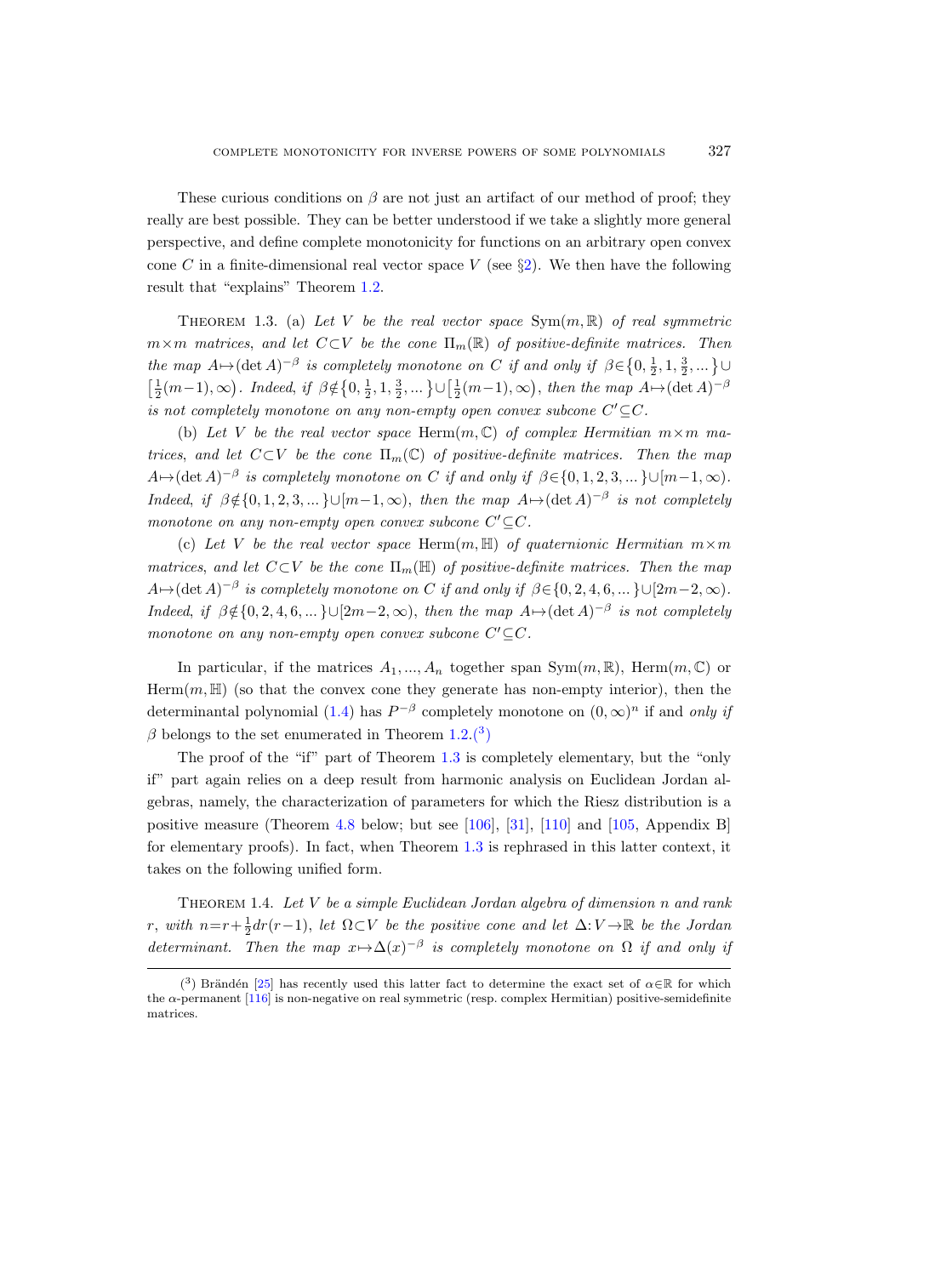$$
\beta \in \left\{0, \frac{1}{2}d, \dots, \frac{1}{2}d(r-1)\right\} \text{ or } \beta > \frac{1}{2}d(r-1). \text{ Indeed, if}
$$
  

$$
\beta \notin \left\{0, \frac{1}{2}d, \dots, \frac{1}{2}d(r-1)\right\} \cup \left(\frac{1}{2}d(r-1), \infty\right),
$$

then the map  $x \mapsto \Delta(x)^{-\beta}$  is not completely monotone on any non-empty open convex subcone  $\Omega' \subseteq \Omega$ .

We shall see that Theorem [1.4](#page-4-0) is essentially *equivalent* to the characterization of parameters for which the Riesz distribution is a positive measure. The set of values of  $\beta$ described in Theorem [1.4](#page-4-0) is known as the Gindikin–Wallach set and arises in a number of contexts in representation theory [\[16\]](#page-64-3), [\[58\]](#page-66-1), [\[101\]](#page-68-7), [\[121\]](#page-68-8), [\[77\]](#page-67-3), [\[50\]](#page-65-6), [\[51\]](#page-65-7), [\[52\]](#page-65-0).

A special case of the construction [\(1.4\)](#page-3-2) arises [\[37,](#page-65-2) §8.1] when B is an  $m \times n$  real or complex matrix of rank m, and we set  $P(\mathbf{x}) = \det(BXB^*)$ , where  $X = \text{diag}(x_1, ..., x_n)$  and  $*$  denotes Hermitian conjugate. Then the matrix  $A_i$  in  $(1.4)$  is simply the outer product of the *i*th column of  $B$  with its complex conjugate, and so is of rank at most 1; as a consequence, the polynomial  $P$  is multiaffine (i.e., of degree at most 1 in each variable separately $).(^{4})$  $).(^{4})$  $).(^{4})$ 

In particular, let  $G=(V, E)$  be a connected graph, and define its spanning-tree polynomial  $T_G(\mathbf{x})$  by

<span id="page-5-0"></span>
$$
T_G(\mathbf{x}) = \sum_{T \in \mathcal{T}(G)} \prod_{e \in T} x_e,\tag{1.5}
$$

where  $\mathbf{x} = \{x_e\}_{e \in E}$  is a family of indeterminates indexed by the edges of G, and  $\mathcal{T}(G)$ denotes the family of edge sets of spanning trees in  $G$ . Now let  $B$  be the directed vertex-edge incidence matrix for an arbitrarily chosen orientation of G, with one row (corresponding to an arbitrarily chosen vertex of  $G$ ) deleted; then the matrix-tree theorem [\[74\]](#page-66-3), [\[28\]](#page-64-1), [\[86\]](#page-67-0), [\[83\]](#page-67-1), [\[35\]](#page-65-3), [\[34\]](#page-65-4), [\[33\]](#page-65-5), [\[126\]](#page-69-1), [\[84\]](#page-67-2), [\[1\]](#page-63-1), [\[37\]](#page-65-2) tells us that  $T_G(\mathbf{x}) = \det(BXB^{\mathrm{T}})$ . Applying Theorem [1.2](#page-3-1) (a), we obtain the following result.

<span id="page-5-3"></span>COROLLARY 1.5. Let  $G=(V, E)$  be a connected graph with p vertices, and let  $T_G(\mathbf{x})$ be its spanning-tree polynomial. Then  $T_G^{-\beta}$  is completely monotone on  $(0,\infty)^E$  for  $\beta$ =  $0, \frac{1}{2}, 1, \frac{3}{2}, \dots$  and for all real  $\beta \geq \frac{1}{2}(p-2)$ .

Likewise, we can apply Theorem [1.2](#page-3-1) (b) to the elementary symmetric polynomial

<span id="page-5-4"></span>
$$
E_{2,4}(x_1, x_2, x_3, x_4) = x_1 x_2 + x_1 x_3 + x_1 x_4 + x_2 x_3 + x_2 x_4 + x_3 x_4, \tag{1.6}
$$

which can be represented in the form [\(1.4\)](#page-3-2) with

<span id="page-5-2"></span>
$$
A_1 = \begin{pmatrix} 1 & 0 \\ 0 & 0 \end{pmatrix}
$$
,  $A_2 = \begin{pmatrix} 0 & 0 \\ 0 & 1 \end{pmatrix}$ ,  $A_3 = \begin{pmatrix} 1 & 1 \\ 1 & 1 \end{pmatrix}$  and  $A_4 = \begin{pmatrix} 1 & e^{-i\pi/3} \\ e^{i\pi/3} & 1 \end{pmatrix}$ , (1.7)

<span id="page-5-1"></span><sup>(</sup> 4 ) See Proposition [4.3](#page-30-1) below.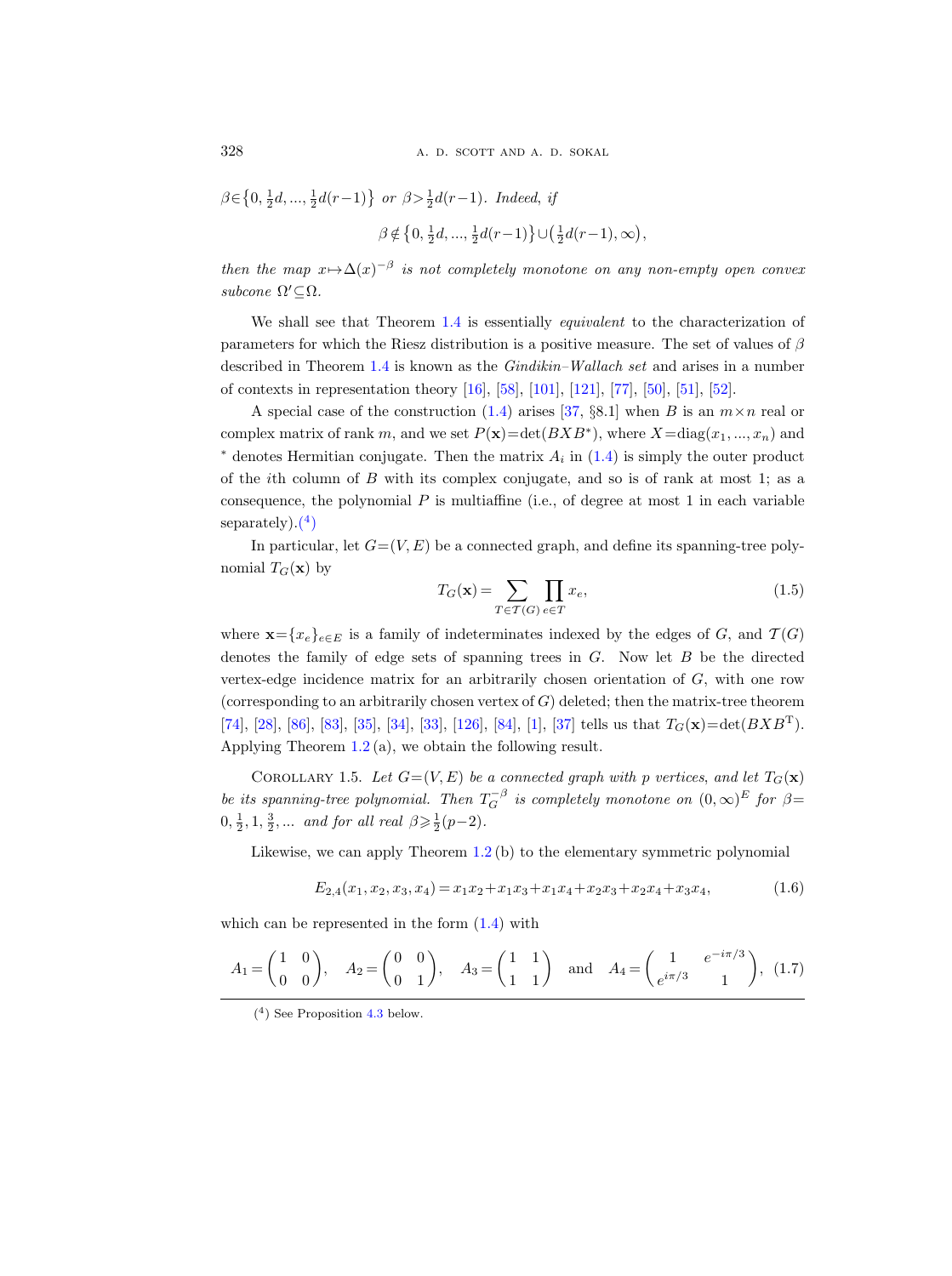or equivalently as  $E_{2,4}(\mathbf{x}) = \det(BXB^*)$  with

$$
B = \begin{pmatrix} 1 & 0 & 1 & 1 \\ 0 & 1 & 1 & e^{i\pi/3} \end{pmatrix}.
$$

We obtain the following result.

<span id="page-6-0"></span>COROLLARY 1.6. The function  $E_{2,4}^{-\beta}$  is completely monotone on  $(0,\infty)^4$  if and only if  $\beta = 0$  or  $\beta \geq 1$ . In particular, the function

<span id="page-6-2"></span>
$$
\left(\sum_{1 \leq i < j \leq 4} (1 - y_i)(1 - y_j)\right)^{-\beta} \tag{1.8}
$$

has non-negative Taylor coefficients for all  $\beta \geq 1$ .

Indeed, the "if" part can be corroborated by an explicit Laplace-transform formula for  $E_{2,4}^{-\beta}$  for  $\beta > 1$ ; see [\(4.18\)](#page-34-0) below. The "only if" follows from the observation made after Theorem [1.3,](#page-4-2) since the matrices  $A_1, ..., A_4$  in [\(1.7\)](#page-5-2) span Herm(2,  $\mathbb{C}$ ).

The second sentence of Corollary [1.6](#page-6-0) answers in the affirmative a question posed long ago by Lewy [\[8,](#page-64-0) p. 340], of which Askey remarks that it "has caused me many hours of frustration"  $[7, p. 56]$ .<sup>[5</sup>) (See also the recent discussion in [\[73\]](#page-66-4).) Indeed, Lewy's question concerned only  $\beta = 1$ , and made the weaker conjecture that the function [\(1.8\)](#page-6-2) multiplied by  $(4-y_1-y_2-y_3-y_4)^{-1}$  has non-negative Taylor coefficients. This latter factor is now seen to be unnecessary. $(6)$ 

Similarly, Theorem  $1.2$  (c) applied to the quaternionic determinant

$$
\det\!\left(\!\!\begin{array}{cc}a&q\\ \bar{q} &b\end{array}\!\!\right)\!=\!ab\!-\!q\bar{q}
$$

<span id="page-6-3"></span>
$$
[(1-r)(1-s)+(1-r)(1-t)+(1-r)(1-u)+(1-s)(1-t)+(1-s)(1-u)+(1-t)(1-u)]^{-1}
$$

are positive but the later coefficients do change sign", arguing that this is "because Huygen's [sic] principle holds in three-space". Huygens' principle indeed suggests that the coefficients approach zero, as Askey and Gasper [\[8,](#page-64-0) p. 340] observed; but this in no way contradicts the non-negativity of those coefficients.

<span id="page-6-1"></span> $(5)$  Askey [\[7,](#page-63-2) p. 56] comments that, in his view, "So far the most powerful method of treating problems of this type is to translate them into another problem involving special functions and then use the results and methods which have been developed for the last two hundred years to solve the special function problem. So far I have been unable to make a reduction in [Lewy's problem] and so have no place to start." But he immediately adds, wisely, that "it is possible to solve some problems without using special functions, so others should not give up on [Lewy's problem]".

 $(6)$  Ismail and Tamhankar [\[71,](#page-66-5) p. 483] mistakenly asserted that "the early coefficients in the power series expansion of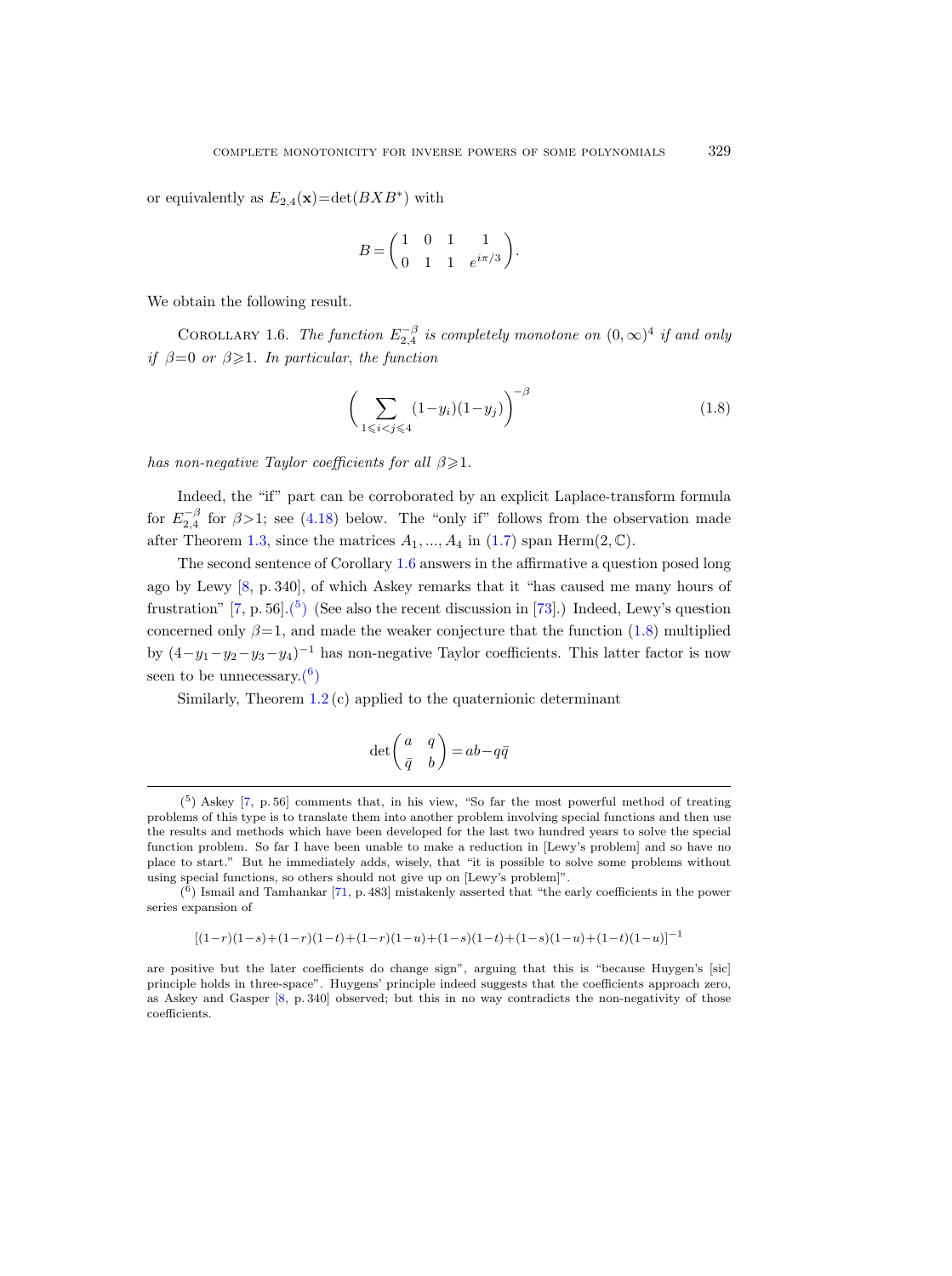for  $a, b \in \mathbb{R}$  and  $q \in \mathbb{H}$ , with  $A_1, ..., A_4$  as above, an[d\(](#page-7-0)<sup>7</sup>)

$$
A_5 = \begin{pmatrix} 1 & q_5 \\ \bar{q}_5 & 1 \end{pmatrix}, \qquad A_6 = \begin{pmatrix} 1 & q_6 \\ \bar{q}_6 & 1 \end{pmatrix}, \tag{1.9}
$$

$$
q_5 = \frac{1}{2} - \frac{\sqrt{3}}{6}i - \frac{\sqrt{6}}{3}j, \qquad q_6 = \frac{1}{2} - \frac{\sqrt{3}}{6}i - \frac{\sqrt{6}}{12}j - \frac{\sqrt{10}}{4}k,\tag{1.10}
$$

yields an analogous result for the elementary symmetric polynomial

$$
E_{2,6}(x_1,...,x_6) = x_1x_2 + x_1x_3 + ... + x_5x_6 \tag{1.11}
$$

of degree 2 in six variables. $(8)$ 

<span id="page-7-3"></span>COROLLARY 1.7. The function  $E_{2,6}^{-\beta}$  is completely monotone on  $(0,\infty)^6$  if and only if  $\beta=0$  or  $\beta \geqslant 2$ .

Corollaries [1.5](#page-5-3) and [1.6](#page-6-0) are in fact special cases of a much more general result concerning the basis generating polynomials  $B_M(x)$  of certain classes of matroids. (We stress that no knowledge of matroid theory is needed to understand the main arguments of this paper; readers allergic to matroids, or simply unfamiliar with them, can skip all references to them without loss of logical continuity. Still, we think that the matroidal perspective is fruitful and we would like to make some modest propaganda for it.<sup>(9</sup>)) So let M be a matroid with ground set E, and let  $\mathcal{B}(M)$  be its set of bases; then the basis generating polynomial of M is, by definition,

$$
B_M(\mathbf{x}) = \sum_{S \in \mathcal{B}(M)} x^S,
$$

where  $\mathbf{x} = \{x_e\}_{e \in E}$  is a family of indeterminates indexed by the elements of M, and we have used the shorthand  $x^S = \prod_{e \in S} x_e$ .

$$
\operatorname{Re}(q_i \bar{q}_j) = \begin{cases} 1, & \text{if } i = j, \\ \frac{1}{2}, & \text{if } i \neq j, \end{cases}
$$

or equivalently  $|q_i|^2 = 1$  and  $|q_i - q_j|^2 = 1$  for all  $i \neq j$ . From this it easily follows that

<span id="page-7-2"></span>
$$
\det\begin{pmatrix}x_1+x_3+x_4+x_5+x_6 & x_3q_3+x_4q_4+x_5q_5+x_6q_6 \\ x_3\bar{q}_3+x_4\bar{q}_4+x_5\bar{q}_5+x_6\bar{q}_6 & x_2+x_3+x_4+x_5+x_6\end{pmatrix}=E_{2,6}(x_1,...,x_6).
$$

 $(9)$  See [\[90\]](#page-67-4) for background on matroid theory, and [\[37\]](#page-65-2) for background on basis generating poly-nomials. In interpreting Corollary [1.8](#page-8-0) below, please note that if  $G=(V, E)$  is a graph with k connected components, then the graphic matroid  $M(G)$  has rank  $|V| - k$ , while the cographic matroid  $M^*(G)$  has rank  $|E|-|V|+k$ . Note also that the equivalence of "complex-unimodular matroid" with "sixth-root-ofunity matroid" is proven in [\[37,](#page-65-2) Theorem 8.9].

<span id="page-7-0"></span> $(7)$  Here i, j and k are the quaternionic units.

<span id="page-7-1"></span><sup>&</sup>lt;sup>(8)</sup> If we define  $q_3 = 1$  and  $q_4 = e^{-i\pi/3}$  (cf. [\(1.7\)](#page-5-2)), then  $q_3$ ,  $q_4$ ,  $q_5$  and  $q_6$  are quaternions satisfying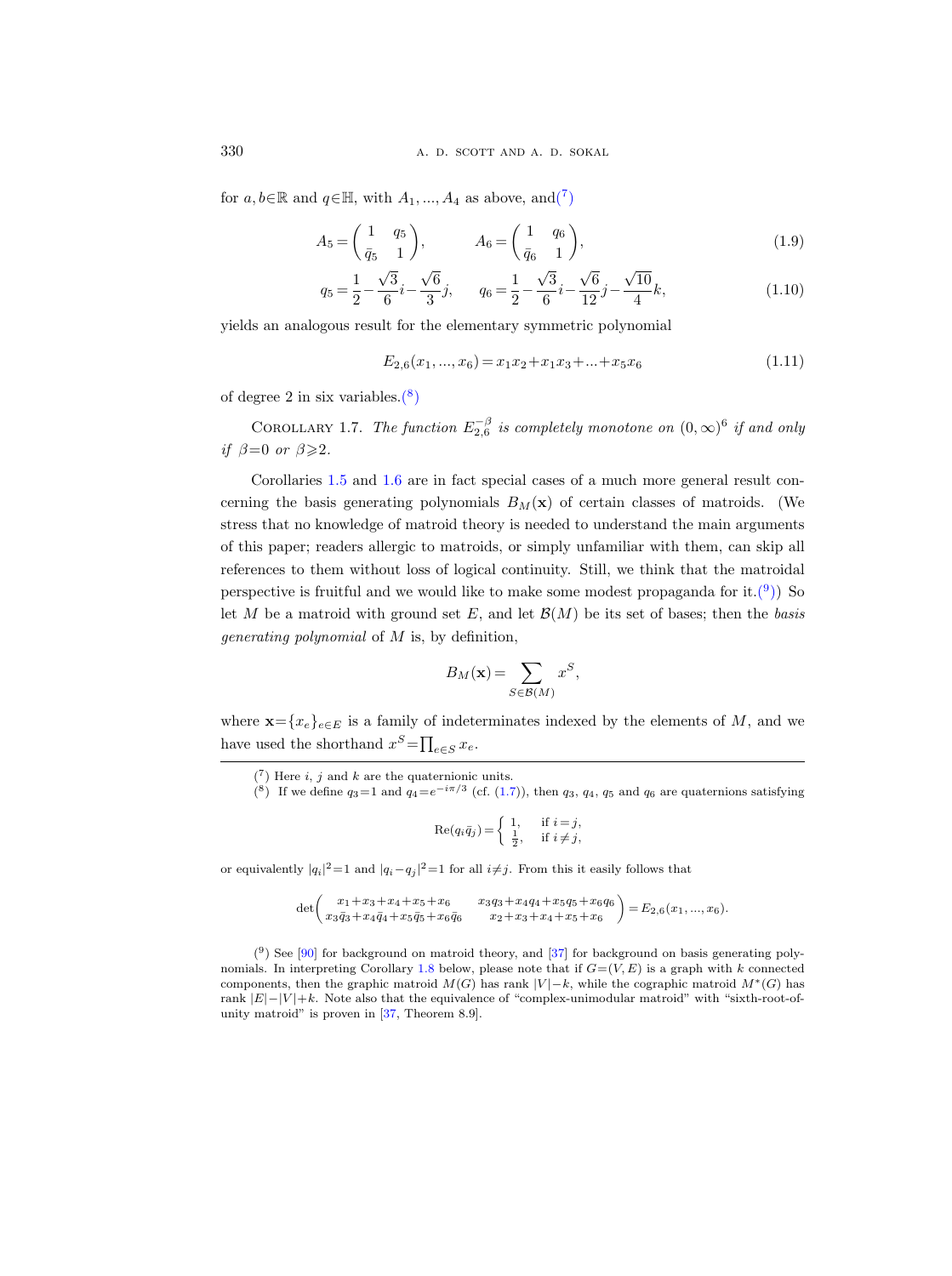Now let B be an arbitrary  $m \times n$  real or complex matrix of rank m, and define  $P(\mathbf{x}) = \det(BXB^*)$ . Then, as discussed previously, Theorem [1.2](#page-3-1) ((a) or (b)) applies to P and gives a sufficient condition for  $P^{-\beta}$  to be completely monotone. On the other hand, the Cauchy–Binet formula gives

<span id="page-8-2"></span>
$$
P(\mathbf{x}) = \det(BXB^*) = \sum_{\substack{S \subseteq [n] \\ |S| = m}} |\det B_{\star S}|^2 x^S,
$$
\n(1.12)

where  $B_{\star S}$  denotes the submatrix of B with columns S. Since det  $B_{\star S} \neq 0$  if and only if the columns  $S$  of  $B$  are linearly independent, we see that  $P$  is a weighted version of the basis generating polynomial for the matroid  $M = M[B]$  that is represented by B (this matroid has rank m). In particular, a matroid is said to be real-unimodular (resp. *complex-unimodular*) if it has a real (resp. complex) representing matrix  $B$ , with a number of rows equal to its rank, such that  $|\det B_{\star S}|^2 \in \{0, 1\}$  for all  $S.(10)$  $S.(10)$  $S.(10)$  In this case the basis generating polynomial is precisely  $B_M(\mathbf{x}) = \det(BXB^*)$ . We thereby obtain from Theorem  $1.2$  (a) and (b) the following result.

<span id="page-8-0"></span>COROLLARY 1.8. Let M be a matroid of rank r on the ground set E, and let  $B_M(\mathbf{x})$ be its basis generating polynomial.

(a) If M is a regular (i.e. real-unimodular) matroid, then  $B_M^{-\beta}$  is completely monotone on  $(0, \infty)^E$  for  $\beta = 0, \frac{1}{2}, 1, \frac{3}{2}, \dots$  and for all real  $\beta \geq \frac{1}{2}(r-1)$ . (This holds in particular if  $M$  is a graphic or cographic matroid, i.e. for the spanning-tree or complementaryspanning-tree polynomial of a connected graph.)

(b) If  $M$  is a complex-unimodular matroid (equivalently, a sixth-root-of-unity matroid), then  $B_M^{-\beta}$  is completely monotone on  $(0,\infty)^E$  for  $\beta=0,1,2,3,...$  and for all real  $\beta \geqslant r-1$ .

In particular, by specializing (a) to a graphic matroid  $M(G)$  we recover Corollary [1.5,](#page-5-3) and by specializing (b) to the uniform matroid  $U_{2,4}$  we recover Corollary [1.6.](#page-6-0)

We have also proven a (very) partial converse to Corollary [1.8,](#page-8-0) which concerns the cases of rank-r n-element simple matroids in which the matrices  $A_1, ..., A_n$  together span  $Sym(r, \mathbb{R})$  or  $Herm(r, \mathbb{C})$ ; see Proposition [7.9](#page-55-1) below.

Remark. There is also an analogue of Corollary [1.8](#page-8-0) in the quaternionic case. Recall first the quaternionic analogue of the Cauchy–Binet formula [\(1.12\)](#page-8-2) [\[105,](#page-68-5) Proposition A.3 (g). if B is an  $m \times n$  quaternionic matrix, then

$$
P(x_1, ..., x_n) = \det(BXB^*) = \det\left(\sum_{i=1}^n x_i A_i\right)
$$

<span id="page-8-1"></span> $(10)$  This is not the usual definition of real-unimodular/complex-unimodular, but it is equivalent to the usual definition by virtue of [\[37,](#page-65-2) Proposition 8.6].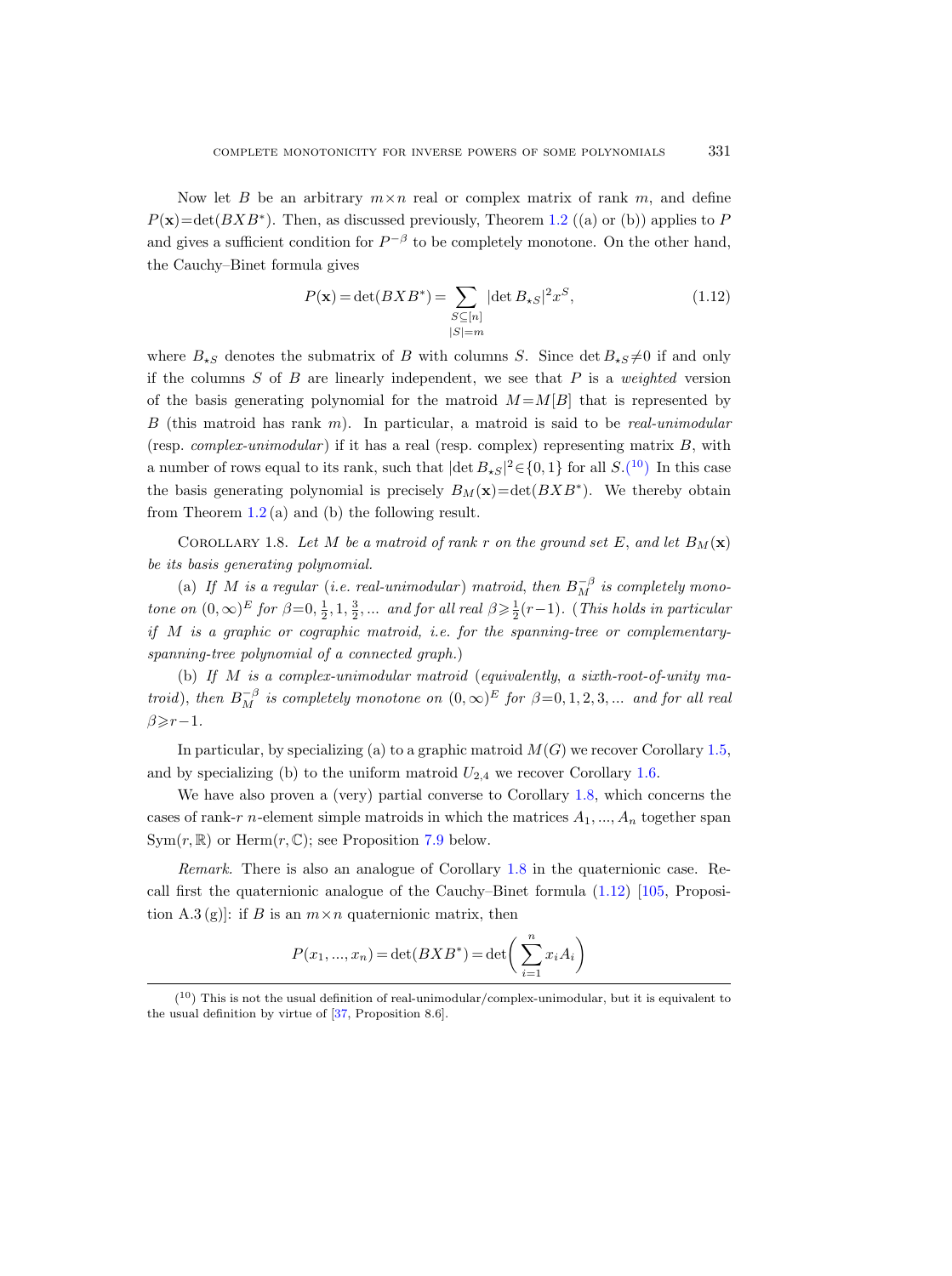is well defined for  $X = diag(x_1, ..., x_n)$  with  $x_1, ..., x_n$  real, and equals the polynomial

$$
\sum_{\substack{S \subseteq [n] \\ |S| = m}} \det[B_{\star S}(B_{\star S})^*] x^S.
$$

(Note, by contrast, that det  $B_{\star S}$  is in general meaningless because  $B_{\star S}$  need not be Hermitian.) We can then define a matroid  $M$  to be *quaternionic-unimodular* if its basis generating polynomial can be represented in this way, i.e. if it has a quaternionic representing matrix B, with a number of rows equal to its rank, such that  $\det[B_{\star S}(B_{\star S})^*] \in \{0,1\}$  for all S. For such matroids M, Theorem [1.2](#page-3-1) (c) implies that  $B_M^{-\beta}$  is completely monotone on  $(0, \infty)^E$  for  $\beta = 0, 2, 4, 6, \dots$  and for all real  $\beta \geqslant 2r-2$ .

A deeper study of quaternionic-unimodular matroids would be of interest. For instance, is the class of quaternionic-unimodular matroids closed under duality? Or even under contraction? (The class is obviously closed under deletion.) Which uniform matroids  $U_{r,n}$  are quaternionic-unimodular?

A different notion of "quaternionic-unimodular matroid" has been introduced recently by Pendavingh and van Zwam [\[96\]](#page-67-5). It is not clear to us what is the relation between their notion and ours.

#### <span id="page-9-0"></span>1.3. Quadratic forms

Of course,  $E_{2,4}$  and  $E_{2,6}$  are quadratic forms in the variables **x**, as is the polynomial  $E_{2,3}$ arising in the  $n=3$  Szegő problem. This suggests that it might be fruitful to study more general quadratic forms. We shall prove, by elementary methods, the following result.

<span id="page-9-1"></span>THEOREM 1.9. Let  $V$  be a finite-dimensional real vector space, let  $B$  be a symmetric bilinear form on V having inertia  $(n_+, n_-, n_0)$ , and define the quadratic form  $Q(x)$ =  $B(x, x)$ . Let  $C\subset V$  be a non-empty open convex cone with the property that  $Q(x) > 0$  for all  $x \in C$ . Then  $n_+ \geq 1$ , and moreover the following are true:

(a) If  $n_+ = 1$  and  $n_- = 0$ , then  $Q^{-\beta}$  is completely monotone on C for all  $\beta \geq 0$ . For all other values of  $\beta$ ,  $Q^{-\beta}$  is not completely monotone on any non-empty open convex subcone  $C' \subseteq C$ .

(b) If  $n_+ = 1$  and  $n_- \geq 1$ , then  $Q^{-\beta}$  is completely monotone on C for  $\beta = 0$  and for all  $\beta \geq \frac{1}{2}(n_{-}-1)$ . For all other values of  $\beta$ ,  $Q^{-\beta}$  is not completely monotone on any non-empty open convex subcone  $C' \subseteq C$ .

(c) If  $n_+ > 1$ , then  $Q^{-\beta}$  is not completely monotone on any non-empty open convex subcone  $C' \subseteq C$  for any  $\beta \neq 0$ .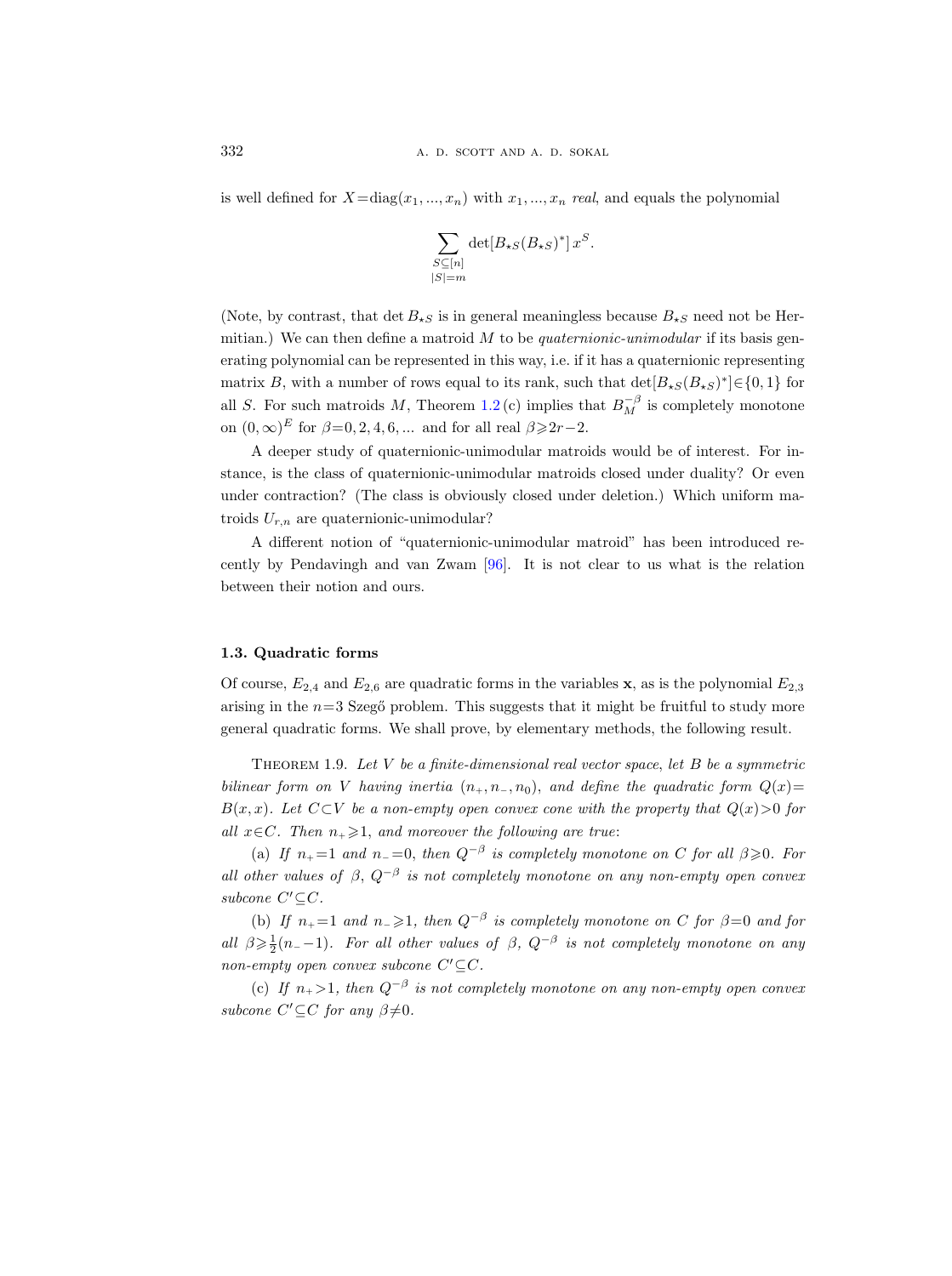Theorem [1.9](#page-9-1) follows fairly easily from the classic work of Marcel Riesz [\[99\]](#page-68-9) (see also [\[47\]](#page-65-8) and [\[52,](#page-65-0) Chapter VII]) treating the case in which B is the Lorentz form on  $\mathbb{R}^n$ ,

$$
B(x, y) = x_1 y_1 - x_2 y_2 - \dots - x_n y_n,
$$
\n(1.13)

and C is the Lorentz cone (that is, forward light cone)  $\{x \in \mathbb{R}^n : x_1 > \sqrt{x_2^2 + ... + x_n^2}\}\.$  We are able to give a completely elementary proof of both the sufficiency and the necessity; and we are able to give in case (b) an explicit Laplace-transform formula for  $Q^{-\beta}$  (see Proposition [5.6\)](#page-45-1).

Specializing Theorem [1.9](#page-9-1) with  $V = \mathbb{R}^n$  and  $C = (0, \infty)^n$  to the degree-2 elementary symmetric polynomials

$$
E_{2,n}(x_1, ..., x_n) = \sum_{1 \le i < j \le n} x_i x_j,\tag{1.14}
$$

we obtain the following result.

<span id="page-10-1"></span>COROLLARY 1.10. The function  $E_{2,n}^{-\beta}$  is completely monotone on  $(0,\infty)^n$  if and only if  $\beta=0$  or  $\beta \geq \frac{1}{2}(n-2)$ .

By this method we obtain alternative proofs of Corollaries [1.6](#page-6-0) and [1.7—](#page-7-3)hence in particular a second solution to the Lewy–Askey problem—as well as of Szegő's [\[113\]](#page-68-0) original result in the case  $n=3.(11)$  $n=3.(11)$  $n=3.(11)$  We also obtain an explicit Laplace-transform formula for  $E_{2,n}^{-\beta}$  (see Corollary [5.8\)](#page-47-2).

Remark. It is easy to see that  $E_{2,n}$  is the spanning-tree polynomial of a graph only if  $n=2$  or  $n=3$ : a connected graph G whose spanning-tree polynomial is of degree 2 must have precisely three vertices; if G has multiple edges, then  $T_G \neq E_{2,n}$  because monomials corresponding to pairs of parallel edges are absent from  $T_G$ ; so G must be either the 3-vertex path or the 3-cycle, corresponding to  $E_{2,2}$  or  $E_{2,3}$ , respectively. But this fact can also be seen from our results: Corollary [1.5](#page-5-3) says that  $T_G^{-1/2}$  is completely monotone for all graphs G, while Corollary [1.10](#page-10-1) says that  $E_{2,n}^{-1/2}$  is not completely monotone when  $n > 3$ .

<span id="page-10-0"></span> $(11)$  In fancy language—which is, however, completely unnecessary for understanding our proofs our "determinantal" proof of Corollary [1.6](#page-6-0) is based on harmonic analysis on the cone of positive-definite  $m \times m$  complex Hermitian matrices specialized to  $m=2$ , while our "quadratic form" proof is based on harmonic analysis on the Lorentz cone in  $\mathbb{R}^n$  specialized to  $n=4$ . The point here is that the Jordan algebra Herm $(2,\mathbb{C})\simeq \mathbb{R}\times\mathbb{R}^3$  can be viewed as a member of two different families of Jordan algebras: Herm $(m, \mathbb{C})$  and  $\mathbb{R} \times \mathbb{R}^{n-1}$  [\[52,](#page-65-0) p.98]. Likewise, our "determinantal" proof of Corollary [1.7](#page-7-3) is based on harmonic analysis on the cone of positive-definite  $m \times m$  quaternionic Hermitian matrices specialized to  $m=2$ , while our "quadratic form" proof is based on harmonic analysis on the Lorentz cone in  $\mathbb{R}^n$ specialized to  $n=6$ ; and we have the isomorphism of Jordan algebras Herm $(2,\mathbb{H})\simeq \mathbb{R}\times \mathbb{R}^5$  [\[52,](#page-65-0) p. 98]. And finally, our "determinantal" proof of the  $n=3$  Szegő result is based on harmonic analysis on the cone of positive-definite  $m \times m$  real symmetric matrices specialized to  $m=2$ , while our "quadratic form" proof is based on harmonic analysis on the Lorentz cone in  $\mathbb{R}^n$  specialized to  $n=3$ ; and we have Sym $(2,\mathbb{R})\simeq \mathbb{R}\times\mathbb{R}^2$ [\[52,](#page-65-0) p. 98].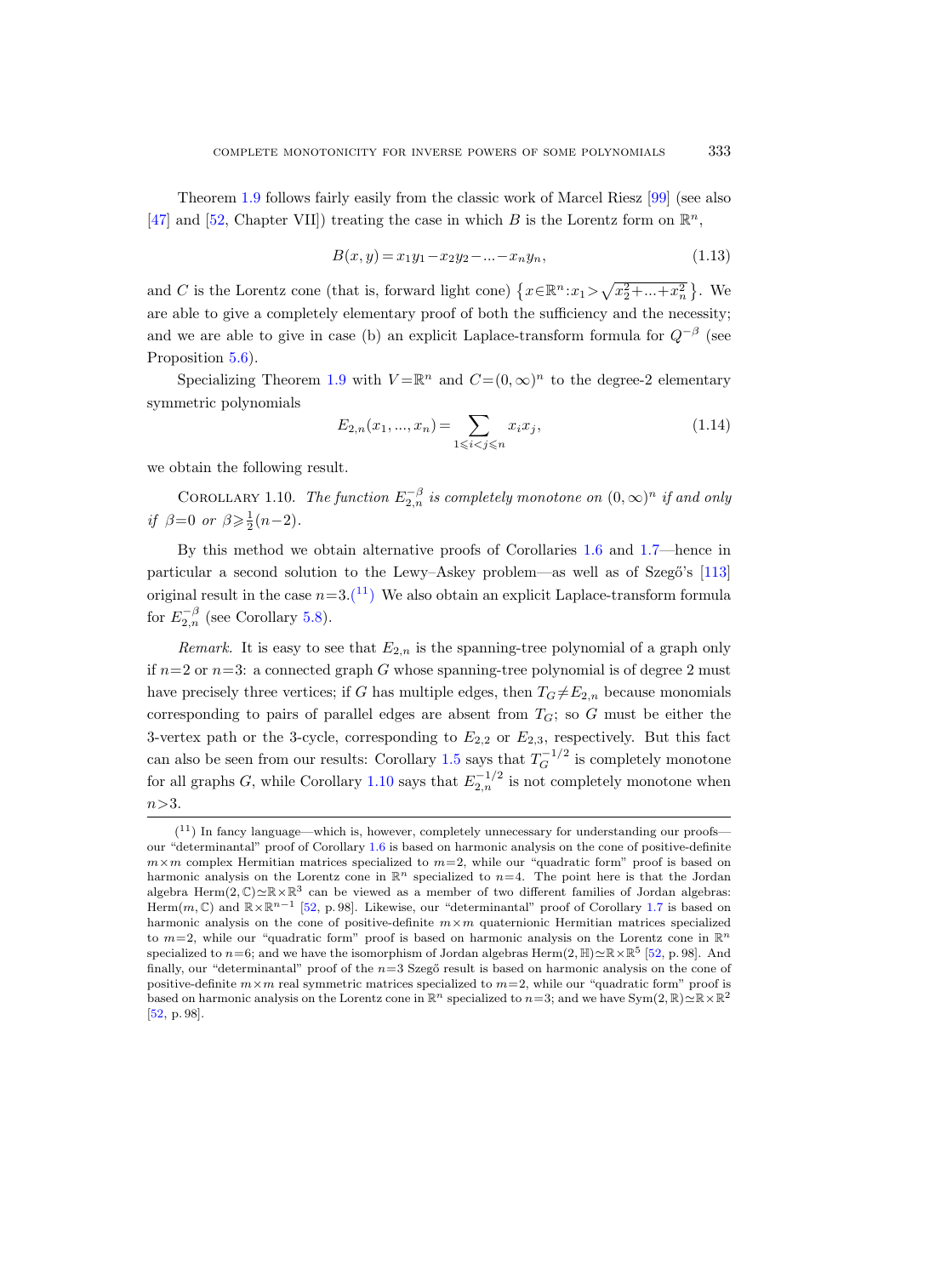334 **a. d. scott and a. d. sokal** 

Corollaries [1.6,](#page-6-0) [1.7](#page-7-3) and [1.10](#page-10-1) lead naturally to the following question: If we write  $E_{r,n}$  for the elementary symmetric polynomial of degree r in n variables,

$$
E_{r,n}(x_1, ..., x_n) = \sum_{1 \le i_1 < i_2 < ... < i_r \le n} x_{i_1} x_{i_2} \dots x_{i_r} \tag{1.15}
$$

(where we set  $E_{0,n} \equiv 1$ ), then for which  $\beta > 0$  is  $E_{r,n}^{-\beta}$  completely monotone on  $(0,\infty)^n$ ? The cases  $r=0$ ,  $r=1$  and  $r=n$  are trivial: we have complete monotonicity for all  $\beta \geqslant 0$ . Our results for the cases  $r=n-1$  (Theorem [1.1](#page-2-1)' specialized to cycles  $C_n$ ) and  $r=2$ (Corollary [1.10\)](#page-10-1), as well as numerical experiments for  $(r, n)=(3, 5)$ ,  $(r, n)=(3, 6)$  and  $(r, n) = (4, 6)$ , suggest the following conjecture.

<span id="page-11-1"></span>CONJECTURE 1.11. Let  $2 \leq r \leq n$ . Then  $E_{r,n}^{-\beta}$  is completely monotone on  $(0,\infty)^n$  if and only if  $\beta=0$  or  $\beta \geq \frac{1}{2}(n-r)$ .

However, we have been unable to find a proof of either the necessity or the sufficiency.

We remark that the elementary symmetric polynomial  $E_{r,n}$  is the basis generating polynomial of the uniform matroid  $U_{r,n}$ . So Corollary [1.10](#page-10-1) and Conjecture [1.11](#page-11-1) concern the same general subject as Corollary [1.8,](#page-8-0) namely, complete monotonicity for inverse powers of the basis generating polynomials of matroids.

# <span id="page-11-0"></span>1.4. Discussion

In summary, we have two ab-initio methods for proving, given a polynomial P and a positive real number  $\beta$ , that  $P^{-\beta}$  is completely monotone on  $(0, \infty)^n$  (or more generally on a convex cone  $C$ :

- (a) The determinantal method (Theorems  $1.2-1.4$ ; see  $\S 4$ ).
- (b) The quadratic-form method (Theorem [1.9;](#page-9-1) see §[5\)](#page-38-0).

Interestingly, these two methods can be viewed as versions of the same construction, involving the determinant on a Euclidean Jordan algebra and the Laplace-transform representation of its inverse powers [\[52,](#page-65-0) Chapters II–VII]. We discuss this connection in §[4.3](#page-32-0) and §[5.2.](#page-42-0)

In addition to these two ab-initio methods, we have a variety of constructions that, given such polynomials, can create other ones with the same property (see §[3\)](#page-21-0). Among these are algebraic analogues of the graph (or matroid) operations of deletion, contraction, direct sum( $12$ [\),](#page-11-2) parallel connection, series connection and 2-sum (but *not* duality). By combining these operations with our ab-initio proofs, we are able to prove the complete monotonicity of  $T_G^{-\beta}$  for some values of  $\beta$  beyond those covered by Corollary [1.5;](#page-5-3) we do it in the following proposition.

<span id="page-11-3"></span><span id="page-11-2"></span> $(12)$  By "direct sum" of graphs we mean either disjoint union ("0-sum") or gluing at a cut vertex ("1-sum"). Both of these operations correspond to the direct sum of matroids.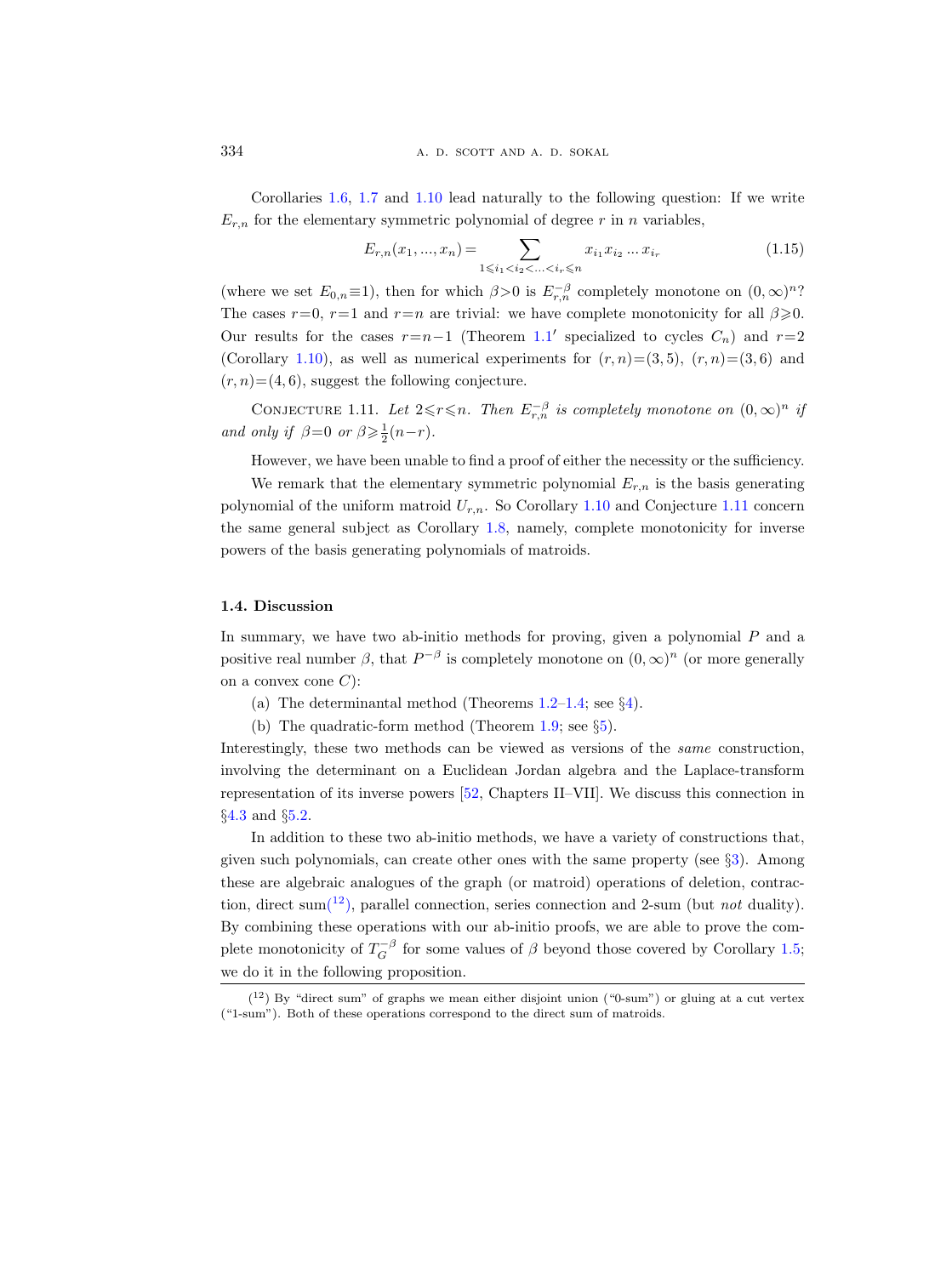PROPOSITION 1.12. Fix  $p \geqslant 2$ , and let  $G=(V, E)$  be any graph that can be obtained from copies of the complete graph  $K_p$  by parallel connection, series connection, direct sum, deletion and contraction. Then  $T_G^{-\beta}$  is completely monotone on  $(0,\infty)^E$  for  $\beta$ =  $0, \frac{1}{2}, 1, \frac{3}{2}, \dots$  and for all real  $\beta \geq \frac{1}{2}(p-2)$ .

In particular, the case  $p=3$  covers series-parallel graphs; this is essentially our proof of the direct half of Theorem  $1.1'$  $1.1'$ . We also have versions of this proposition for matroids: see Propositions [7.14](#page-60-1) and [7.15](#page-61-0) below. Finally, in Propositions [7.16](#page-61-1) and [7.17](#page-62-1) we give excluded-minors characterizations of the class of graphs/matroids handled by Propositions [1.12](#page-11-3) and [7.14,](#page-60-1) respectively.

But even in the graphic case, we are still far from having a complete answer to the following fundamental problem.

<span id="page-12-0"></span>Problem 1.13. Given a graph  $G=(V, E)$ , for which real numbers  $\beta > 0$  is the function  $T_G^{-\beta}$  completely monotone on  $(0, \infty)^E$ ?

This question can be rephrased usefully as follows:

Problem 1.13.<sup>*C*</sup> For each  $\beta > 0$ , characterize the class  $\mathcal{G}_{\beta}$  of graphs for which  $T_G^{-\beta}$  is completely monotone on  $(0, \infty)^E$ .

We will show in §[7.1](#page-50-1) that the class  $\mathcal{G}_{\beta}$  is closed under minors—so that it can be characterized by listing the excluded minors—and under parallel connection. Furthermore, it is closed under series connection when (but only when)  $\beta \geq \frac{1}{2}$ .

In this paper we have solved Problem  $1.13'$  $1.13'$  in a few cases:

(i) For  $\beta \in \left\{\frac{1}{2}, 1, \frac{3}{2}, \dots\right\}$ ,  $\mathcal{G}_{\beta} = \left\{\text{all graphs}\right\}$ . See Corollary [1.8](#page-8-0) (a).

(ii) For  $\beta \in (0, \frac{1}{2})$ ,  $\mathcal{G}_{\beta}$ =graphs obtained from forests by parallel extension of edges (that is, graphs with no  $K_3$  minor). See Theorem [7.10.](#page-57-1)

(iii) For  $\beta \in (\frac{1}{2}, 1)$ ,  $\mathcal{G}_{\beta} =$ {series-parallel graphs} (that is, graphs with no  $K_4$  minor). See Theorems  $1.1'$  $1.1'$  and  $7.12$ .

So the first unsolved cases are  $\beta \in (1, \frac{3}{2})$ : Might it be true that  $\mathcal{G}_{\beta} = \{$ all graphs with no  $K_5$  minor}? Or might there exist, alternatively, other excluded minors? We have been thus far unable to determine the complete monotonicity of  $T_G^{-\beta}$  for the cases  $G=W_4$  (the wheel with four spokes) and  $G=K_5-e$  (the complete graph  $K_5$  with one edge deleted). Indeed, for  $k \geq 2$  we do not even know the answer to the following question.

Question 1.14. Fix an integer  $k\geqslant 0$ . Must we have  $\mathcal{G}_{\beta}=\mathcal{G}_{\beta'}$  whenever

$$
\beta, \beta' \in \left(\frac{1}{2}k, \frac{1}{2}(k+1)\right)?
$$

Let us mention, finally, an alternative approach to "converse" results that we have not pursued, for lack of competence. When  $P^{-\beta}$  does not have all non-negative Taylor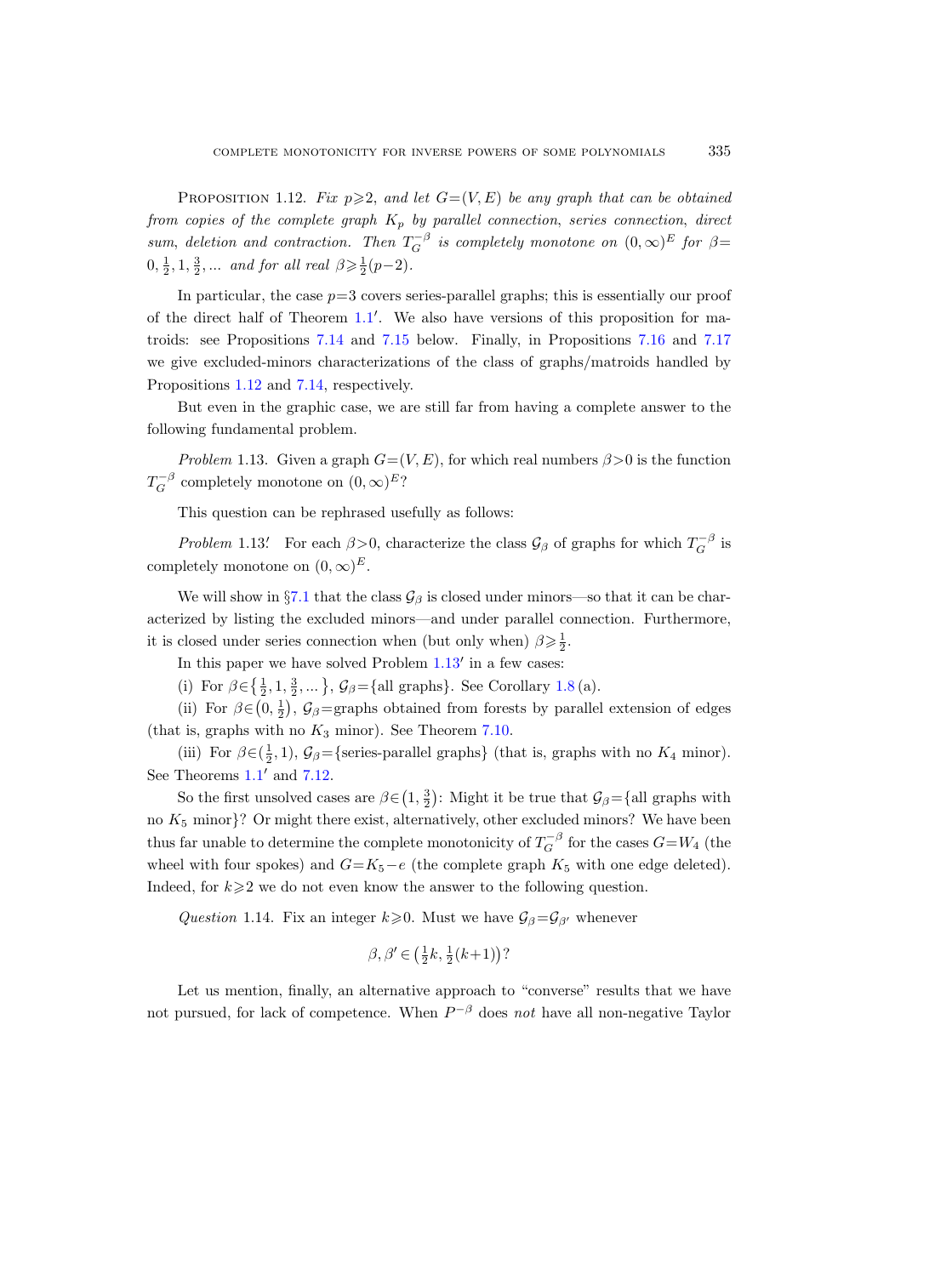336 **a. d. scott and a. d. sokal** 

coefficients, this fact should in most cases be provable either by explicit computation of low-order coefficients or by asymptotic computation of suitable families of high-order coefficients (computer experiments can usually suggest which families to focus on). This type of multivariate asymptotic calculation has been pioneered recently by Pemantle and collaborators [\[93\]](#page-67-6), [\[94\]](#page-67-7), [\[95\]](#page-67-8), [\[92\]](#page-67-9), [\[15\]](#page-64-4) and involves some rather non-trivial algebraic geometry/topology. In fact, Baryshnikov and Pemantle [\[15,](#page-64-4) §4.4] have recently used their method to study the asymptotics of the Taylor coefficients of  $P_n^{-\beta}$  for the Szegő polynomial [\(1.1\)](#page-1-2) with  $n=3$ , but thus far only for  $\beta > \frac{1}{2}$ [.\(](#page-13-1)<sup>13</sup>) It would be interesting to know whether this analysis can be extended to the case  $\beta < \frac{1}{2}$ , thereby providing an explicit proof that some of the Taylor coefficients are asymptotically negative. More generally, one might try to study the elementary symmetric polynomials  $E_{r,n}$ : after the  $n=3$  Szegő case  $E_{2,3}$ , the next simplest would probably be the Lewy–Askey case  $E_{2,4}$  $(i.e., (1.8))$  $(i.e., (1.8))$  $(i.e., (1.8))$ .

#### <span id="page-13-0"></span>1.5. Some further remarks

The half-plane property. Let us recall that a polynomial  $P$  with complex coefficients is said to have the *half-plane property* [\[37\]](#page-65-2), [\[36\]](#page-65-9), [\[117\]](#page-68-10), [\[24\]](#page-64-5), [\[23\]](#page-64-6), [\[120\]](#page-68-11), [\[26\]](#page-64-7), [\[119\]](#page-68-12) if either  $P \equiv 0$  or else  $P(x_1, ..., x_n) \neq 0$  whenever  $x_1, ..., x_n$  are complex numbers with strictly positive real part.<sup>(14</sup>) We shall show (Corollary [2.3](#page-18-0) below) that if P is a polynomial with real coefficients that is strictly positive on  $(0, \infty)^n$  and such that  $P^{-\beta}$  is completely monotone on  $(0, \infty)^n$  for at least one  $\beta > 0$ , then P necessarily has the half-plane property (but not conversely). The complete monotonicity of  $P^{-\beta}$  can therefore be thought of as a strong quantitative form of the half-plane property. In particular, it follows that the determinantal polynomials considered in Theorem [1.2](#page-3-1) have the half-plane property—a fact that can easily be proven directly (Corollary [4.5](#page-31-0) below). The same is true for the quadratic polynomials considered in Theorem [1.9;](#page-9-1) see [\[37,](#page-65-2) Theorem 5.3] and Theorem [5.4](#page-42-1) below.

The Rayleigh property. Complete monotonicity is also connected with the Rayleigh property [\[38\]](#page-65-10) for matroids and, more generally, for multiaffine polynomials. Let us say that a function f is *completely monotone of order* K if the inequalities  $(1.3)$  hold for  $0 \le k \le K$ . Thus, a function is completely monotone of order 0 (resp. 1) if and only if it is non-negative (resp. non-negative and decreasing). A function is completely monotone of

<span id="page-13-1"></span><sup>(&</sup>lt;sup>13</sup>) The formula in their Theorem 4.4 has a misprint: the power  $-\frac{1}{2}$  should be  $\beta - \frac{3}{2}$ .

<span id="page-13-2"></span> $(14)$  A polynomial  $P \neq 0$  with the half-plane property is also termed *Hurwitz stable*.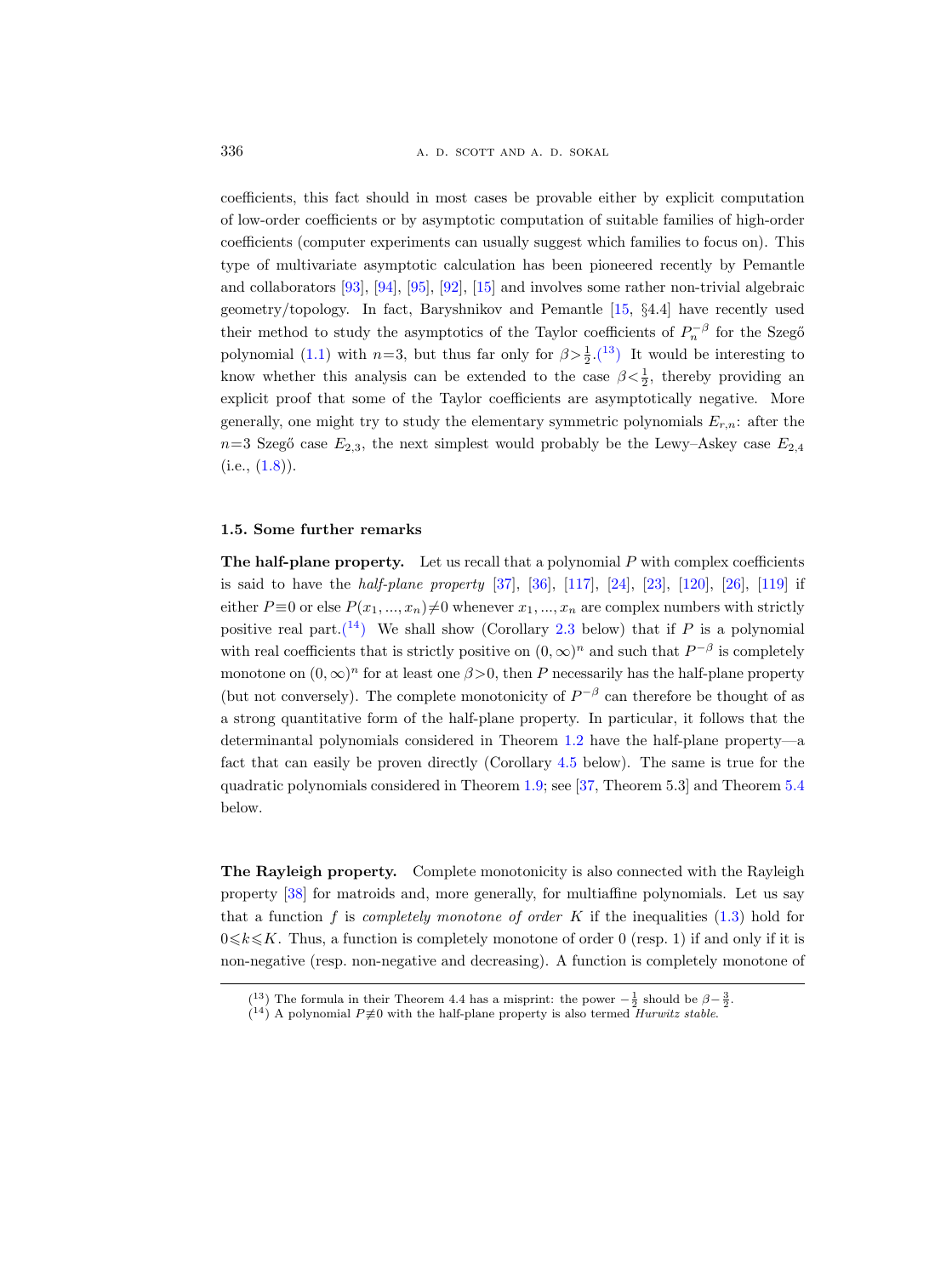order 2 if, in addition,  $\partial^2 f/\partial x_i \partial x_j \geq 0$  for all i and j. Specializing this to  $f = P^{-\beta}$ , where P is a polynomial, we obtain

<span id="page-14-0"></span>
$$
P\frac{\partial^2 P}{\partial x_i \partial x_j} \leqslant (\beta + 1) \frac{\partial P}{\partial x_i} \frac{\partial P}{\partial x_j} \quad \text{for all } i \text{ and } j. \tag{1.16}
$$

If P is multiaffine, then  $\partial^2 P/\partial x_i^2 = 0$ , so it suffices to consider the cases  $i \neq j$ . The inequality  $(1.16)$  is then a generalization of the Rayleigh (or negative-correlation) inequality in which an extra constant  $C=\beta+1$  is inserted on the right-hand side. (The ordinary Rayleigh property corresponds to  $\beta \downarrow 0$ , and hence to taking  $f = -\log P$  and omitting the  $k=0$  condition.) It would be interesting to know whether the combinatorial consequences of the Rayleigh property—such as the matroidal-support property [\[118\]](#page-68-13)—extend to the C-Rayleigh property for arbitrary  $C < \infty$ . It would also be interesting to extend the results of the present paper, which address complete monotonicity of order  $\infty$ , to complete monotonicity of finite orders K. In what way do the conditions on  $\beta$  become K-dependent?

Connected-spanning-subgraph polynomials. Let us remark that the literature contains some other examples of multivariate polynomials P for which  $P^{-\beta}$  has all nonnegative Taylor coefficients, for some specified set of numbers  $\beta$ . For instance, Askey and Gasper [\[9\]](#page-64-8) showed that this is the case for

<span id="page-14-1"></span>
$$
P(x, y, z) = 1 - \frac{1}{2}(x + y + z) + \frac{1}{2}xyz
$$
\n(1.17)

whenever  $\beta \geqslant \frac{1}{2}$ ( √ 17−3)≈0.561553; Gillis, Reznick and Zeilberger [\[57\]](#page-66-6) later gave an elementary proof. Likewise, Koornwinder [\[75\]](#page-66-7) proved this for

<span id="page-14-2"></span>
$$
P(x, y, z, u) = 1 - \frac{1}{2}(x + y + z + u) + \frac{1}{2}(xyz + xyu + xzu + yzu) - xyzu
$$
\n(1.18)

whenever  $\beta \geq 1$ ; an elementary proof later emerged from the combined work of Ismail and Tamhankar [\[71\]](#page-66-5) and Gillis–Reznick–Zeilberger [\[57\]](#page-66-6).

It turns out that these two examples also have a combinatorial interpretation: not in terms of the spanning-tree polynomial  $T_G(\mathbf{x})$ , but rather in terms of the connectedspanning-subgraph polynomial [\[102\]](#page-68-14), [\[109\]](#page-68-4)

$$
C_G(\mathbf{v}) = \sum_{\substack{A \subseteq E \\ (V, A) \text{ connected}}} \prod_{e \in A} v_e,
$$
\n(1.19)

which has  $T_G(\mathbf{x})$  as a limiting case:

<span id="page-14-3"></span>
$$
T_G(\mathbf{x}) = \lim_{\lambda \to 0} \lambda^{-(|V|-1)} C_G(\lambda \mathbf{x}).
$$
\n(1.20)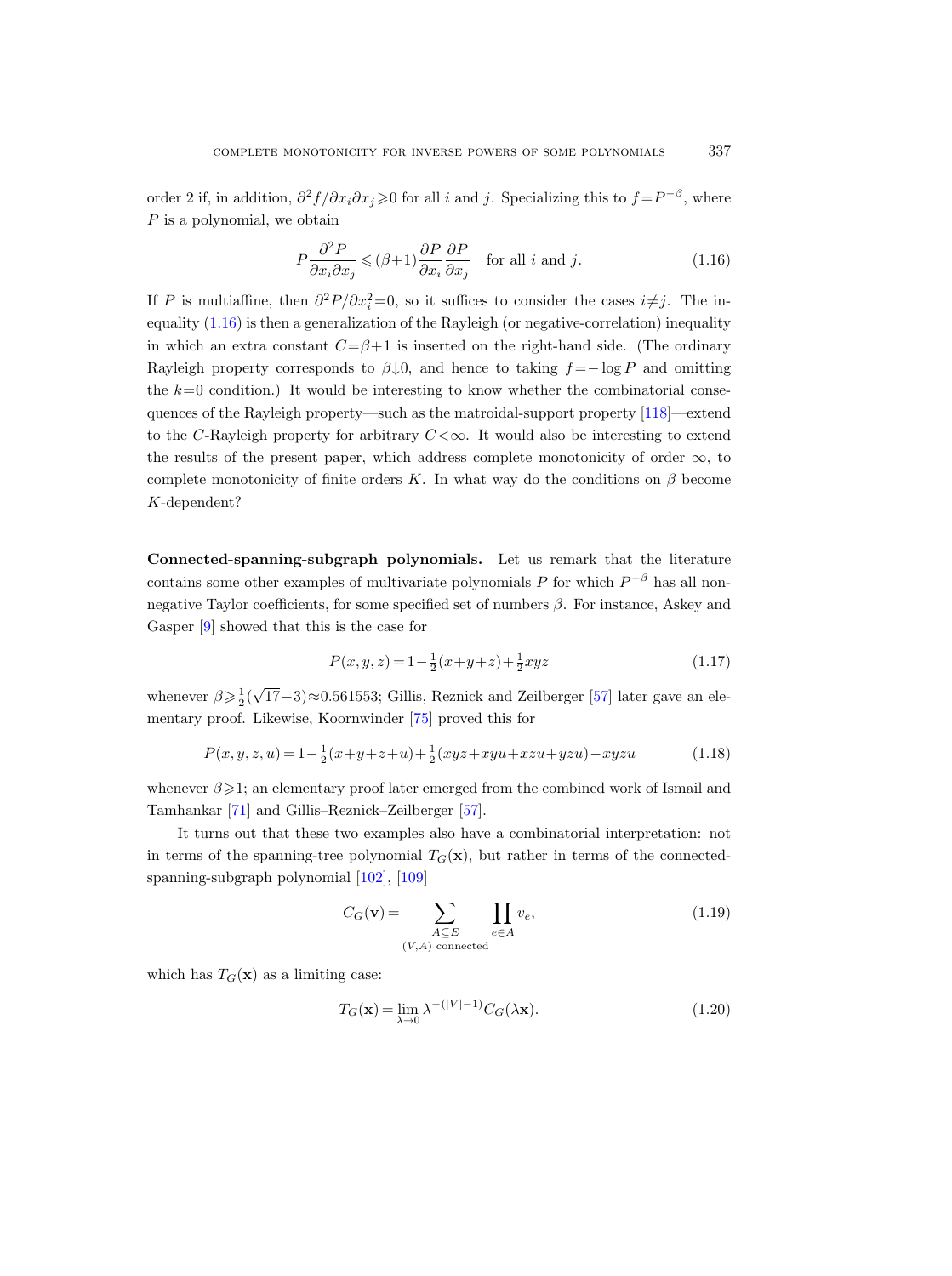If we specialize to  $G=C_n$  and make the change of variables  $v_i=-\lambda(1-z_i)$  with  $0<\lambda < n$ , thus defining  $P_{G,\lambda}(\mathbf{z})=T_G(-\lambda(\mathbf{1}-\mathbf{z}))/T_G(-\lambda\mathbf{1}),$  it then turns out that the Askey–Gasper polynomial [\(1.17\)](#page-14-1) corresponds to the case  $n=3$ ,  $\lambda=1$ , while the Koornwinder polynomial [\(1.18\)](#page-14-2) corresponds to the case  $n=4$ ,  $\lambda=2$ . On the other hand, in the limit  $\lambda \rightarrow 0$  we recover a multiple of the Szegő polynomial  $(1.1)$ ; this is simply a special case of  $(1.20)$ .

In the same way that the complete monotonicity of  $T_G^{-\beta}$  is a strong quantitative form of the half-plane property, it turns out that the non-negativity of Taylor coefficients of  $P_{G,\lambda}^{-\beta}$  in these examples is a strong quantitative form of the multivariate Brown–Colbourn property (or more precisely, the multivariate property  $BC_{\lambda}$ ) discussed in [\[102\]](#page-68-14), [\[109\]](#page-68-4). But it seems to be a difficult problem to determine the set of pairs  $(\lambda, \beta)$  for which  $P_{G,\lambda}^{-\beta}$  has non-negative Taylor coefficients, even in the simplest case  $G = C_3$ . We have some partial results on this problem, but we leave these for a future paper.

# <span id="page-15-0"></span>1.6. Plan of this paper

The plan of this paper is as follows: In  $\S2$  $\S2$  we define complete monotonicity on cones and recall the Bernstein–Hausdorff–Widder–Choquet theorem; we also prove a general result showing that complete monotonicity of  $P^{-\beta}$  on a cone  $C\subset V$  implies the non-vanishing of P in the complex tube  $C+iV$ .<sup>(15</sup>) In §[3](#page-21-0) we discuss some general constructions by which new completely monotone polynomials  $P$  with  $P^{-\beta}$  can be obtained from old ones. In §[4](#page-28-0) we present the determinantal construction and prove Theorems [1.2–](#page-3-1)[1.4.](#page-4-0) In §[5](#page-38-0) we present the quadratic-form construction and prove Theorem [1.9.](#page-9-1) In  $\S6$  $\S6$  we present briefly the theory of positive-definite functions (in the semigroup sense) on convex cones—which is a close relative of the theory of completely monotone functions—and its application to the class of cones treated here. Finally, in  $\S7$  $\S7$  we apply the results of  $\S2-5$  $\S2-5$  $\S2-5$  to the spanning-tree polynomials of graphs and the basis generating polynomials of matroids; in particular we analyze the series-parallel case and prove Theorem [1.1.](#page-2-1)

In the arXiv version of this paper [\[105\]](#page-68-5) we include two appendices that are being omitted from this journal version due to space constraints: Appendix A reviewing the definition and main properties of the Moore determinant for Hermitian quaternionic matrices, and Appendix B explaining an elementary proof of Gindikin's characterization of parameters for which the Riesz distribution is a positive measure.

We have tried hard to make this paper comprehensible to the union (not the intersection!) of combinatorialists and analysts. We apologize in advance to experts in each of these fields for boring them every now and then with overly detailed explanations of elementary facts.

<span id="page-15-1"></span> $(15)$  Here, and in similar situations, *i* denotes the imaginary unit.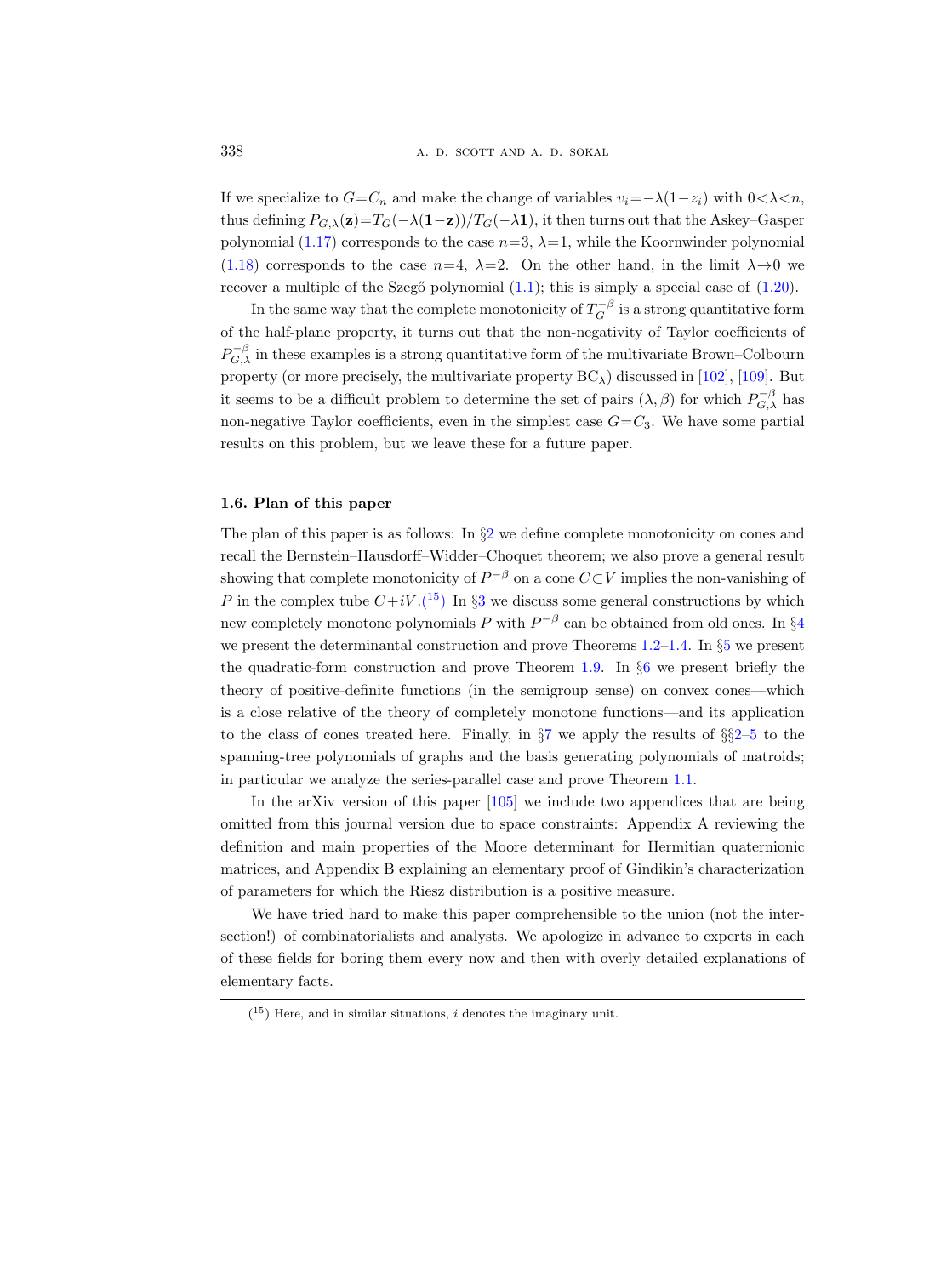# 2. Complete monotonicity on cones

<span id="page-16-0"></span>In the introduction we defined complete monotonicity for functions on  $(0, \infty)^n$ . For our later needs (see  $\S 4$  $\S 4$  and  $\S 5$ ), it turns out to be natural to consider complete monotonicity on more general open convex cones  $C\subset\mathbb{R}^n$ . This is a genuine generalization, because for  $n\geqslant 3$ , an open convex cone is not necessarily the affine image of a (possibly higherdimensional) orthant, i.e. it need not have "flat sides": an example is the Lorentz cone  $\left\{ \mathbf{x} \in \mathbb{R}^n : x_1 > \sqrt{x_2^2 + \dots + x_n^2} \right\}$  in dimension  $n \geqslant 3$ .

<span id="page-16-3"></span>Definition 2.1. Let  $V$  be a finite-dimensional real vector space, and let  $C$  be an open convex cone in V. Then a  $C^{\infty}$  function  $f: C \to \mathbb{R}$  is termed *completely monotone* if for all  $k\geqslant 0$ , all choices of vectors  $\mathbf{u}_1, ..., \mathbf{u}_k \in C$ , and all  $x \in C$ , we have

<span id="page-16-1"></span>
$$
(-1)^{k}D_{\mathbf{u}_{1}}\dots D_{\mathbf{u}_{k}}f(x)\geqslant 0,
$$
\n
$$
(2.1)
$$

where  $D_{\mathbf{u}}$  denotes a directional derivative. A function f is termed conditionally com-pletely monotone if the inequality [\(2.1\)](#page-16-1) holds for all  $k \ge 1$  but not necessarily for  $k=0$ [.\(](#page-16-2)<sup>16</sup>)

Of course, if the inequality [\(2.1\)](#page-16-1) holds for all  $\mathbf{u}_1, ..., \mathbf{u}_k$  in some set S, then by linearity and continuity it holds also for all  $\mathbf{u}_1, \dots, \mathbf{u}_k$  in the closed convex cone generated by S. This observation also shows the equivalence of Definition [2.1,](#page-16-3) specialized to the case  $V = \mathbb{R}^n$  and  $C = (0, \infty)^n$ , with the definition given in the introduction.

If  $T: (V_1, C_1) \rightarrow (V_2, C_2)$  is a positive linear map (i.e., a linear map  $T: V_1 \rightarrow V_2$  satisfying  $T[C_1]\subseteq C_2$  and  $f:C_2\to\mathbb{R}$  is completely monotone, then it is easily seen that  $f \circ T: C_1 \to \mathbb{R}$  is completely monotone. Conversely, if  $f \circ T$  is completely monotone for all positive linear maps  $T: (\mathbb{R}^n, (0, \infty)^n) \to (V_2, C_2)$  for arbitrarily large n, then f is com-pletely monotone: for if [\(2.1\)](#page-16-1) fails for some k, then we can take  $n=k$  and  $Te_i=u_i$ (where  $e_i$  is the *i*th coordinate unit vector in  $\mathbb{R}^n$ ) and  $f \circ T$  will fail one of the *k*th-order complete-monotonicity inequalities.

Let us next recall some elementary facts. If f is completely monotone, then  $f(0^+)$  $\lim_{x\to 0, x\in C} f(x)$  exists and equals  $\sup_{x\in C} f(x)$ , but it might be + $\infty$ . The product of two

<span id="page-16-2"></span><sup>(</sup> <sup>16</sup>) The terminology "conditionally completely monotone" is new, but we think it felicitous: it is chosen by analogy with "conditionally positive-definite matrix" [\[18\]](#page-64-9), [\[14\]](#page-64-10), with which this concept is in fact closely related [\[66\]](#page-66-8), [\[67\]](#page-66-9), [\[68\]](#page-66-10), [\[18\]](#page-64-9), [\[17\]](#page-64-11). (Warning: The book [\[18\]](#page-64-9) uses the term "negative-definite" for what we would call "conditionally negative-definite".)

Please note that if  $f$  is bounded below, then  $f$  is conditionally completely monotone if and only if there exists a constant c such that  $f+c$  is completely monotone. But there also exist conditionally completely monotone functions that are unbounded below (and hence for which such a constant c cannot exist): examples on  $(0, \infty)$  are  $f(x) = -(a+x)^{\alpha}$  and  $f(x) = -\log(a+x)$  with  $a \ge 0$  and  $0 < \alpha \le 1$ .

Of course, it follows immediately from the definition that  $f$  is conditionally completely monotone if and only if  $-D_{\mathbf{u}}f$  is completely monotone for all vectors  $\mathbf{u}\in C$ . In the multidimensional case this seems rather difficult to work with; but in the 1-dimensional case  $C=(0,\infty)$  it says that f is conditionally completely monotone if and only if  $-f'$  is completely monotone.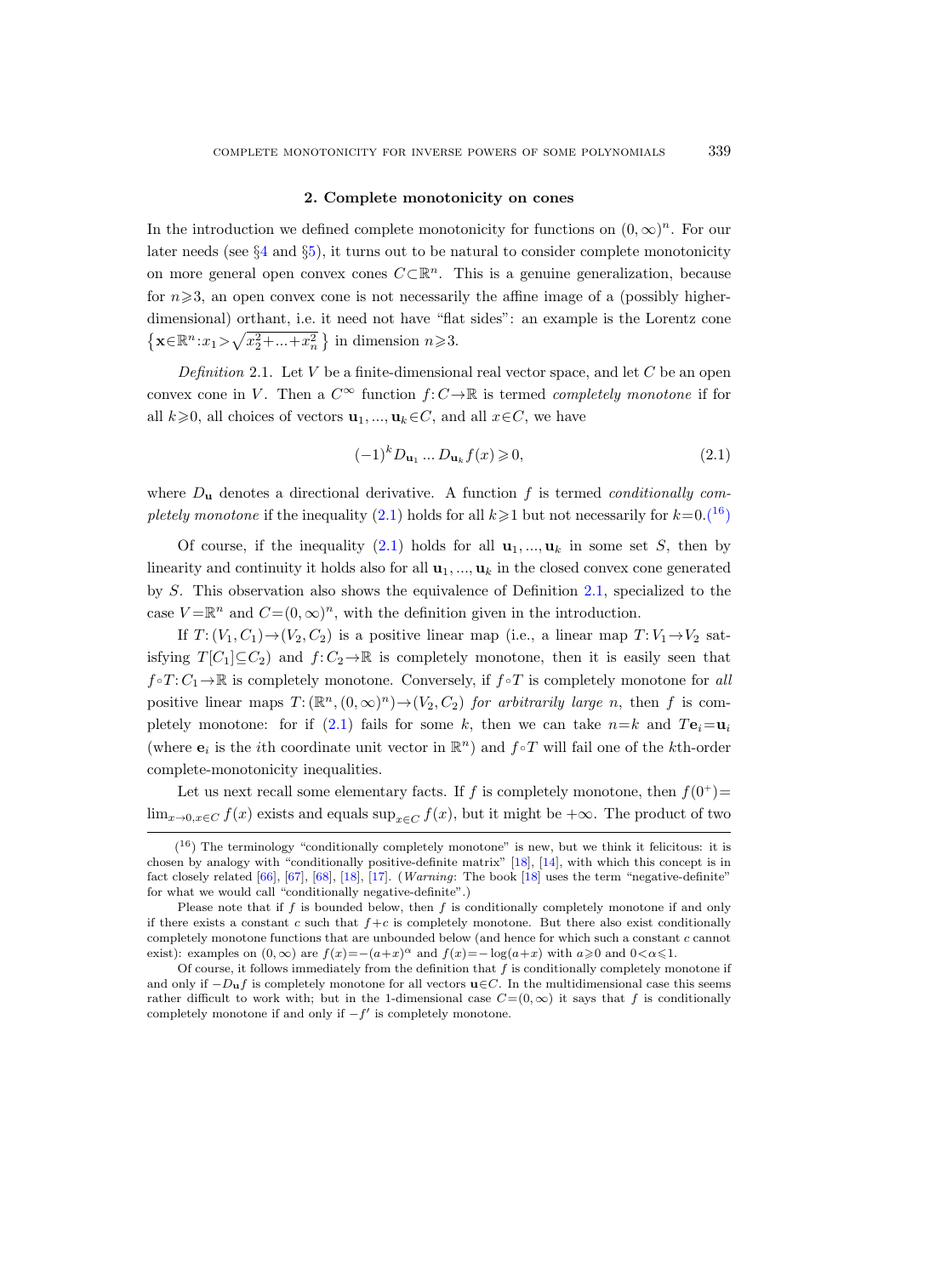completely monotone functions is completely monotone. If f is completely monotone and  $\Phi: [0,\infty) \to [0,\infty)$  is absolutely monotone (i.e. its derivatives of all orders are everywhere non-negative), then  $\Phi \circ f$  is completely monotone. If f is conditionally completely monotone and  $\Phi: (-\infty,\infty) \to [0,\infty)$  is absolutely monotone, then  $\Phi \circ f$  is completely monotone. (In particular, this occurs when  $\Phi$  is the exponential function.) Finally, a locally uniform limit of a sequence of completely monotone functions is completely monotone.

The fundamental fact in the theory of completely monotone functions on  $(0, \infty)$ is the Bernstein–Hausdorff–Widder theorem [\[124\]](#page-69-2): A function f defined on  $(0,\infty)$  is completely monotone if and only if it can be written in the form

$$
f(x) = \int_0^\infty e^{-tx} d\mu(t),\tag{2.2}
$$

where  $\mu$  is a non-negative Borel measure on  $[0, \infty)$ . We shall need a multidimensional version of the Bernstein–Hausdorff–Widder theorem, valid for arbitrary cones. Such a result was proven by Choquet  $[39] \cdot (17)$ 

<span id="page-17-0"></span>THEOREM 2.2. (Bernstein–Hausdorff–Widder–Choquet theorem) Let V be a finitedimensional real vector space, let  $C$  be an open convex cone in  $V$ , and let

$$
C^* = \{ \ell \in V^* : \langle \ell, x \rangle \geq 0 \text{ for all } x \in C \}
$$

be the closed dual cone. Then a function  $f: C \to \mathbb{R}$  is completely monotone if and only if there exists a positive measure  $\mu$  on  $C^*$  satisfying

<span id="page-17-2"></span>
$$
f(x) = \int_{C^*} e^{-\langle \ell, x \rangle} d\mu(\ell). \tag{2.3}
$$

In this case,  $\mu(C^*) = f(0^+);$  in particular,  $\mu$  is finite if and only if f is bounded.

Consequently, if f is completely monotone on C, then it is extendible (using  $(2.3)$ ) to an analytic function on the complex tube  $C+iV$  satisfying

$$
|D_{\mathbf{u}_1} \dots D_{\mathbf{u}_k} f(x+iy)| \leqslant (-1)^k D_{\mathbf{u}_1} \dots D_{\mathbf{u}_k} f(x) \tag{2.4}
$$

for all  $k\geqslant 0$ ,  $x\in C$ ,  $y\in V$  and  $\mathbf{u}_1, ..., \mathbf{u}_k\in C$ .

Remarks. (1) Since C is non-empty and open, it is not hard to see that  $\ell \in C^* \setminus \{0\}$ implies  $\langle \ell, x \rangle > 0$  for all  $x \in C$ . It then follows from [\(2.3\)](#page-17-2) that either

- (a)  $\mu$  is supported on  $\{0\}$ , in which case f is constant, or else
- (b) we have the strict inequality

<span id="page-17-3"></span>
$$
(-1)^{k}D_{\mathbf{u}_{1}}\dots D_{\mathbf{u}_{k}}f(x) > 0
$$
\n(2.5)

for all  $k\geqslant 0$ , all  $\mathbf{u}_1, ..., \mathbf{u}_k \in C$ , and all  $\mathbf{x} \in C$ .

<span id="page-17-1"></span> $(17)$  See also Nussbaum [\[87\]](#page-67-10), Devinatz and Nussbaum [\[43\]](#page-65-12), Hirsch [\[64,](#page-66-11) §VII.2], Glöckner [\[59,](#page-66-12) §16] and Thomas [\[115\]](#page-68-15).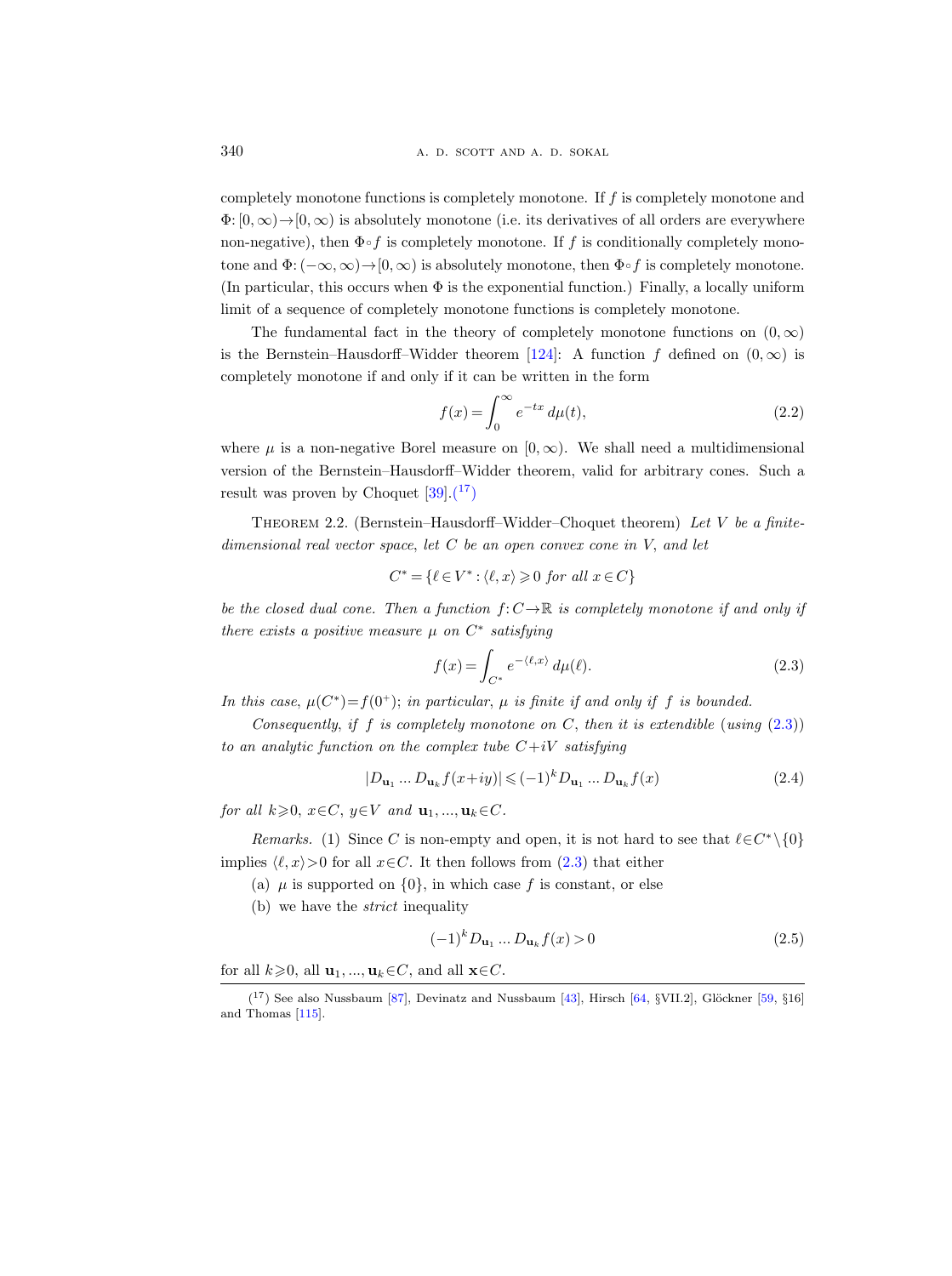Furthermore, for  $\mathbf{u}_1, ..., \mathbf{u}_k$  in the *closure* of C, the left-hand side of [\(2.5\)](#page-17-3) is either strictly positive for all  $x \in C$  or else identically zero on C. Of course, the latter case can occur: e.g.  $f(x_1, x_2) = e^{-x_1}$  on  $(0, \infty)^2$ .

 $(2)$  In our definition of complete monotonicity, the cone C plays two distinct roles: it is the domain on which f is defined, and it provides the direction vectors  $\mathbf{u}_i$  for which the inequalities  $(2.1)$  hold. Choquet  $[39]$  elegantly separates these roles, and considers functions on an arbitrary open set  $\Omega \subseteq V$  that are completely monotone with respect to the cone  $C$ . He then proves the integral representation  $(2.3)$  under the hypothesis  $\Omega + C \subseteq \Omega$ . This is a beautiful generalization, but we shall not need it.

By virtue of Theorem [2.2,](#page-17-0) one way to test a function  $f$  for complete monotonicity is to compute its inverse Laplace transform and ask whether it is non-negative and supported on  $C^*$ . Of course, this procedure is not necessarily well defined, because the inverse Laplace transform need not exist; moreover, if it does exist, it may need to be understood as a distribution in the sense of Schwartz [\[104\]](#page-68-16) rather than as a pointwise-defined function. But we can say this: If  $f: C \to \mathbb{R}$  is the Laplace transform of a distribution T on  $V^*$ , then f is completely monotone if and only if  $T$  is positive (and hence a positive measure) and supported on  $C^*$ . This follows from the injectivity of the Laplace transform on the space  $\mathcal{D}'(\mathbb{R}^n)$  of distributions [\[104,](#page-68-16) p. 306]. Note that the complete monotonicity of f can fail either because T fails to be positive, or because T fails to be supported on  $C^*$ . In the former case, we can conclude that  $f$  is not completely monotone on *any* non-empty open convex subcone  $C' \subseteq C$ . In the latter case, T might possibly be supported on some larger proper cone; but if it is not (e.g. if the smallest convex cone containing the support of  $T$ is all of  $V^*$ ), then once again we can conclude that f is not completely monotone on any non-empty open convex subcone  $C' \subseteq C$ . And finally, if f is not the Laplace transform of any distribution on  $V^*$ , then it is certainly not the Laplace transform of a positive measure, and hence is not completely monotone on any non-empty open convex subcone  $C' \subseteq C$ .

In the applications to be made in this paper, the functions  $f$  will typically be of the form  $F^{-\beta}$ , where F is a function (usually a polynomial) that is strictly positive on the cone C and has an analytic continuation to the tube  $C+iV$  (for polynomials this latter condition of course holds trivially). The following corollary of Theorem [2.2](#page-17-0) shows that the complete monotonicity of  $F^{-\beta}$  on the real cone C implies the absence of zeros of F in the complex tube  $C+iV$ .

<span id="page-18-0"></span>COROLLARY 2.3. Let  $V$  be a finite-dimensional real vector space and let  $C$  be an open convex cone in V. Let F be an analytic function on the tube  $C+iV$  that is real and strictly positive on C. If  $F^{-\beta}$  is completely monotone on C for at least one  $\beta > 0$ ,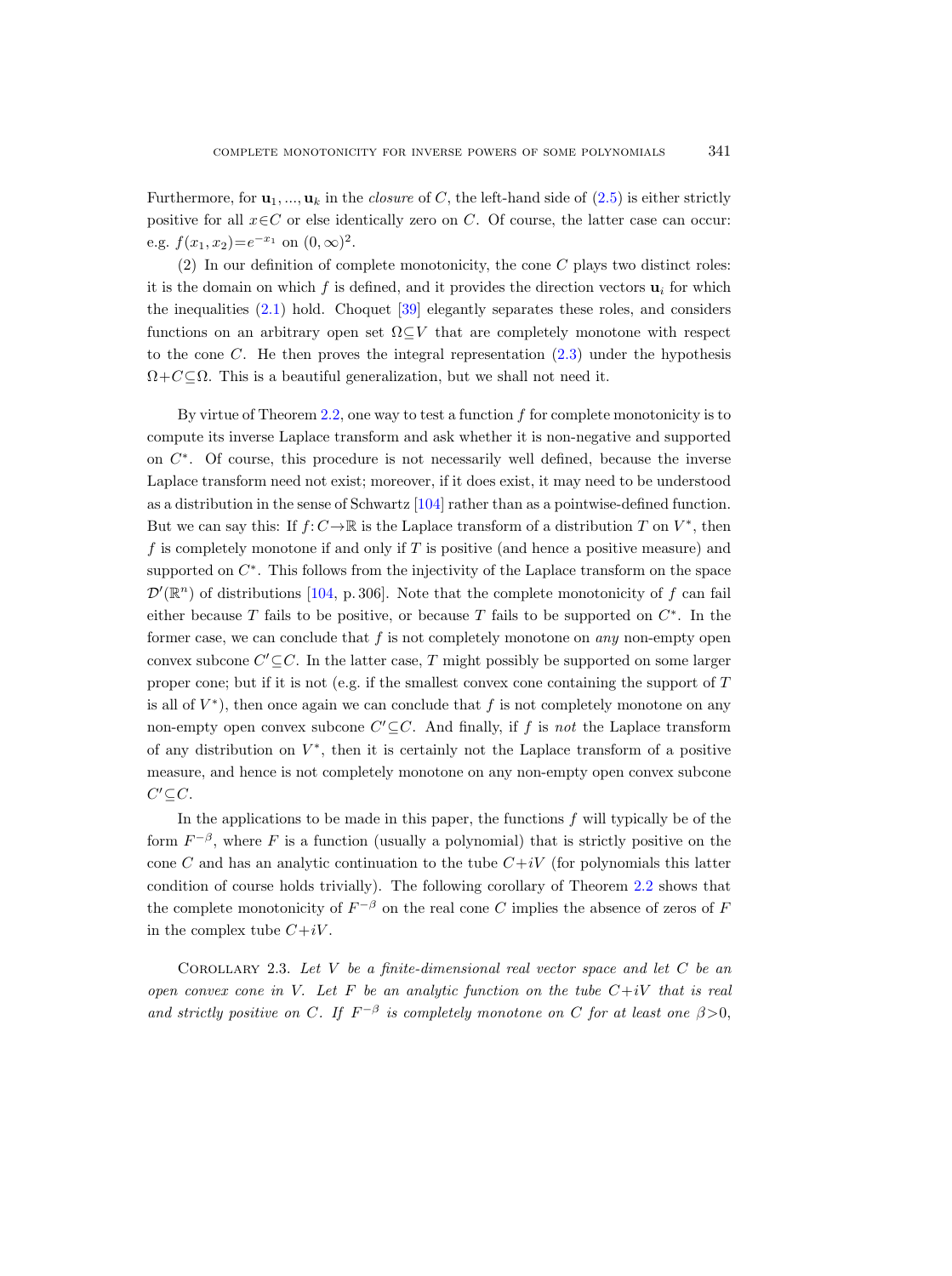then F is non-vanishing on  $C+iV$ . (In particular, when  $V = \mathbb{R}^n$  and  $C = (0, \infty)^n$ , the function F has the half-plane property.)

*Proof.* Suppose that  $G = F^{-\beta}$  is completely monotone on C; then by Theorem [2.2](#page-17-0) it has an analytic continuation to  $C+iV$  (call it also G). Now suppose that

$$
S = \{ z \in C + iV : F(z) = 0 \}
$$

is non-empty. Choose a simply connected domain  $D\subset (C+iV)\setminus S$  such that  $D\cap C\neq\emptyset$  and  $\overline{D} \cap S \neq \emptyset$ .<sup>(18</sup>) Then  $H = F^{-\beta}$  is a well-defined analytic function on D (we take the branch that is real and positive on  $D \cap C$ ). On the other hand, H coincides with G on the real environment  $D \cap C$ , so it must coincide with G everywhere in D. But  $\lim_{z \to z_0} |H(z)| = \infty$ for all  $z_0 \in \overline{D} \cap S$ , which contradicts the analyticity of G on  $C+iV$ .  $\Box$ 

*Remarks.* (1) It also follows that the analytic function  $G = F^{-\beta}$  defined on  $C + iV$ is non-vanishing there.

(2) The hypothesis that F have an analytic continuation to  $C+iV$  is essential; it cannot be derived as a consequence of the complete monotonicity of  $F^{-\beta}$  on C. To see this, take  $V = \mathbb{R}$  and  $C = (0, \infty)$  and consider  $F(x) = (1 + \frac{1}{2}e^{-x})^{-1/\beta}$  with any  $\beta > 0$ .

(3) The converse of Corollary [2.3](#page-18-0) is easily seen to be false: for instance, the univariate polynomial  $P(x)=1+x^2$  has the half-plane property (i.e. is non-vanishing for  $\text{Re}\,x>0$ , but  $P^{-\beta}$  is not completely monotone on  $(0,\infty)$  for any  $\beta>0$ . The same holds for the bivariate multiaffine polynomial  $P(x_1, x_2)=1+x_1x_2$ . So the complete monotonicity of  $P^{-\beta}$  for some  $\beta > 0$  is strictly stronger than the half-plane property. It would be interesting to know whether similar counterexamples can be found if  $P$  is required to be homogeneous, or homogeneous and multiaffine.

In this paper we will typically consider a polynomial  $P$  that is strictly positive on an open convex cone C, and we will ask for which values of  $\beta$  the function  $P^{-\beta}$  is completely monotone. We begin with a trivial observation: If  $P$  is a non-constant polynomial, then  $P^{-\beta}$  cannot be completely monotone on any non-empty open convex cone for any  $\beta$ <0 (because  $P$  grows at infinity in all directions except at most a variety of codimension 1); and  $P^{-\beta}$  is trivially completely monotone for  $\beta = 0$ . So we can restrict attention to  $\beta > 0$ . By compactness we must have R>0 (for otherwise we would have  $\overline{\Omega} \cap S \neq \emptyset$ , contrary to the hypothesis  $\overline{R} = \inf_{\substack{x \in \Omega \\ y \in V}} \|y\|$ .<br>By compactness we must have  $R>0$  (for otherwise we would have  $\overline{\Omega} \cap S \neq \emptyset$ ,

$$
R = \inf_{\substack{x \in \Omega \\ y \in V \\ x + iy \in S}} \|y\|.
$$

<span id="page-19-0"></span><sup>&</sup>lt;sup>(18</sup>) For instance, let  $\Omega$  be a simply connected open subset of C whose closure is a compact subset of C and which satisfies  $(\Omega+iV)\cap S\neq\emptyset$ , fix a norm  $\|\cdot\|$  on V and let

that  $F > 0$  on C). Now take  $D = \Omega + iB_R$ , where  $B_R = \{y \in V : ||y|| < R\}.$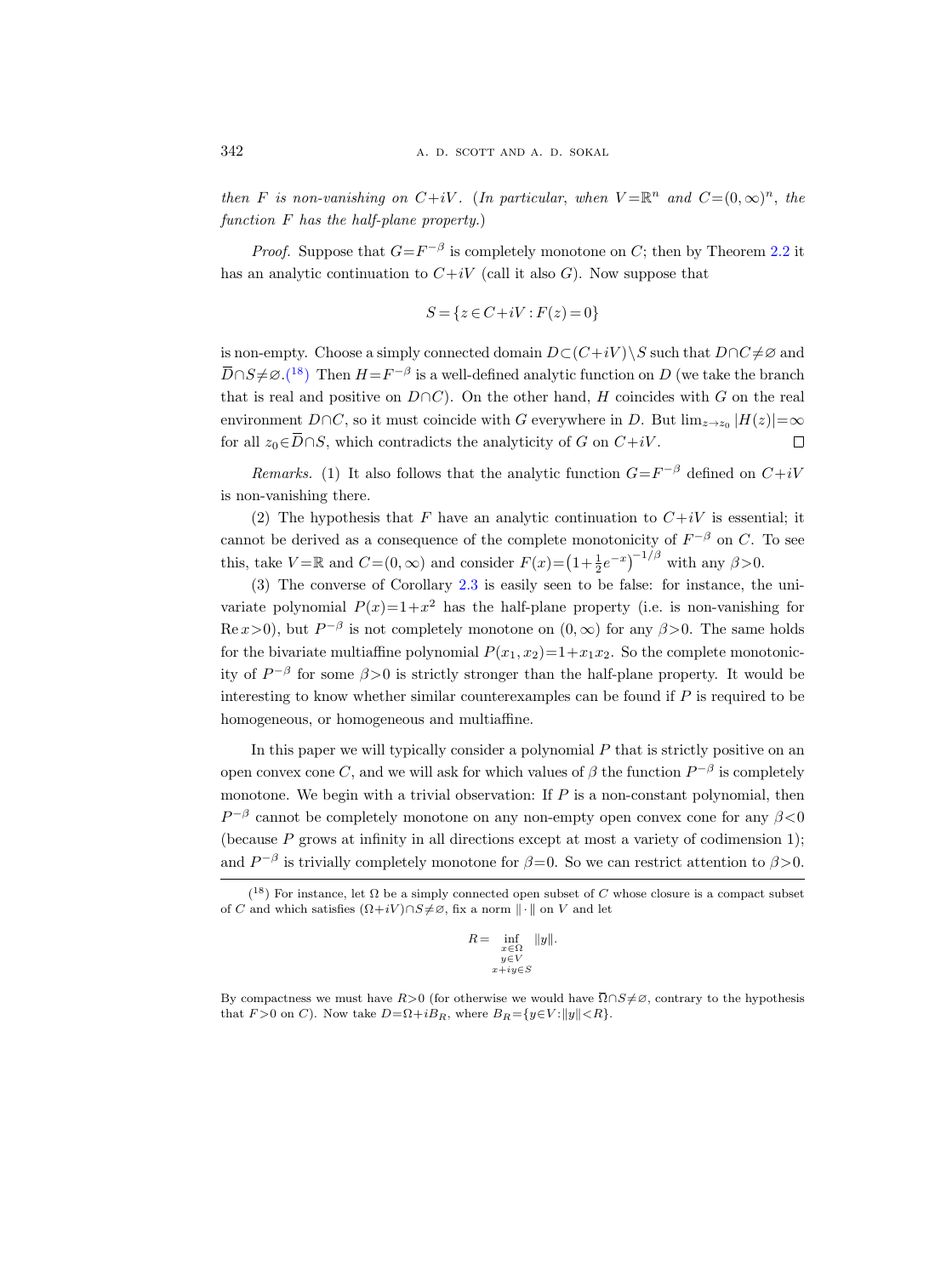Given a function  $F: C\rightarrow(0,\infty)$ —for instance, a polynomial—we can ask about the set

$$
\mathcal{B}_F = \{ \beta > 0 : F^{-\beta} \text{ is completely monotone on } C \}. \tag{2.6}
$$

Clearly  $\mathcal{B}_F$  is a closed additive subset of  $(0,\infty)$ . In particular, we either have  $\mathcal{B}_F \subseteq [\varepsilon,\infty)$ for some  $\varepsilon > 0$  or else  $\mathcal{B}_F = (0, \infty)$ . The following easy lemma [\[66\]](#page-66-8), [\[17\]](#page-64-11) characterizes the latter case.

<span id="page-20-0"></span>LEMMA 2.4. Let  $V$  be a finite-dimensional real vector space, let  $C$  be an open convex cone in V, and let  $F: C \rightarrow (0, \infty)$ . Then the following are equivalent:

(a)  $F^{-\beta}$  is completely monotone on C for all  $\beta > 0$ ;

(b)  $F^{-\beta_i}$  is completely monotone on C for a sequence  $\{\beta_i\}_{i=1}^{\infty}$  of strictly positive numbers converging to 0;

(c)  $-\log F$  is conditionally completely monotone on C.

*Proof.* (a)  $\Rightarrow$  (b) is trivial, and (b)  $\Rightarrow$  (c) follows from

$$
-\log F = \lim_{\beta \downarrow 0} \frac{F^{-\beta} - 1}{\beta} \tag{2.7}
$$

and its derivatives with respect to x. Finally, (c)  $\Rightarrow$  (a) follows from  $F^{-\beta} = \exp(-\beta \log F)$ and the fact that exp is absolutely monotone (i.e. has all derivatives non-negative) on  $\Box$  $(-\infty,\infty).$ 

Already for  $C=(0,\infty)$  it seems to be a difficult problem to characterize in a useful way the functions  $F$  described in Lemma [2.4,](#page-20-0) or even the subclass consisting of polynomials  $P.(19)$  $P.(19)$  $P.(19)$  For polynomials  $P(x) = \prod_i (1 + x/x_i)$ , a necessary condition from Corollary [2.3](#page-18-0) is that P have the half-plane property, i.e.  $\text{Re } x_i \geq 0$  for all i. A sufficient condition is that all  $x_i$  be real and positive; and for quadratic polynomials this condition is necessary as well. But already for quartic polynomials the situation becomes more complicated: for instance, we can take  $x_1=a+bi$ ,  $x_2=a-bi$  and  $x_3=x_4=c$  with  $0 < c \leq a$  and  $b \in \mathbb{R}$ , and it is not hard to see that  $-\log P$  is conditionally completely monotone on  $(0, \infty)$ [.\(](#page-20-2)<sup>20</sup>)

It also seems to be a difficult problem to characterize the closed additive subsets  $S\subseteq (0,\infty)$  that can arise as  $S=\mathcal{B}_F$ .

*Example* 2.5. Fix  $a > 0$ , and let  $F(x)=(1+ae^{-x})^{-1}$ . Then the function  $F(x)^{-\beta}$  $(1+ae^{-x})^{\beta}$  is obviously completely monotone on  $(0,\infty)$  whenever  $\beta \in \{0,1,2,3,...\}$ . On

<span id="page-20-1"></span><sup>(&</sup>lt;sup>19</sup>) Functions  $f = F^{-1}$  for which  $f^{\beta}$  is completely monotone for all  $\beta > 0$  are sometimes called logarithmically completely monotone [\[17\]](#page-64-11).

<span id="page-20-2"></span><sup>(&</sup>lt;sup>20</sup>) The function  $-\log P$  is conditionally completely monotone on  $(0, \infty)$  if and only if  $(\log P)$  $\Sigma$  $\prime$   $=$  $i(x+x_i)^{-1}$  is completely monotone on  $(0,\infty)$ ; and this happens if and only if its inverse Laplace transform, which is  $g(t) = \sum_i e^{-tx_i}$ , is non-negative on  $[0, \infty)$ .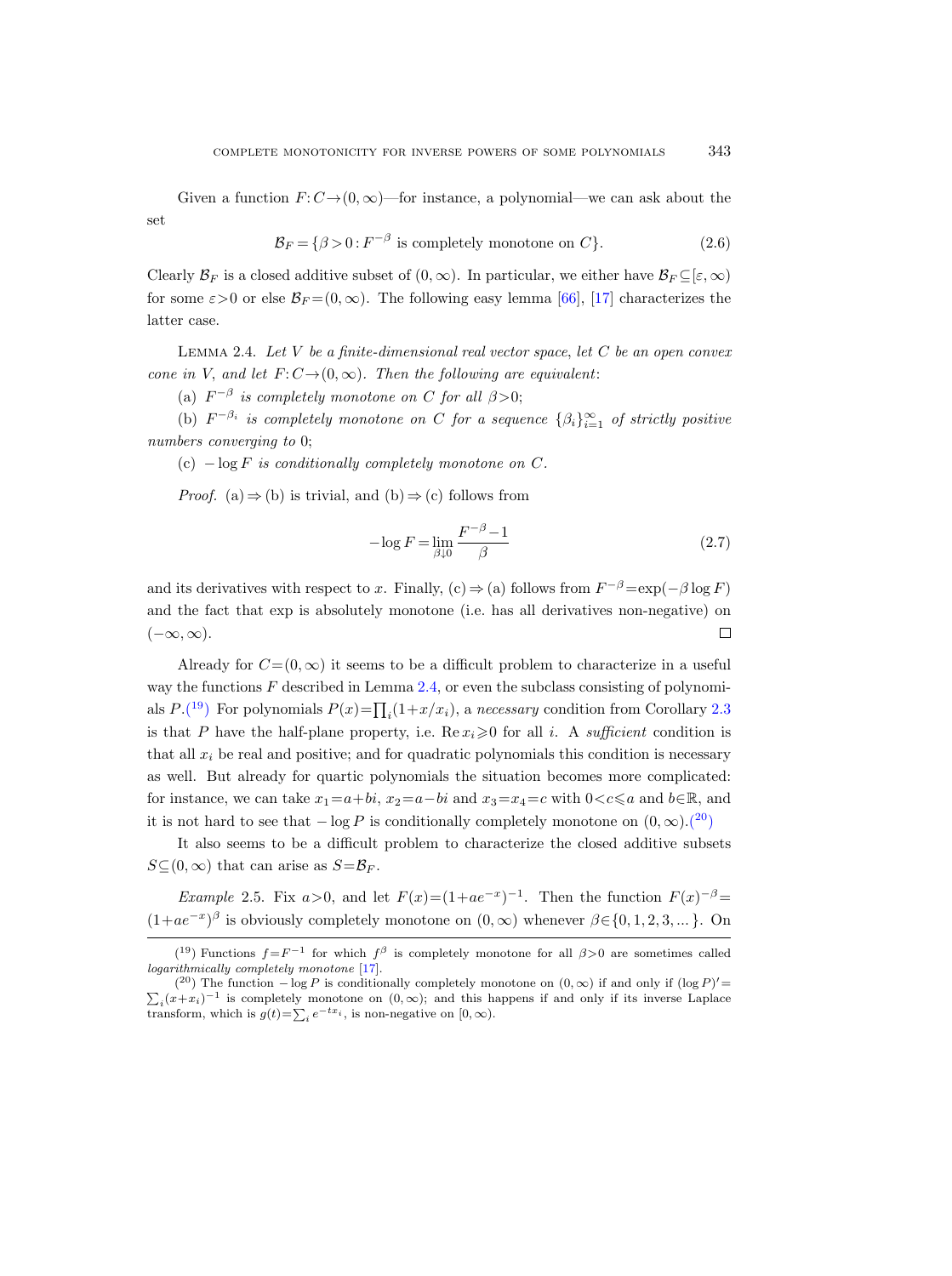the other hand, if  $\beta \notin \{0, 1, 2, 3, ...\}$  we claim that  $F^{-\beta}$  is not completely monotone. Indeed, for  $0 < a \leq 1$  the convergent binomial expansion

$$
F(x)^{-\beta} = \sum_{k=0}^{\infty} a^k \binom{\beta}{k} e^{-kx}
$$
 (2.8)

shows that  $F^{-\beta}$  is the Laplace transform of the signed measure

$$
\sum_{k=0}^{\infty} a^k \binom{\beta}{k} \delta_k,
$$

which is non-negative if and only if  $\beta \in \{0, 1, 2, 3, ...\}$ . On the other hand, for  $a > 1$ the function  $F^{-\beta}$  has singularities in the right half-plane at  $x = \log a \pm i\pi$  whenever  $\beta \notin \{0, 1, 2, 3, \dots\}$ , so it is not the Laplace transform of any distribution.

*Example* 2.6. It is an interesting problem  $[6]$ ,  $[10]$ ,  $[54]$ ,  $[56]$ ,  $[81]$ ,  $[125]$  to determine the pairs  $(\mu, \lambda) \in \mathbb{R}^2$  for which the function

$$
F_{\mu,\lambda}(x) = x^{-\mu}(x^2 + 1)^{-\lambda}
$$
\n(2.9)

is completely monotone on  $(0, \infty)$ . It is easy to show that there is a function  $\mu_{\star}(\lambda)$  such that  $F_{\mu,\lambda}$  is completely monotone if and only if  $\mu \geq \mu_{\star}(\lambda)$ ; furthermore, the function  $\mu_{\star}$ is subadditive. The state of current knowledge about  $\mu_{\star}$  seems to be:

$$
\mu_{\star}(\lambda) = -2\lambda \qquad \text{for } \lambda \leq 0,
$$
\n(2.10)

$$
\lambda < \mu_{\star}(\lambda) \leqslant \min\{2\lambda, 1\} \quad \text{for } 0 < \lambda < 1,\tag{2.11}
$$

$$
\mu_{\star}(\lambda) = 2\lambda + o(\lambda) \qquad \text{for } \lambda \downarrow 0 \tag{2.12}
$$

$$
\mu_{\star}(\lambda) = \lambda \qquad \text{for } \lambda \geqslant 1. \tag{2.13}
$$

It seems to be an open problem even to prove that  $\mu_{\star}$  is continuous.

# 3. Constructions

<span id="page-21-0"></span>In this section we discuss some general constructions by which new polynomials  $P$  with  $P^{-\beta}$  completely monotone can be obtained from old ones. In the situations we have in mind, the vector space V decomposes as a direct sum  $V = V_1 \oplus V_2$  and the cone C is a product cone  $C=C_1\times C_2$  (with  $C_1\subset V_1$  and  $C_2\subset V_2$ ). Since we shall be using the letters A, B, C and D in this section to denote functions, we shall write our cones as  $\mathcal{C}$ .

Let us begin with a trivial fact: a function  $f(x, y)$  that is completely monotone on  $C_1 \times C_2$  can be specialized by fixing y to a specific point in  $C_2$ , and the resulting function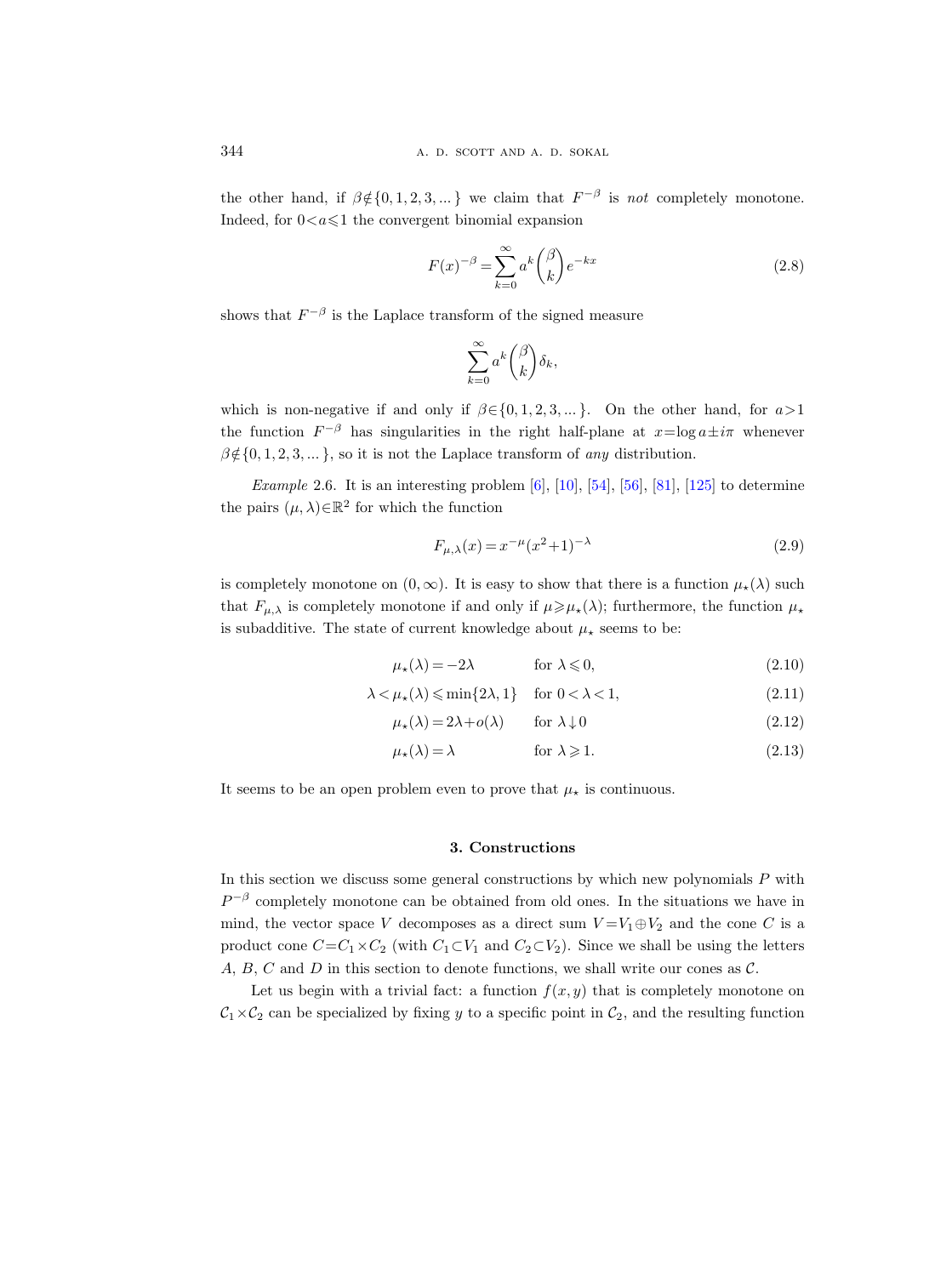will be completely monotone on  $C_1$ . In particular, this fixed value can then be taken to zero or infinity, and if the limit exists—possibly with some rescaling—then the limiting function is also completely monotone on  $C_1$ . Rather than stating a general theorem of this kind, let us just give the special case that we will need, which concerns functions of the form

<span id="page-22-0"></span>
$$
f(x, y) = [A(x) + B(x) y]^{-\beta}
$$
\n(3.1)

with  $V_2=\mathbb{R}$  and  $\mathcal{C}_2=(0,\infty)$ .

LEMMA 3.1. Let V be a finite-dimensional real vector space and let  $\mathcal C$  be an open convex cone in V. Fix  $\beta > 0$ , and let  $A, B: C \to (0, \infty)$ . If  $(A + By)^{-\beta}$  is completely monotone on  $C \times (0,\infty)$ , then  $A^{-\beta}$  and  $B^{-\beta}$  are completely monotone on C.

*Proof.* Restrict to fixed  $y \in (0, \infty)$  and then take  $y \downarrow 0$ ; this proves that  $A^{-\beta}$  is completely monotone. Restrict to fixed  $y \in (0, \infty)$ , multiply by  $y^{\beta}$  and then take  $y \uparrow \infty$ ; this proves that  $B^{-\beta}$  is completely monotone.  $\Box$ 

As we shall see later, this trivial lemma is an analytic version of deletion  $(y\rightarrow 0)$  or contraction  $(y \rightarrow \infty)$  for graphs or matroids.

Let us also observe a simple but important fact about complete monotonicity for functions defined on a product cone  $C_1 \times C_2$ .

<span id="page-22-1"></span>LEMMA 3.2. For  $i=1, 2$ , let  $V_i$  be a finite-dimensional real vector space and let  $C_i$ be an open convex cone in  $V_i$ . Let  $f: \mathcal{C}_1 \times \mathcal{C}_2 \to \mathbb{R}$ . Then the following are equivalent:

(a) f is completely monotone on  $C_1\times C_2$ .

(b) For all  $k\geqslant 0$ , all  $y\in\mathcal{C}_2$ , and all choices of vectors  $\mathbf{u}_1, ..., \mathbf{u}_k\in\mathcal{C}_2$ , the function

$$
F_{k,y,\mathbf{u}_1,\dots,\mathbf{u}_k}(x) \equiv (-1)^k \frac{\partial^k}{\partial t_1 \dots \partial t_k} f(x, y + t_1 \mathbf{u}_1 + \dots + t_k \mathbf{u}_k) \Big|_{t_1 = \dots = t_k = 0}
$$
(3.2)

is completely monotone on  $C_1$ .

(c) For all  $k\geqslant 0$ , all  $y\in\mathcal{C}_2$ , and all choices of vectors  $\mathbf{u}_1, ..., \mathbf{u}_k\in\mathcal{C}_2$ , there exists a positive measure  $\mu_{k,y,\mathbf{u}_1,\dots,\mathbf{u}_k}$  on  $\mathcal{C}_1^*$  such that

$$
F_{k,y,\mathbf{u}_1,\dots,\mathbf{u}_k}(x) = \int_{\mathcal{C}_1^*} e^{-\langle \ell,x \rangle} \, d\mu_{k,y,\mathbf{u}_1,\dots,\mathbf{u}_k}(\ell). \tag{3.3}
$$

In particular, when  $V_2=\mathbb{R}$  and  $\mathcal{C}_2=(0,\infty)$ , (b) reduces to the statement that the functions  $F_{k,y}(x) = (-1)^k \partial^k f / \partial y^k$  are completely monotone on  $\mathcal{C}_1$  for all  $k \geq 0$  and all  $y>0$ , and (c) reduces analogously.

*Proof.* The equivalence (a)  $\Leftrightarrow$  (b) is a trivial consequence of the definition [\(2.1\)](#page-16-1), while (b)  $\Leftrightarrow$  (c) follows immediately from the the Bernstein–Hausdorff–Widder–Choquet theorem (Theorem [2.2\)](#page-17-0). $\Box$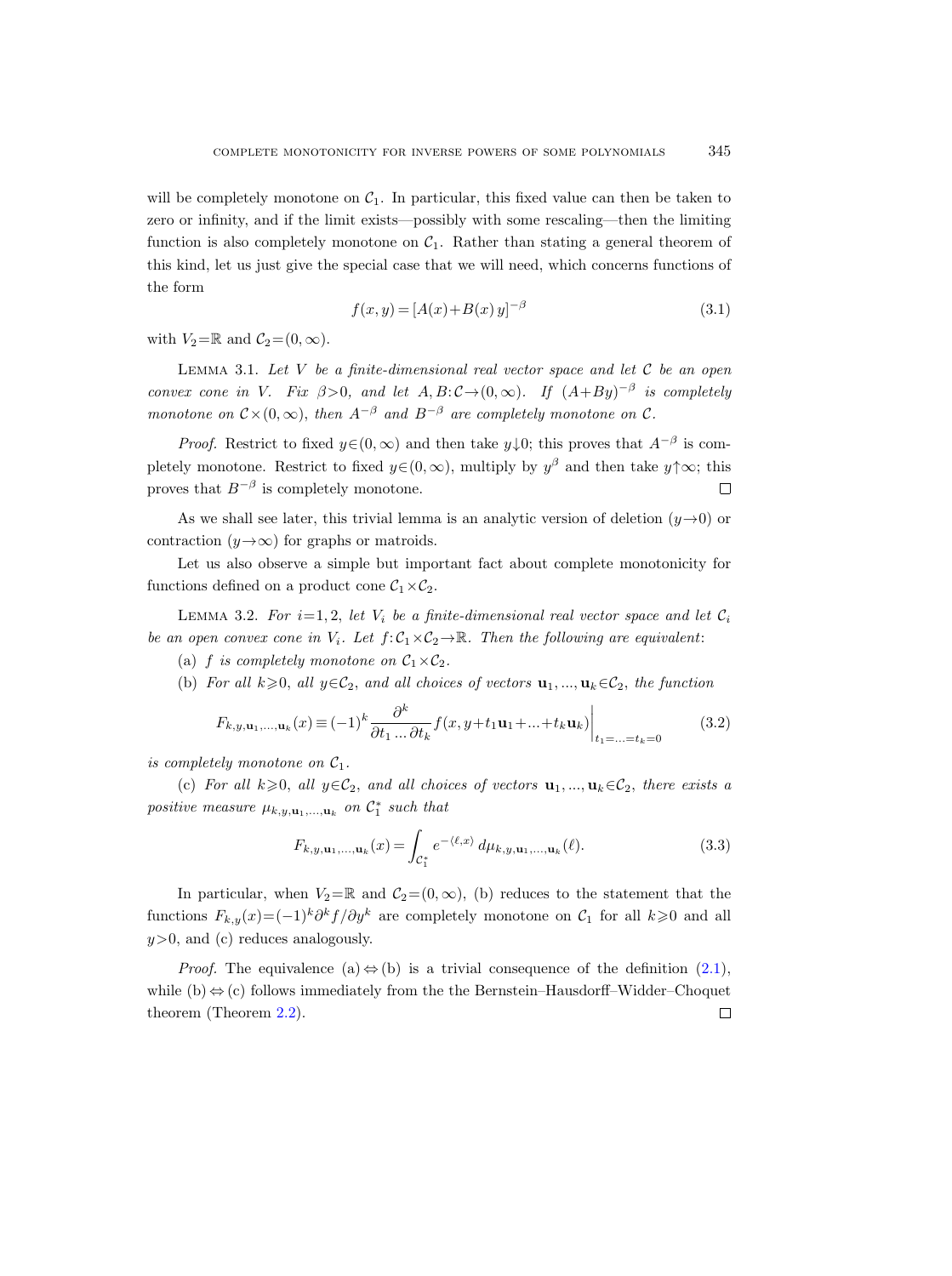Statement (c) can be rephrased loosely as saying that the inverse Laplace transform of  $f(x, y)$  with respect to x is a completely monotone function of  $y \in C_2$ . (To make this more precise, one should add the same qualifications as in the paragraph after Theorem [2.2.](#page-17-0))

One important application of this lemma concerns functions of the form [\(3.1\)](#page-22-0).

<span id="page-23-0"></span>LEMMA 3.3. Let  $V$  be a finite-dimensional real vector space and let  $C$  be an open convex cone in V. Fix  $\beta > 0$ , and let  $A, B; C \rightarrow (0, \infty)$ . Then the following are equivalent: (a)  $(A+By)^{-\beta}$  is completely monotone on  $\mathcal{C}\times(0,\infty)$ .

(b)  $B^{-\beta} \exp(-tA/B)$  is completely monotone on C for all  $t \ge 0$ .

(c)  $B^{\varkappa}(A+zB)^{-(\beta+\varkappa)}$  is completely monotone on C for all  $\varkappa \geq -\beta$  and all  $z \geq 0$ .

(d)  $B^k(A+zB)^{-(\beta+k)}$  is completely monotone on C for all integers  $k\geqslant 0$  and all  $z\!\geqslant\!0.$ 

Proof. We have the Laplace-transform formula

<span id="page-23-1"></span>
$$
(A+By)^{-\beta} = \int_0^\infty e^{-ty} \frac{t^{\beta-1}}{\Gamma(\beta)} B^{-\beta} \exp\left(-\frac{tA}{B}\right) dt.
$$
 (3.4)

Therefore, Lemma [3.2](#page-22-1) (a)  $\Leftrightarrow$  (c) with  $C_1=(0,\infty)$  and  $C_2=\mathcal{C}$  proves the equivalence of (a) and (b).

Now assume that  $B^{-\beta} \exp(-tA/B)$  is completely monotone on C for all  $t \geq 0$ . Then we can multiply by  $e^{-zt}t^{p-1}/\Gamma(p)$  for any  $p>0$  and integrate over  $t\in (0,\infty)$ , and the result will be completely monotone. This (together with a trivial evaluation at  $t=0$  to handle  $p=0$ ) shows that (b)  $\Rightarrow$  (c).

 $(c) \Rightarrow (d)$  is trivial.

The equivalence of (a) and (d) follows from Lemma [3.2](#page-22-1) (a)  $\Leftrightarrow$  (b), used with  $C_1 = C$ and  $C_2=(0,\infty)$ .  $\Box$ 

COROLLARY 3.4. Let  $V$  be a finite-dimensional real vector space, let  $C$  be an open convex cone in V, and let  $A, B: C \rightarrow (0, \infty)$ . Define

$$
\mathcal{B}_B = \{ \beta > 0 : B^{-\beta} \text{ is completely monotone on } C \},\tag{3.5}
$$

$$
\mathcal{B}_{A+By} = \{ \beta > 0 : (A+By)^{-\beta} \text{ is completely monotone on } C \times (0, \infty) \}. \tag{3.6}
$$

Then  $\mathcal{B}_{A+By}+\mathcal{B}_{B} \subseteq \mathcal{B}_{A+By}$ .

In particular, if  $\mathcal{B}_B = (0,\infty)$ , then  $\mathcal{B}_{A+By}$  is either the empty set or all of  $(0,\infty)$  or a closed interval  $(\beta_0, \infty)$  with  $\beta_0 > 0$ .

*Proof.* This follows immediately from Lemma [3.3](#page-23-0)(a)  $\Leftrightarrow$  (b): for if  $\beta \in \mathcal{B}_{A+B_y}$  and  $\lambda \in \mathcal{B}_B$ , then  $B^{-\beta}$  exp( $-tA/B$ ) and  $B^{-\lambda}$  are both completely monotone on  $\mathcal{C}$ , hence so is their product, and thus  $\beta + \lambda \in \mathcal{B}_{A+By}$ .  $\Box$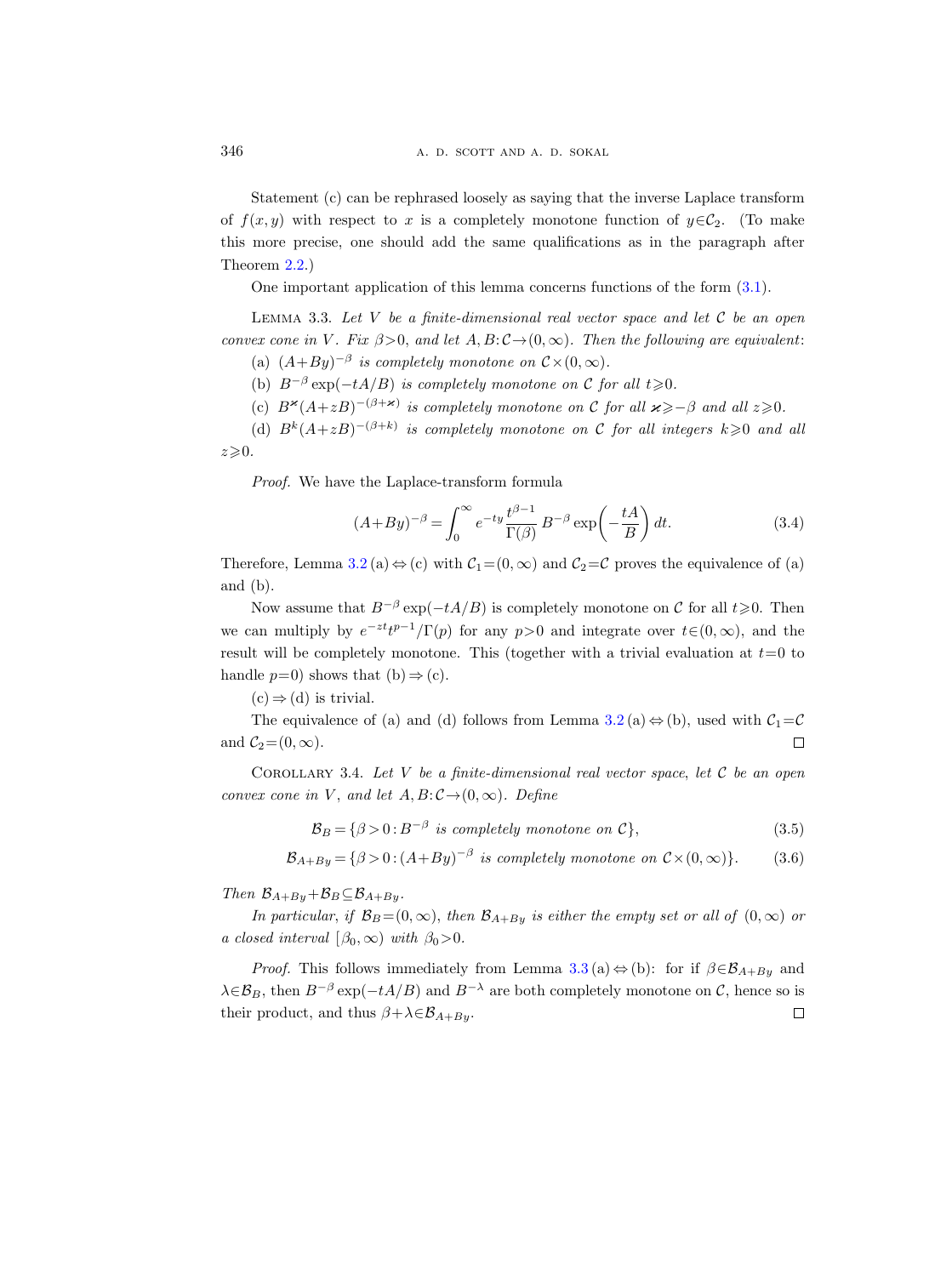Lemma [3.3](#page-23-0) leads to the following extremely important result, which (as we shall see later) is an analytic version of parallel connection for graphs or matroids.

<span id="page-24-5"></span>PROPOSITION 3.5. Let V be a finite-dimensional real vector space and let C be an open convex cone in V. Fix  $\beta > 0$ , and let  $A, B, C, D$ :  $\mathcal{C} \rightarrow (0,\infty)$ . Suppose that

$$
(A+By)^{-\beta}
$$
 and  $(C+Dy)^{-\beta}$ 

are completely monotone on  $C \times (0, \infty)$ . Then the same is true of  $(AD + BC + BDy)^{-\beta}$ .

*Proof.* By Lemma [3.3,](#page-23-0) we have that  $B^{-\beta} \exp(-tA/B)$  and  $D^{-\beta} \exp(-tC/D)$  are completely monotone on C for all  $t \geq 0$ . Hence the same is true of their product, which is  $(BD)^{-\beta} \exp[-t(AD+BC)/BD]$ . But then using Lemma [3.3](#page-23-0) again (this time in the reverse direction), we conclude that  $(AD + BC + BDy)^{-\beta}$  is completely monotone on  $\mathcal{C}\times(0,\infty).$  $\Box$ 

We also have an analytic version of series connection for graphs or matroids, but only for  $\beta \geqslant \frac{1}{2}$ .

<span id="page-24-0"></span>PROPOSITION 3.6. Let V be a finite-dimensional real vector space and let C be an open convex cone in V. Fix  $\beta \geqslant \frac{1}{2}$ , and let  $A, B, C, D: C \rightarrow (0, \infty)$ . Suppose that

$$
(A+By)^{-\beta}
$$
 and  $(C+Dy)^{-\beta}$ 

are completely monotone on  $\mathcal{C} \times (0, \infty)$ . Then the same is true of  $[AC + (AD + BC)y]^{-\beta}$ .

To prove Proposition [3.6,](#page-24-0) we begin with a lemma that we think is of independent interest; both the sufficiency and the necessity will play important roles for us.

<span id="page-24-2"></span>LEMMA 3.7. For  $\beta \in \mathbb{R}$  and  $\lambda > 0$ , the function

<span id="page-24-4"></span>
$$
F_{\beta,\lambda}(u,v) = (u+v)^{-\beta} \exp\left(-\lambda \frac{uv}{u+v}\right)
$$
\n(3.7)

is completely monotone on  $(0, \infty)^2$  if and only if  $\beta \geq \frac{1}{2}$ .

In particular, for  $\beta \geqslant \frac{1}{2}$  there exists a positive measure  $\mu_{\beta,\lambda}$  on  $[0,\infty)^2$  such that

<span id="page-24-3"></span>
$$
(u+v)^{-\beta} \exp\left(-\lambda \frac{uv}{u+v}\right) = \int_{[0,\infty)^2} e^{-t_1 u - t_2 v} \, d\mu_{\beta,\lambda}(t_1, t_2). \tag{3.8}
$$

*Proof.* "If": Since  $(u+v)^{-(\beta-1/2)}$  is completely monotone when  $\beta \geq \frac{1}{2}$ , it suffices to prove the complete monotonicity for  $\beta = \frac{1}{2}$ . But this follows immediately from the identity

<span id="page-24-1"></span>
$$
(u+v)^{-1/2} \exp\left(-\lambda \frac{uv}{u+v}\right) = \frac{1}{\sqrt{\pi}} \int_{-\infty}^{\infty} \exp\left[-\left(s + \frac{\sqrt{\lambda}}{2}\right)^2 u - \left(s - \frac{\sqrt{\lambda}}{2}\right)^2 v\right] ds,\qquad(3.9)
$$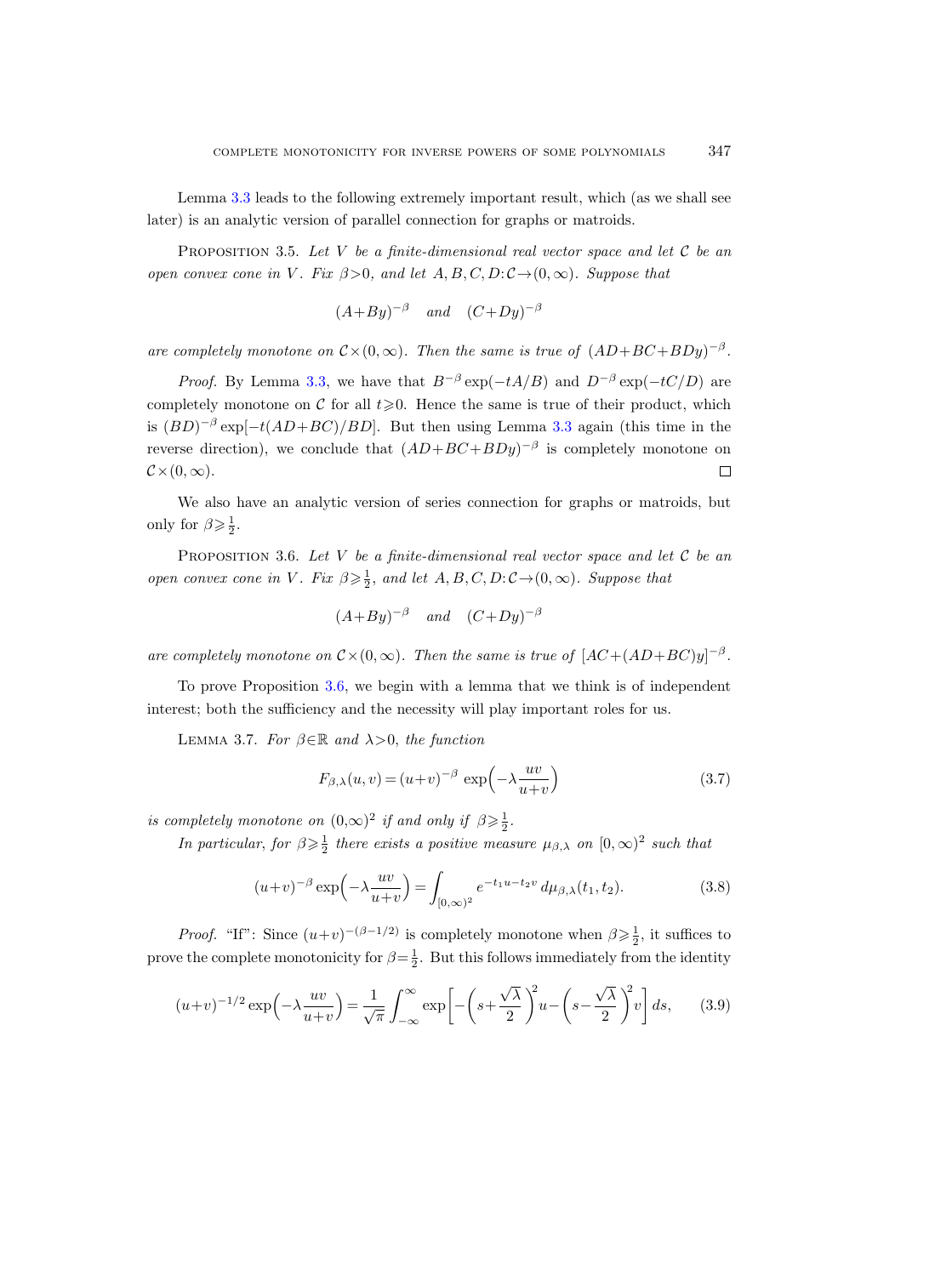which is easily verified by completing the square in the Gaussian integral. The statement about the measure  $\mu_{\beta,\lambda}$  then follows from the Bernstein–Hausdorff–Widder–Choquet theorem (Theorem [2.2\)](#page-17-0).

"Only if": If  $F_{\beta,\lambda}$  is completely monotone, then so is  $F_{\beta',\lambda}$  for all  $\beta' > \beta$ ; so it suffices to prove the failure of complete monotonicity for  $0 < \beta < \frac{1}{2}$ . Now, by Lemma [3.2,](#page-22-1)  $F_{\beta,\lambda}$  is completely monotone on  $(0, \infty)^2$  if and only if the functions

$$
F_{\beta,\lambda;k,v}(u) = (-1)^k \frac{\partial^k}{\partial v^k} F_{\beta,\lambda}(u,v)
$$
\n(3.10)

are completely monotone on  $(0, \infty)$  for all  $k \geq 0$  and all  $v > 0$ , or equivalently if their inverse Laplace transforms with respect to  $u$ ,

$$
G_{\beta,\lambda;k,v}(t) = (-1)^k \frac{\partial^k}{\partial v^k} \left[ \left( \frac{t}{\lambda} \right)^{(\beta-1)/2} e^{-(t+\lambda)v} v^{1-\beta} I_{\beta-1} \left( 2v \sqrt{\lambda t} \right) \right] \tag{3.11}
$$

(see [\[48,](#page-65-13) p. 245, eq. 5.6(35)]), are non-negative for all  $k\geq 0$  and all  $t, v>0$  (here  $I_{\beta-1}$  is the modified Bessel function). For  $k=0$  this manifestly holds for all  $\beta \geqslant 0$ ; but let us now show that for  $k=1$  it holds only for  $\beta \geq \frac{1}{2}$ . We have

$$
G_{\beta,\lambda;1,v}(t) = \left(\frac{t}{\lambda}\right)^{(\beta-1)/2} e^{-(t+\lambda)v} v^{1-\beta}
$$
  
 
$$
\times \left[ \left(t+\lambda+\frac{\beta-1}{v}\right) I_{\beta-1} \left(2v\sqrt{\lambda t}\right) - 2\sqrt{\lambda t} I'_{\beta-1} \left(2v\sqrt{\lambda t}\right) \right],
$$
 (3.12)

and we need the term in square brackets to be non-negative for all  $t, v>0$ . Write  $x=2v$ √  $\lambda t$ and eliminate  $v$  in favor of  $x$ ; we need

$$
t + 2\sqrt{\lambda t} \left[ \frac{\beta - 1}{x} - \frac{I'_{\beta - 1}(x)}{I_{\beta - 1}(x)} \right] + \lambda \geqslant 0 \tag{3.13}
$$

for all  $t, x > 0$ . This quadratic in  $\sqrt{t}$  is non-negative for all  $t > 0$  if and only if

$$
\frac{\beta - 1}{x} - \frac{I'_{\beta - 1}(x)}{I_{\beta - 1}(x)} \ge -1.
$$
\n(3.14)

But using the large- $x$  asymptotic expansion

$$
\frac{d}{dx}\log I_{\beta-1}(x) = 1 - \frac{1}{2x} + O\left(\frac{1}{x^2}\right),\tag{3.15}
$$

we see that

$$
\frac{\beta - 1}{x} - \frac{I'_{\beta - 1}(x)}{I_{\beta - 1}(x)} = -1 + \frac{\beta - \frac{1}{2}}{x} + O\left(\frac{1}{x^2}\right),\tag{3.16}
$$

which is  $<-1$  for all sufficiently large x whenever  $\beta < \frac{1}{2}$ .  $\Box$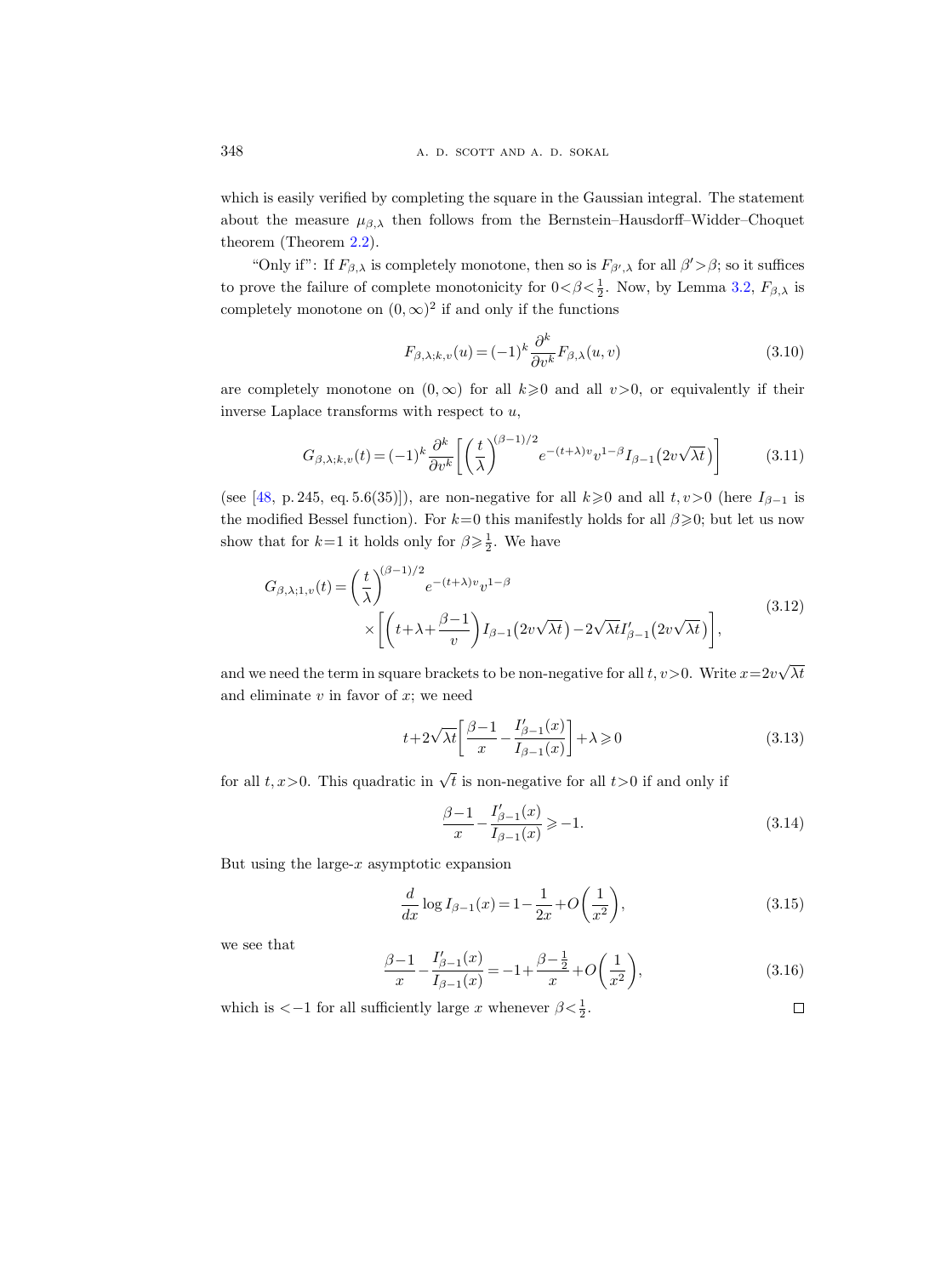Remarks. (1) It is obvious by rescaling of u and v that, for any given  $\beta$ , the functions  $F_{\beta,\lambda}$  are either completely monotone for all  $\lambda > 0$  or for none.

(2) The appeal to Bernstein–Hausdorff–Widder–Choquet's theorem can be avoided: for  $\beta = \frac{1}{2}$ , the integral representation [\(3.9\)](#page-24-1) already provides the desired measure  $\mu_{1/2,\lambda}$ ; and for  $\beta > \frac{1}{2}$ , [\(3.9\)](#page-24-1) together with

<span id="page-26-0"></span>
$$
(u+v)^{-(\beta-1/2)} = \int_0^\infty \frac{t^{\beta-3/2}}{\Gamma(\beta - \frac{1}{2})} e^{-t(u+v)} dt
$$
\n(3.17)

represents  $\mu_{\beta,\lambda}$  as the convolution of two positive measures. Indeed, multiplying [\(3.9\)](#page-24-1) by [\(3.17\)](#page-26-0), one obtains after a straightforward change of variables the explicit formula

<span id="page-26-2"></span>
$$
\mu_{\beta,\lambda}(t_1, t_2) = \frac{(4\lambda)^{1-\beta}}{\Gamma(\frac{1}{2})\Gamma(\beta - \frac{1}{2})} P(t_1, t_2, \lambda)^{\beta - 3/2} \chi(t_1, t_2, \lambda),
$$
\n(3.18)

where

$$
P(t_1, t_2, \lambda) = 2(t_1 t_2 + \lambda t_1 + \lambda t_2) - (t_1^2 + t_2^2 + \lambda^2)
$$
\n(3.19)

and

$$
\chi(t_1, t_2, \lambda) = \begin{cases} 1, & \text{if } t_1, t_2 \ge 0 \text{ and } |\sqrt{t_1} - \sqrt{t_2}| \le \sqrt{\lambda} \le \sqrt{t_1} + \sqrt{t_2}, \\ 0, & \text{otherwise.} \end{cases} \tag{3.20}
$$

The constraint  $\chi(t_1, t_2, \lambda) \neq 0$  states simply that  $\sqrt{t_1}$ ,  $\sqrt{t_2}$  and  $\sqrt{\lambda}$  form the sides of a triangle; and  $P(t_1, t_2, \lambda)$  is precisely 16 times the square of the area of this triangle (Heron's formula  $[41, \S 3.2]$ ). $(21)$  In view of these explicit formulae, the proof of Lemma [3.7](#page-24-2) is in fact completely elementary.

(3) It would be interesting to know whether Lemma [3.7](#page-24-2) can be generalized to other ratios of elementary symmetric polynomials, e.g.  $E_{r,n}^{-\beta} \exp(-\lambda E_{r+1,n}/E_{r,n})$ . By Lemma [3.3](#page-23-0) this would determine the complete monotonicity of  $E_{r+1,n+1}^{-\beta}$ .

*Proof of Proposition* [3.6](#page-24-0). By Lemma [3.3,](#page-23-0)  $B^{-\beta}$  exp( $-t_1A/B$ ) and  $D^{-\beta}$  exp( $-t_2C/D$ ) are completely monotone on C for all  $t_1, t_2 \geq 0$ . Hence the same is true of their product for any choice of  $t_1, t_2 \geq 0$ . We now use the identity [\(3.8\)](#page-24-3), multiplied on both sides by  $(BD)^{-\beta}$ , with  $u = A/B$  and  $v = C/D$ . This shows that  $(AD + BC)^{-\beta} \exp[-\lambda AC/(AD + BC)]$  is completely monotone on C for all  $\lambda \geqslant 0$ . But then using Lemma [3.3](#page-23-0) again (this time in the reverse direction), we conclude that  $[AC+(AD+BC)y]^{-\beta}$  is completely monotone on  $\mathcal{C}\times(0,\infty)$ .  $\Box$ 

<span id="page-26-1"></span> $(2<sup>1</sup>)$  It is curious that similar expressions, involving the area of a triangle in terms of its sides, arise also in Sonine's integral for the product of three Bessel functions [\[122,](#page-69-0) p. 411, eq. 13.46 (3)], [\[7,](#page-63-2) p. 36, eq. (4.39) and p. 40]—a formula that Szegő [\[113\]](#page-68-0) employed in one version of his non-negativity proof for  $(1.1)$  in the case  $n=3$ . Probably this is not an accident; it would be interesting to understand the precise connection between Sonine's formula and  $(3.8)/(3.18)$  $(3.8)/(3.18)$  $(3.8)/(3.18)$  (cf. also  $(3.21)$  below).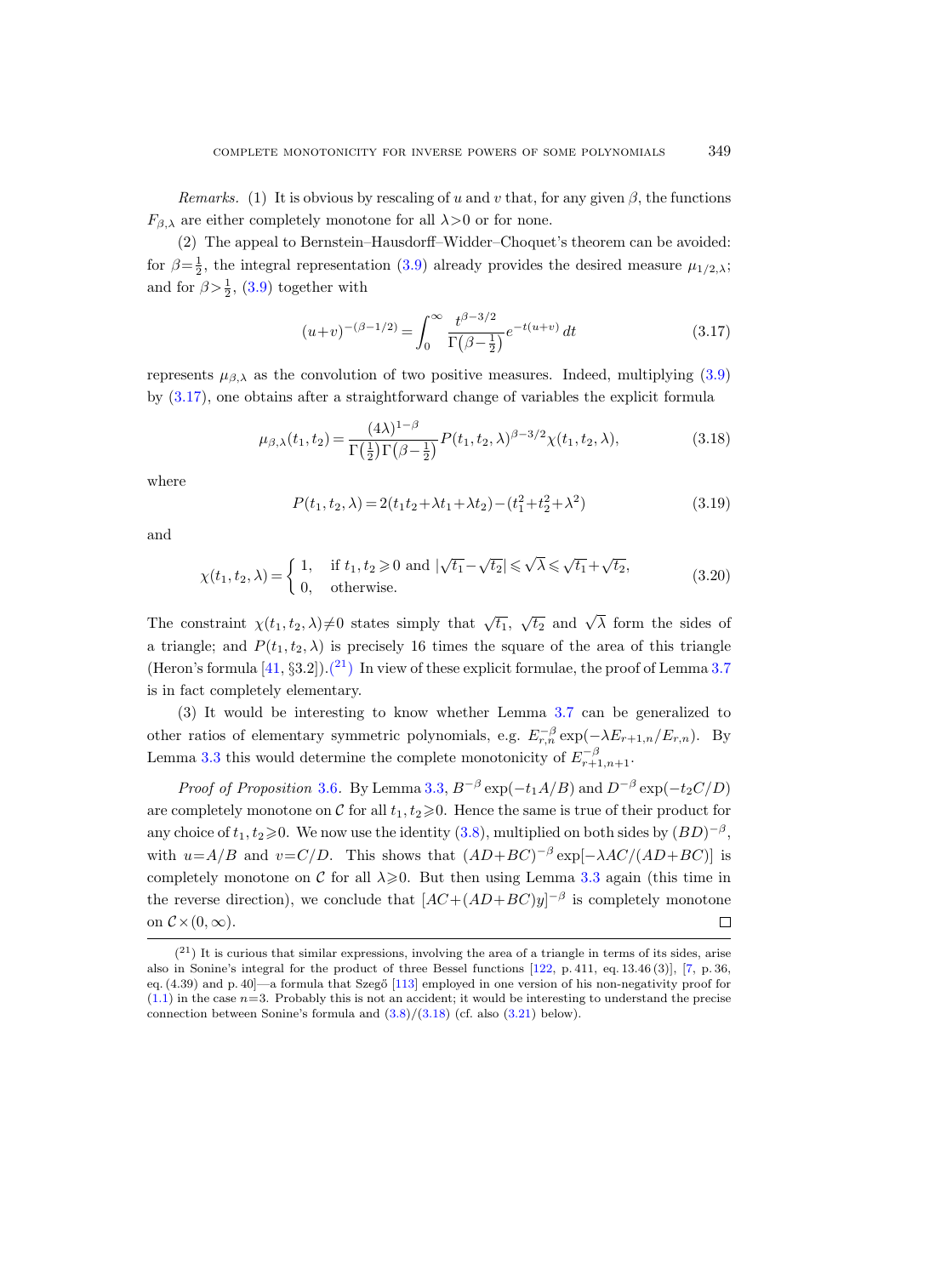350 **a. d. d. scott and a. d. sokal** 

Using Lemma [3.7](#page-24-2) we can also show that the spanning-tree polynomial of the 3-cycle — or equivalently, the elementary symmetric polynomial of degree  $2$  in three variables has the property that  $P^{-\beta}$  is completely monotone on  $(0, \infty)^3$  if and only if  $\beta \geq \frac{1}{2}$ .

<span id="page-27-1"></span>PROPOSITION 3.8. The function  $F(x_1, x_2, x_3) = (x_1x_2 + x_1x_3 + x_2x_3)^{-\beta}$  is completely monotone on  $(0, \infty)^3$  if and only if  $\beta = 0$  or  $\beta \geq \frac{1}{2}$ .

*Proof.* As always, F is completely monotone for  $\beta=0$  and not completely monotone for  $\beta < 0$ , so it suffices to consider  $\beta > 0$ . Using Lemma [3.3](#page-23-0) with  $A = x_1x_2$ ,  $B = x_1 + x_2$  and  $y=x_3$ , we see that F is completely monotone on  $(0, \infty)^3$  if and only if the function  $F_{\beta,\lambda}$ defined in [\(3.7\)](#page-24-4) is completely monotone for all  $\lambda \geqslant 0$ . But by Lemma [3.7,](#page-24-2) this occurs if and only if  $\beta \geqslant \frac{1}{2}$ .  $\Box$ 

Remarks. (1) We shall later give two further independent proofs of Proposition [3.8:](#page-27-1) one based on harmonic analysis on the cone of positive-definite  $m \times m$  real symmetric matrices specialized to  $m=2$  (Corollary [1.5,](#page-5-3) which follows from results to be proved in §[4,](#page-28-0) together with Proposition [7.9](#page-55-1) (a)), and one based on harmonic analysis on the Lorentz cone in  $\mathbb{R}^n$  specialized to  $n=3$  (Corollary [1.10,](#page-10-1) which follows from results to be proved in §[5\)](#page-38-0). The point here is that the Jordan algebra  $Sym(2, \mathbb{R}) \simeq \mathbb{R} \times \mathbb{R}^2$  can be viewed as a member of two different families of Jordan algebras:  $Sym(m, \mathbb{R})$  and  $\mathbb{R} \times \mathbb{R}^{n-1}$  [\[52,](#page-65-0) p. 98].

(2) Proposition [3.8](#page-27-1) implies that the property stated in Proposition [3.6](#page-24-0) does not hold for  $0 < \beta < \frac{1}{2}$ . Indeed, it suffices to take  $C = (0, \infty)^2$ ,  $A = x_1$ ,  $B = 1$ ,  $C = x_2$  and  $D = 1$ , leading to the function  $(x_1x_2+x_1y+x_2y)^{-\beta}$ .

(3) Proposition [3.8](#page-27-1) is, of course, just Theorem [1.1](#page-2-1)' restricted to the 3-cycle  $G=K_3$ . In particular it implies Szegő's [\[113\]](#page-68-0) result (except the strict positivity) for the polynomial  $(1.1)$  in the special case  $n=3$ .

(4) Combining [\(3.4\)](#page-23-1) with [\(3.8\)](#page-24-3)/[\(3.18\)](#page-26-2), we obtain for  $\beta > \frac{1}{2}$  the formula

<span id="page-27-0"></span>
$$
(x_1x_2 + x_1x_3 + x_2x_3)^{-\beta} = \frac{4^{1-\beta}}{\Gamma(\frac{1}{2})\Gamma(\frac{1}{2})\Gamma(\beta)} \times \int_0^\infty \int_0^\infty \int_0^\infty e^{-t_1x_1 - t_2x_2 - t_3x_3} P(t_1, t_2, t_3)_+^{\beta - 3/2} dt_1 dt_2 dt_3,
$$
\n(3.21)

which provides an explicit elementary proof of the direct ("if") half of Proposition [3.8.](#page-27-1) See also Remark 1 in §[4.3](#page-32-0) for an alternative derivation of [\(3.21\)](#page-27-0), and see Corollary [5.8](#page-47-2) for a generalization from  $E_{2,3}$  to  $E_{2,n}$ .

<span id="page-27-2"></span>The following generalization of Lemma [3.7](#page-24-2) is an analytic version of series extension of a single edge.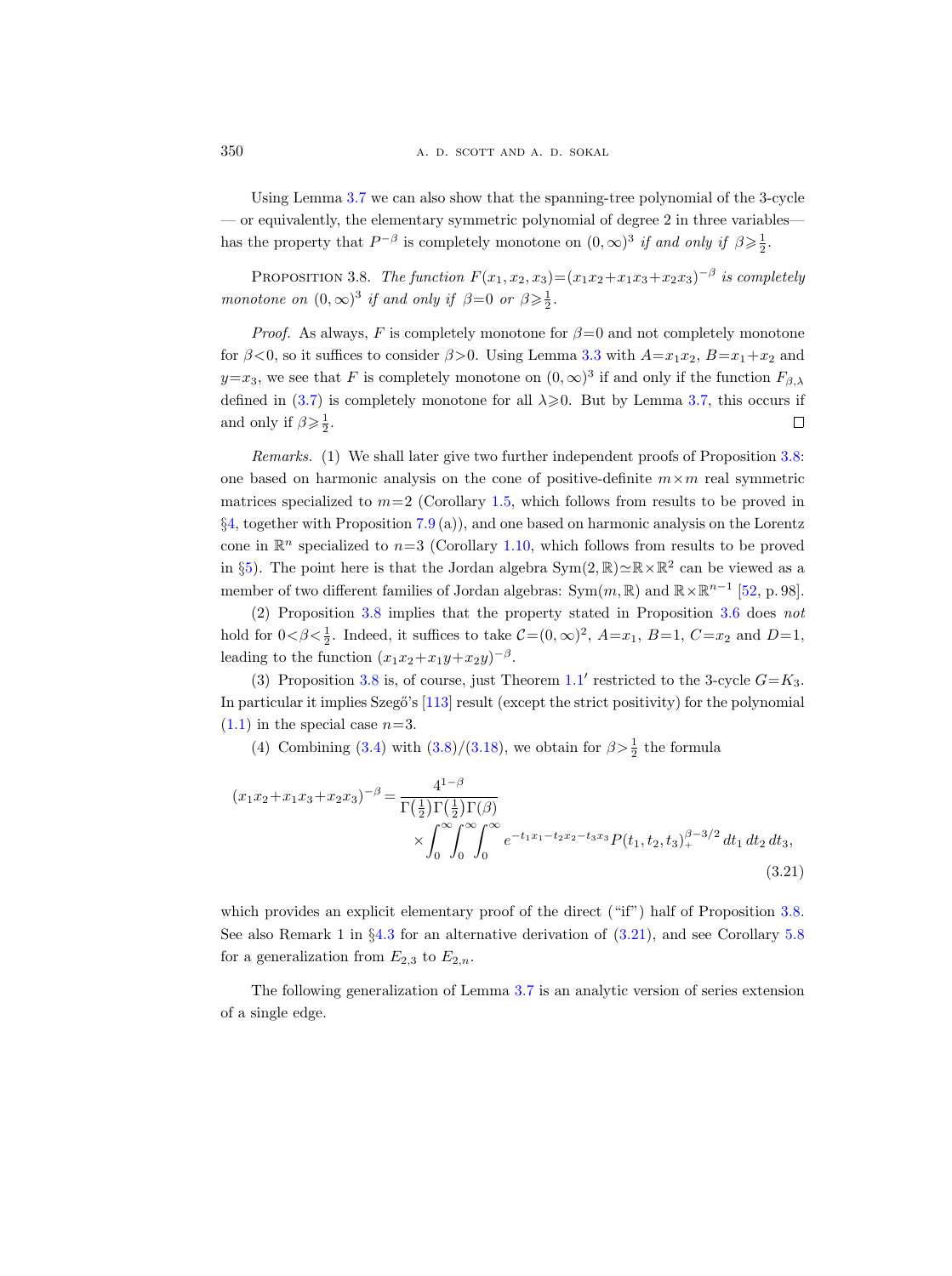LEMMA 3.9. Let  $V$  be a finite-dimensional real vector space and let  $C$  be an open convex cone in V. Let f be completely monotone on  $C \times (0, \infty)$ , and let  $\beta \geq \frac{1}{2}$ . Then the function

$$
f_{\beta}^{\#}(x, y, z) = (y+z)^{-\beta} f\left(x, \frac{yz}{y+z}\right)
$$
 (3.22)

is completely monotone on  $\mathcal{C} \times (0, \infty)^2$ .

Proof. By the Bernstein–Hausdorff–Widder–Choquet theorem (Theorem [2.2\)](#page-17-0) and linearity, it suffices to prove the lemma for  $f(x, y) = \exp(-\langle \ell, x \rangle - \lambda y)$  with  $\ell \in \mathcal{C}^*$  and  $\lambda \geqslant 0$ . The variable x now simply goes for the ride, so that the claim follows immediately from Lemma [3.7.](#page-24-2)  $\Box$ 

#### 4. Determinantal polynomials

<span id="page-28-0"></span>In this section we consider polynomials defined by determinants as in  $(1.4)$ . We begin with some preliminary algebraic facts about such determinantal polynomials. After this, we turn to the analytic results that are our principal concern. We first prove a simple abstract version of the half-plane property for determinantal polynomials. Then we turn to the main topic of this section, namely, the proofs of Theorems [1.2](#page-3-1)[–1.4.](#page-4-0)

### <span id="page-28-1"></span>4.1. Algebraic preliminaries

First, some notation: We write  $[m] = \{1, ..., m\}$ . If  $A = (a_{ij})_{i,j=1}^m$  is an  $m \times m$  matrix and I,  $J\subseteq[m]$ , we denote by  $A_{IJ}$  the submatrix of A corresponding to the rows I and the columns  $J$ , all kept in their original order. We write  $I<sup>c</sup>$  to denote the complement of  $I$  in [m]. Then  $\varepsilon(I,J) = (-1)^{\sum_{i \in I} i + \sum_{j \in J} j}$  is the sign of the permutation that takes  $II^c$  into  $JJ^c$ .

We begin with a simple formula for the determinant of the sum of two matrices, which ought to be found in every textbook of matrix theory but seems to be surprisingly little known[.\(](#page-28-2) <sup>22</sup>)

<span id="page-28-3"></span><span id="page-28-2"></span> $(2^2)$  This formula can be found in [\[78,](#page-67-12) pp. 162–163, Exercise 6] and [\[76,](#page-67-13) pp. 221–223]. It can also be found—albeit in an ugly notation that obscures what is going on—in [\[78,](#page-67-12) pp. 145–146 and 163–164] [\[103,](#page-68-17) pp. 31–33] [\[97,](#page-67-14) pp. 281–282]; and in an even more obscure notation in [\[3,](#page-63-4) p. 102, item 5]. We would be grateful to readers who could supply additional references. The proof here is taken from [\[29,](#page-64-13) Lemma A.1].

We remark that, by the same method, one can prove a formula analogous to  $(4.1)$  in which all three occurrences of determinant are replaced by permanent and the factor  $\varepsilon(I, J)$  is omitted.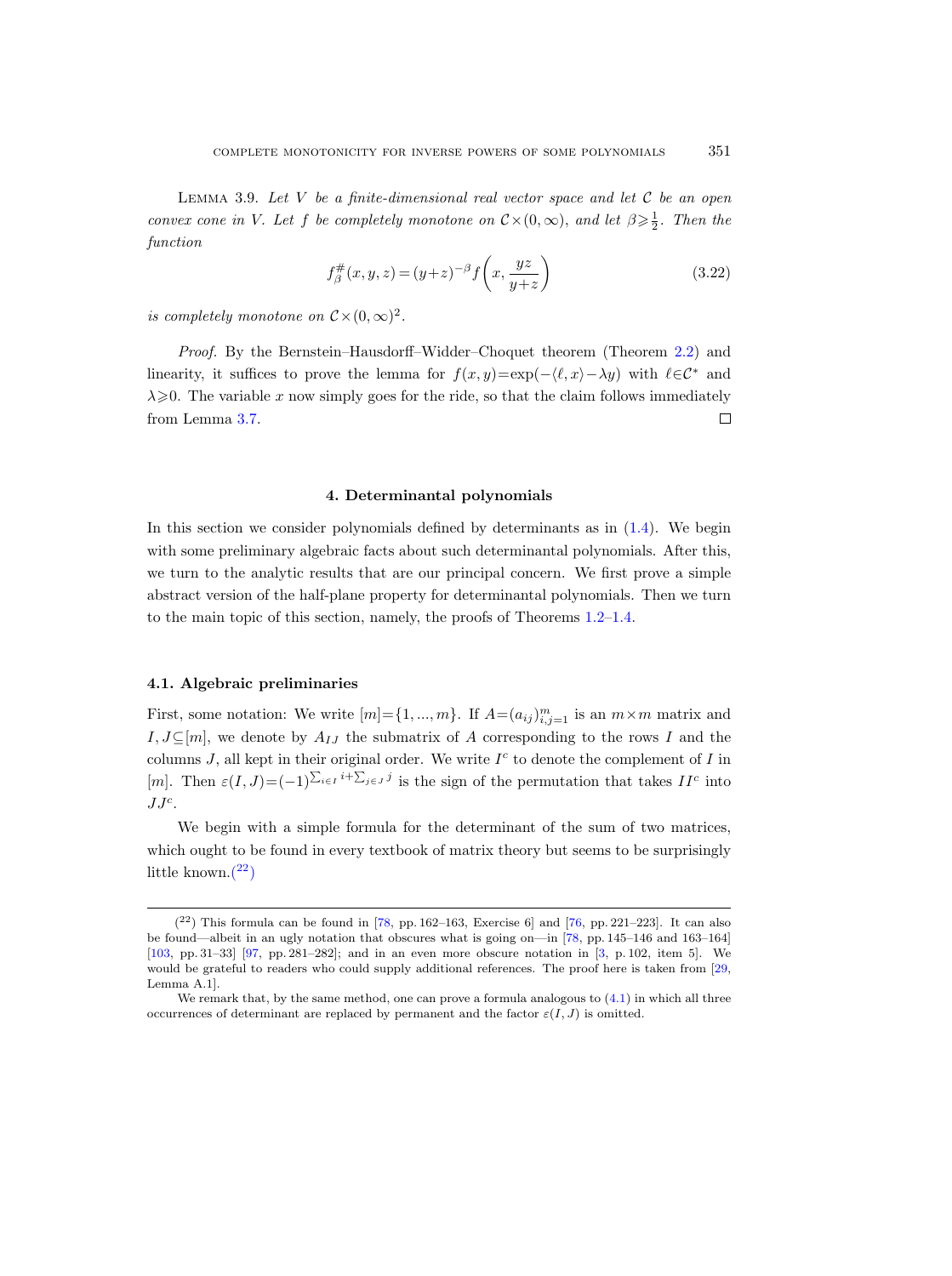LEMMA 4.1. Let A and B be  $m \times m$  matrices with elements in a commutative ring  $R.$  Then $(^{23})$  $(^{23})$  $(^{23})$ 

<span id="page-29-0"></span>
$$
\det(A+B) = \sum_{\substack{I,J \subseteq [m] \\ |I|=|J|}} \varepsilon(I,J)(\det A_{IJ})(\det B_{I^cJ^c}).\tag{4.1}
$$

Proof. Using the definition of determinant and expanding the products, we have

$$
\det(A+B) = \sum_{\pi \in \mathcal{S}_m} \text{sgn}(\pi) \sum_{I \subseteq [m]} \prod_{i \in I} a_{i\pi(i)} \prod_{i' \in I^c} b_{i'\pi(i')},\tag{4.2}
$$

where the outermost sum runs over all permutations  $\pi$  of  $[m]$ . Define now  $J=\pi[I]$ . Then we can interchange the order of summation:

$$
\det(A+B) = \sum_{\substack{I,J \subseteq [m] \\ |I|=|J|}} \sum_{\substack{\pi \in S_m \\ \pi[I]=J}} \text{sgn}(\pi) \prod_{i \in I} a_{i\pi(i)} \prod_{i' \in I^c} b_{i'\pi(i')}.
$$
\n(4.3)

Suppose now that  $|I|=|J|=k$ , and let us write  $I=\{i_1, ..., i_k\}$  and  $J=\{j_1, ..., j_k\}$  where the elements are written in increasing order, and likewise  $I^c = \{i'_1, ..., i'_{m-k}\}\$ and  $J=$  ${j'_1, ..., j'_{m-k}}$ . Let  $\pi' \in S_k$  and  $\pi'' \in S_{m-k}$  be the permutations defined so that

$$
\pi'(\alpha) = \beta \longleftrightarrow \pi(i_{\alpha}) = j_{\beta},\tag{4.4}
$$

$$
\pi''(\alpha) = \beta \longleftrightarrow \pi(i'_{\alpha}) = j'_{\beta}.
$$
\n(4.5)

It is easy to see that  $sgn(\pi) = sgn(\pi')sgn(\pi'')\epsilon(I, J)$ . The formula [\(4.1\)](#page-29-0) then follows by using twice again the definition of determinant.  $\Box$ 

The following special case is frequently useful.

<span id="page-29-2"></span>COROLLARY 4.2. Let A and B be  $m \times m$  matrices with elements in a commutative ring R, with at least one of them being a diagonal matrix. Then

$$
\det(A+B) = \sum_{I \subseteq [m]} (\det A_{II})(\det B_{I^c I^c}).\tag{4.6}
$$

*Proof.* If A is diagonal, then det  $A_{IJ} = 0$  whenever  $I \neq J$ , and likewise for B.  $\Box$ 

Remark. We show in [\[105,](#page-68-5) Appendix A] that Corollary [4.2](#page-29-2) generalizes to quaternions, but Lemma [4.1](#page-28-3) does not; see [\[105,](#page-68-5) Proposition A.5] and the following remark.

<span id="page-29-1"></span> $(23)$  The determinant of an empty matrix is of course defined to be 1. This makes sense in the present context even if the ring R lacks an identity element: the term  $I=J=\varnothing$  contributes det B to the sum [\(4.1\)](#page-29-0), while the term  $I = J = [m]$  contributes det A.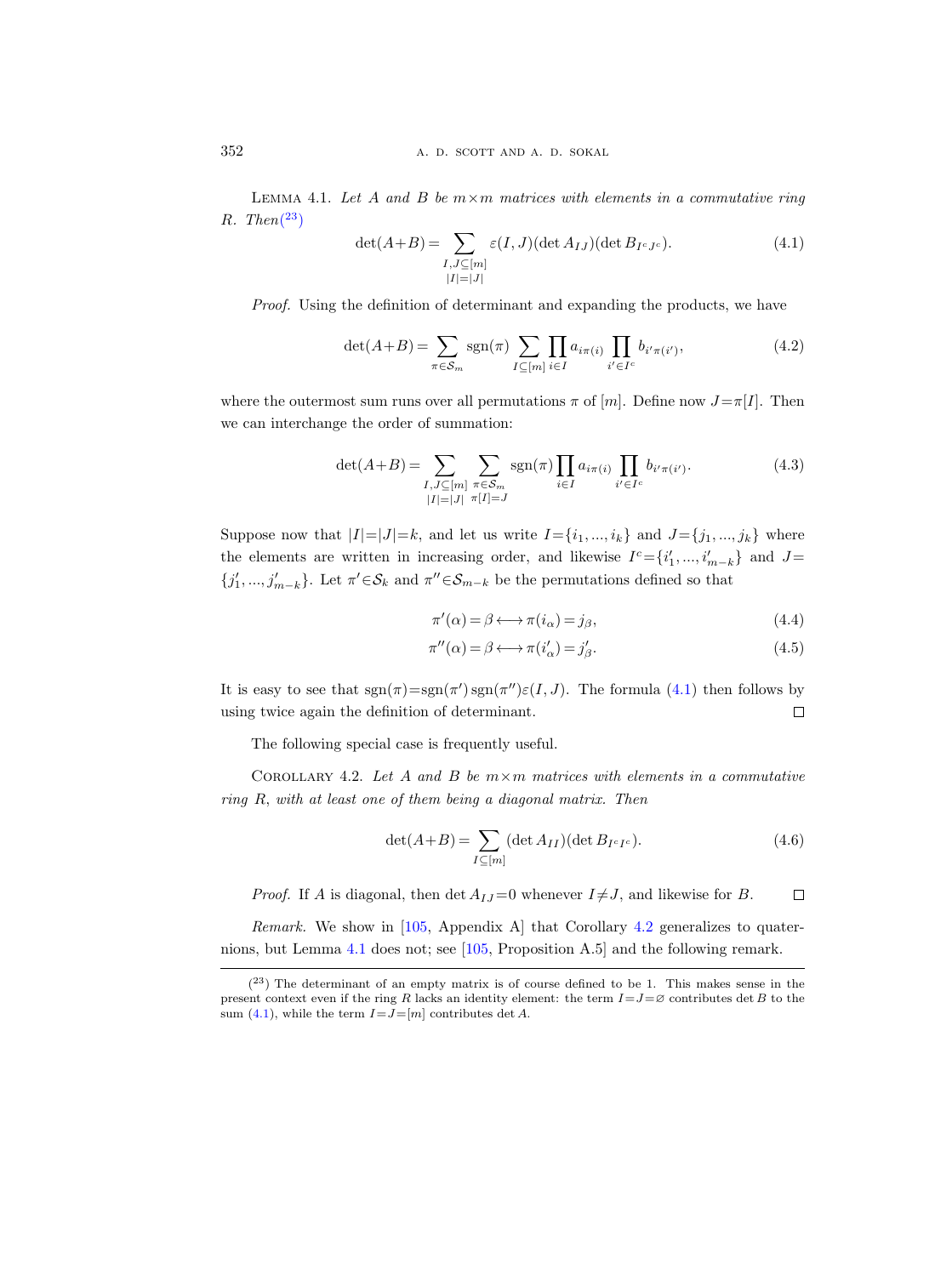Iterating Lemma  $4.1$ , we obtain a formula for the determinant of a sum of n matrices:

<span id="page-30-2"></span>
$$
\det\left(\sum_{k=1}^{n} A_k\right) = \sum_{\mathbf{I},\mathbf{J}} \varepsilon(\mathbf{I},\mathbf{J}) \prod_{k=1}^{n} \det[(A_k)_{I_k} J_k],\tag{4.7}
$$

where the sum runs over ordered partitions  $\mathbf{I}=(I_1, ..., I_n)$  and  $\mathbf{J}=(J_1, ..., J_n)$  of  $[m]$  into n possibly empty blocks satisfying  $|I_k|=|J_k|$  for all k; here  $\varepsilon(I, J)$  is the sign of the permutation taking  $I_1I_2...I_n$  into  $J_1J_2...J_n$ .

We can now say something about determinantal polynomials of the type  $(1.4)$ . Recall that if A is a (not necessarily square) matrix with elements in a commutative ring  $R$ , then the (*determinantal*) rank of A is defined to be the largest integer r such that A has a non-zero  $r \times r$  minor; if no such minor exists (i.e.,  $A=0$ ), we say that A has rank 0.

<span id="page-30-1"></span>PROPOSITION 4.3. Let  $A_1, ..., A_n$  be  $m \times m$  matrices with elements in a commutative ring R, and let  $x_1, ..., x_n$  be indeterminates. Then

<span id="page-30-3"></span>
$$
P(x_1, ..., x_n) = \det\left(\sum_{i=1}^n x_i A_i\right)
$$
\n(4.8)

is a homogeneous polynomial of degree  $m$  with coefficients in  $R$ . Furthermore, the degree of P in the variable  $x_i$  is  $\leq$ rank $(A_i)$ . (In particular, if each  $A_i$  is of rank at most 1, then  $P$  is multiaffine.)

*Proof.* Both assertions about P are immediate consequences of  $(4.7)$ .  $\Box$ 

We are grateful to Andrea Sportiello for drawing our attention to Lemma [4.1](#page-28-3) and its proof, and for showing us this elegant proof of Proposition [4.3.](#page-30-1)

An analogue of Proposition [4.3](#page-30-1) holds for Hermitian quaternionic matrices, albeit with a different proof: here the determinant is the Moore determinant, and "rank" means left row rank (= right column rank); moreover, the polynomial  $P(x_1, ..., x_n)$  is defined initially by letting  $x_1, ..., x_n$  be real numbers. See [\[105,](#page-68-5) Proposition A.8].

# <span id="page-30-0"></span>4.2. The half-plane property

Now we take an analytic point of view, so that the commutative ring R will be either  $\mathbb R$ or C.

In this subsection we make a slight digression from our main theme, by showing that if the  $A_i$  are complex Hermitian positive-semidefinite matrices (this of course includes the special case of real symmetric positive-semidefinite matrices), then the determinantal polynomial [\(4.8\)](#page-30-3) has the half-plane property. This turns out to be an easy extension of the proof of  $[37,$  Theorem 8.1 (a)]. Indeed, we can go farther, by first stating the result in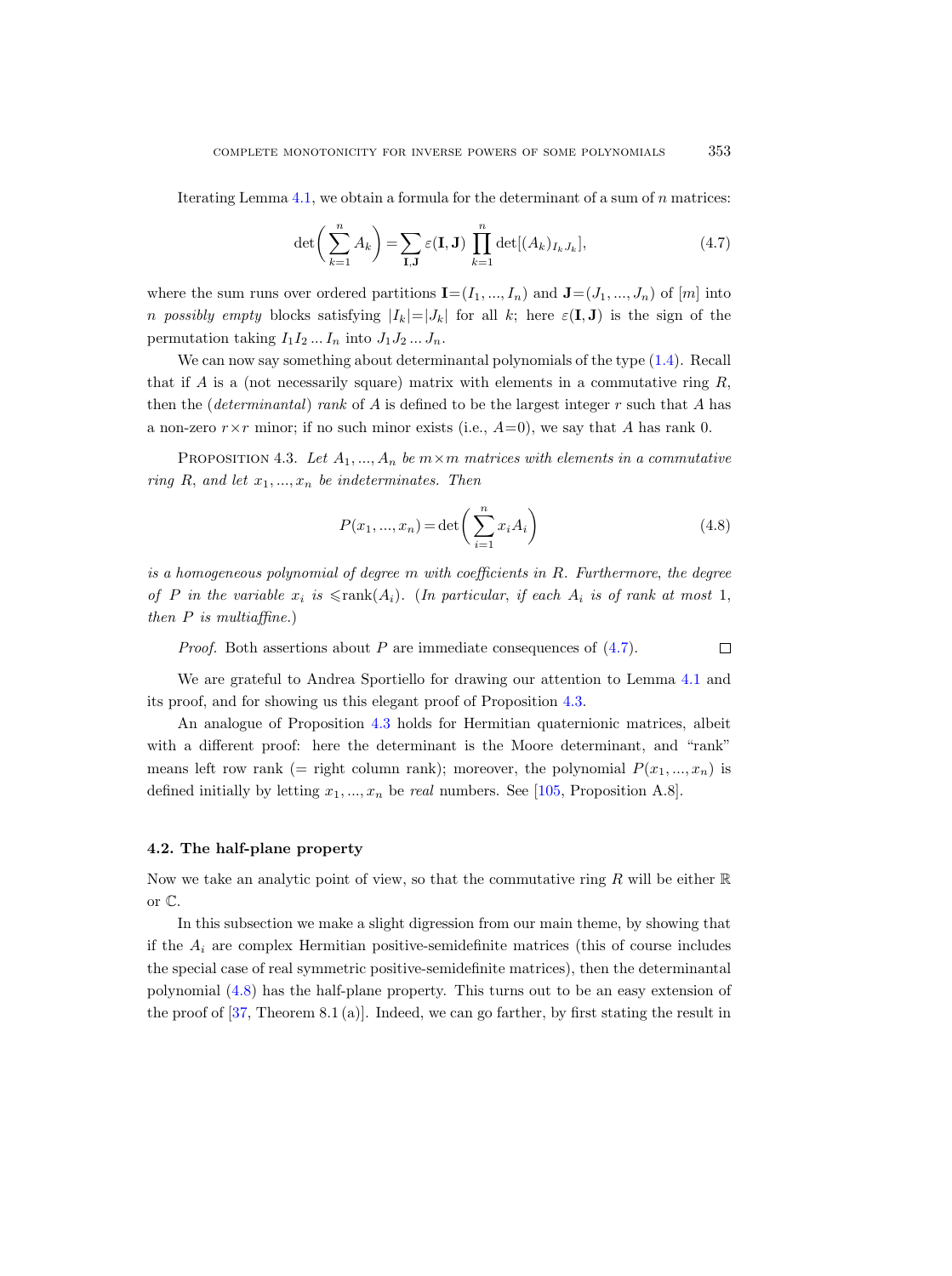a clean abstract way, and then deducing the half-plane property for [\(4.8\)](#page-30-3) as an immediate corollary.

<span id="page-31-1"></span>PROPOSITION 4.4. Let V be the real vector space Herm $(m, \mathbb{C})$  of complex Hermitian  $m \times m$  matrices, and let  $C \subset V$  be the cone  $\Pi_m(\mathbb{C})$  of positive-definite matrices. Then the polynomial  $P(A) = \det A$  is non-vanishing on the tube  $C+iV$ .

(Of course, by restriction the same result holds when  $V$  is the real vector space  $Sym(m, \mathbb{R})$  of real symmetric  $m \times m$  matrices and  $C \subset V$  is the cone  $\Pi_m(\mathbb{R})$  of positivedefinite matrices.)

<span id="page-31-0"></span>COROLLARY 4.5. Let  $A_1, ..., A_n$  be complex Hermitian positive-semidefinite  $m \times m$ matrices. Then the polynomial

<span id="page-31-2"></span>
$$
P(x_1, ..., x_n) = \det\left(\sum_{i=1}^n x_i A_i\right)
$$
\n(4.9)

has the half-plane property, that is, either  $P \equiv 0$  or  $P(x_1, ..., x_n) \neq 0$  whenever  $\text{Re } x_i > 0$ for all i.

First proof of Proposition [4.4](#page-31-1). Let  $A \in C+iV$ , and let  $\psi$  be a non-zero vector in  $\mathbb{C}^m$ . Then the Hermitian form  $\psi^* A \psi = \sum_{j,k=1}^m \bar{\psi}_j A_{jk} \psi_k$  has strictly positive real part, and in particular is non-zero; it follows that  $A\psi\neq0$ . Since this is true for every non-zero  $\psi\in\mathbb{C}^m$ , we conclude that ker  $A = \{0\}$ , i.e. A is non-singular; and this implies that (and is in fact  $\Box$ equivalent to) det  $A\neq 0$ .

Second proof of Proposition [4.4](#page-31-1). [\[24,](#page-64-5) Lemma 4.1]. Write  $A = P + iQ$  with P positivedefinite and Q Hermitian. Then P has a positive-definite square root  $P^{1/2}$ , and we have

$$
\det(P+iQ) = \det[P^{1/2}(I+iP^{-1/2}QP^{-1/2})P^{1/2}]
$$
\n(4.10)

$$
= (\det P) \det(I + iP^{-1/2}QP^{-1/2}). \tag{4.11}
$$

This is non-zero because all the eigenvalues of  $I+iP^{-1/2}QP^{-1/2}$  have real part equal to 1.  $\Box$ 

*Proof of Corollary* [4.5](#page-31-0). If at least one of the matrices  $A_1, ..., A_n$  is strictly positivedefinite, then  $\sum_{j=1}^{n} x_j A_j$  lies in  $C+iV$  whenever  $\text{Re } x_j > 0$  for all j. Proposition [4.4](#page-31-1) then implies that  $P(x_1, ..., x_n) \neq 0$ .

The general case can be reduced to this one by replacing  $A_j$  by  $A_j + \varepsilon I$  ( $\varepsilon > 0$ ) and taking  $\varepsilon \downarrow 0$ . By Hurwitz's theorem, the limiting function is either non-vanishing on the product of open right half-planes or else is identically zero. $\Box$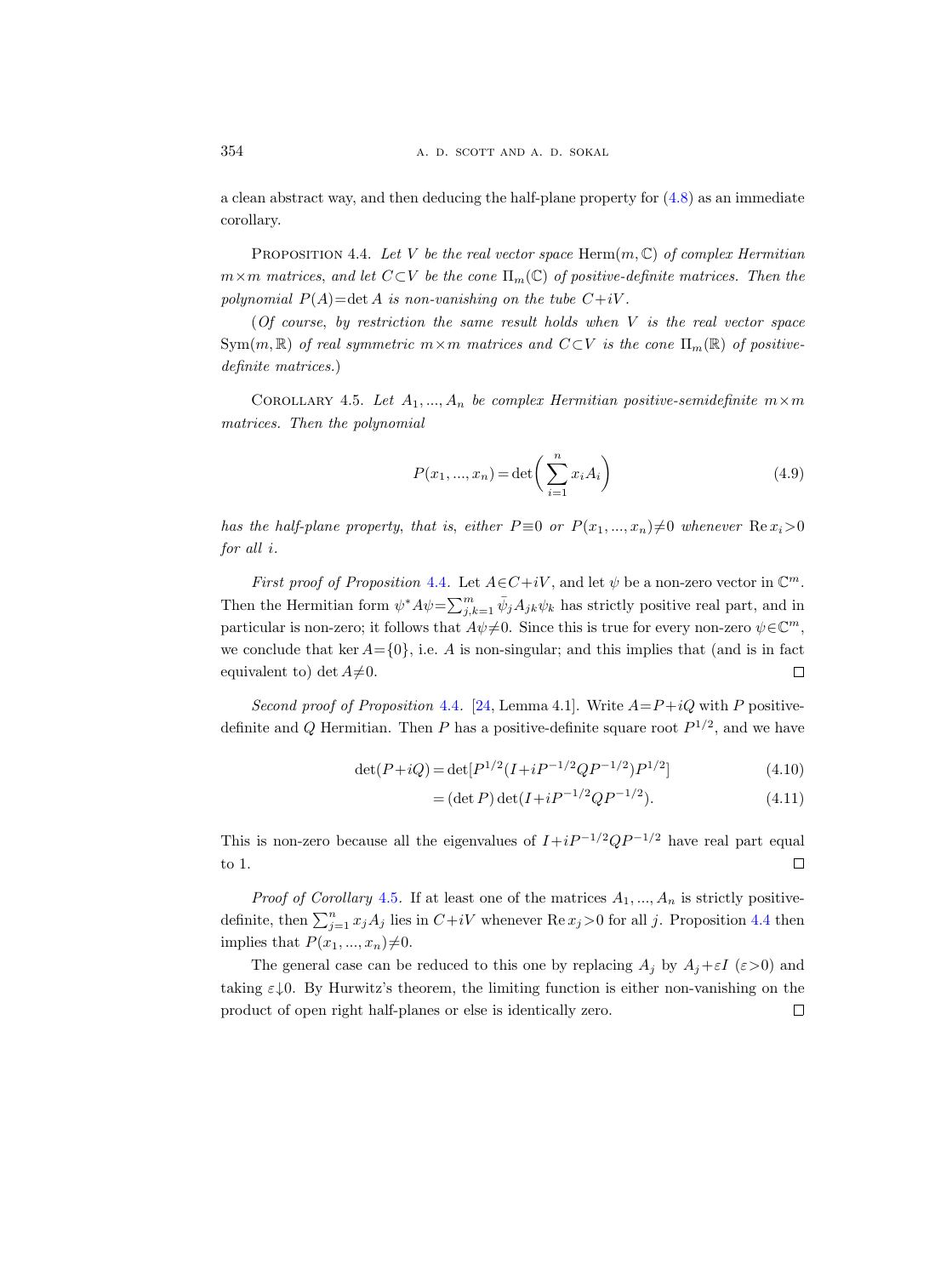Remarks. (1) The first proof of Proposition [4.4](#page-31-1) is an abstraction of the proof of Choe, Oxley, Sokal and Wagner [\[37,](#page-65-2) Theorem 8.1 (a)]; it can also be found in Faraut and Korányi [\[52,](#page-65-0) Lemma X.1.2] and, for  $V = Sym(m, \mathbb{R})$ , in Hörmander [\[65,](#page-66-15) p. 85]. Faraut and Korányi furthermore observe that  $A \mapsto A^{-1}$  is an involutive holomorphic automorphism of the tube  $C+iV$ , having I as its unique fixed point; and these facts hold not only for Herm $(m, \mathbb{C})$  but in fact for any simple Euclidean Jordan algebra [\[52,](#page-65-0) Theorem X.1.1].

(2) It is natural to ask whether there is an analogous result for permanents, which would extend [\[37,](#page-65-2) Theorem 10.2] in the same way that Proposition [4.4](#page-31-1) extends [\[37,](#page-65-2) Theorem 8.1 (a). The most obvious such extension would be: Let  $V$  be the vector space  $\mathbb{R}^{m \times n}$  of real  $m \times n$  matrices  $(m \leq n)$  and let  $C\subset V$  be the cone  $(0, \infty)^{m \times n}$  of matrices with strictly positive entries. Then the polynomial  $Q(A)=\text{per }A$  is non-vanishing on the tube  $C+iV$ . But this is simply *false*: for instance, for  $m=n=2$  we have

$$
\operatorname{per}\left(\begin{matrix} 1+i & 1-i \\ 1-i & 1+i \end{matrix}\right) = 0.
$$

#### <span id="page-32-0"></span>4.3. Proofs of Theorems [1.2–](#page-3-1)[1.4](#page-4-0)

Let us now turn to the main results of this section, namely, Theorems [1.3](#page-4-2) and [1.4](#page-4-0) and their consequence, Theorem [1.2.](#page-3-1) The proof of all these results turns out to be surprisingly easy; and all but the "only if" part of Theorems [1.3](#page-4-2) and [1.4](#page-4-0) is completely elementary.

In order to make the elementary nature of the proof as transparent as possible, we proceed as follows: First we prove the direct ("if") half of Theorem  $1.3$  (a) and (b) by completely elementary methods, without reference to Euclidean Jordan algebras. Then we prove Theorem [1.4:](#page-4-0) we will see that the proof of the direct half of this theorem is a straightforward abstraction of the preceding elementary proof in the concrete cases; only the converse ("only if") half is really deep.

*Proof of the direct half of Theorem* [1.3](#page-4-2) (a) and (b). Let us begin with the real case and  $\beta = \frac{1}{2}$ . We use the Gaussian integral representation

<span id="page-32-1"></span>
$$
(\det A)^{-1/2} = \int_{\mathbb{R}^m} \exp(-\mathbf{x}^{\mathrm{T}} A \mathbf{x}) \prod_{j=1}^m \frac{dx_j}{\sqrt{\pi}},\tag{4.12}
$$

where A is a real symmetric positive-definite  $m \times m$  matrix and we have written  $\mathbf{x} =$  $(x_1, ..., x_m) \in \mathbb{R}^m$ . This exhibits  $(\det A)^{-1/2}$  as the Laplace transform of a positive measure on  $\Pi_m(\mathbb{R})^* = \overline{\Pi_m(\mathbb{R})}$ , namely, the push-forward of Lebesgue measure  $d\mathbf{x}/\pi^{m/2}$  on  $\mathbb{R}^m$  by the map  $\mathbf{x} \mapsto \mathbf{x} \mathbf{x}^T$ . (We remark that this measure is supported on positivesemidefinite matrices of rank 1.) Alternatively, one can see directly, by differentiating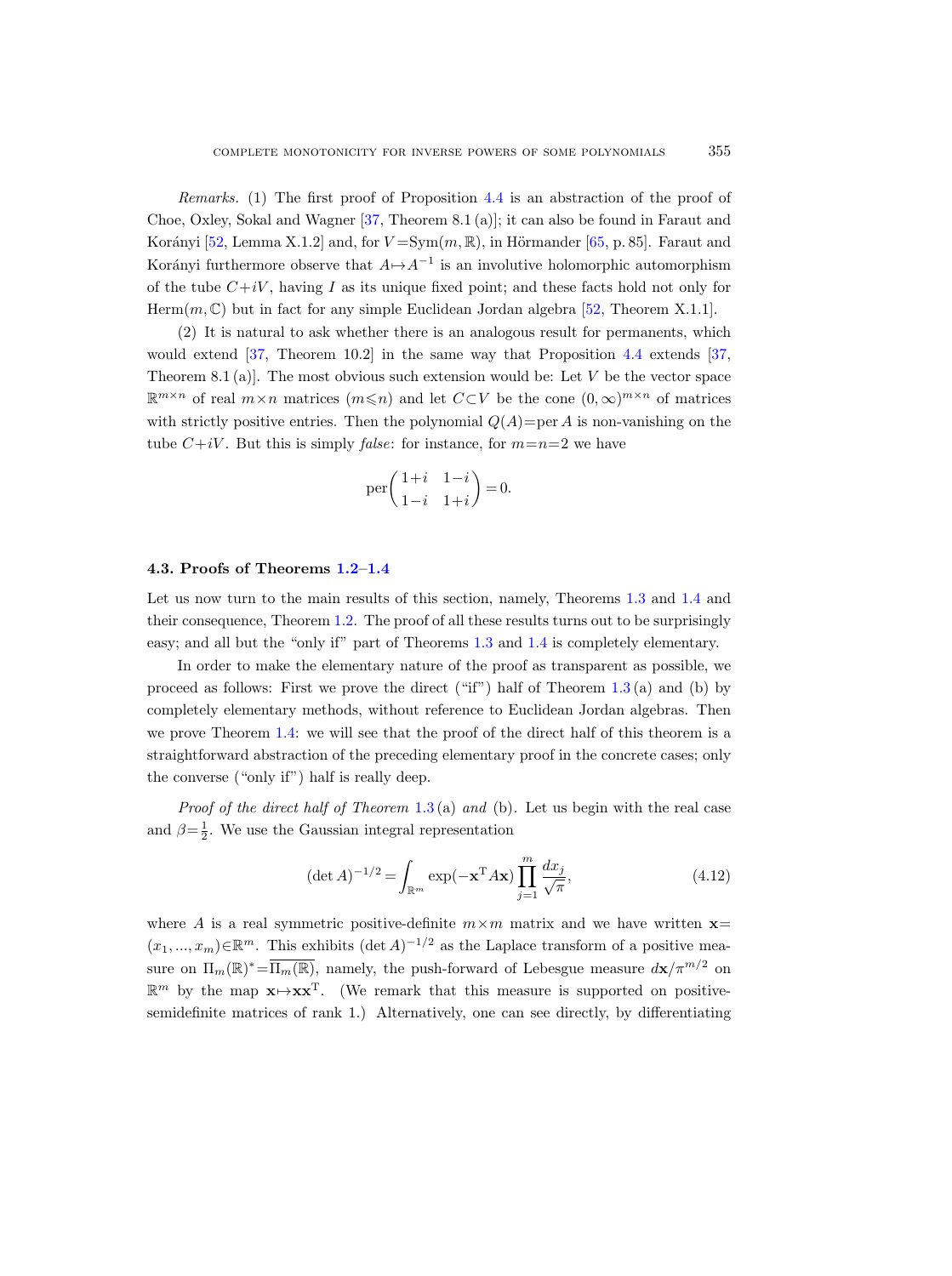under the integral sign in [\(4.12\)](#page-32-1), that the k-fold directional derivative of  $(\det A)^{-1/2}$ in directions  $B_1, ..., B_k \in \Pi_m(\mathbb{R})$  has sign  $(-1)^k$ , because each derivative brings down a factor  $-\mathbf{x}^{\mathrm{T}}B_i\mathbf{x}\leq0$ .

Since a product of completely monotone functions is completely monotone, it follows immediately that  $(\det A)^{-N/2}$  is completely monotone for all positive integers N. We remark that this can alternatively be seen from the Gaussian integral representation

<span id="page-33-4"></span>
$$
(\det A)^{-N/2} = \int_{(\mathbb{R}^m)^N} \exp\left(-\sum_{\alpha=1}^N \mathbf{x}^{(\alpha)T} A \mathbf{x}^{(\alpha)}\right) \prod_{\alpha=1}^N \prod_{j=1}^m \frac{dx_j^{(\alpha)}}{\sqrt{\pi}},\tag{4.13}
$$

where we have introduced vectors  $\mathbf{x}^{(\alpha)} \in \mathbb{R}^m$  for  $\alpha = 1, ..., N$ . If we assemble these vectors into an  $m \times N$  matrix X, then we have exhibited  $(\det A)^{-N/2}$  as the Laplace transform of a positive measure on  $\overline{\Pi_m(\mathbb{R})}$ , namely, the push-forward of Lebesgue measure  $dX/\pi^{mN/2}$ on  $\mathbb{R}^{m \times N}$  by the map  $X \mapsto X X^{T}$ . This measure is supported on positive-semidefinite matrices of rank  $\min(N, m)$ .

Finally, for real values of  $\beta > \frac{1}{2}(m-1)$ , we use the integral representatio[n\(](#page-33-0)<sup>24</sup>)

<span id="page-33-2"></span>
$$
(\det A)^{-\beta} = \left[ \pi^{m(m-1)/4} \prod_{j=0}^{m-1} \Gamma\left(\beta - \frac{j}{2}\right) \right]^{-1} \int_{B>0} e^{-\operatorname{tr}(AB)} (\det B)^{\beta - (m+1)/2} \, dB,\tag{4.14}
$$

where the integration runs over real symmetric positive-definite  $m \times m$  matrices B, with measure  $dB = \prod_{1 \leq i \leq j \leq m} dB_{ij}$ . This exhibits  $(\det A)^{-\beta}$  as the Laplace transform of a positive measure on  $\Pi_m(\mathbb{R})$ .

The proof in the complex case is completely analogous. For  $\beta = 1$  we use the Gaussian integral representation

<span id="page-33-5"></span>
$$
(\det A)^{-1} = \int_{\mathbb{C}^m} \exp(-\bar{\mathbf{z}}^{\mathrm{T}} A \mathbf{z}) \prod_{j=1}^m \frac{(d \operatorname{Re} z_j)(d \operatorname{Im} z_j)}{\pi},\tag{4.15}
$$

where A is a complex Hermitian positive-definite matrix,  $\mathbf{z} = (z_1, ..., z_m) \in \mathbb{C}^m$  and  $\bar{z}$  denotes complex conjugation. For real values of  $\beta > m-1$ , we use the integral representa- $\text{tion}(\overline{25})$ 

<span id="page-33-3"></span>
$$
(\det A)^{-\beta} = \left[ \pi^{m(m-1)/2} \prod_{j=0}^{m-1} \Gamma(\beta - j) \right]^{-1} \int_{B>0} e^{-\operatorname{tr}(AB)} \left( \det B \right)^{\beta - m} dB, \tag{4.16}
$$

<span id="page-33-0"></span> $(2^4)$  See e.g. [\[69\]](#page-66-16), [\[108,](#page-68-18) pp. 585–586], [\[114,](#page-68-19) p. 41], [\[49,](#page-65-15) Lemma 1], or [\[5,](#page-63-5) Theorem 7.2.2 and Corollary 7.2.4].

<span id="page-33-1"></span> $(25)$  See e.g. [\[60,](#page-66-17) eqq. (5.13)–(5.40)]. Please note that [\[5,](#page-63-5) Problem 7.9] and [\[61,](#page-66-18) eq. (1.2)] appear to contain errors in the normalization constant.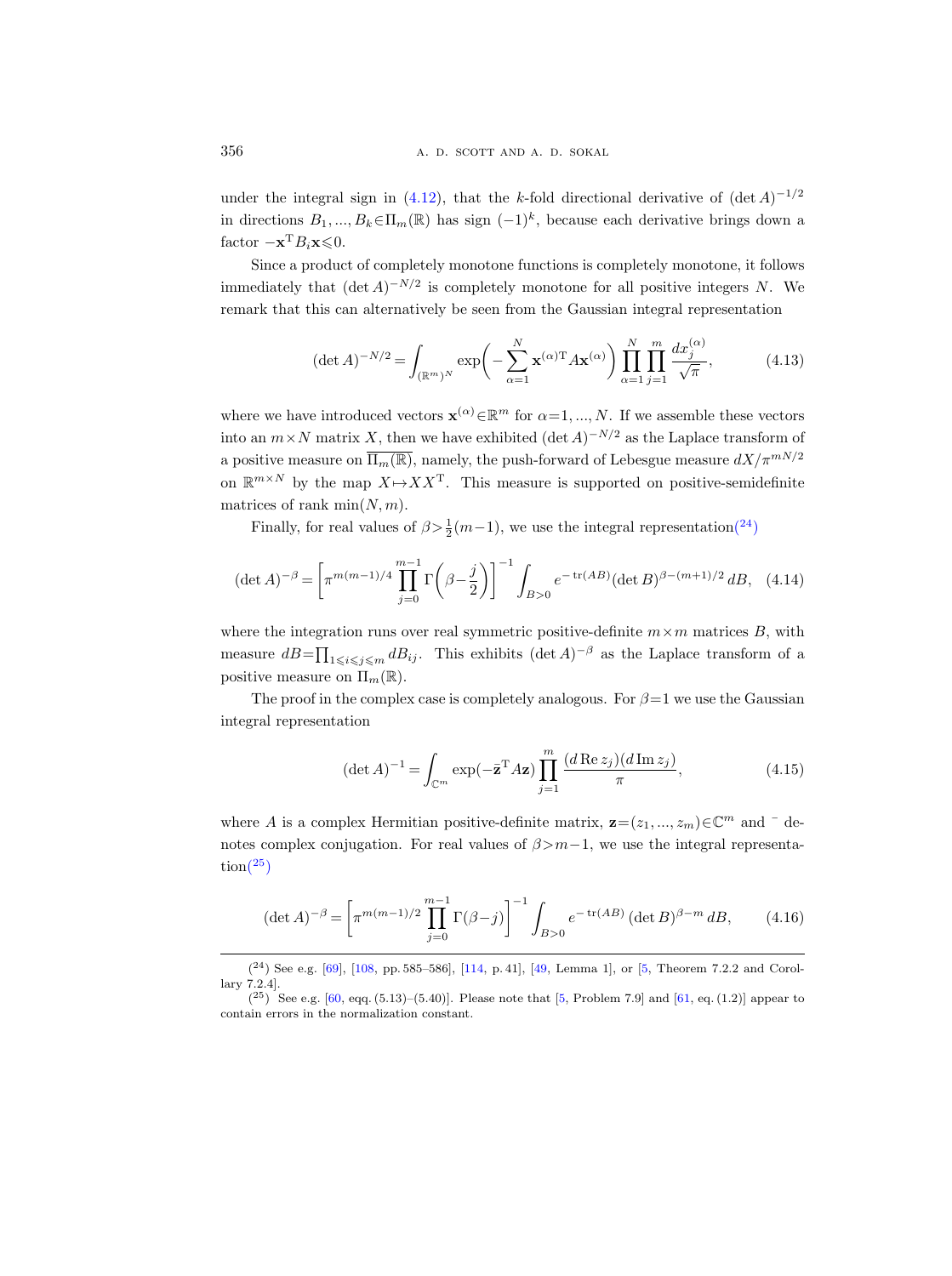where the integration runs over complex Hermitian positive-definite  $m \times m$  matrices B, with measure

<span id="page-34-1"></span>
$$
dB = \left(\prod_{i=1}^{m} dB_{ii}\right) \prod_{1 \leq i < j \leq m} (d \operatorname{Re} B_{ij})(d \operatorname{Im} B_{ij}).\tag{4.17}
$$

*Remarks.* (1) By applying  $(4.14)$  for the case  $m=2$  to

$$
A = \begin{pmatrix} x_1 + x_3 & x_3 \\ x_3 & x_2 + x_3 \end{pmatrix},
$$

we obtain after a bit of algebra an alternative derivation of the formula [\(3.21\)](#page-27-0) for

$$
(x_1x_2 + x_1x_3 + x_2x_3)^{-\beta},
$$

valid for  $\beta > \frac{1}{2}$ . In particular it implies the direct ("if") half of Proposition [3.8,](#page-27-1) and hence also Szegő's  $[113]$  result (except the strict positivity) for the polynomial  $(1.1)$  in the special case  $n=3$ .

(2) Similarly, by combining  $(4.16)/(4.17)$  $(4.16)/(4.17)$  for the case  $m=2$  with  $(1.6)/(1.7)$  $(1.6)/(1.7)$ , we obtain after some algebra an explicit formula for  $E_{2,4}(\mathbf{x})^{-\beta}$ , valid for  $\beta > 1$ ,

<span id="page-34-0"></span>
$$
(x_1x_2 + x_1x_3 + x_1x_4 + x_2x_3 + x_2x_4 + x_3x_4)^{-\beta} = \frac{3^{3/2-\beta}}{2\pi\Gamma(\beta-1)\Gamma(\beta)}
$$
  
\$\times \int\_0^\infty \int\_0^\infty \int\_0^\infty \int\_0^\infty e^{-t\_1x\_1 - t\_2x\_2 - t\_3x\_3 - t\_4x\_4} Q(t\_1, t\_2, t\_3, t\_4)^{\beta-2} dt\_1 dt\_2 dt\_3 dt\_4, \qquad (4.18)\$

where

$$
Q(t_1, t_2, t_3, t_4) = (t_1t_2 + t_1t_3 + t_1t_4 + t_2t_3 + t_2t_4 + t_3t_4) - (t_1^2 + t_2^2 + t_3^2 + t_4^2). \tag{4.19}
$$

This formula provides an explicit elementary proof of the direct half of Corollary [1.6](#page-6-0) and in particular solves the Lewy–Askey problem—in the same way that [\(3.21\)](#page-27-0) provides an explicit elementary proof of the direct half of Proposition [3.8.](#page-27-1) Note also that by setting  $x_4=0$  in [\(4.18\)](#page-34-0) and performing the integral over  $t_4$ , we obtain [\(3.21\)](#page-27-0). Finally, see Corollary [5.8](#page-47-2) for a generalization from  $E_{2,3}$  and  $E_{2,4}$  to  $E_{2,n}$ .

As preparation for the proof of Theorem [1.4,](#page-4-0) let us review some facts from the theory of harmonic analysis on Euclidean Jordan algebras (see [\[52\]](#page-65-0) for definitions and further background).

Let  $V$  be a simple Euclidean (real) Jordan algebra of dimension  $n$  and rank  $r$ , with Peirce subspaces  $V_{ij}$  of dimension d; recall that  $n=r+\frac{1}{2}dr(r-1)$ . It is illuminating (though not logically necessary) to know that there are precisely five cases [\[52,](#page-65-0) p. 97]:

(a)  $V = Sym(m, \mathbb{R})$ , the space of  $m \times m$  real symmetric matrices  $(d=1, r=m)$ ;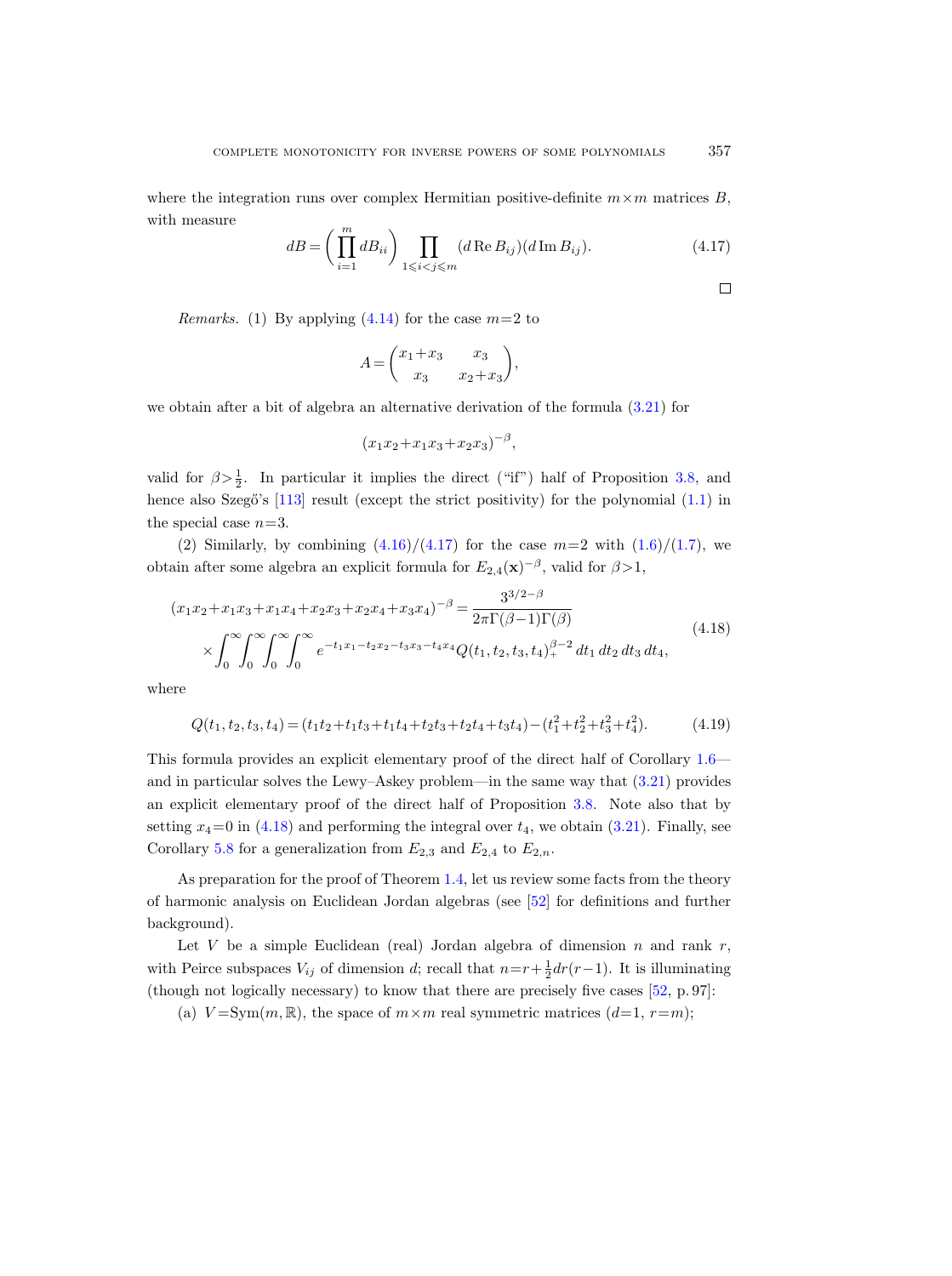(b)  $V = \text{Herm}(m, \mathbb{C})$ , the space of  $m \times m$  complex Hermitian matrices  $(d=2, r=m);$ 

(c)  $V = \text{Herm}(m, \mathbb{H})$ , the space of  $m \times m$  quaternionic Hermitian matrices  $(d=4,$  $r=m$ :

(d)  $V = \text{Herm}(3, \mathbb{O})$ , the space of  $3 \times 3$  octonionic Hermitian matrices  $(d=8, r=3)$ ; and

(e)  $V = \mathbb{R} \times \mathbb{R}^{n-1}$   $(d=n-2, r=2)$ .

We denote by  $(x|y) = \text{tr}(xy)$  the inner product on V, where tr is the Jordan trace and xy is the Jordan product. $(26)$ 

Let  $\Omega \subset V$  be the positive cone (i.e. the interior of the set of squares in V, or equivalently the set of invertible squares in V); it is open, convex and self-dual. $\binom{27}{7}$  We denote by  $\Delta(x)$  the Jordan determinant on V: it is a homogeneous polynomial of degree r on V, which is strictly positive on  $\Omega$  and vanishes on  $\partial\Omega$ .<sup>(28</sup>) We have the following fundamental Laplace-transform formula [\[52,](#page-65-0) Corollary VII.1.3]: for  $y \in \Omega$  and  $\text{Re}\,\alpha > (r-1)\frac{1}{2}d = n/r - 1$ ,

<span id="page-35-4"></span>
$$
\int_{\Omega} e^{-(x|y)} \Delta(x)^{\alpha - n/r} dx = \Gamma_{\Omega}(\alpha) \Delta(y)^{-\alpha},\tag{4.20}
$$

where  $(29)$ 

<span id="page-35-5"></span>
$$
\Gamma_{\Omega}(\alpha) = (2\pi)^{(n-r)/2} \prod_{j=0}^{r-1} \Gamma\left(\alpha - j\frac{d}{2}\right).
$$
 (4.21)

Thus, for  $\text{Re}\,\alpha > (r-1)\frac{1}{2}d$ , the function  $\Delta(x)^{\alpha-n/r}/\Gamma_{\Omega}(\alpha)$  is locally integrable on  $\overline{\Omega}$ and polynomially bounded; it therefore defines a tempered distribution  $\mathcal{R}_{\alpha}$  on V by the

<span id="page-35-0"></span> $(2^6)$  In cases (a) and (b), we have  $(A|B)=tr(AB)$ ; in case (c) we have  $(A|B)=\frac{1}{2}tr(AB+BA)$ ; and in case (e) we have  $((x_0, \mathbf{x})|(y_0, \mathbf{y}))=2(x_0y_0+\mathbf{x}\cdot\mathbf{y})$ .

<span id="page-35-1"></span> $({}^{27})$  In cases (a)–(d) the positive cone  $\Omega$  is the cone of positive-definite matrices; in case (e) it is the Lorentz cone  $\{(x_0, \mathbf{x}): x_0 > \sqrt{\mathbf{x}^2}\}.$ 

<span id="page-35-2"></span> $(28)$  In cases (a) and (b), the Jordan determinant is the ordinary determinant; in case (c) it is the Moore determinant (see [\[105,](#page-68-5) Appendix A]); in case (d) it is the Freudenthal determinant [\[55\]](#page-66-19), [\[45\]](#page-65-16), [\[13\]](#page-64-14), [\[82\]](#page-67-15); and in case (e) it is the Lorentz quadratic form  $\Delta(x_0, \mathbf{x}) = x_0^2 - \mathbf{x}^2$ .

<span id="page-35-3"></span> $(29)$  Here dx is Lebesgue measure on the Euclidean space V with inner product  $( \cdot | \cdot )$ . Thus in case (a) we have  $(B|B) = \sum_{i=1}^{m} B_{ii}^2 + 2 \sum_{1 \leq i < j \leq m} B_{ij}^2$ , so that

$$
dx = \left(\prod_{i=1}^m dB_{ii}\right) \prod_{1 \leqslant i < j \leqslant m} \sqrt{2} dB_{ij} = 2^{m(m-1)/4} \, dB,
$$

showing that  $(4.20)/(4.21)$  $(4.20)/(4.21)$  $(4.20)/(4.21)$  agrees with  $(4.14)$ . Likewise, in case (b) we have

$$
(B | B) = \sum_{i=1}^{m} B_{ii}^{2} + 2 \sum_{1 \leq i < j \leq m} |B_{ij}|^{2},
$$

so that

$$
dx=\bigg(\prod_{i=1}^m dB_{ii}\bigg)\prod_{1\leqslant i
$$

showing that  $(4.20)/(4.21)$  $(4.20)/(4.21)$  $(4.20)/(4.21)$  agrees with  $(4.16)$ .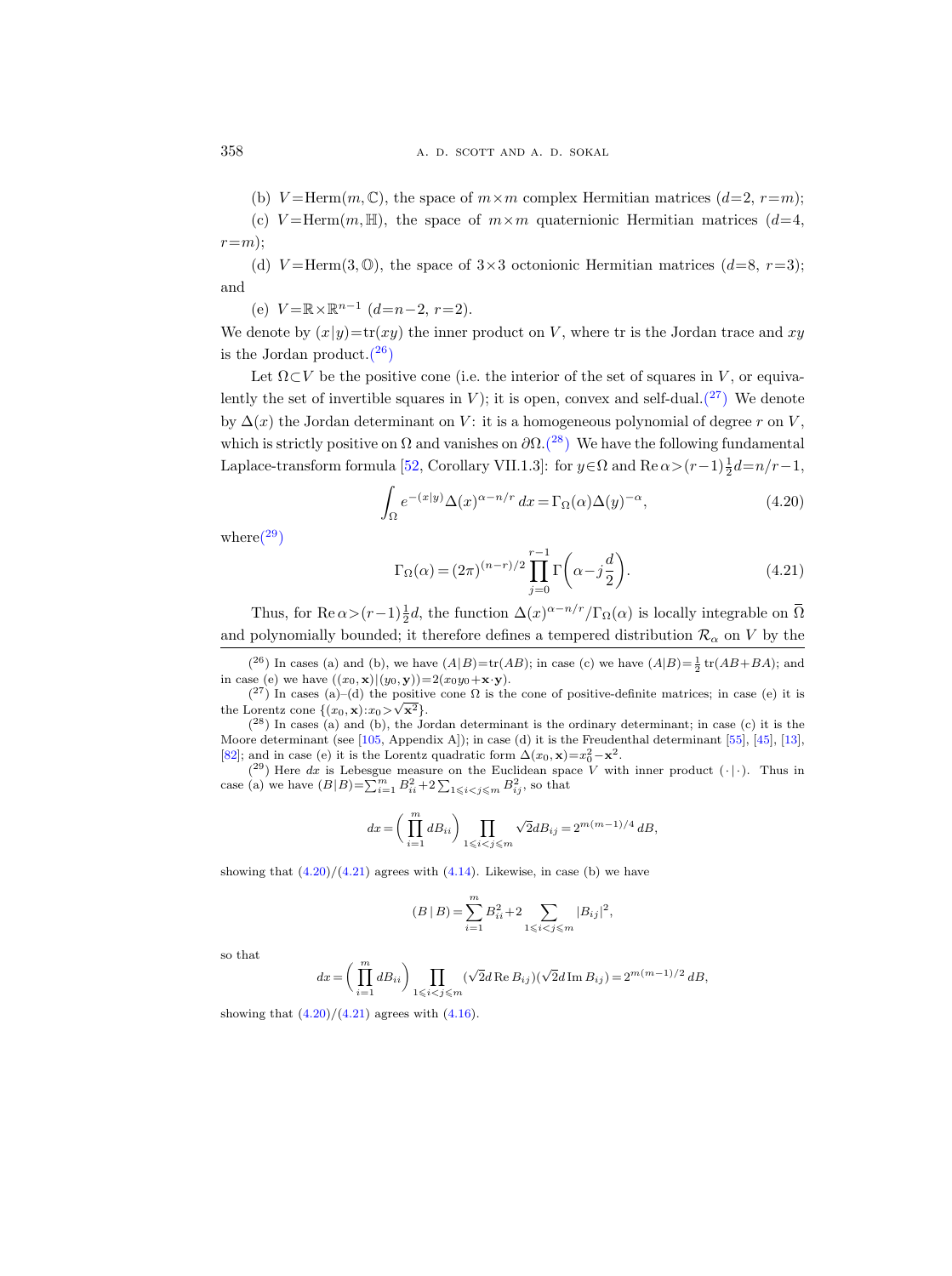usual formula

<span id="page-36-3"></span>
$$
\mathcal{R}_{\alpha}(\varphi) = \frac{1}{\Gamma_{\Omega}(\alpha)} \int_{\Omega} \varphi(x) \,\Delta(x)^{\alpha - n/r} \, dx \quad \text{for } \varphi \in \mathcal{S}(V). \tag{4.22}
$$

Using [\(4.20\)](#page-35-4), a beautiful argument—which is a special case of I. Bernstein's general method for analytically continuing distributions of the form  $\mathcal{P}_{\Omega}^{\lambda}$  [\[19\]](#page-64-15), [\[20\]](#page-64-16)—shows that the distributions  $\mathcal{R}_{\alpha}$  can be analytically continued to the whole complex  $\alpha$ -plane, leading to the following result.

<span id="page-36-1"></span>THEOREM4.6. ([\[52,](#page-65-0) Theorem VII.2.2 et seq.]) The distributions  $\mathcal{R}_{\alpha}$  can be analytically continued to the whole complex  $\alpha$ -plane as a tempered-distribution-valued entire function of  $\alpha$ . The distributions  $\mathcal{R}_{\alpha}$  have support contained in  $\overline{\Omega}$  and have the following properties:

<span id="page-36-2"></span>
$$
\mathcal{R}_0 = \delta,\tag{4.23}
$$

$$
\mathcal{R}_{\alpha} * \mathcal{R}_{\beta} = \mathcal{R}_{\alpha + \beta},\tag{4.24}
$$

$$
\Delta(\partial/\partial x)\mathcal{R}_{\alpha} = \mathcal{R}_{\alpha-1},\tag{4.25}
$$

$$
\Delta(x)\mathcal{R}_{\alpha} = \left(\prod_{j=0}^{r-1} \left(\alpha - j\frac{d}{2}\right)\right)\mathcal{R}_{\alpha+1} \tag{4.26}
$$

(here  $\delta$  denotes the Dirac measure at 0). Finally, the Laplace transform of  $\mathcal{R}_{\alpha}$  is

<span id="page-36-5"></span>
$$
(\mathcal{LR}_{\alpha})(y) = \Delta(y)^{-\alpha} \tag{4.27}
$$

for y in the complex tube  $\Omega+iV.(30)$  $\Omega+iV.(30)$  $\Omega+iV.(30)$ 

The distributions  $\{\mathcal{R}_{\alpha}\}_{{\alpha}\in\mathbb{C}}$  constructed in Theorem [4.6](#page-36-1) are called the *Riesz distri*butions on the Euclidean Jordan algebra V.

It is fairly easy to find a sufficient condition for a Riesz distribution to be a positive measure, as is stated in the following proposition.

<span id="page-36-4"></span>Proposition 4.7.([\[52,](#page-65-0) Proposition VII.2.3]; see also [\[77\]](#page-67-3), [\[22\]](#page-64-17) and [\[63,](#page-66-20) §3.2])

(a) For  $\alpha = \frac{1}{2}kd$  with  $k=0, 1, ..., r-1$ , the Riesz distribution  $\mathcal{R}_{\alpha}$  is a positive measure that is supported on the set of elements of  $\overline{\Omega}$  of rank exactly k (which is a subset of  $\partial\Omega$ ).

(b) For  $\alpha > \frac{1}{2}(r-1)d$ , the Riesz distribution  $\mathcal{R}_{\alpha}$  is a positive measure that is supported on  $\Omega$  and given there by a density (with respect to Lebesgue measure) that lies in  $L^1_{\mathrm{loc}}(\overline{\Omega}).$ 

<span id="page-36-0"></span><sup>(&</sup>lt;sup>30</sup>) The property [\(4.26\)](#page-36-2) is not explicitly stated in [\[52\]](#page-65-0), but for  $\text{Re}\,\alpha > \frac{1}{2}(r-1)d$  it is an immediate consequence of [\(4.21\)](#page-35-5) and [\(4.22\)](#page-36-3), and then for other values of  $\alpha$  it follows by analytic continuation (see also [\[63,](#page-66-20) Proposition 3.1 (iii) and Remark 3.2]).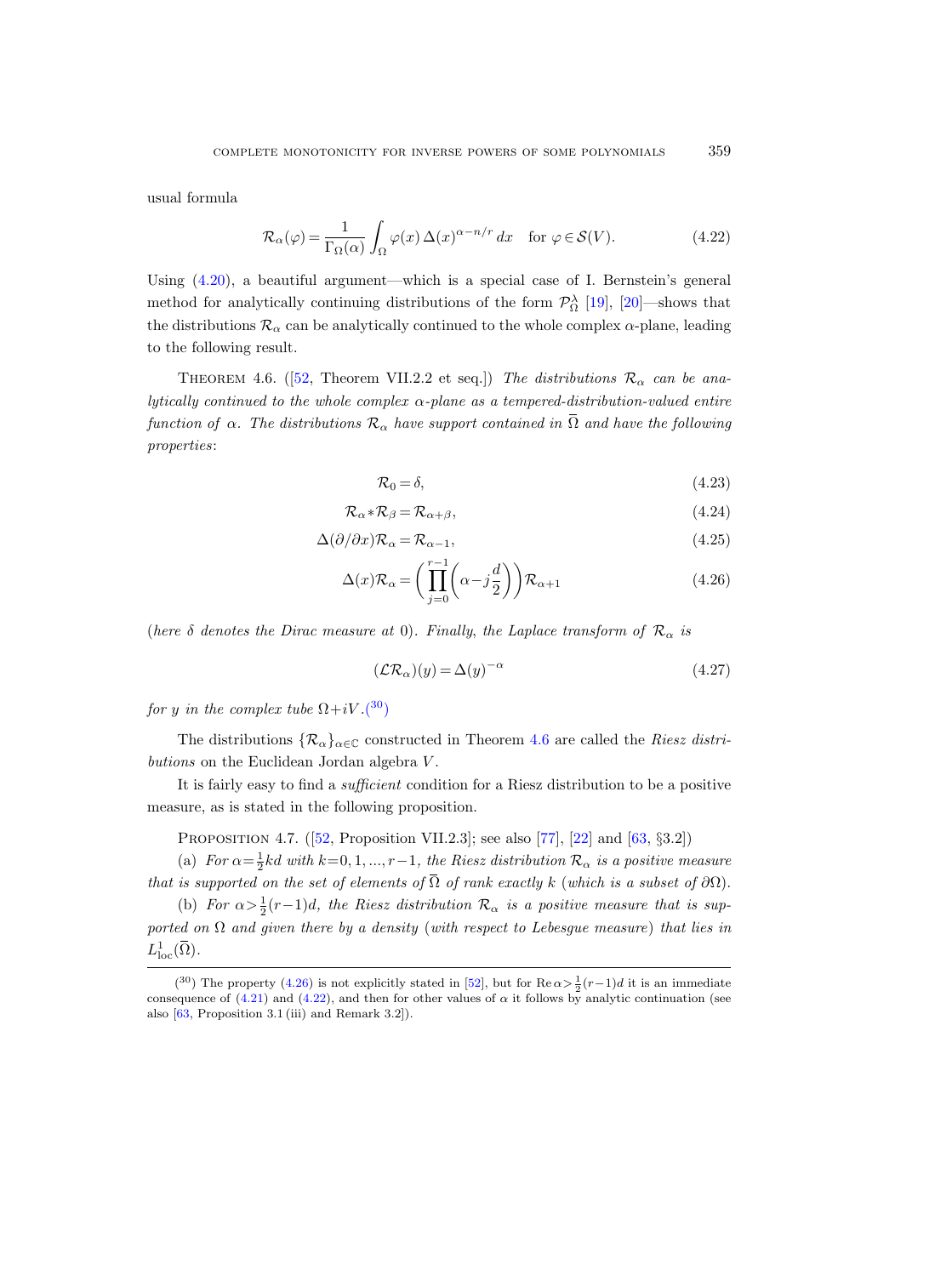Indeed, part  $(b)$  is immediate from the definition  $(4.22)$ , while part  $(a)$  follows by reasoning that abstracts the constructions given in  $(4.12)/(4.13)$  $(4.12)/(4.13)$  and  $(4.15)$  above for the special cases of real symmetric and complex Hermitian matrices. $(31)$ 

It is a highly non-trivial fact that the converse of Proposition [4.7](#page-36-4) also holds.

<span id="page-37-0"></span>THEOREM4.8. ([\[52,](#page-65-0) Theorem VII.3.1]) The Riesz distribution  $\mathcal{R}_{\alpha}$  is a positive measure if and only if  $\alpha = 0, \frac{1}{2}d, ..., \frac{1}{2}(r-1)d$  or  $\alpha > \frac{1}{2}(r-1)d$ .

This fundamental fact was first proven by Gindkin [\[58\]](#page-66-1) (see also [\[16\]](#page-64-3) and [\[70\]](#page-66-2)) and is generally considered to be deep. However, there now exist two elementary proofs: one that is a fairly simple but clever application of Theorem [4.6](#page-36-1) and Proposition [4.7](#page-36-4) [\[106\]](#page-68-2), [\[31\]](#page-65-1), [\[110,](#page-68-3) Appendix], and another that analyzes the integrability of  $\Delta(x)^{\alpha-n/r}$  near  $\partial\Omega$ and characterizes those  $\alpha \in \mathbb{C}$  for which  $\mathcal{R}_{\alpha}$  is a locally finite complex measure [\[110\]](#page-68-3). In [\[105,](#page-68-5) Appendix B] we give the first of these proofs; it is amazingly short.

Using Proposition [4.7](#page-36-4) for the case  $d=4$ , we can prove the direct half of Theorem [1.3](#page-4-2) (c) [i.e. the quaternionic case] by complete analogy with the elementary proofs given above for the real and complex cases. Moreover, with Theorem [4.8](#page-37-0) in hand, the proof of Theorem [1.4](#page-4-0) (and hence also of the converse half of Theorem [1.3\)](#page-4-2) becomes utterly trivial.

*Proof of Theorem* [1.4](#page-4-0). Equation [\(4.27\)](#page-36-5) writes  $\Delta(y)^{-\alpha}$  as the Laplace transform of the distribution  $\mathcal{R}_{\alpha}$ , which is supported on  $\overline{\Omega}$  (this is the closed dual cone of  $\Omega$  since  $\Omega$  is self-dual). By the Bernstein–Hausdorff–Widder–Choquet theorem (Theorem [2.2\)](#page-17-0), it follows that the map  $y \mapsto \Delta(y)^{-\alpha}$  is completely monotone on  $\Omega$  if and only if  $\mathcal{R}_{\alpha}$  is a positive measure; moreover, if  $\mathcal{R}_{\alpha}$  is not a positive measure, then this map is not completely monotone on any non-empty open convex subcone  $\Omega' \subseteq \Omega$ . So Theorem [1.4](#page-4-0) is an immediate consequence of Theorem [4.8.](#page-37-0)  $\Box$ 

Remark. The formulae in this section arise in multivariate statistics in connection with the Wishart distribution  $[85]$ ,  $[5,$  Chapter 7]; in recent decades some statisticians have introduced the formalism of Euclidean Jordan algebras as a unifying device [\[22\]](#page-64-17), [\[31\]](#page-65-1), [\[79\]](#page-67-17), [\[32\]](#page-65-17), [\[80\]](#page-67-18). These formulae also arise in quantum field theory in studying the analytic continuation of Feynman integrals to "complex space-time dimension" [\[111\]](#page-68-20), [\[21\]](#page-64-18), [\[49\]](#page-65-15), [\[30\]](#page-65-18).

<span id="page-37-1"></span> $(31)$  Thus, for integer  $N \geq 0$  in the real symmetric (resp. complex Hermitian) case, the positive measure  $R_{N/2}$  is supported on the positive-semidefinite matrices of rank min $(N, m)$  [\[52,](#page-65-0) Proposition VII.2.3] and is nothing other than the push-forward of Lebesgue measure on  $\mathbb{R}^{m \times N}$  (resp.  $\mathbb{C}^{m \times N}$ ) by the map  $X \mapsto XX^{\mathrm{T}}$  (resp.  $X \mapsto XX^*$ ), as discussed above during the proof of the direct half of Theorem [1.3](#page-4-2) (a). For  $N \ge m$  this is a straightforward calculation [\[111\]](#page-68-20), [\[21\]](#page-64-18), [\[85\]](#page-67-16), [\[49\]](#page-65-15), [\[5,](#page-63-5) Chapter 7], which shows the equivalence of [\(4.13\)](#page-33-4) and [\(4.14\)](#page-33-2) (or the corresponding formulae in the complex case); for  $0 \le N \le m-1$ it follows by comparing [\(4.13\)](#page-33-4) with [\(4.27\)](#page-36-5) and invoking the injectivity of the Laplace transform on the space of distributions [\[104,](#page-68-16) p. 306]; see [\[52,](#page-65-0) Proposition VII.2.4].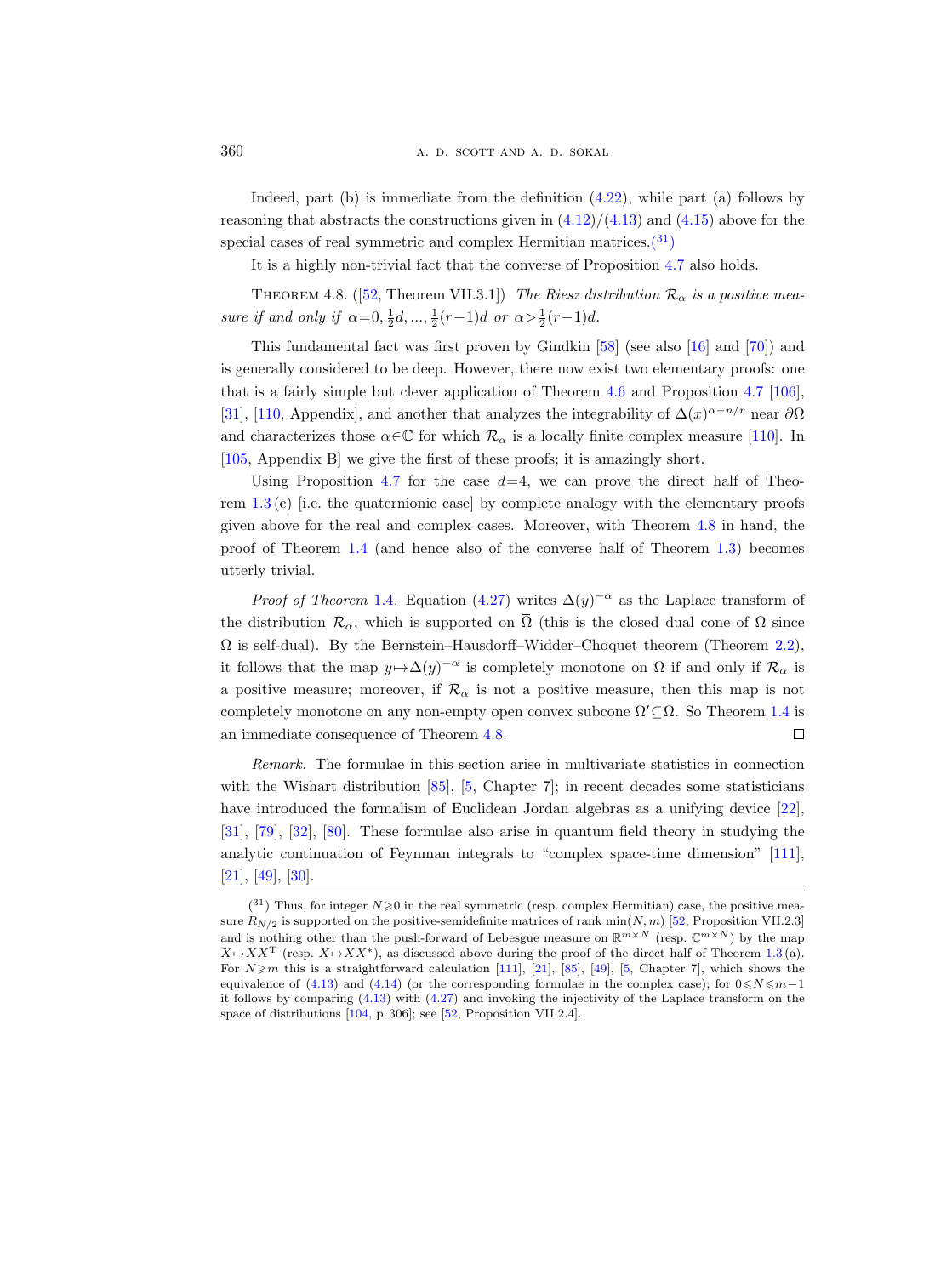Theorem [1.3](#page-4-2) is an immediate consequence of Theorem [1.4,](#page-4-0) once we use the fact that the Jordan determinant coincides with the ordinary determinant on  $Sym(m, \mathbb{R})$  and Herm $(m, \mathbb{C})$  and with the Moore determinant (see [\[105,](#page-68-5) Appendix A]) on Herm $(m, \mathbb{H})$ . Theorem [1.2](#page-3-1) is in turn an easy consequence of Theorem [1.3.](#page-4-2)

*Proof of Theorem* [1.2](#page-3-1). If  $A_1, ..., A_n$  are strictly positive-definite, Theorem 1.2 is an immediate corollary of Theorem [1.3](#page-4-2) and the definition of complete monotonicity on cones (Definition [2.1\)](#page-16-3). The general case is reduced to this one by replacing  $A_i$  by  $A_i + \varepsilon I$  ( $\varepsilon > 0$ ) and taking  $\varepsilon \downarrow 0$ .  $\Box$ 

Conversely, if  $\beta$  does not lie in the set described in Theorem [1.3,](#page-4-2) then the map  $A \mapsto (\det A)^{-\beta}$  is not completely monotone on any non-empty open convex subcone of the cone of positive-definite matrices. This means, in particular, that if the matrices  $A_1, ..., A_n$  span Sym $(m, \mathbb{R})$  or Herm $(m, \mathbb{C})$  (so that the convex cone they generate is open), then the determinantal polynomial  $(4.9)$  does not have  $P^{-\beta}$  completely monotone on  $(0, \infty)^n$ . See §[7.3](#page-55-0) for an application of this idea to graphs and matroids.

# 5. Quadratic forms

<span id="page-38-0"></span>In this section we consider quadratic forms (= homogeneous polynomials of degree 2). We begin by proving an abstract theorem giving a necessary and sufficient condition for a quadratic form to be non-vanishing in a complex tube  $C+iV$ ; in the special case  $C=(0,\infty)^n$  this corresponds to the half-plane property. We then employ these results as one ingredient in our proof of Theorem [1.9.](#page-9-1)

#### <span id="page-38-1"></span>5.1. The half-plane property

In this subsection we proceed in three steps. First we study the analytic geometry associated with a symmetric bilinear form B on a finite-dimensional real vector space V (Lemma [5.1\)](#page-39-0). Next we extend the quadratic form  $Q(x)=B(x, x)$  to the complexified space  $V+iV$  and study the values it takes (Proposition [5.2\)](#page-40-0). Finally we introduce the additional structure of an open convex cone  $C\subseteq V$  on which Q is assumed strictly positive (Corollary [5.3](#page-41-0) and Theorem [5.4\)](#page-42-1).

So let V be a finite-dimensional real vector space, and let  $B: V \times V \rightarrow \mathbb{R}$  be a symmetric bilinear form having inertia  $(n_+, n_-, n_0)$ . Define  $S_+ = \{x : B(x, x) > 0\}$  and  $S_- =$  ${x: B(x, x) < 0}$ . Clearly  $S_+$  and  $S_-$  are open cones (not in general convex or even connected). Indeed,  $S_+$  and  $S_-$  are never convex (except when they are empty) because  $x \in \mathcal{S}_\pm$  implies  $-x \in \mathcal{S}_\pm$  but manifestly  $0 \notin \mathcal{S}_\pm$ .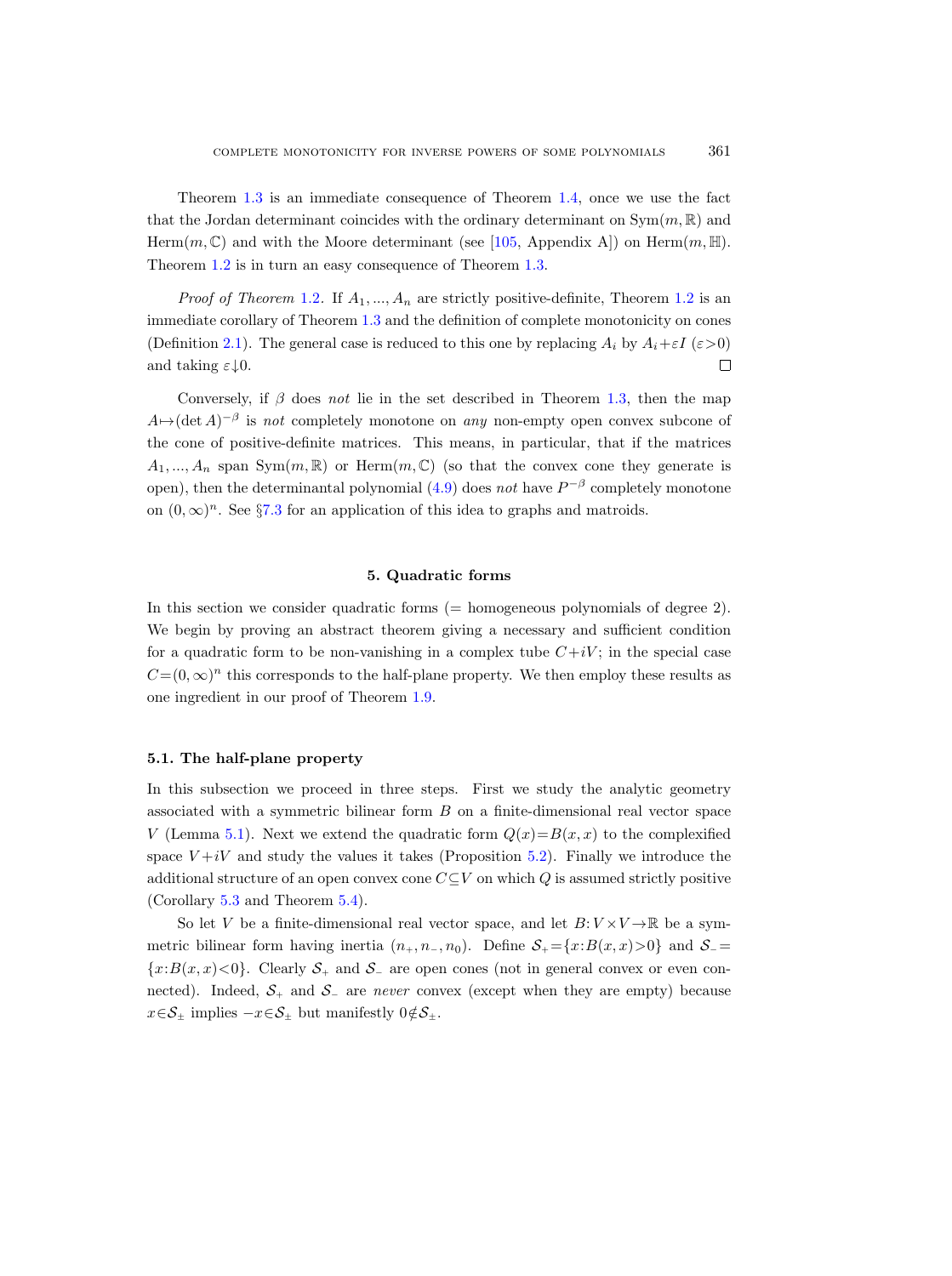Many of our proofs will involve choosing a basis in  $V$  (and hence identifying  $V$  with  $\mathbb{R}^n$ ) in such a way that B takes the form

<span id="page-39-1"></span>
$$
B(x,y) = \sum_{i=1}^{n_+} x_i y_i - \sum_{i=n_++1}^{n_++n_-} x_i y_i.
$$
 (5.1)

Moreover, whenever  $S_+ \neq \emptyset$  we can choose the basis in this construction such that the first coordinate direction lies along any desired vector  $x \in S_{+}$ : that this can be done follows from the standard Gram–Schmidt proof of the canonical form [\(5.1\)](#page-39-1).

Elementary analytic geometry gives the following result.

<span id="page-39-0"></span>LEMMA 5.1. Let  $V$  be a finite-dimensional real vector space, and let  $B$  be a symmetric bilinear form on V having inertia  $(n_+, n_-, n_0)$ .

(a) If  $n_{+}=0$ , then  $S_{+}=\varnothing$ .

(b) If  $n_+ = 1$ , then  $S_+$  is a non-empty disconnected open non-convex cone, and there is a non-empty open convex cone C such that  $S_+ = \mathcal{C} \cup (-\mathcal{C})$  and  $\mathcal{C} \cap (-\mathcal{C}) = \emptyset$ . (Clearly C is uniquely determined modulo a sign.) Moreover,  $B(x,y) \ge B(x,x)^{1/2}B(y,y)^{1/2} > 0$  whenever  $x, y \in \mathcal{C}$ ; and  $B(x, y)^2 \ge B(x, x)B(y, y)$  whenever  $x \in \overline{\mathcal{S}}_+$  and  $y \in V$  (or vice versa).

(c) If  $n_+ \geq 2$ , then  $S_+$  is a non-empty connected open non-convex cone. Moreover, for each  $x \in S_+$ , the set

$$
\mathcal{T}_{+}(x) = \{ y \in V : B(x, y)^{2} < B(x, x)B(y, y) \} \tag{5.2}
$$

is a non-empty open non-convex cone that is contained in  $S_+$  and has a non-empty intersection with every neighborhood of x; moreover we can write

 $\mathcal{T}_+(x) = \{y \in V : \mathbb{R}x + \mathbb{R}y \text{ is a 2-dimensional subspace contained within } \mathcal{S}_+ \cup \{0\}\}\$  (5.3)

(that is, it is a 2-dimensional subspace on which  $B$  is positive-definite).

Analogous statements hold for  $S_$  when  $n_-=0$ ,  $n_-=1$  or  $n_-\geq 2$ .

Proof. (a) This is trivial.

(b) Assume that B takes the canonical form  $(5.1)$  with  $n_{+} = 1$ , and define C to be the "forward light cone"

<span id="page-39-2"></span>
$$
\mathcal{C} = \{x \in \mathbb{R}^n : x_1^2 - x_2^2 - \dots - x_{n-1}^2 > 0 \text{ and } x_1 > 0\}.\tag{5.4}
$$

It is immediate that  $S_+ = \mathcal{C} \cup (-\mathcal{C})$  and  $\mathcal{C} \cap (-\mathcal{C}) = \emptyset$ , and the statements about  $S_+$  follow easily.

Now consider any  $x, y \in \mathcal{C}$  and define

$$
g(\alpha) = B(x + \alpha y, x + \alpha y) = B(x, x) + 2\alpha B(x, y) + \alpha^2 B(y, y). \tag{5.5}
$$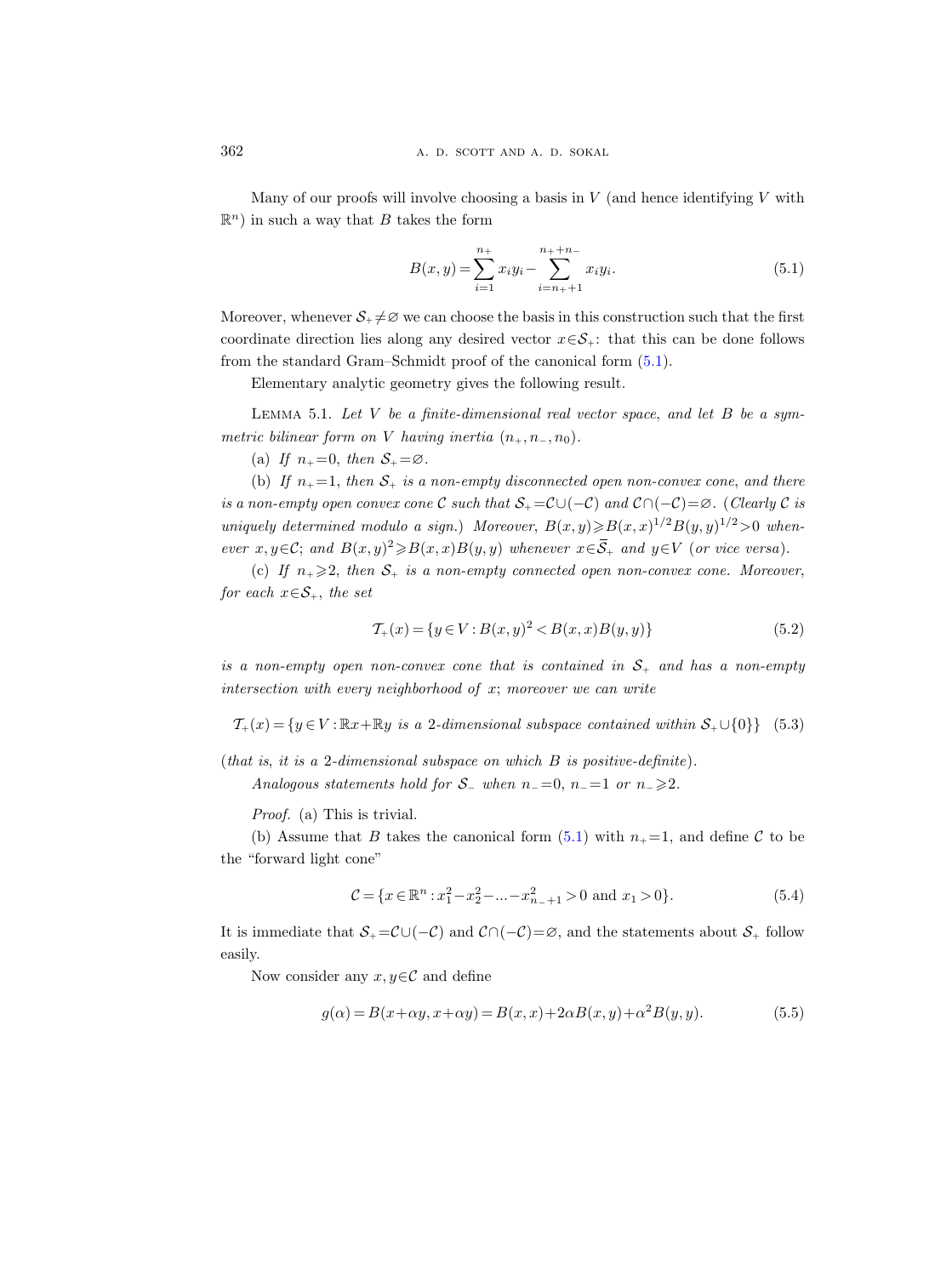We have  $g(0)=B(x, x)>0$ ; but for the special value  $\alpha_*=-x_1/y_1$  the vector  $x+\alpha_*y$  has its first component equal to zero and hence  $g(\alpha_{\star})=B(x+\alpha_{\star}y, x+\alpha_{\star}y)\leq 0$ . So the quadratic equation  $g(\alpha)=0$  has a real solution, which implies that its discriminant is non-negative, i.e. that  $B(x, y)^2 \ge B(x, x) B(y, y)$ .

Next assume that  $x \in \overline{S}_+$  and  $y \in V$ . If  $B(x, x)=0$  or  $B(y, y) \leq 0$ , the assertion is trivial; so we may assume that  $x, y \in S_+$ . By the replacements  $x \mapsto \pm x$  and  $y \mapsto \pm y$  (which do not affect the desired conclusion) we may assume that  $x, y \in \mathcal{C}$ . But in this case the desired inequality has already been proven.

Finally, using  $B(x, y) > 0$  for  $x, y \in \mathcal{C}$  it is easily checked that  $\mathcal C$  is convex.

(c) Clearly  $S_+$  is non-empty; and as explained earlier it is non-convex. To prove that  $S_+$  is connected, we may assume that B takes the form [\(5.1\)](#page-39-1) with  $n_+ \geq 2$ . It is now sufficient to find a path in  $S_+$  from an arbitrary vector  $x \in S_+$  to the vector  $e_1 = (1, 0, ..., 0)$ . But this is easy: first move coordinates  $x_i$  with  $i>n_+$  monotonically to zero (this increases  $B(x, x)$  monotonically and hence stays in  $S<sub>+</sub>$ ; then rotate and scale inside the subspace spanned by the first  $n_+$  coordinates to obtain  $e_1$ .

Now assume that B takes the canonical form  $(5.1)$  with  $n_+ \geqslant 2$  and with the given vector  $x \in \mathcal{S}_+$  lying along the first coordinate direction. Then an easy computation shows that  $y=(y_1, y_2, ..., y_n)$  belongs to  $\mathcal{T}_+(x)$  if and only if  $y' \equiv (0, y_2, ..., y_n)$  belongs to  $\mathcal{S}_+$ . Therefore, the preceding results (b) and (c) applied with  $n_+$  replaced by  $n_+ - 1$  show that  $\mathcal{T}_{+}(x)$  is a non-empty open non-convex cone, which is obviously contained in  $\mathcal{S}_{+}$ ; and by taking y' small we see that  $\mathcal{T}_+(x)$  meets every neighborhood of x. Moreover,  $\mathbb{R}x + \mathbb{R}y = \mathbb{R}x + \mathbb{R}y'$  is a 2-dimensional subspace if and only if  $y' \neq 0$  (i.e.  $y \notin \mathbb{R}x$ ); and since  $B(x, y') = 0$ , we have  $\mathbb{R}x + \mathbb{R}y' \subseteq S_+ \cup \{0\}$  if and only if  $y' \in S_+ \cup \{0\}$ .  $\Box$ 

*Remark.* Note the sharp contrast between parts (b) and (c): in the latter case, given any  $x \in \mathcal{S}_+$  there is a non-empty open cone of vectors y satisfying the Schwarz inequality (strictly) with x; while in the former case all vectors  $y \in V$  satisfy the *reverse* Schwarz inequality with x.

We now consider the quadratic form  $Q(x)=B(x, x)$ , extended to the complexified space  $V + iV$  in the obvious way:  $Q(x+iy) = B(x, x) - B(y, y) + 2iB(x, y)$ . We want to study the values taken by Q in the complex tubes  $S_+ + iV$  and  $S_- + iV$ , and in particular the presence or absence of zeros. We write H to denote the open right half-plane

$$
\{\zeta \in \mathbb{C} : \text{Re}\,\zeta > 0\}.
$$

<span id="page-40-0"></span>PROPOSITION 5.2. Let  $V$  be a finite-dimensional real vector space, let  $B$  be a symmetric bilinear form on V having inertia  $(n_+, n_-, n_0)$ , and let Q be the associated qua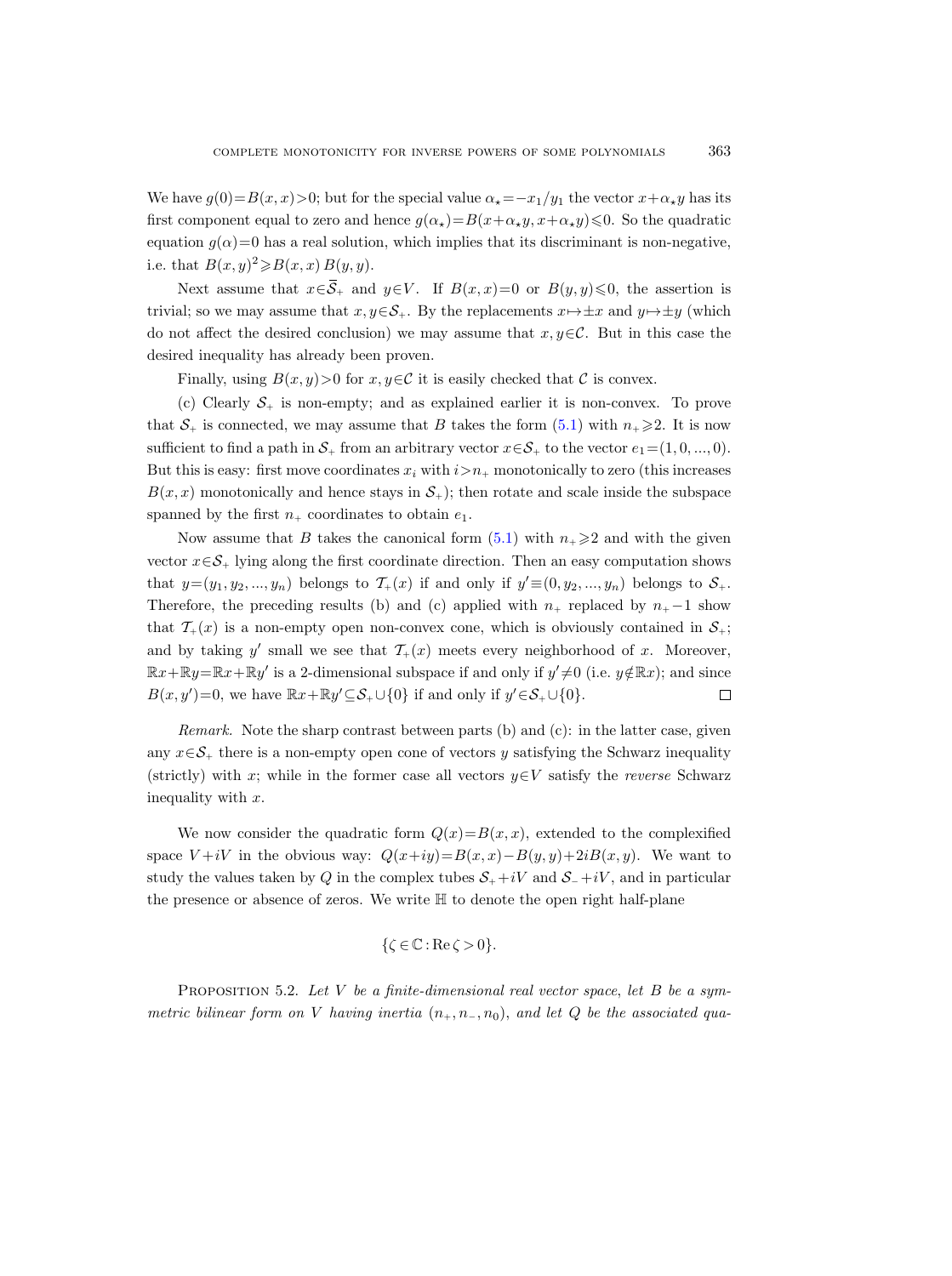dratic form extended to  $V+iV$ .

(a) If  $n_+ = 1$ , then for every  $x \in S_+$  we have  $Q[\mathbb{H}x] = Q[S_+ + iV] = \mathbb{C} \setminus (-\infty, 0].$  In particular, Q is non-vanishing on  $S_+ + iV$ .

(b) If  $n_+ \geq 2$ , then for every  $x \in S_+$  and  $y \in T_+(x)$  (recall that  $T_+(x)$  is non-empty) we have  $Q[[1,\infty)x+i(\mathbb{R}x+\mathbb{R}y)]=\mathbb{C}$ . In particular, for each  $x \in \mathcal{S}_+$  and  $y \in \mathcal{T}_+(x)$  there exists  $z \in \mathbb{R}x + \mathbb{R}y$  such that  $Q(x+iz)=0$ .

Analogous statements hold for  $S_$  when  $n_$  =1 or  $n_$  >2.

*Proof.* (a) If  $x \in S_+$ , then  $Q(\zeta x) = \zeta^2 Q(x)$  can take any value in  $\mathbb{C} \setminus (-\infty, 0]$  as  $\zeta$  ranges over H. On the other hand, if  $x \in S_+$  and  $y \in V$ , then

$$
Q(x+iy) = B(x,x) - B(y,y) + 2iB(x,y)
$$

cannot take a value in  $(-\infty, 0]$ , as  $B(x, y)=0$  implies by Lemma [5.1](#page-39-0) (b) that  $y \notin S_+$ , i.e.  $B(y, y) \leq 0.$ 

(b) Given  $x \in S_+$  and  $y \in T_+(x)$ , the vector  $y' = y + \mu x$  with  $\mu = -B(x, y)/B(x, x)$  satisfies  $B(x, y') = 0$  and  $Q(y') > 0$ . Therefore

$$
Q(\lambda x + i(\alpha x + \beta y')) = (\lambda + i\alpha)^2 Q(x) - \beta^2 Q(y'),\tag{5.6}
$$

and this is easily seen to take all complex values as  $\lambda$  ranges over  $[1,\infty)$ ,  $\alpha$  over  $\mathbb{R}$ , and  $\beta$  over  $(0, \infty)$ .  $\Box$ 

Now we introduce the additional structure of an open convex cone  $C\subseteq V$  on which Q is assumed strictly positive (i.e.  $C \subseteq S_+$ ). The hypotheses in the following result are identical to those of Theorem [1.9.](#page-9-1)

<span id="page-41-0"></span>COROLLARY 5.3. Let  $V$  be a finite-dimensional real vector space, let  $B$  be a symmetric bilinear form on V having inertia  $(n_{+}, n_{-}, n_{0})$ , and define the quadratic form  $Q(x)=B(x, x)$ . Let  $C\subset V$  be a non-empty open convex cone with the property that  $Q(x) > 0$  for all  $x \in C$ . Then  $n_+ \geq 1$ , and moreover

(a) if  $n_{+}=1$ , then either  $C \subseteq \mathcal{C}$  or  $C \subseteq -\mathcal{C}$  (where  $\mathcal{C}$  is defined as in Lemma [5.1](#page-39-0)(b)), and we have  $B(x, y) > 0$  for all  $x, y \in C$ ;

(b) if  $n_+ \geq 2$ , then for every  $x \in C$  we have  $Q[[1,\infty)x+iV] = \mathbb{C}$ , and in particular there exists  $z \in V$  such that  $Q(x+iz)=0$ .

*Proof.* (a) Let us use the canonical form [\(5.1\)](#page-39-1) with  $n_{+} = 1$  and C defined by [\(5.4\)](#page-39-2). By hypothesis the cone C is contained within  $S_+ = \mathcal{C} \cup (-\mathcal{C})$ ; but since C is convex we must in fact have either  $C \subseteq \mathcal{C}$  or  $C \subseteq -\mathcal{C}$ : for otherwise C would contain a point with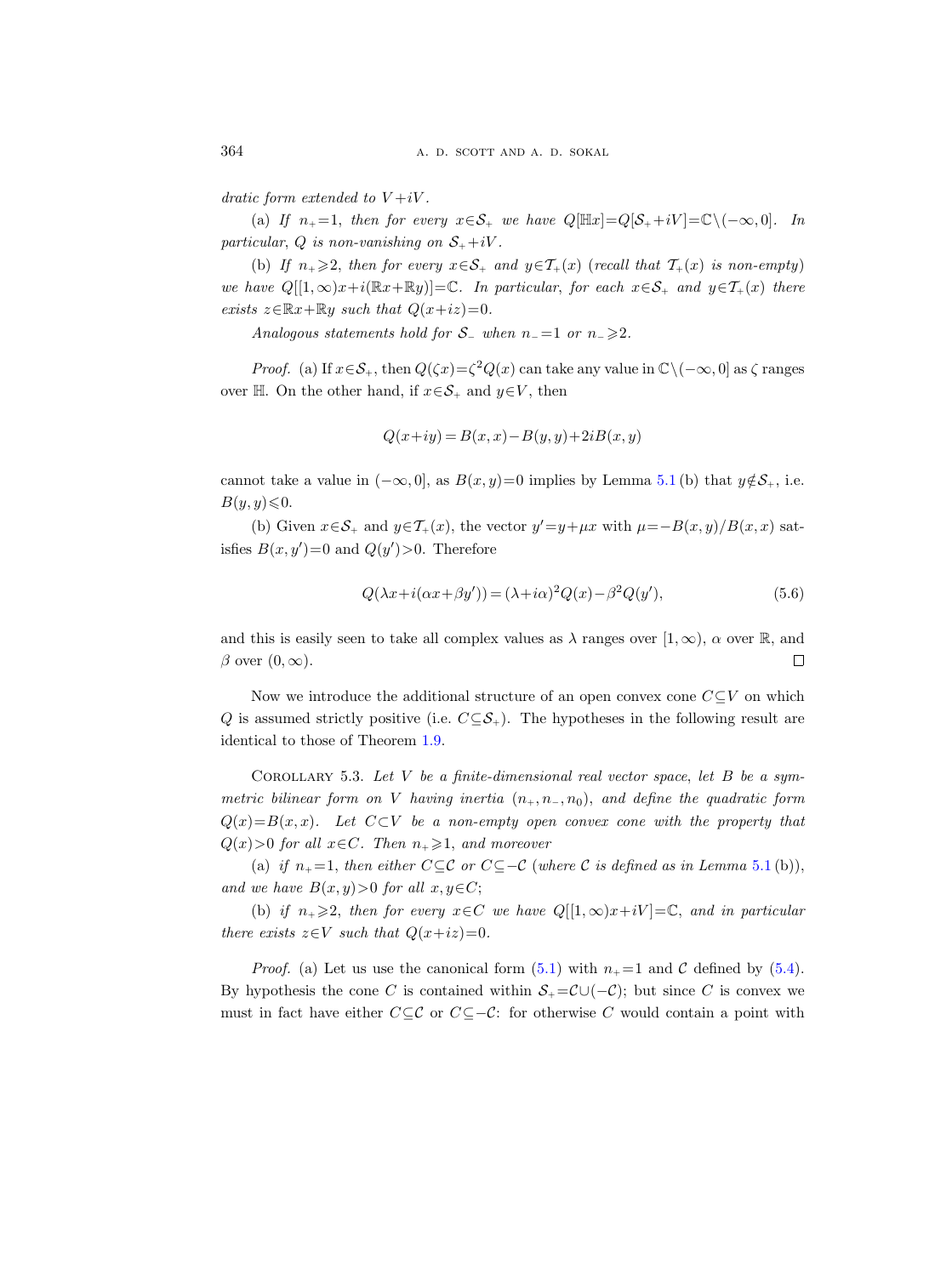$x_1=0$  and hence  $B(x, x) \leq 0.$  (32) The remaining statements follow from Lemma [5.1](#page-39-0) (b) and Proposition [5.2](#page-40-0) (a).

(b) Since  $C \subseteq \mathcal{S}_+$ , the statements follow from Lemma [5.1](#page-39-0) (c) and Proposition [5.2](#page-40-0) (b).  $\Box$ 

We can also summarize our results in a way that extends [\[37,](#page-65-2) Theorem 5.3] from  $C=(0,\infty)^n$  to general open convex cones C.

<span id="page-42-1"></span>THEOREM 5.4. Let  $V$  be a finite-dimensional real vector space, let  $B$  be a symmetric bilinear form on V having inertia  $(n_+, n_-, n_0)$ , and define the quadratic form  $Q(x)$ =  $B(x, x)$ . Let  $C\subset V$  be a non-empty open convex cone with the property that  $Q(x) > 0$  for all  $x \in C$ . Then  $n_+ \geq 1$ , and the following are equivalent:

- (a)  $n_{+} = 1$ ;
- (b) Q is non-vanishing on the tube  $C+iV$ ;
- (c)  $Q[C+iV] = \mathbb{C}\setminus(-\infty, 0];$
- (d) If  $x, y \in V$  with  $Q(x) \geqslant 0$ , then  $B(x, y)^2 \geqslant B(x, x)B(y, y)$ ;
- (e) If  $x, y \in C$ , then  $B(x, y)^2 \ge B(x, x)B(y, y)$ .

Proof. This follows immediately by putting together the statements in Lemma [5.1,](#page-39-0) Proposition [5.2](#page-40-0) and Corollary [5.3:](#page-41-0) if  $n_+ = 1$ , then (b)–(e) are all true; and if  $n_+ \geq 2$ , then  $(b)$ –(e) are all false.  $\Box$ 

Remark. See [\[37,](#page-65-2) Remark 1 after the proof of Theorem 5.3] for some of the history of this result in the traditional case  $C=(0,\infty)^n$ .

#### <span id="page-42-0"></span>5.2. Proof of Theorem [1.9](#page-9-1)

*Proof of Theorem* [1.9](#page-9-1). We are concerned with the complete monotonicity of  $Q^{-\beta}$ , where  $Q(x)=B(x, x)$ . As always, it suffices to consider  $\beta > 0$ , because complete monotonicity trivially holds when  $\beta = 0$  and never holds when  $\beta < 0$  (because Q grows at infinity).

We assume that B takes the canonical form  $(5.1)$  on  $V = \mathbb{R}^n$ , and we consider separately the three cases:

(a) The case  $n_{+}=1$ ,  $n_{-}=0$  is trivial: we have  $Q(x)=x_1^2$ , and the convex cone C must be contained in one of the half-spaces  $\{x:x_1>0\}$  or  $\{x:x_1<0\}$ . The map  $x\mapsto Q(x)^{-\beta}$  $x_1^{-2\beta}$  is clearly completely monotone on each of these two half-spaces. ity).<br>
We assume that *B* takes the canonical form (5.1) on  $V = \mathbb{R}^n$ , and we consider sepa-<br>
rately the three cases:<br>
(a) The case  $n_+ = 1$ ,  $n_- = 0$  is trivial: we have  $Q(x) = x_1^2$ , and the convex cone *C* must<br>
be co

<span id="page-42-2"></span> $(3^2)$  Alternatively, we can argue (assuming for simplicity that  $n_0=0$ ) that a convex set S contained in  $\overline{S}_+$  must either lie on a single line through the origin (which is obviously impossible if S is open) or else be contained in either  $\overline{C}$  or  $-\overline{C}$ . For if we had  $x \in S \cap \overline{C}$  and  $y \in S \cap -\overline{C}$  with x an line through the origin, then there would exist  $\lambda \in (0, 1)$  such that  $z = \lambda x + (1-\lambda)y$  has  $z_1 = 0$  and  $z \neq 0$ , rately the three<br>
(a) The ca<br>
be contained in<br>  $x_1^{-2\beta}$  is clearly<br>  $\frac{32}{\sqrt{3}}$  Alterna<br>
in  $\bar{S}_+$  must either<br>
else be contained<br>
line through the<br>
and hence  $z \notin \bar{S}_+$ .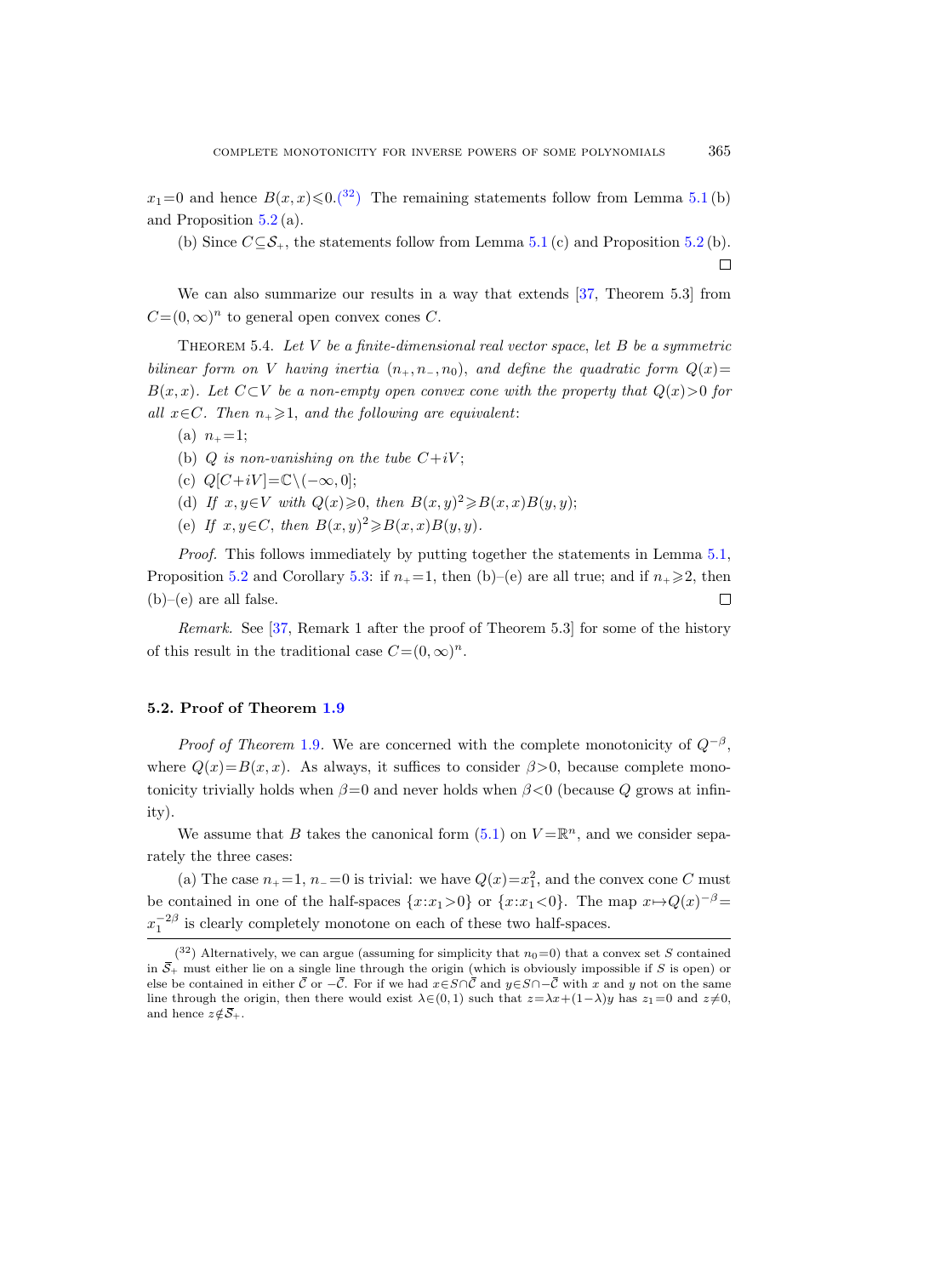(b) Next consider the case  $n_{+} = 1$ ,  $n_{-} \geq 1$ : here [\(5.1\)](#page-39-1) is the Lorentz form in one "timelike" variable and  $n_$  "spacelike" variables, and we have  $S_+ = \mathcal{C} \cup (-\mathcal{C})$ , where  $\mathcal C$  is the forward light cone [\(5.4\)](#page-39-2). By Corollary [5.3](#page-41-0)(a) we have either  $C \subseteq \mathcal{C}$  or  $C \subseteq -\mathcal{C}$ ; let us suppose the former.

Let us now show that if  $\beta \geq \frac{1}{2}(n_{-}-1)$ , then the map  $x \mapsto Q(x)^{-\beta}$  is completely monotone on C. The variables  $x_{n-+2},...,x_n$  play no role in this, so we may assume without loss of generality that  $n_0=0$ , i.e.  $n=n_+1$ . For  $\beta > \frac{1}{2}(n_--1) = \frac{1}{2}(n-2)$ , the desired complete monotonicity then follows from the integral representation [\[99,](#page-68-9) pp. 31–34],  $[47, \text{eqq.} (24)$ – (28)]

<span id="page-43-2"></span>
$$
(x_1^2 - x_2^2 - \dots - x_n^2)^{-\beta} = \left[ \pi^{(n-2)/2} 2^{2\beta - 1} \Gamma(\beta) \Gamma\left(\beta - \frac{n-2}{2}\right) \right]^{-1}
$$
  
 
$$
\times \int_C e^{-(x_1 y_1 - x_2 y_2 - \dots - x_n y_n)} (y_1^2 - y_2^2 - \dots - y_n^2)^{\beta - n/2} dy
$$
(5.7)

valid for  $\beta > \frac{1}{2}(n-2)$ , which explicitly represents  $Q(x)^{-\beta}$  as the Laplace transform of a positive measure supported on the closed forward light cone  $\mathcal{C}^* = \overline{\mathcal{C}}$ . For  $\beta = \frac{1}{2}(n-2)$  the result follows by taking limits.

Conversely, let us show that if  $\beta \notin \{0\} \cup \left[\frac{1}{2}(n_{-}-1), \infty\right)$ , then the map  $x \mapsto Q(x)^{-\beta}$  is not completely monotone on any non-empty open convex subcone  $C' \subseteq \mathcal{C}$ . For suppose that this map is completely monotone on  $C'$  for some such  $\beta$ : then by the Bernstein– Hausdorff–Widder–Choquet theorem (Theorem [2.2\)](#page-17-0), we must have (assuming again without loss of generality that  $n_0=0$  $\binom{33}{3}$ 

$$
(x_1^2 - x_2^2 - \dots - x_n^2)^{-\beta} = \int_{(C')^*} e^{-(x_1y_1 - x_2y_2 - \dots - x_ny_n)} d\mu_{\beta}(y)
$$
(5.8)

for some positive measure  $\mu_{\beta}$  supported on  $(C')^*$ . Now, any such measure must clearly be Lorentz-invariant and homogeneous of degree  $2\beta - n$  (this follows from the injectivity of the Laplace transform). Furthermore,  $\mu_{\beta}$  must be supported on  $\overline{C}$ , for otherwise the support would contain a spacelike hyperboloid  $\{y \in \mathbb{R}^n : y_1^2 - y_2^2 - ... - y_n^2 = \lambda\}$  for some  $\lambda$ <0, whose convex hull is all of  $\mathbb{R}^n$  and hence not contained in the proper cone  $(C')^*$ . On the other hand, every Lorentz-invariant locally finite positive measure on  $\mathbb{R}^n$  that is supported on  $\overline{C}$  is of the form [\[98,](#page-67-19) Theorem IX.33, pp. 70–76]

<span id="page-43-1"></span>
$$
\mu = c\delta_0 + \int_{m\geqslant 0} d\Omega_m \, d\varrho(m),\tag{5.9}
$$

<span id="page-43-0"></span><sup>(&</sup>lt;sup>33</sup>) If the map  $x \mapsto Q(x)^{-\beta}$  is completely monotone on C', then it is also completely monotone on the cone C'' obtained by projecting C' onto the first  $n_{+} + n_{-}$  coordinates (since  $Q(x)$  is independent of the last  $n_0$  coordinates).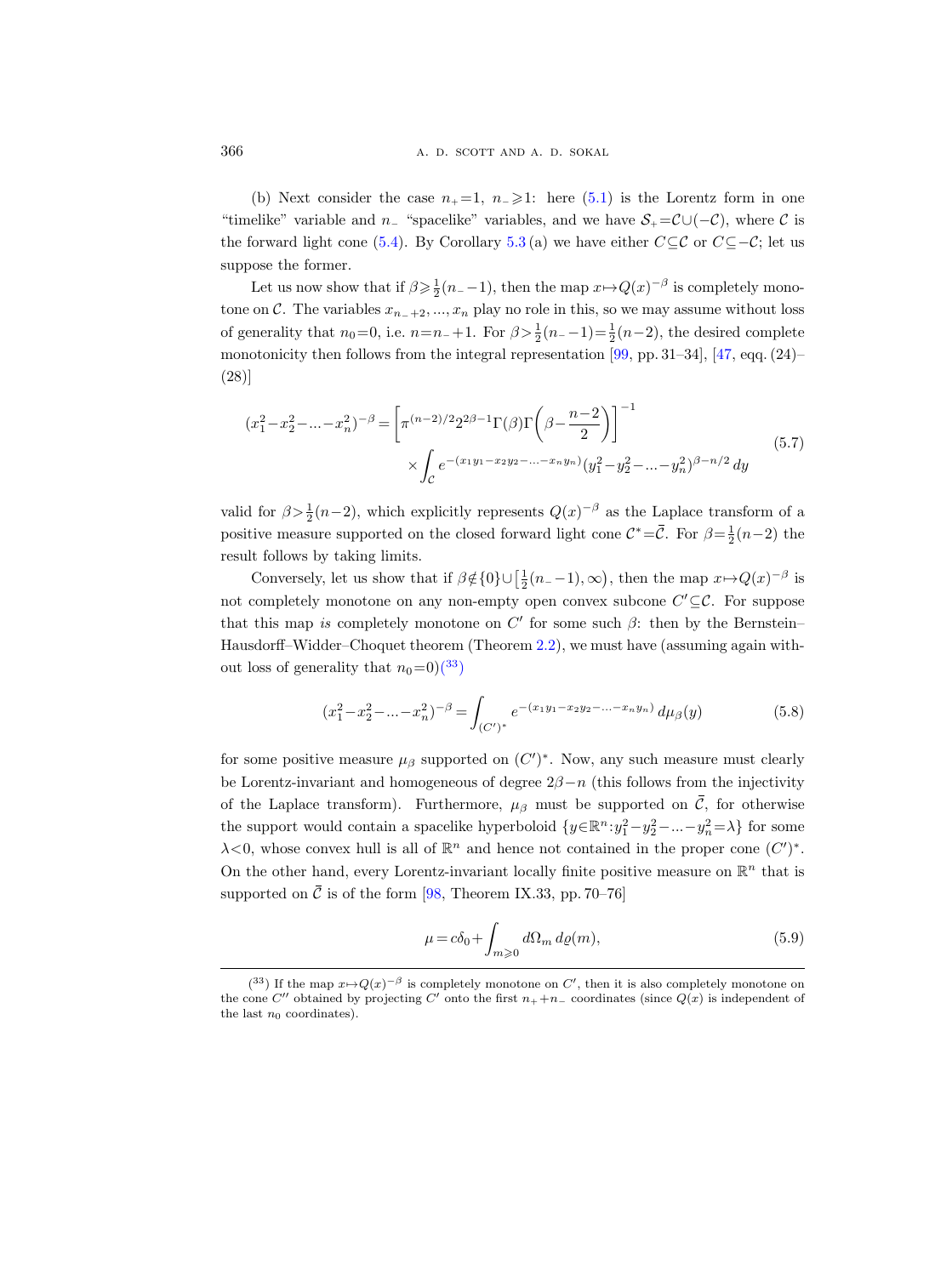where  $c\geqslant0$ ,  $\delta_0$  denotes the point mass at the origin,  $\varrho$  is a positive measure on  $[0,\infty)$ , and  $d\Omega_m = \delta(y^2 - m^2) dy$  is the unique (up to a constant multiple) Lorentz-invariant measure on the "mass hyperboloid"

$$
H_m = \{ y \in \mathbb{R}^n : y_1^2 - y_2^2 - \dots - y_n^2 = m^2 \text{ and } y_1 > 0 \}. \tag{5.10}
$$

(When  $n=2$ , we consider  $m>0$  only, as there is no locally finite Lorentz-invariant measure on  $\mathbb{R}^2$  that is supported on  $H_0$ .) A measure  $\mu$  of the form  $(5.9)$  is homogeneous in precisely three cases:

- (i) c=0,  $d\varrho(m) = \text{const} \times m^{\lambda-1} dm$  with  $\lambda > 0$ : here  $\mu$  is homogeneous of degree  $\lambda 2$ .
- (ii)  $c=0$ ,  $\varrho = \text{const} \times \delta_0$  (for  $n>2$  only): here  $\mu$  is homogeneous of degree -2.
- (iii)  $c \ge 0$ ,  $\varrho=0$ : here  $\mu$  is homogeneous of degree  $-n$ .

This proves that a positive measure  $\mu_{\beta}$  can exist *only if*  $\beta=0$  or  $\beta \geq \frac{1}{2}(n-2)$ .

(c) Finally, consider the case  $n_{+} > 1$ . By Corollary [5.3](#page-41-0)(b), Q has zeros in the tube  $C'+iV$  for every non-empty open convex subcone  $C' \subseteq S_+$  (indeed, for every non-empty subset  $C' \subseteq S_+$ ). We conclude by Corollary [2.3](#page-18-0) that  $Q^{-\beta}$  cannot be completely monotone on  $C'$  for any  $\beta > 0$ .  $\Box$ 

Remark. More can be said about the integral representation [\(5.7\)](#page-43-2). It turns out that the quantity $(34)$ 

<span id="page-44-2"></span>
$$
R_{\beta} = \left[\pi^{(n-2)/2} 2^{2\beta - 1} \Gamma(\beta) \Gamma(\beta - \frac{1}{2}(n-2))\right]^{-1} (y_1^2 - y_2^2 - \dots - y_n^2)^{\beta - n/2} \mathbf{1}_{y \in \mathcal{C}},\tag{5.11}
$$

which is initially defined for  $\beta > \frac{1}{2}(n-2)$  as a positive measure (or for Re  $\beta > \frac{1}{2}(n-2)$  as a complex measure) on  $\mathbb{R}^n$  (and which is of course supported on  $\mathcal{C}$ ), can be analytically continued as a tempered-distribution-valued entire function of  $\beta$  [\[47\]](#page-65-8), [\[52,](#page-65-0) Theorem VII.2.2]: this is the Riesz distribution  $\mathcal{R}_{\beta}$  on the Euclidean Jordan algebra  $\mathbb{R}\times\mathbb{R}^{n-1}$ [.\(](#page-44-1)<sup>35</sup>) The integral representation

$$
(x_1^2 - x_2^2 - \dots - x_n^2)^{-\beta} = \int_{\mathcal{C}} e^{-(x_1 y_1 - x_2 y_2 - \dots - x_n y_n)} \mathcal{R}_{\beta}(y) \, dy,\tag{5.12}
$$

where  $x \in \mathcal{C}$ , then holds for all complex  $\beta$ , by analytic continuation. However, the distribution  $\mathcal{R}_{\beta}$  is a positive measure if and only if either  $\beta=0$  or  $\beta \geq \frac{1}{2}(n-2)$ . This follows from general results of harmonic analysis on Euclidean Jordan algebras (i.e. Theorem [4.8\)](#page-37-0), but

<span id="page-44-1"></span><span id="page-44-0"></span> $(34)$  Here  $\mathbf{1}_p$  denotes the characteristic function of the proposition p.

<sup>(</sup> <sup>35</sup>) A slightly different normalization is used in [\[52\]](#page-65-0), arising from the fact that the Jordan inner product on  $\mathbb{R}\times\mathbb{R}^{n-1}$  is  $((x_0,\mathbf{x})|(y_0,\mathbf{y}))=2(x_0y_0+\mathbf{x}\cdot\mathbf{y})$ : this has the consequence that  $dx_{\text{Jordan}}=$  $2^{n/2} dx_{\text{ordinary}}$ , and also the Laplace transform is written with an extra factor 2 in the exponential. The change of sign from  $x_0y_0 - \mathbf{x} \cdot \mathbf{y}$  to  $x_0y_0 + \mathbf{x} \cdot \mathbf{y}$  is irrelevant, because the Riesz distribution  $\mathcal{R}_{\beta}(y)$  is invariant under the reflections  $y_i \mapsto -y_i$  for  $2 \leqslant i \leqslant n$ .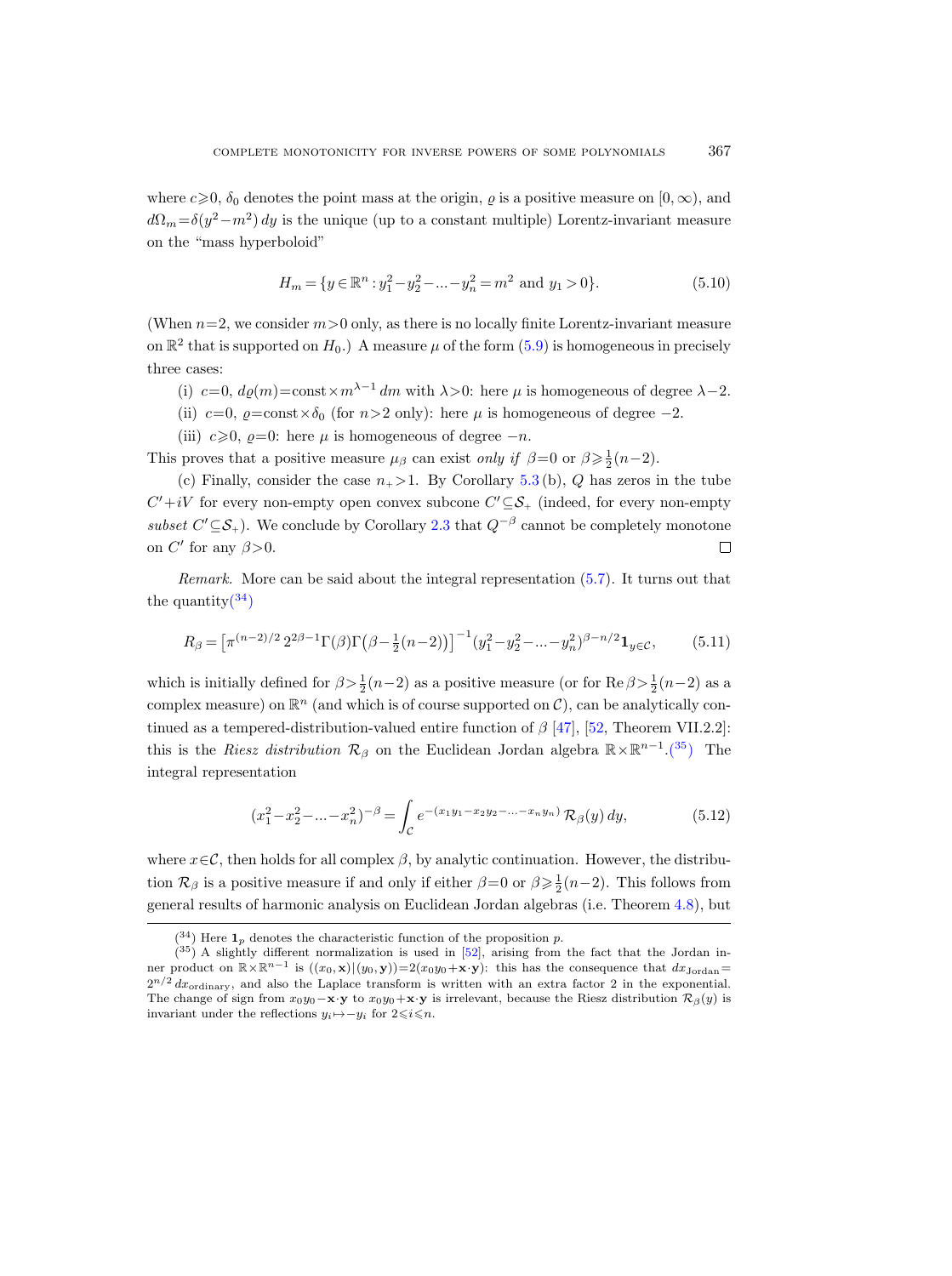we have given here a direct elementary proof. Indeed, once one has in hand the fundamental properties of the Riesz distribution  $\mathcal{R}_{\beta}$ , one obtains an even simpler elementary proof by observing that  $(5.11)$  is not locally integrable near the boundary of the cone C when  $\text{Re}\,\beta \leq \frac{1}{2}(n-2)$  and  $\beta \neq \frac{1}{2}(n-2)$ , and hence [\[110,](#page-68-3) Lemma 2.1] the distribution  $\mathcal{R}_{\beta}$  is not a locally finite complex measure in these cases.

# <span id="page-45-0"></span>5.3. Explicit Laplace-transform formula for inverse powers of a quadratic form

By a simple change of variables, we can generalize [\(5.7\)](#page-43-2) to replace the Lorentz matrix  $L_n=\text{diag}(1, -1, ..., -1)$  by an arbitrary real symmetric matrix A of inertia  $(n_+, n_-, n_0)=$  $(1, n-1, 0)$ . This will provide, among other things, an explicit Laplace-transform formula for  $E_{2,n}(\mathbf{x})^{-\beta}$  that generalizes the formulae [\(3.21\)](#page-27-0) and [\(4.18\)](#page-34-0) obtained previously for  $n=3, 4$ , respectively.

So let A be a real symmetric  $n \times n$  matrix with one positive eigenvalue,  $n-1$  negative eigenvalues, and no zero eigenvalues. We first need a slight refinement of Lemma [5.1\(](#page-39-0)b) to take advantage of the fact that we now have  $n_0=0$ ; for simplicity we state it in the "concrete" situation  $V = \mathbb{R}^n$ .

<span id="page-45-2"></span>LEMMA 5.5. Fix  $n \geqslant 2$ , and let A be a real symmetric  $n \times n$  matrix with one positive eigenvalue,  $n-1$  negative eigenvalues, and no zero eigenvalues. Then there exists a nonempty open convex cone  $\mathcal{C} \subset \mathbb{R}^n$  (which is uniquely determined modulo a sign) such that

$$
\mathcal{C} \cap (-\mathcal{C}) = \varnothing,\tag{5.13}
$$

$$
\bar{\mathcal{C}} \cap (-\bar{\mathcal{C}}) = \{0\},\tag{5.14}
$$

$$
\mathcal{C}^{\widehat{}} \cap (-\mathcal{C}^{\widehat{}}) = \varnothing, \tag{5.15}
$$

$$
\overline{\mathcal{C}} \cap (-\overline{\mathcal{C}}) = \{0\},\tag{5.16}
$$

$$
\{\mathbf{y} : \mathbf{y}^{\mathrm{T}} A \mathbf{y} > 0\} = \mathcal{C} \cup (-\mathcal{C}),\tag{5.17}
$$

$$
\{\mathbf x : \mathbf x^{\mathrm{T}} A^{-1} \mathbf x > 0\} = \mathcal{C}^{\hat{}} \cup (-\mathcal{C}^{\hat{}}),\tag{5.18}
$$

where

$$
\hat{\mathcal{C}} = \{ \mathbf{x} : \mathbf{x}^{\mathrm{T}} \mathbf{y} > 0 \text{ for all } \mathbf{y} \in \bar{\mathcal{C}} \setminus \{0\} \} \tag{5.19}
$$

is the open dual cone to C.

<span id="page-45-1"></span>*Proof.* We can write  $A = S^{T} L_{n} S$ , where S is a non-singular real matrix. Then the claims follow easily from the corresponding properties of the Lorentz quadratic form.  $\Box$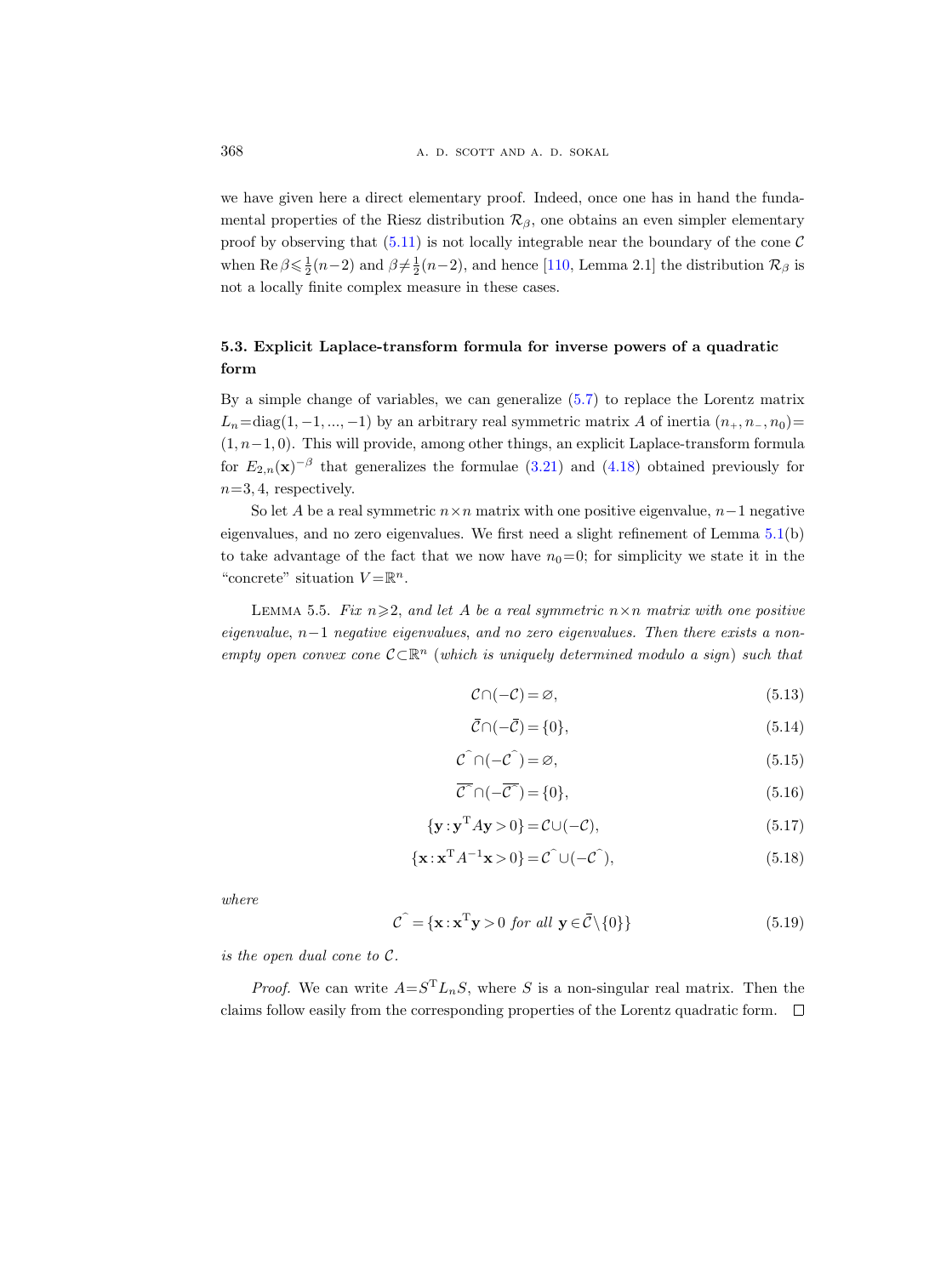PROPOSITION 5.6. Fix  $n \geq 2$ , and let A be a real symmetric  $n \times n$  matrix with one positive eigenvalue, n−1 negative eigenvalues, and no zero eigenvalues; and let C be the open convex cone from Lemma [5.5](#page-45-2). Then for  $\beta > \frac{1}{2}(n-2)$  we have

<span id="page-46-0"></span>
$$
(\mathbf{x}^{\mathrm{T}}A^{-1}\mathbf{x})^{-\beta} = \left[\pi^{(n-2)/2}2^{2\beta-1}\Gamma(\beta)\Gamma\left(\beta - \frac{n-2}{2}\right)\right]^{-1} |\det A|^{1/2} \int_{\mathcal{C}} e^{-\mathbf{x}^{\mathrm{T}}\mathbf{y}} (\mathbf{y}^{\mathrm{T}}A\mathbf{y})^{\beta - n/2} d\mathbf{y}
$$
\n(5.20)

for  $\mathbf{x} \in \mathcal{C}$ .

*Proof.* Write  $A = S^T L_n S$ , where S is a non-singular real matrix, and make the changes of variable  $y = Sy'$  and  $x = L_nS^{-T}x'$  in [\(5.7\)](#page-43-2). Then  $dy = |\det S| dy'$ , where  $|\det S| = |\det A|^{1/2}$ ; and the formula [\(5.20\)](#page-46-0) follows immediately after dropping primes.

Let us now specialize to matrices A of the form  $A=\lambda E_n-\mu I_n$ , where  $I_n$  is the  $n\times n$ identity matrix and  $E_n$  is the  $n \times n$  matrix with all entries 1. Then A has eigenvalues  $n\lambda-\mu, -\mu, ..., -\mu$ , and hence has inertia  $(n_+, n_-, n_0)=(1, n-1, 0)$  provided that  $\mu>0$  and  $\lambda > \mu/n$ ; and in that case we have  $A^{-1} = \lambda' E_n - \mu' I_n$ , where

$$
\lambda' = \frac{\lambda}{\mu(n\lambda - \mu)} \quad \text{and} \quad \mu' = \frac{1}{\mu}.\tag{5.21}
$$

(The map  $(\lambda, \mu) \rightarrow (\lambda', \mu')$  is of course involutive.) Furthermore, we have

$$
\mathbf{y}^{\mathrm{T}} A \mathbf{y} = 2\lambda E_{2,n}(\mathbf{y}) + (\lambda - \mu) \|\mathbf{y}\|^2, \tag{5.22}
$$

where

$$
E_{2,n}(\mathbf{y}) = \sum_{1 \le i < j \le n} y_i y_j
$$
 and  $\|\mathbf{y}\|^2 = \sum_{i=1}^n y_i^2$ ,

and analogously for  $\mathbf{x}^T A^{-1} \mathbf{x}$ .

COROLLARY 5.7. Fix  $n \geqslant 2$ ,  $\mu > 0$  and  $\lambda > \mu/n$ . Then for  $\beta > \frac{1}{2}(n-2)$  we have

$$
\begin{split}\n&\left(\frac{2\lambda}{\mu(n\lambda-\mu)}E_{2,n}(\mathbf{x})-\frac{(n-1)\lambda-\mu}{\mu(n\lambda-\mu)}\|\mathbf{x}\|^2\right)^{-\beta} \\
&=\left[\pi^{(n-2)/2}2^{2\beta-1}\Gamma(\beta)\Gamma\left(\beta-\frac{n-2}{2}\right)\right]^{-1}\mu^{(n-1)/2}(n\lambda-\mu)^{1/2} \\
&\times\int_{\mathcal{C}}e^{-\mathbf{x}^{\mathrm{T}}\mathbf{y}}(2\lambda E_{2,n}(\mathbf{y})+(\lambda-\mu)\|\mathbf{y}\|^2)^{\beta-n/2}\,d\mathbf{y}\n\end{split} \tag{5.23}
$$

for  $\mathbf{x} \in \mathcal{C}$ .

Specializing further to the case  $\lambda = 2/(n-1)$ ,  $\mu = 2$  (corresponding to  $\lambda' = \mu' = \frac{1}{2}$ ), we obtain the following result.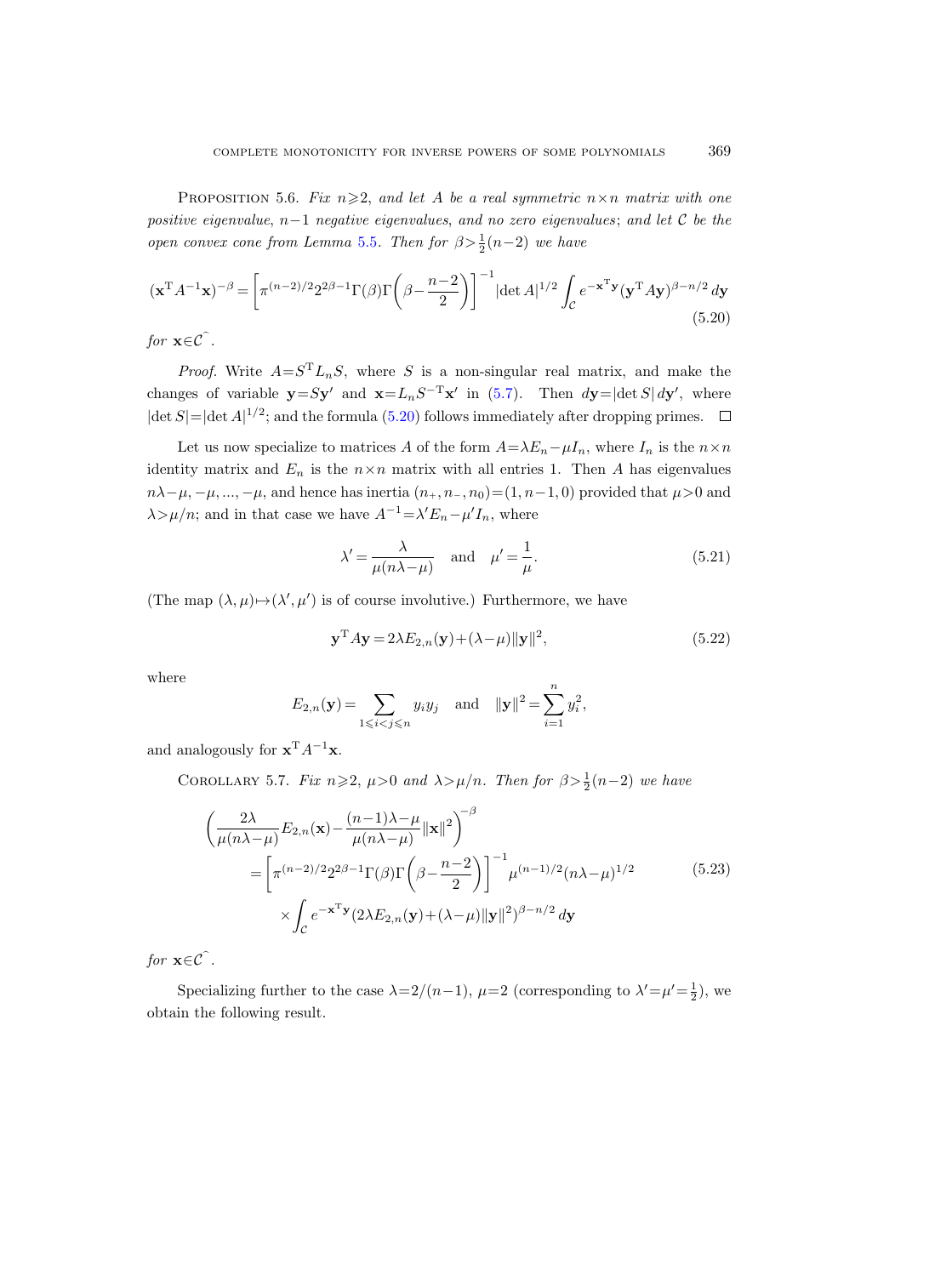<span id="page-47-2"></span>COROLLARY 5.8. (Laplace-transform formula for  $E_{2,n}^{-\beta}$ ) Fix an integer  $n \geq 2$ . Then for  $\beta > \frac{1}{2}(n-2)$  we have

<span id="page-47-3"></span>
$$
E_{2,n}(\mathbf{x})^{-\beta} = \frac{(n-1)^{(n-1)/2-\beta}}{(2\pi)^{(n-2)/2}\Gamma(\beta)\Gamma(\beta - \frac{1}{2}(n-2))} \int_{\mathcal{C}} e^{-\mathbf{x}^{\mathrm{T}}\mathbf{y}} \left(E_{2,n}(\mathbf{y}) + \frac{n-2}{2} ||\mathbf{y}||^2\right)^{\beta - n/2} d\mathbf{y}
$$
\n(5.24)

for  $\mathbf{x} \in \mathcal{C}^{\frown} \supseteq (0,\infty)^n$ .

For  $n=2$  this is elementary; for  $n=3$  it reduces to  $(3.21)$ ; and for  $n=4$  it reduces to [\(4.18\)](#page-34-0). The formula [\(5.24\)](#page-47-3) provides, in particular, an explicit elementary proof of the direct ("if") half of Corollary [1.10.](#page-10-1)

### 6. Positive-definite functions on cones

<span id="page-47-0"></span>In this section we recall briefly the theory of positive-definite functions (in the semigroup sense) on convex cones, which closely parallels the theory of completely monotone functions developed in §[2](#page-16-0) and indeed can be considered as a natural extension of it. We then apply this theory to powers of the determinant on a Euclidean Jordan algebra, and derive (in Theorem [6.5\)](#page-50-3) a strengthening of Theorem [1.4.](#page-4-0) As an application of this latter result, we disprove (in Example [6.6\)](#page-50-4) a recent conjecture of Gurau, Magnen and Rivasseau [\[62\]](#page-66-21).

This section is not required for the application to graphs and matroids (§[7\)](#page-50-0).

#### <span id="page-47-1"></span>6.1. General theory

Here we summarize the basic definitions and results from the theory of positive-definite functions on convex cones and, more generally, on convex sets. A plethora of useful additional information concerning positive-definite (and related) functions on semigroups can be found in the monograph by Berg, Christensen and Ressel [\[18\]](#page-64-9).

Definition 6.1. Let V be a real vector space, and let C be a convex cone in V. Then a function  $f: C \to \mathbb{R}$  is termed positive-definite in the semigroup sense if for all  $n \geq 1$  and all  $x_1, ..., x_n \in C$ , the matrix  $\{f(x_i + x_j)\}_{i,j=1}^n$  is positive-semidefinite; or in other words, if for all  $n\geqslant 1$ , all  $x_1, ..., x_n \in C$  and all  $c_1, ..., c_n \in \mathbb{C}$  we have

$$
\sum_{i,j=1}^{n} \bar{c}_i c_j f(x_i + x_j) \ge 0.
$$
\n
$$
(6.1)
$$

<span id="page-47-4"></span>Similarly, a function  $f: C+iV \to \mathbb{C}$  is termed positive-definite in the involutive-semigroup sense if for all  $n \geq 1$  and all  $x_1, ..., x_n \in C+iV$ , the matrix  $\{f(x_i+\bar{x}_j)\}_{i,j=1}^n$  is positivesemidefinite.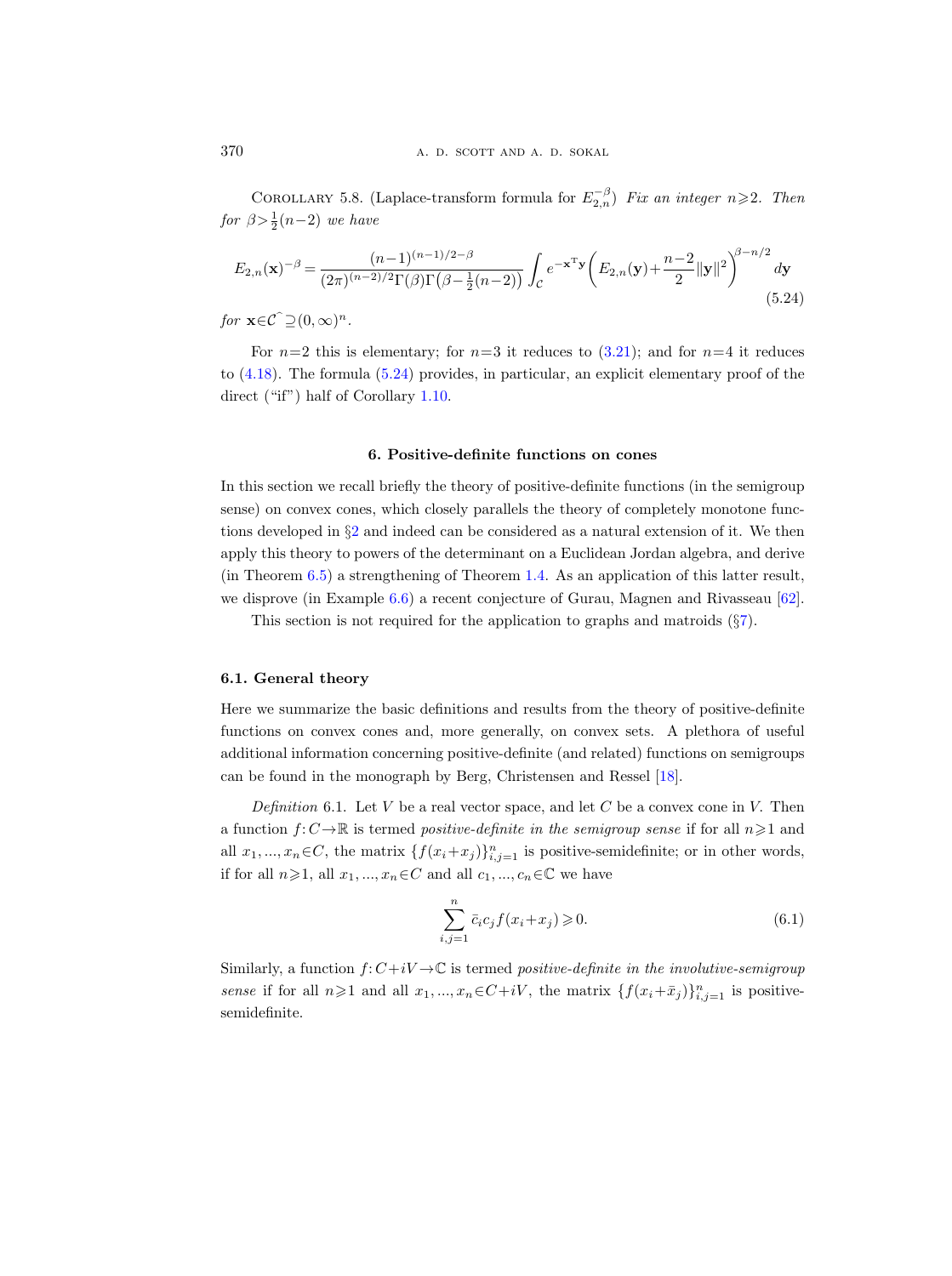THEOREM 6.2. Let  $V$  be a finite-dimensional real vector space, let  $C$  be an open convex cone in V, and let  $f: C \to \mathbb{R}$ . Then the following are equivalent:

(a) f is continuous and positive-definite in the semigroup sense;

(b) f extends to an analytic function on the tube  $C+iV$  that is positive-definite in the involutive-semigroup sense;

(c) there exists a positive measure  $\mu$  on  $V^*$  satisfying

<span id="page-48-0"></span>
$$
f(x) = \int_{V^*} e^{-\langle \ell, x \rangle} d\mu(\ell)
$$
 (6.2)

for all  $x \in C$ .

Moreover, in this case the measure  $\mu$  is unique, and the analytic extension to  $C+iV$ is given by  $(6.2)$ .

Please note that the completely monotone functions (Theorem [2.2\)](#page-17-0) correspond to the subset of positive-definite functions that are bounded at infinity (in the sense that  $f$ is bounded on the set  $x+C$  for each  $x\in C$ ), or equivalently decreasing (with respect to the order induced by the cone  $C$ ), or equivalently for which the measure  $\mu$  is supported on the closed dual cone  $C^*$  (rather than on the whole space  $V^*$  as in Theorem [6.2](#page-47-4)(c)). See [\[87,](#page-67-10) Lemma 1, p. 579] for a direct proof that complete monotonicity implies positivedefiniteness.

We remark that the hypothesis of continuity (or at least something weaker, such as measurability or local boundedness) in Theorem  $6.2$  (a) is essential, even in the simplest case  $V = \mathbb{R}$  and  $C = (0, \infty)$ . Indeed, using the axiom of choice it can easily be shown [\[2,](#page-63-6) pp. 35–36, 39] that there exist discontinuous solutions to the functional equation

$$
\varrho(x+y) = \varrho(x)\varrho(y) \quad \text{for } x, y \in (0, \infty),
$$

and any such function is automatically positive-definite in the semigroup sense. However, any such function is necessarily non-Lebesgue-measurable and everywhere locally unbounded [\[2,](#page-63-6) pp. 34–35, 37–39].

Theorem [6.2](#page-47-4) is actually a special case of a more general theorem for open convex sets that need not be cones. We begin with the relevant definition [\[59,](#page-66-12) p. x].

Definition 6.3. Let V be a real vector space. If  $C\subseteq V$  is a convex set, then a function  $f: C \to \mathbb{R}$  is termed positive-definite in the convex-set sense if for all  $n \geq 1$  and all  $x_1, ..., x_n \in C$ , the matrix  $\{f(\frac{1}{2}(x_i+x_j))\}_{i,j=1}^n$  is positive-semidefinite. More generally, if  $C\subseteq V+iV$  is a conjugation-invariant convex set, then a function  $f: C\to\mathbb{C}$  is termed positive-definite in the involutive-convex-set sense if for all  $n\geqslant1$  and all  $x_1, ..., x_n\in C$ , the matrix  $\left\{f\left(\frac{1}{2}(x_i+\bar{x}_j)\right)\right\}_{i,j=1}^n$  is positive-semidefinite.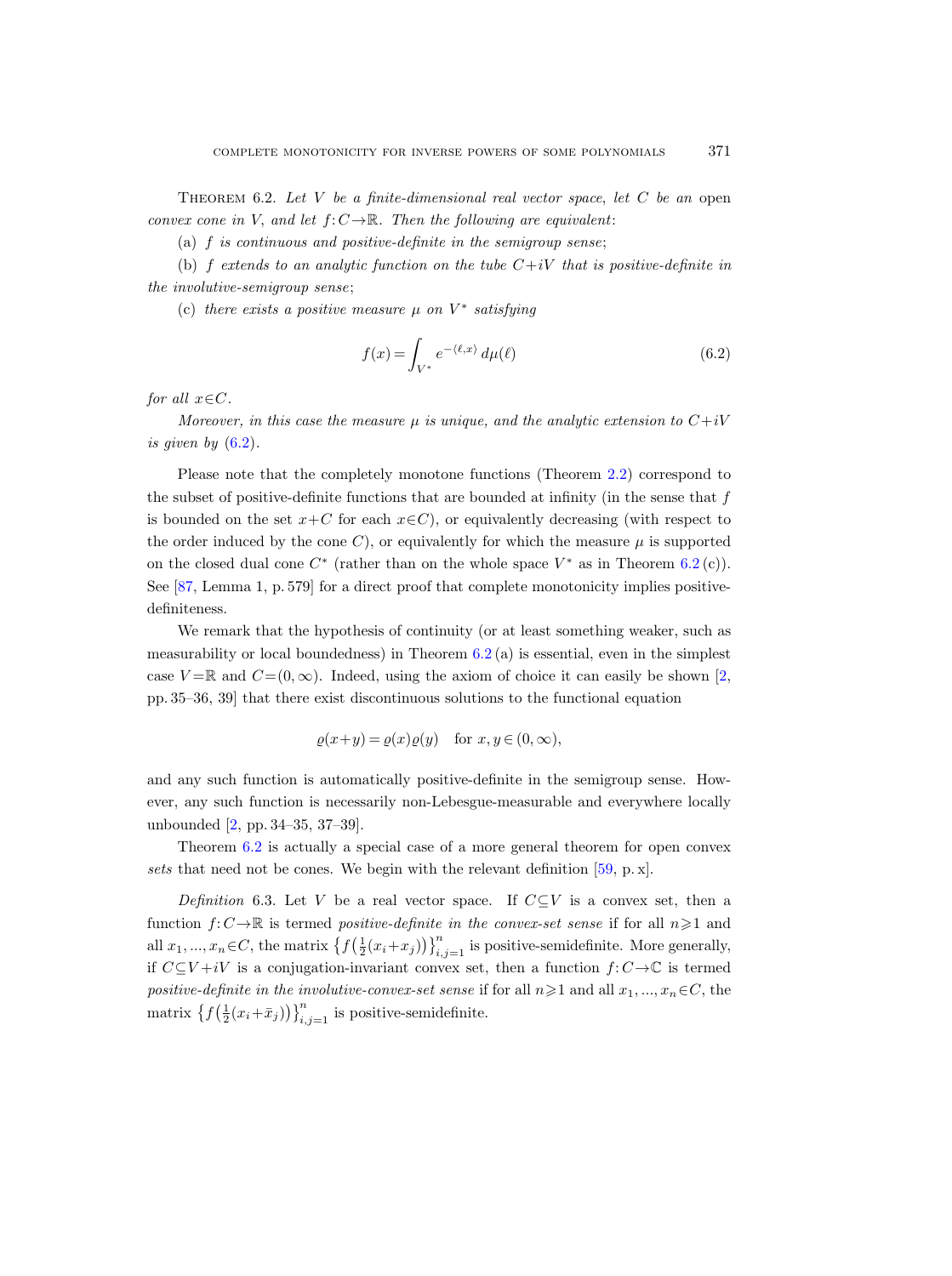Note that if C is in fact a convex cone, then a function  $f: C \to \mathbb{R}$  is positive-definite in the convex-set sense if and only if it is positive-definite in the semigroup sense. So this concept is a genuine generalization of the preceding one.

<span id="page-49-2"></span>THEOREM 6.4. Let V be a finite-dimensional real vector space, let  $C\subseteq V$  be an open convex set, and let  $f: C \to \mathbb{R}$ . Then the following are equivalent:

(a)  $f$  is continuous and positive-definite in the convex-set sense;

(b) f extends to an analytic function on the tube  $C+iV$  that is positive-definite in the involutive-convex-set sense;

(c) there exists a positive measure  $\mu$  on  $V^*$  satisfying

<span id="page-49-1"></span>
$$
f(x) = \int_{V^*} e^{-\langle \ell, x \rangle} d\mu(\ell) \tag{6.3}
$$

for all  $x \in C$ .

Moreover, in this case the measure  $\mu$  is unique, and the analytic extension to  $C+iV$ is given by [\(6.3\)](#page-49-1).

Theorem  $6.4$  was first proven by Devinatz  $[42]$ , using the spectral theory of commuting unbounded self-adjoint operators on Hilbert space (he gives details for dim  $V = 2$  but states that the methods work in any finite dimension); see also Akhiezer [\[4,](#page-63-7) pp. 229–231] for the special case in which C is a Cartesian product of open intervals. A detailed alternative proof, based on studying positive-definiteness on convex sets of rational numbers as an intermediate step  $[11]$ , has been given by Glöckner  $[59,$  Proposition 18.7 and Theorem 18.8], who also gives generalizations to infinite-dimensional spaces V and to operator-valued positive-definite functions. See also Shucker [\[107,](#page-68-21) Theorem 4 and Corollary] and Glöckner  $[59,$  Theorem 18.8] for the very interesting extension to convex sets  $C$  that are not necessarily open (but have non-empty interior): in this latter case the representation  $(6.3)$  does not imply the continuity of f on C, but only on line segments (or more generally, closed convex hulls of finitely many points) within C. But with this modification the equivalence  $(a') \Leftrightarrow (c)$  holds.

Surprisingly, we have been unable to find in the literature any complete proof of Theorem [6.2](#page-47-4) except as a corollary of the more general Theorem [6.4.](#page-49-2) But see [\[59,](#page-66-12) Theorem 16.6] for a version of Theorem [6.2](#page-47-4) for the subclass of positive-definite functions that are  $\alpha$ -bounded with respect to a "tame" absolute value  $\alpha$ .

It would be interesting to try to find simpler proofs of Theorems [6.2](#page-47-4) and [6.4.](#page-49-2)

#### <span id="page-49-0"></span>6.2. Powers of the determinant on a Euclidean Jordan algebra

We can now deduce analogues of Theorems [1.3](#page-4-2) and [1.4](#page-4-0) in which complete monotonicity is replaced by positive-definiteness in the semigroup sense. For brevity we state only the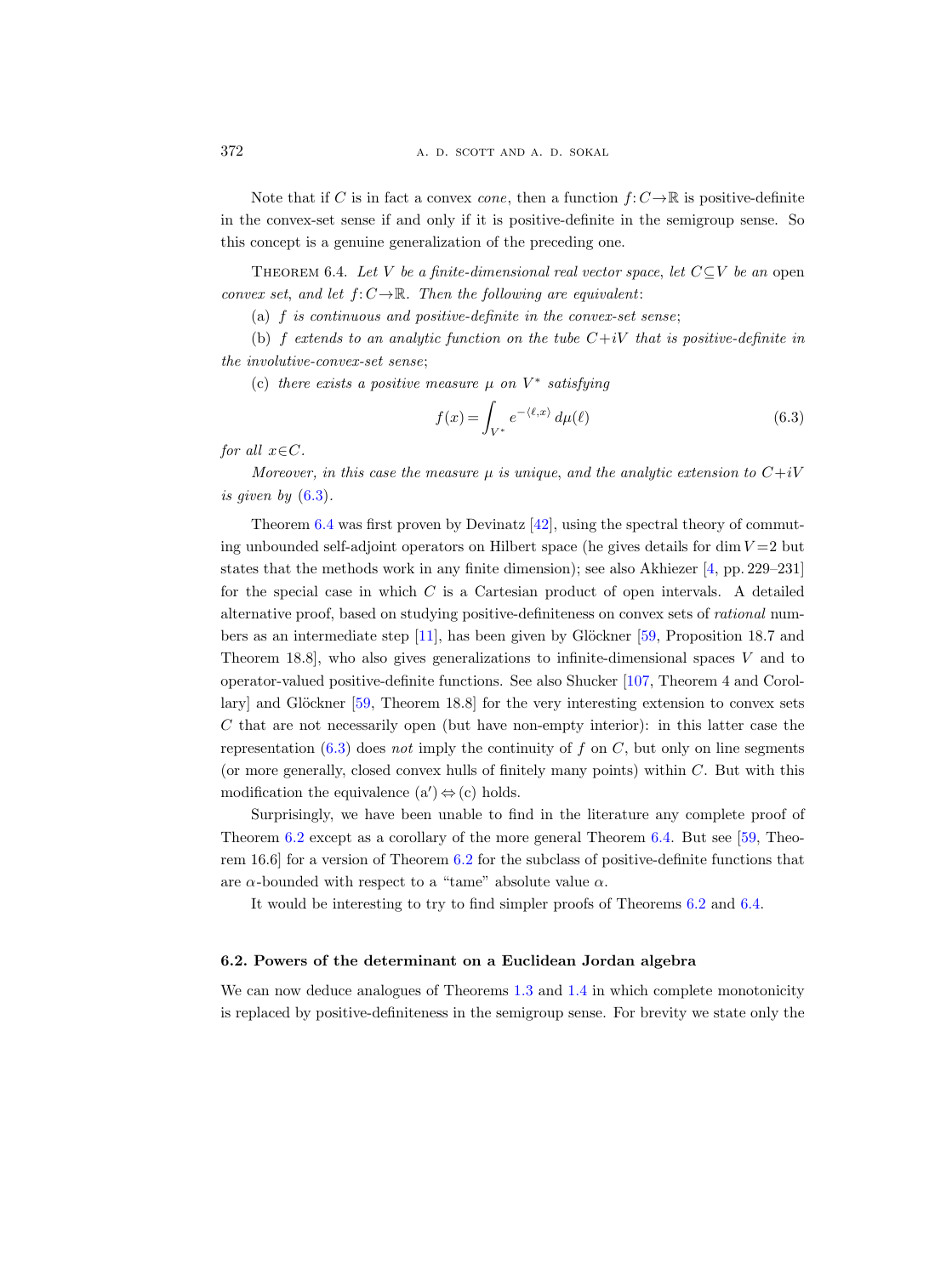abstract result in terms of Euclidean Jordan algebras. The "converse" half of this result constitutes an interesting strengthening of the corresponding half of Theorem [1.4;](#page-4-0) we will apply it in Example [6.6.](#page-50-4)

<span id="page-50-3"></span>THEOREM 6.5. Let  $V$  be a simple Euclidean Jordan algebra of dimension n and rank r, with  $n=r+\frac{1}{2}dr(r-1)$ ; let  $\Omega\subset V$  be the positive cone; let  $\Delta: V\to \mathbb{R}$  be the Jordan determinant; and let  $\beta \in \mathbb{R}$ . Then the following are equivalent:

(a) the map  $x \mapsto \Delta(x)^{-\beta}$  is positive-definite in the semigroup sense on  $\Omega$ ;

(b) the map  $x \mapsto \Delta(x)^{-\beta}$  is positive-definite in the semigroup sense on some nonempty open convex subcone  $\Omega' \subseteq \Omega$ ;

(c)  $\beta \in \left\{0, \frac{1}{2}d, ..., \frac{1}{2}d(r-1)\right\} \cup \left(\frac{1}{2}d(r-1), \infty\right).$ 

Theorem [6.5](#page-50-3) is a direct consequence of facts about Riesz distributions—namely, the Laplace-transform formula [\(4.27\)](#page-36-5) and Theorem [4.8—](#page-37-0)together with Theorem [6.2.](#page-47-4) Indeed, the proof of Theorem [6.5](#page-50-3) is essentially *identical* to that of Theorem [1.4,](#page-4-0) but using Theorem [6.2](#page-47-4) in place of the Bernstein–Hausdorff–Widder–Choquet theorem. The point, quite simply, is that our proof of the "converse" half of Theorem [1.4](#page-4-0) used only the failure of positivity of the Riesz distribution, not any failure to be supported on the closed dual cone (indeed, it is always supported there); so it proves Theorem [6.5](#page-50-3) as well.

<span id="page-50-4"></span>Example 6.6. Let V be the real vector space  $Sym(m, \mathbb{R})$  of real symmetric  $m \times m$ matrices, let  $\Pi_m(\mathbb{R}) \subset V$  be the cone of positive-definite matrices, and let  $C \subset \Pi_m(R)$  be the subcone consisting of matrices that are also elementwise strictly positive. It follows from Theorem [6.5](#page-50-3) that the map  $A \mapsto (\det A)^{-\beta}$  is positive-definite in the semigroup sense on C if and only if it is positive-definite in the semigroup sense on  $\Pi_m(\mathbb{R})$ , and this happens if and only if  $\beta \in \left\{0, \frac{1}{2}, 1, \frac{3}{2}, ...\right\} \cup \left[\frac{1}{2}(m-1), \infty\right)$ . This disproves the conjecture of Gurau, Magnen and Rivasseau [\[62,](#page-66-21) §7, Conjecture 1] that the map  $A \mapsto (\det A)^{-\beta}$ would be positive-definite in the semigroup sense on C for all  $\beta \geqslant 0$ .

# 7. Application to graphs and matroids

# <span id="page-50-1"></span><span id="page-50-0"></span>7.1. Graphs

Let  $G=(V, E)$  be a finite undirected graph with vertex set V and edge set E; in this paper all graphs are allowed to have loops and multiple edges unless explicitly stated otherwise. Now let  $\mathbf{x}=\{x_e\}_{e\in E}$  be a family of indeterminates indexed by the edges of G. If G is a connected graph, we denote by  $T_G(\mathbf{x})$  the generating polynomial of spanning trees in  $G$ , namely

<span id="page-50-2"></span>
$$
T_G(\mathbf{x}) = \sum_{T \in \mathcal{T}(G)} \prod_{e \in T} x_e,\tag{7.1}
$$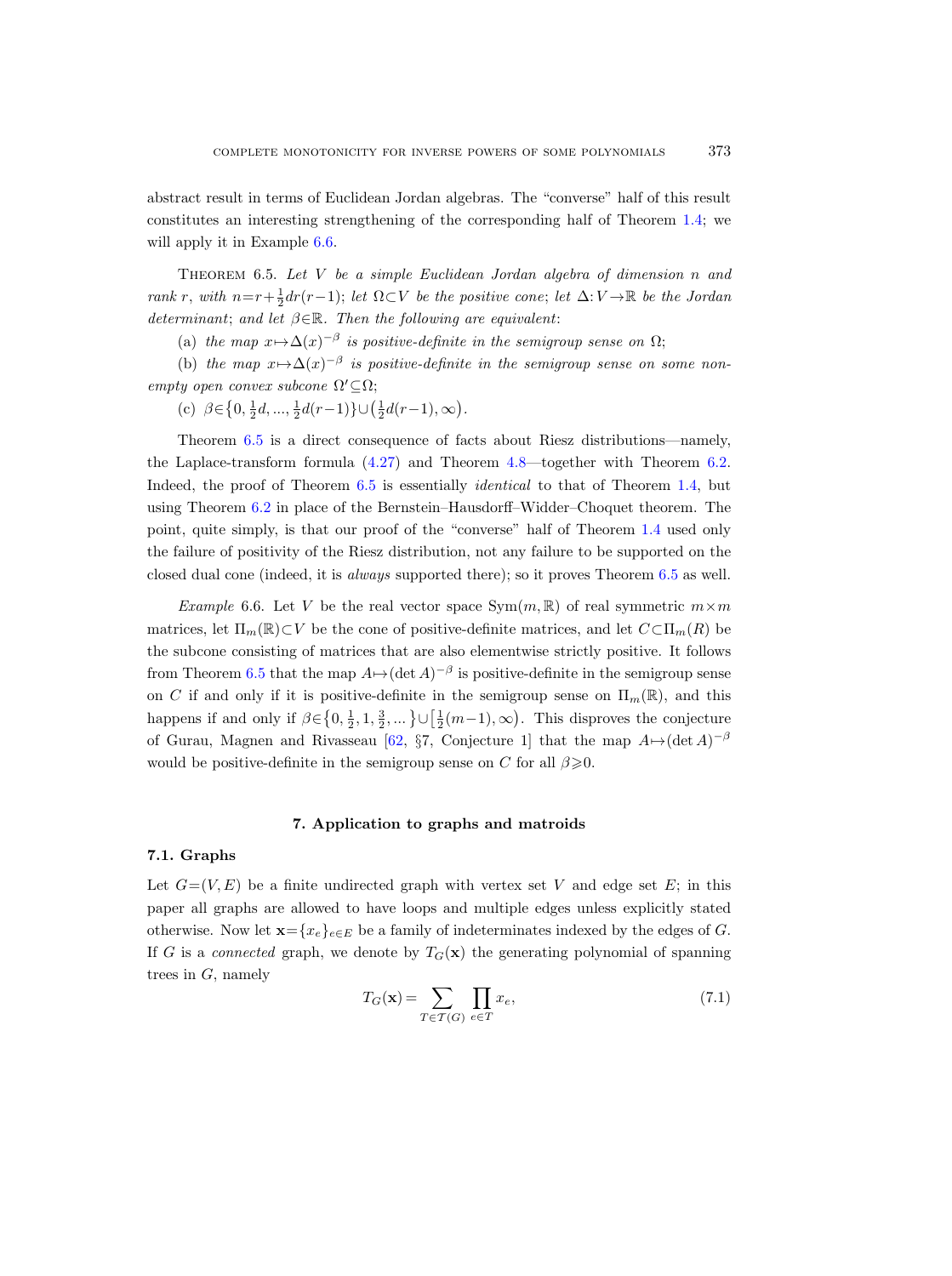where  $\mathcal{T}(G)$  denotes the family of edge sets of spanning trees in G. If G is disconnected, we define  $T_G(\mathbf{x})$  to be the product of the spanning-tree polynomials of its connected components. Otherwise put,  $T_G(\mathbf{x})$  is in all cases the generating polynomial of maximal spanning forests in  $G$ . This is a slightly non-standard definition (the usual definition would put  $T<sub>G</sub> \equiv 0$  if G is disconnected), but it is convenient for our purposes and is natural from a matroidal point of view (see below). In order to avoid any possible misunderstanding, we have inserted in Theorems  $1.1$  and  $1.1'$  and Corollary [1.8](#page-8-0) the word "connected", so that the claims made in the introduction will be true on either interpretation of  $T_G$ . Please note that, in our definition,  $T_G$  is always strictly positive on  $(0, \infty)^E$ , because the set of maximal spanning forests is non-empty. Note also that, on either definition of  $T_G$ , loops in G (if any) play no role in  $T_G$ . And it goes without saying that  $T_G$  is a multiaffine polynomial, i.e. of degree at most 1 in each  $x_e$  separately. If e is an edge of  $G$ , the spanning-tree polynomial of  $G$  can be related to that of the deletion  $G \backslash e$  and the contraction  $G/e$ :

$$
T_G(\mathbf{x}) = \begin{cases} T_{G \setminus e}(\mathbf{x}_{\neq e}) + x_e T_{G/e}(\mathbf{x}_{\neq e}), & \text{if } e \text{ is neither a bridge nor a loop,} \\ x_e T_{G \setminus e}(\mathbf{x}_{\neq e}) = x_e T_{G/e}(\mathbf{x}_{\neq e}), & \text{if } e \text{ is a bridge,} \\ T_{G \setminus e}(\mathbf{x}_{\neq e}) = T_{G/e}(\mathbf{x}_{\neq e}), & \text{if } e \text{ is a loop,} \end{cases}
$$
(7.2)

where  $\mathbf{x}_{\neq e}$  denotes  $\{x_f\}_{f\in E\setminus\{e\}}$ . The fact that  $T_{G\setminus e}$  equals  $T_{G/e}$  (rather than equalling zero) when  $e$  is a bridge is a consequence of our peculiar definition of  $T_G$ .

Now let us take an analytic point of view, so that the indeterminates  $x_e$  will be interpreted as real or complex variables.

Definition 7.1. For each  $\beta > 0$ , we denote by  $\mathcal{G}_{\beta}$  the class of graphs G for which  $T_G^{-\beta}$ is completely monotone on  $(0, \infty)^E$ .

The naturality of the classes  $\mathcal{G}_{\beta}$  is illustrated by the following easy but fundamental result.

<span id="page-51-0"></span>PROPOSITION 7.2. Each class  $\mathcal{G}_{\beta}$  is closed under taking minors (i.e. under deletion and contraction of edges and deletion of isolated vertices), under disjoint unions, and under gluing at a cut vertex.

*Proof.* Deletion of a non-bridge edge e corresponds to taking  $x_e \downarrow 0$ . Contraction of a non-loop edge e corresponds to dividing by  $x_e$  and taking  $x_e \uparrow \infty$ . Both of these operations preserve complete monotonicity. Deletion of a bridge has the same effect as contracting it, in our peculiar definition of  $T<sub>G</sub>$ . Contraction of a loop is equivalent to deleting it (but loops play no role in  $T_G$  anyway). Isolated vertices play no role in  $T_G$ . This proves closure under taking minors.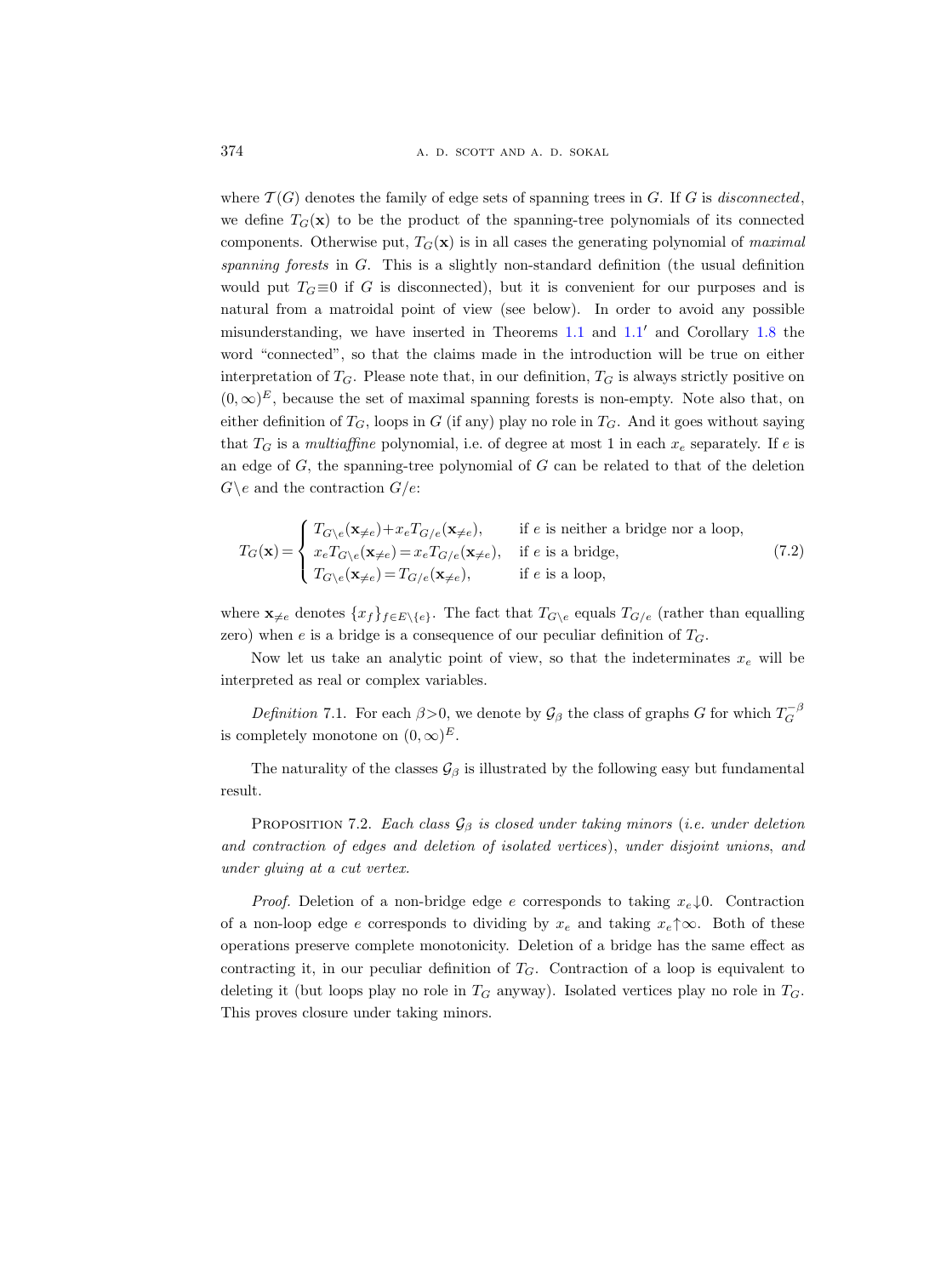If G is obtained from  $G_1$  and  $G_2$  either by disjoint union or by gluing at a cut vertex, then  $T_G = T_{G_1} T_{G_2}$  (on disjoint sets of variables) in our definition of  $T_G$ ; this again preserves complete monotonicity.  $\Box$ 

Proposition [7.2](#page-51-0) illustrates the principal reason for allowing arbitrary constants  $c > 0$ (rather than just  $c=1$ ) in Theorem [1.1](#page-2-1) and subsequent results: it leads to a minorclosed class of graphs. This, in turn, allows for characterizations that are necessary as well as sufficient. A similar situation arises in studying the negative-correlation property for a randomly chosen basis of a matroid. If only the "uniformly-at-random" situation is considered (i.e., element weights  $x=1$ ), then the resulting class of matroids is not minor-closed, and closure under minors has to be added by hand, leading to the class of so-called balanced matroids [\[53\]](#page-65-20). But it then turns out that the class of balanced matroids is not closed under taking 2-sums [\[38\]](#page-65-10). If, by contrast, one demands negative correlation for all choices of element weights  $x>0$ , then the resulting class—the so-called Rayleigh matroids—is automatically closed under taking minors (by the same  $x_e \to 0$  and  $x_e \to \infty$ argument as in Proposition [7.2\)](#page-51-0). Moreover, it turns out to be closed under 2-sums as well [\[38\]](#page-65-10).

The very important property of closure under 2-sums holds also in our context. To see this, let us first recall the definitions of parallel connection, series connection and 2-sum of graphs [\[90,](#page-67-4) §7.1], and work out how  $T_G$  transforms under these operations.

For  $i=1, 2$ , let  $G_i = (V_i, E_i)$  be a graph and let  $e_i$  be an edge of  $G_i$ ; it is convenient (though not absolutely necessary) to assume that  $e_i$  is neither a loop nor a bridge in  $G_i$ . Let us furthermore choose an orientation  $\vec{e}_i = \overrightarrow{x_i y_i}$  for the edge  $e_i$ . (To avoid notational ambiguity, it helps to assume that the sets  $V_1$ ,  $V_2$ ,  $E_1$  and  $E_2$  are all disjoint.) Then the parallel connection of  $(G_1, \vec{e}_1)$  with  $(G_2, \vec{e}_2)$  is the graph  $(G_1, \vec{e}_1)$  $\|(G_2, \vec{e}_2)$  obtained from the disjoint union  $G_1 \cup G_2$  by identifying  $x_1$  with  $x_2$ ,  $y_1$  with  $y_2$ , and  $e_1$  with  $e_2$ . (Equivalently, it is obtained from the disjoint union  $(G_1 \backslash e_1) \cup (G_2 \backslash e_2)$  by identifying  $x_1$ with  $x_2$  (call the new vertex x),  $y_1$  with  $y_2$  (call the new vertex y), and then adding a new edge e from x to y.) The series connection of  $(G_1, \vec{e}_1)$  with  $(G_2, \vec{e}_2)$  is the graph  $(G_1, \vec{e}_1) \bowtie (G_2, \vec{e}_2)$  obtained from the disjoint union  $(G_1 \backslash e_1) \cup (G_2 \backslash e_2)$  by identifying  $x_1$ with  $x_2$  and adding a new edge e from  $y_1$  to  $y_2$ . The 2-sum of  $(G_1, \vec{e}_1)$  with  $(G_2, \vec{e}_2)$  is the graph  $(G_1, \vec{e}_1) \oplus_2 (G_2, \vec{e}_2)$  obtained from the parallel connection  $(G_1, \vec{e}_1)$   $|(G_2, \vec{e}_2)$  by deleting the edge  $e$  that arose from identifying  $e_1$  with  $e_2$ , or equivalently from the series connection  $(G_1, \vec{e}_1) \bowtie (G_2, \vec{e}_2)$  by contracting the edge e.

To calculate the spanning-tree polynomial of a parallel connection, series connection or 2-sum, it is convenient to change slightly the notation and suppose that  $e_1$  and  $e_2$ have already been identified (let us call this common edge e), so that  $E_1 \cap E_2 = \{e\}$ . It is then not difficult to see [\[90,](#page-67-4) Proposition 7.1.13] that the spanning-tree polynomial of a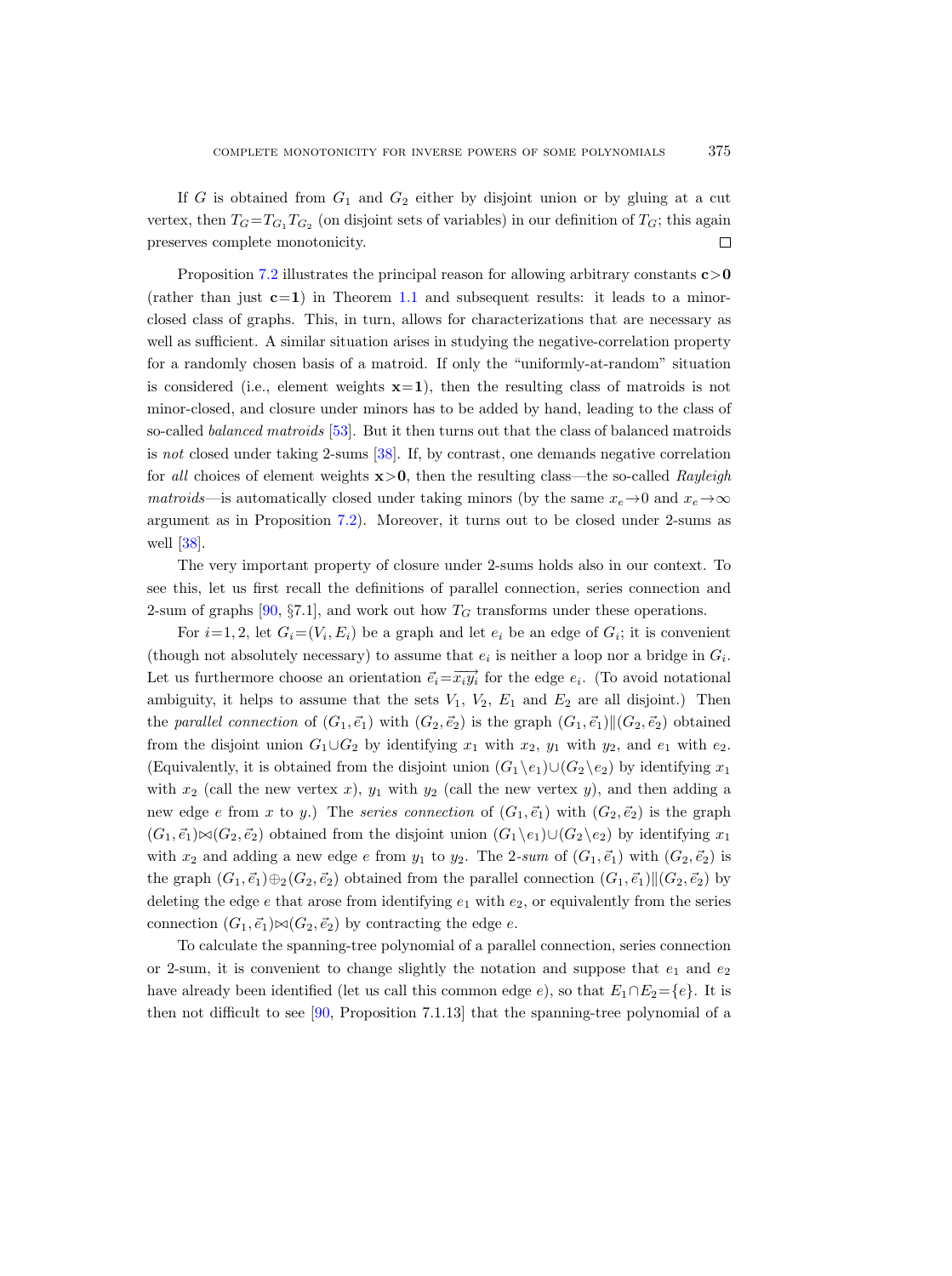parallel connection  $G_1||_eG_2$  is given by

<span id="page-53-0"></span>
$$
T_{G_1||_eG_2}(\mathbf{x}) = T_{G_1\backslash e}T_{G_2/e} + T_{G_1/e}T_{G_2\backslash e} + x_eT_{G_1/e}T_{G_2/e},\tag{7.3}
$$

while that of a series connection  $G_1 \bowtie_e G_2$  is

<span id="page-53-1"></span>
$$
T_{G_1 \bowtie_e G_2}(\mathbf{x}) = T_{G_1 \backslash e} T_{G_2 \backslash e} + x_e T_{G_1 \backslash e} T_{G_2 \backslash e} + x_e T_{G_1 \backslash e} T_{G_2 \backslash e}.
$$
\n
$$
(7.4)
$$

(All the spanning-tree polynomials on the right-hand sides are of course evaluated at  $\mathbf{x}_{\neq e}$ .) The spanning-tree polynomial of a 2-sum  $G_1 \oplus_{2,e} G_2$  is therefore

<span id="page-53-2"></span>
$$
T_{G_1 \oplus_{2,e} G_2}(\mathbf{x}) = T_{G_1 \backslash e} T_{G_2 / e} + T_{G_1 / e} T_{G_2 \backslash e}.
$$
\n(7.5)

PROPOSITION 7.3. Each class  $\mathcal{G}_{\beta}$  is closed under parallel connection and under 2sums.

Proof. Closure under parallel connection is an immediate consequence of Proposition [3.5](#page-24-5) and the formula [\(7.3\)](#page-53-0) for parallel connection. Since the 2-sum is obtained from the parallel connection by deletion, closure under 2-sum then follows from Proposition [7.2.](#page-51-0)  $\Box$ 

<span id="page-53-3"></span>PROPOSITION 7.4. The class  $\mathcal{G}_{\beta}$  is closed under series connection for  $\beta \geqslant \frac{1}{2}$  but not for  $0<\beta<\frac{1}{2}$ .

*Proof.* For  $\beta \geq \frac{1}{2}$ , closure under series connection is an immediate consequence of Proposition [3.6](#page-24-0) and the formula [\(7.4\)](#page-53-1) for series connection. For  $0 < \beta < \frac{1}{2}$ , non-closure under series connection follows immediately from the observation that the 2-cycle  $C_2=$  $K_2^{(2)}$  (a pair of vertices connected by two parallel edges) lies in  $\mathcal{G}_{\beta}$  for all  $\beta$ >0, but the series connection of a 2-cycle with another 2-cycle is a 3-cycle, which lies in  $\mathcal{G}_{\beta}$  only for  $\beta \geqslant \frac{1}{2}$  (by Proposition [3.8\)](#page-27-1).  $\Box$ 

Remarks. (1) Unlike the situation for the half-plane and Rayleigh properties, the classes  $\mathcal{G}_{\beta}$  are *not* in general closed under duality for planar graphs. For instance, the graph  $C_3^* = K_2^{(3)}$  (a pair of vertices connected by three parallel edges) lies in  $\mathcal{G}_{\beta}$  for all  $\beta \geqslant 0$ ; but its dual  $C_3$  lies in  $\mathcal{G}_{\beta}$  only for  $\beta \geqslant \frac{1}{2}$  (by Proposition [3.8\)](#page-27-1).

However, the class  $\mathcal{G}_{\beta}$  is duality-invariant for  $\beta \in (\frac{1}{2}, 1)$ , as it consists of all series-parallel graphs (Theorem [7.12](#page-59-0) below). And since  $\mathcal{G}_{\beta} = \{ \text{all graphs} \}$  for  $\beta \in \{ \frac{1}{2}, 1, \frac{3}{2}, \dots \}$ , these classes  $\mathcal{G}_{\beta} \cap \mathcal{P}$  (where  $\mathcal{P} = \{\text{planar graphs}\}\)$  are also duality-invariant. We do not know whether  $\mathcal{G}_{\beta} \cap \mathcal{P}$  is duality-invariant for  $\beta \in (1,\infty) \setminus \{\frac{3}{2}, 2, \frac{5}{2}, ...\}$ . In any case, the duality question is most naturally posed for matroids rather than for graphs.

(2) Since  $\mathcal{G}_{\beta}$  is closed under 0-sums (disjoint unions), 1-sums (gluing at a cut vertex) and 2-sums (essentially gluing at an edge), it is natural to ask whether it is also closed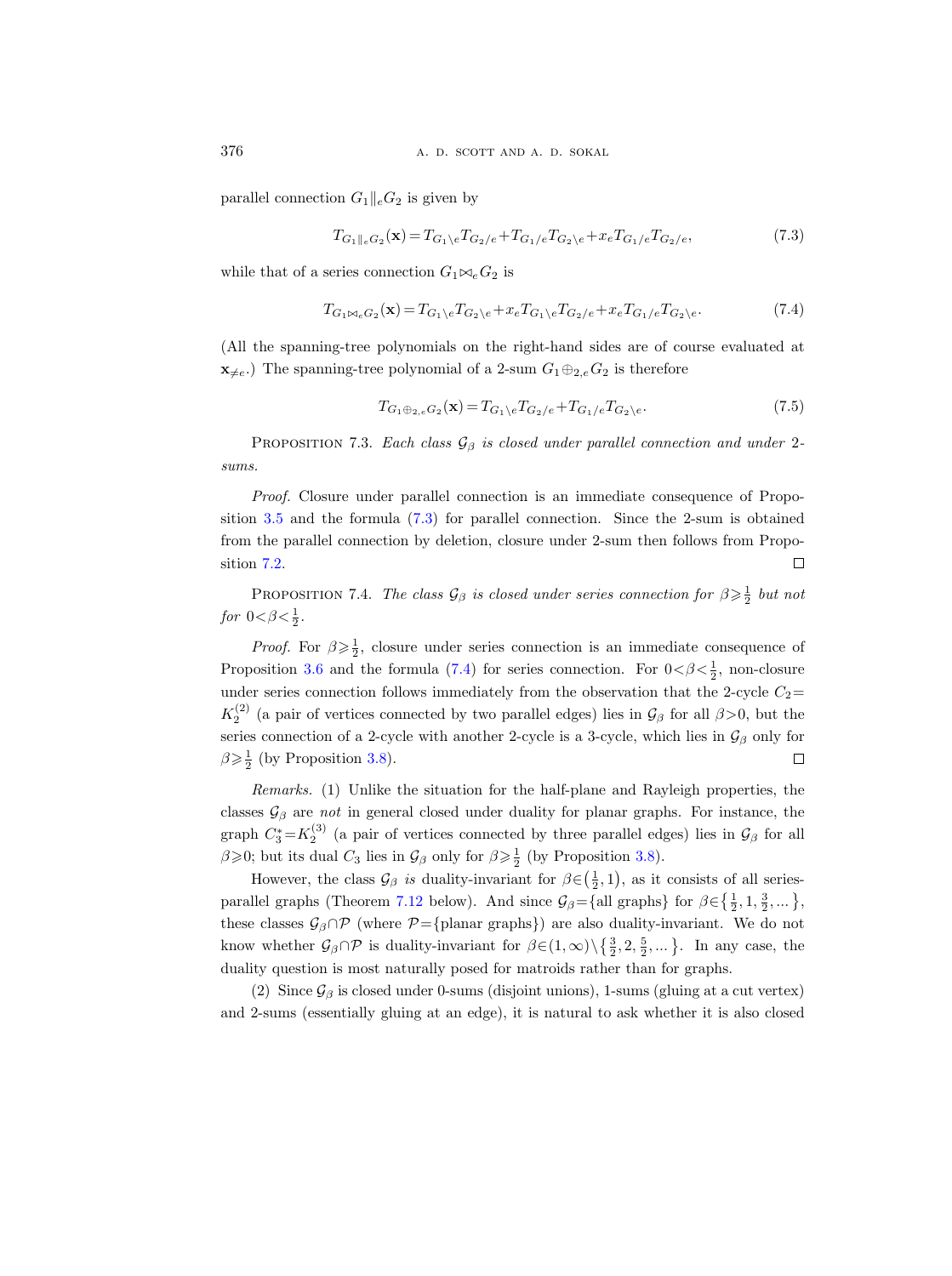under 3-sums (gluing along triangles). We do not know the answer. In particular,  $K_4 \in \mathcal{G}_{\beta}$ for all  $\beta \geq 1$  by Corollary [1.5,](#page-5-3) but as noted in the discussion after Problem [1.13](#page-12-0)', we do not know whether  $K_5 - e = K_4 \oplus_3 K_4$  belongs to  $\mathcal{G}_{\beta}$  for  $\beta \in (1, \frac{3}{2})$ .

It is a well-known (and easy) result that any minor-closed class of graphs is of the form

$$
Ex(\mathcal{F}) = \{G : G \text{ does not contain any minor from } \mathcal{F}\}\
$$
 (7.6)

for some family  $\mathcal F$  of "excluded minors"; indeed, the minimal choice of  $\mathcal F$  consists of those graphs that do not belong to the class in question but whose proper minors all do belong to the class. (Here we consider isomorphic graphs to be identical, or alternatively take only one representative from each isomorphism class.)

In one of the deepest and most difficult theorems of graph theory, Roberston and Seymour [\[100\]](#page-68-22) sharpened this result by proving that any minor-closed class of graphs is of the form  $\text{Ex}(\mathcal{F})$  for some *finite* family  $\mathcal{F}$ . Therefore, each of our classes  $\mathcal{G}_{\beta}$  can be characterized by a finite family of excluded minors. One of the goals of this paper—alas, incompletely achieved—is to determine these excluded minors.

# <span id="page-54-0"></span>7.2. Matroids

The foregoing considerations have an immediate generalization to matroids. (Readers unfamiliar with matroids can skip this subsection without loss of logical continuity.) Let M be a matroid with ground set E, and let  $\mathbf{x} = \{x_e\}_{e \in E}$  be a family of indeterminates indexed by the elements of M. We denote by  $B_M(\mathbf{x})$  the basis generating polynomial of M, namely

$$
B_M(\mathbf{x}) = \sum_{B \in \mathcal{B}(M)} \prod_{e \in B} x_e,\tag{7.7}
$$

where  $\mathcal{B}(M)$  denotes the family of bases of M. Please note that loops in M (if any) play no role in  $B_M$ . Note also that if M is the graphic matroid  $M(G)$  associated with a graph G, we have  $B_{M(G)}(\mathbf{x})=T_G(\mathbf{x})$ . This identity would not hold for disconnected G if we had taken the standard definition of  $T_G$ .

Definition 7.5. For each  $\beta > 0$ , we denote by  $\mathcal{M}_{\beta}$  the class of matroids M for which  $B_M^{-\beta}$  is completely monotone on  $(0, \infty)^E$ .

Once again we have the following result.

<span id="page-54-1"></span>PROPOSITION 7.6. Each class  $\mathcal{M}_{\beta}$  is closed under taking minors (i.e. deletion and contraction) and direct sums.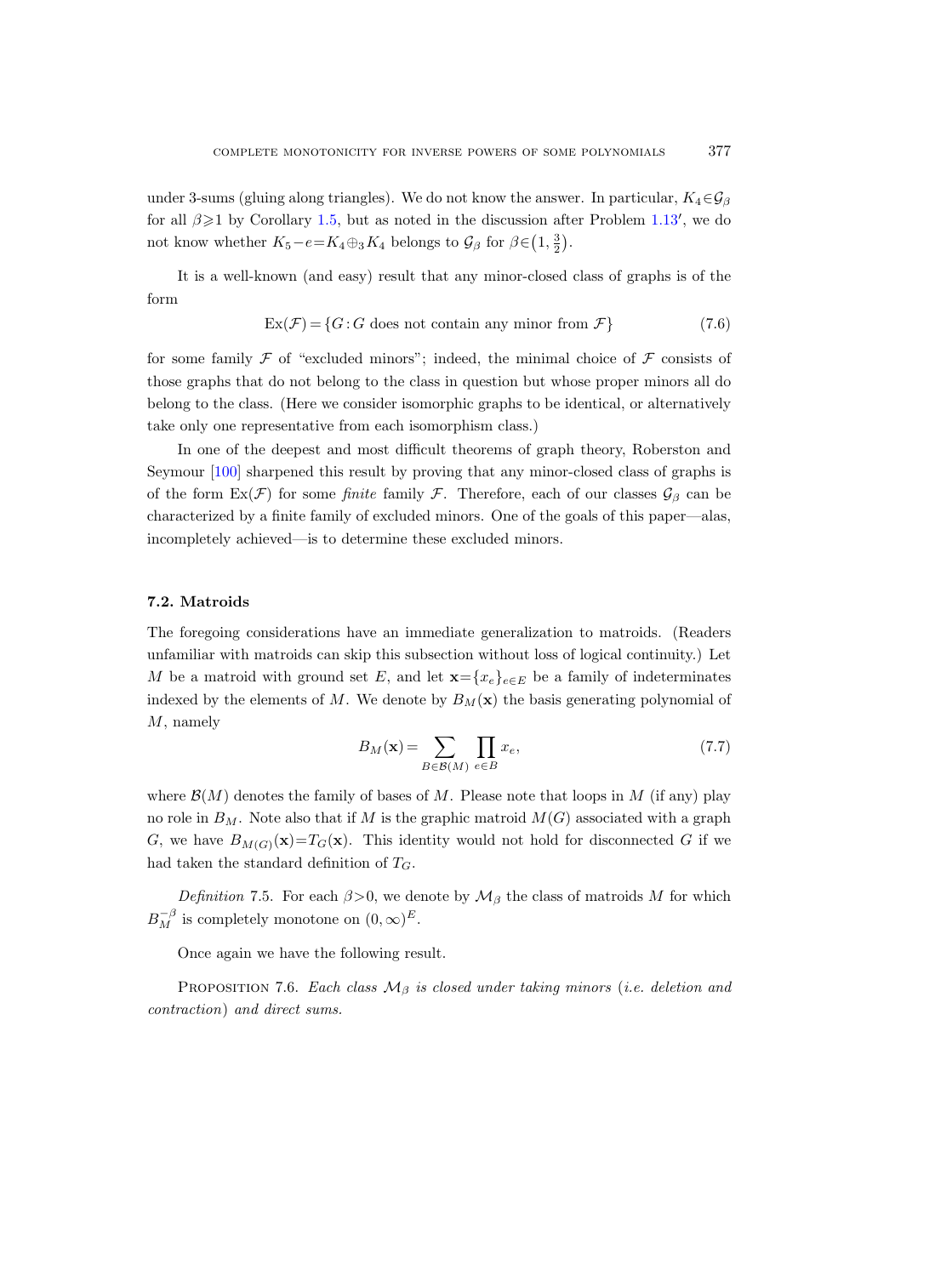Proof. The proof is identical to that of Proposition [7.2](#page-51-0) if one substitutes "element" for "edge", "coloop" for "bridge", and "direct sum" for either form of union.  $\Box$ 

We refer to [\[90,](#page-67-4) §7.1] for the definitions of parallel connection, series connection and 2-sum of matroids, which generalize those for graphs. The upshot [\[90,](#page-67-4) Proposition 7.1.13] is that the formulae  $(7.3)$ – $(7.5)$  for the spanning-tree polynomials of graphs extend unchanged to the basis generating polynomials of matroids. We therefore have the following result.

PROPOSITION 7.7. Each class  $\mathcal{M}_{\beta}$  is closed under parallel connection and under 2-sums.

<span id="page-55-2"></span>PROPOSITION 7.8. The class  $\mathcal{M}_{\beta}$  is closed under series connection for  $\beta \geqslant \frac{1}{2}$  but not for  $0 < \beta < \frac{1}{2}$ .

Since each  $\mathcal{M}_{\beta}$  is a minor-closed class, we can once again seek a characterization of  $\mathcal{M}_{\beta}$  by excluded minors. However, in this case no analogue of the Robertson–Seymour theorem exists, so we have no a priori guarantee of finiteness of the set of excluded minors. Indeed, there exist minor-closed classes of matroids having an infinite family of excluded minors [\[90,](#page-67-4) Exercise 6.5.5 (g)]; and in fact, for any infinite field F, the class of F-representable matroids has infinitely many excluded minors [\[90,](#page-67-4) Theorem 6.5.17].

We suspect that the classes  $\mathcal{M}_{\beta}$  are not closed under duality in general. For instance, Corollary [1.10](#page-10-1) shows that  $U_{2,5} \in \mathcal{M}_{\beta}$  if and only if  $\beta \geq \frac{3}{2}$ ; but we suspect (Conjecture [1.11\)](#page-11-1) that  $U_{3,5} \in \mathcal{M}_{\beta}$  if and only if  $\beta \geq 1$ . On the other hand, we shall show in Theorem [7.13](#page-60-2) that  $\mathcal{M}_{\beta}$  for  $\frac{1}{2} < \beta < 1$  consists precisely of the graphic matroids of series-parallel graphs—a class that is closed under duality.

# <span id="page-55-0"></span>7.3. Partial converse to Corollary [1.8](#page-8-0)

<span id="page-55-1"></span>It was remarked at the end of  $\S4.3$  $\S4.3$  that if  $\beta$  does not lie in the set described in Theo-rem [1.3,](#page-4-2) then the map  $A \mapsto (\det A)^{-\beta}$  is not completely monotone on any non-empty open convex subcone of the cone of positive-definite matrices; and in particular, if the matrices  $A_1, ..., A_n$  span Sym $(m, \mathbb{R})$  or Herm $(m, \mathbb{C})$ , then the determinantal polynomial  $(1.4)/(4.9)$  $(1.4)/(4.9)$ does not have  $P^{-\beta}$  completely monotone on  $(0,\infty)^n$ . The spanning-tree polynomial of the complete graph  $K_{m+1}$  provides an example of this situation; and it turns out that there are two other cases arising from complex-unimodular matroids. The following result thus provides a (very) partial converse to Corollary [1.8,](#page-8-0) where part (a) concerns regular (=real-unimodular) matroids and part (b) concerns complex-unimodular matroids.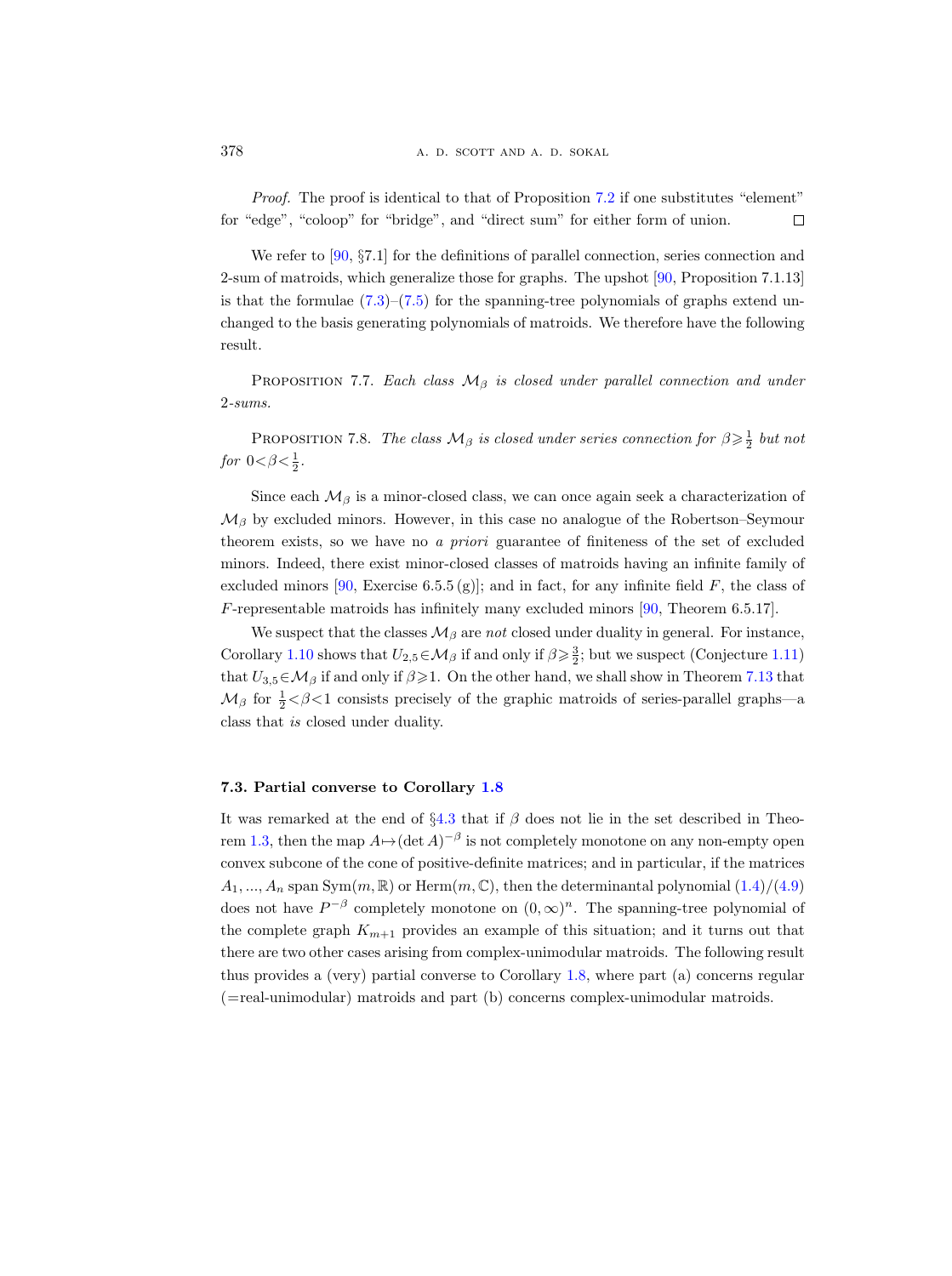PROPOSITION 7.9. Let M be a matroid on the ground set E, and let  $B_M(\mathbf{x})$  be its basis generating polynomial.

(a) If  $M = M(K_n)$  (the graphic matroid associated with the complete graph  $K_n$ ) and  $\beta \notin \{0, \frac{1}{2}, 1, \frac{3}{2}, \dots\} \cup \left[\frac{1}{2}(p-2), \infty\right)$ , then  $B_M^{-\beta}$  is not completely monotone on any nonempty open convex subcone of  $(0, \infty)^E$ .

(b<sub>r=2</sub>) If  $M=U_{2,4}$  (the uniform matroid of rank 2 on four elements) and  $\beta \notin \{0\} \cup$  $[1,\infty)$ , then  $B_M^{-\beta}$  is not completely monotone on any non-empty open convex subcone of  $(0,\infty)^E$ .

(b<sub>r=3</sub>) If  $M = AG(2,3)$  (the ternary affine plane) and  $\beta \notin \{0,1\} \cup [2,\infty)$ , then  $B_M^{-\beta}$ is not completely monotone on any non-empty open convex subcone of  $(0,\infty)^E$ .

*Proof.* When  $M$  is a real-unimodular (resp. complex-unimodular) matroid of rank  $r$ with n elements, we let B be an  $r \times n$  real-unimodular (resp. complex-unimodular) matrix that represents M; we then define  $A_i$  ( $1\leq i\leq n$ ) to be the outer product of the *i*th column of B with its complex conjugate. We shall show that in the cases enumerated above, we can choose B so that the matrices  $A_1, ..., A_n$  span Sym $(r, \mathbb{R})$  (resp. Herm $(r, \mathbb{C})$ ). The result then follows from Theorem [1.3](#page-4-2) and the observation made immediately after it.

(a) Let  $H_p$  be the directed vertex-edge incidence matrix for  $K_p$  with an arbitrarily chosen orientation of the edges; it is of size  $p \times \binom{p}{2}$  and is real-unimodular. Then  $K_p$  is represented over  $\mathbb R$  by the matrix  $H'_p$  obtained from  $H_p$  by deleting one of the rows. But we can reorder the columns of  $H'_p$  to get  $H''_p = (I_{p-1} | H_{p-1})$ , where  $I_{p-1}$  is the  $(p-1) \times$  $(p-1)$  identity matrix (and  $H_{p-1}$  is defined using the orientation of  $K_{p-1}$  inherited from  $(K_p)$ . The corresponding matrices  $A_1, ..., A_{\binom{p}{2}}$ , obtained by taking outer products of the columns of  $H_p''$  with their complex conjugates, are easily seen to span Sym $(p-1, \mathbb{R})$ .

 $(b_{r=2})$  The matrices  $A_1, ..., A_4$  defined in  $(1.7)$  are easily seen to span Herm $(2, \mathbb{C})$ .  $(b_{r=3})$  Write  $\omega=e^{\pm 2\pi i/3}$ ; then the matrix [\[123,](#page-69-4) p. 597]

$$
B = \begin{pmatrix} 1 & 0 & 0 & 1 & 0 & 1 & 1 & 1 & 1 \\ 0 & 1 & 0 & 1 & 1 & 0 & 1 + \omega & 1 & 1 + \omega \\ 0 & 0 & 1 & 0 & 1 & \omega & \omega & 1 + \omega & 1 + \omega \end{pmatrix}
$$
(7.8)

is easily seen to be complex-unimodular and to represent  $AG(2,3)$ . A tedious computation (or an easy one using Mathematica or Maple) now shows that the matrices  $A_1, ..., A_9$  are linearly independent, hence span the 9-dimensional space Herm $(3, \mathbb{C})$ .  $\Box$ 

Let us remark that the cases enumerated in Proposition [7.9](#page-55-1) exhaust the list of regular or complex-unimodular matroids (of rank  $r\geqslant 2$ ) for which the matrices  $A_1, ..., A_n$ span  $Sym(r, \mathbb{R})$  or Herm $(r, \mathbb{C})$ , respectively. Indeed, it is known that a simple rank-r matroid that is regular (or, more generally, is binary with no  $F<sub>7</sub>$  minor) can have at most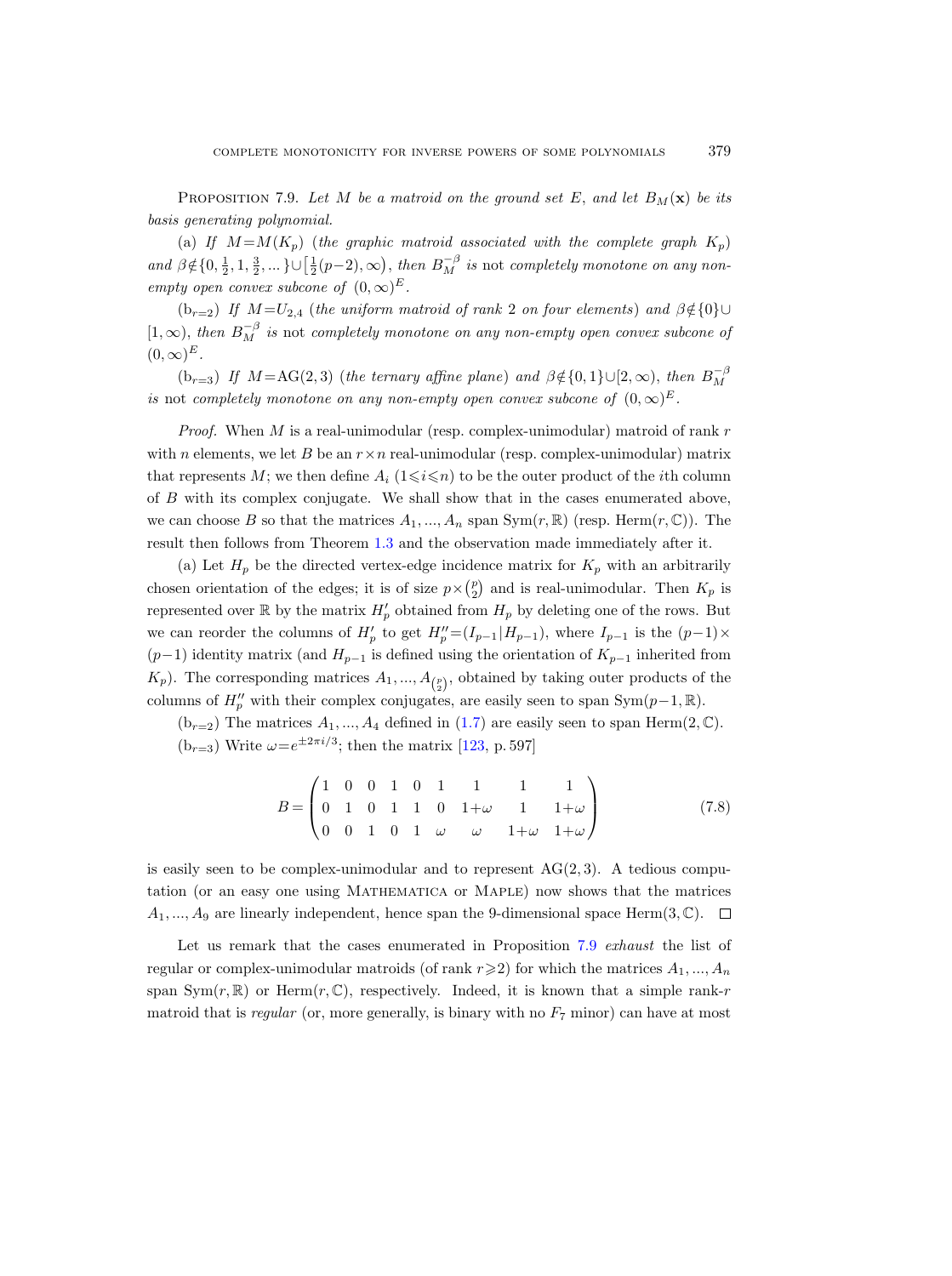$\frac{1}{2}r(r+1)$  elements; furthermore, the unique matroid attaining this bound is  $M(K_{r+1})$ [\[90,](#page-67-4) Proposition 14.10.3]. See also [\[12\]](#page-64-20) for an intriguing proof that uses the matrices  $A_1, ..., A_n$  (but over GF(2) rather than C). Likewise, it is known [\[91,](#page-67-20) Theorem 2.1] that a simple rank-r matroid that is *complex-unimodular* can have at most  $\frac{1}{2}(r^2+3r-2)$ elements if  $r\neq3$ , or 9 elements if  $r=3$ ; furthermore, the unique matroid attaining this bound is  $T_r$  (defined in [\[91\]](#page-67-20)) when  $r\neq 3$ , or AG(2, 3) when  $r=3$ . The only cases in which this size reaches dim  $\text{Herm}(r, \mathbb{C})=r^2$  are thus  $r=1, 2, 3$ , yielding  $T_1=U_{1,1}$ ,  $T_2=U_{2,4}$  and  $AG(2,3)$ , respectively.

# <span id="page-57-0"></span>7.4. Series-parallel graphs (and matroids): Proof of Theorem [1.1](#page-2-1)'

Before proving Theorem [1.1,](#page-2-1) let us prove a similar but simpler theorem concerning the interval  $0 < \beta < \frac{1}{2}$ .

<span id="page-57-1"></span>THEOREM 7.10. Let G be a graph, and let  $\beta \in (0, \frac{1}{2})$ . Then the following are equivalent:

(a)  $G \in \mathcal{G}_{\beta};$ 

(b) G can be obtained from a forest by parallel extensions of edges (i.e., replacing an edge by several parallel edges) and additions of loops;

(c) G has no  $K_3$  minor.

Moreover, these equivalent conditions imply that  $G \in \mathcal{G}_{\beta'}$  for all  $\beta' > 0$ .

Proof. The equivalence of (b) and (c) is an easy graph-theoretic exercise.

If G is obtained from a forest by parallel extensions of edges and additions of loops, then  $T_G(\mathbf{x})$  is a product of factors of the form  $x_{e_1} + ... + x_{e_k}$  (where  $e_1, ..., e_k$  are a set of parallel edges in G, so that  $T_G^{-\beta}$  is completely monotone on  $(0,\infty)^E$  for all  $\beta \geqslant 0$ . Therefore (b)  $\Rightarrow$  (a).

Conversely, Proposition [3.8](#page-27-1) tells us that  $K_3 \notin \mathcal{G}_{\beta}$  for  $\beta \in (0, \frac{1}{2})$ . Since  $\mathcal{G}_{\beta}$  is a minorclosed class, this proves that  $(a) \Rightarrow (c)$ .  $\Box$ 

Dave Wagner has pointed out to us that Theorem [7.10](#page-57-1) extends easily to matroids, as we state in the following theorem.

<span id="page-57-2"></span>THEOREM 7.11. Let M be a matroid, and let  $\beta \in (0, \frac{1}{2})$ . Then the following are equivalent:

(a)  $M \in \mathcal{M}_{\beta}$ ;

(b) M is the graphic matroid  $M(G)$  for a graph G that can be obtained from a forest by parallel extensions of edges and additions of loops;

(c) G has no  $M(K_3)$  or  $U_{2,4}$  minor.

Moreover, these equivalent conditions imply that  $M \in \mathcal{M}_{\beta'}$  for all  $\beta' > 0$ .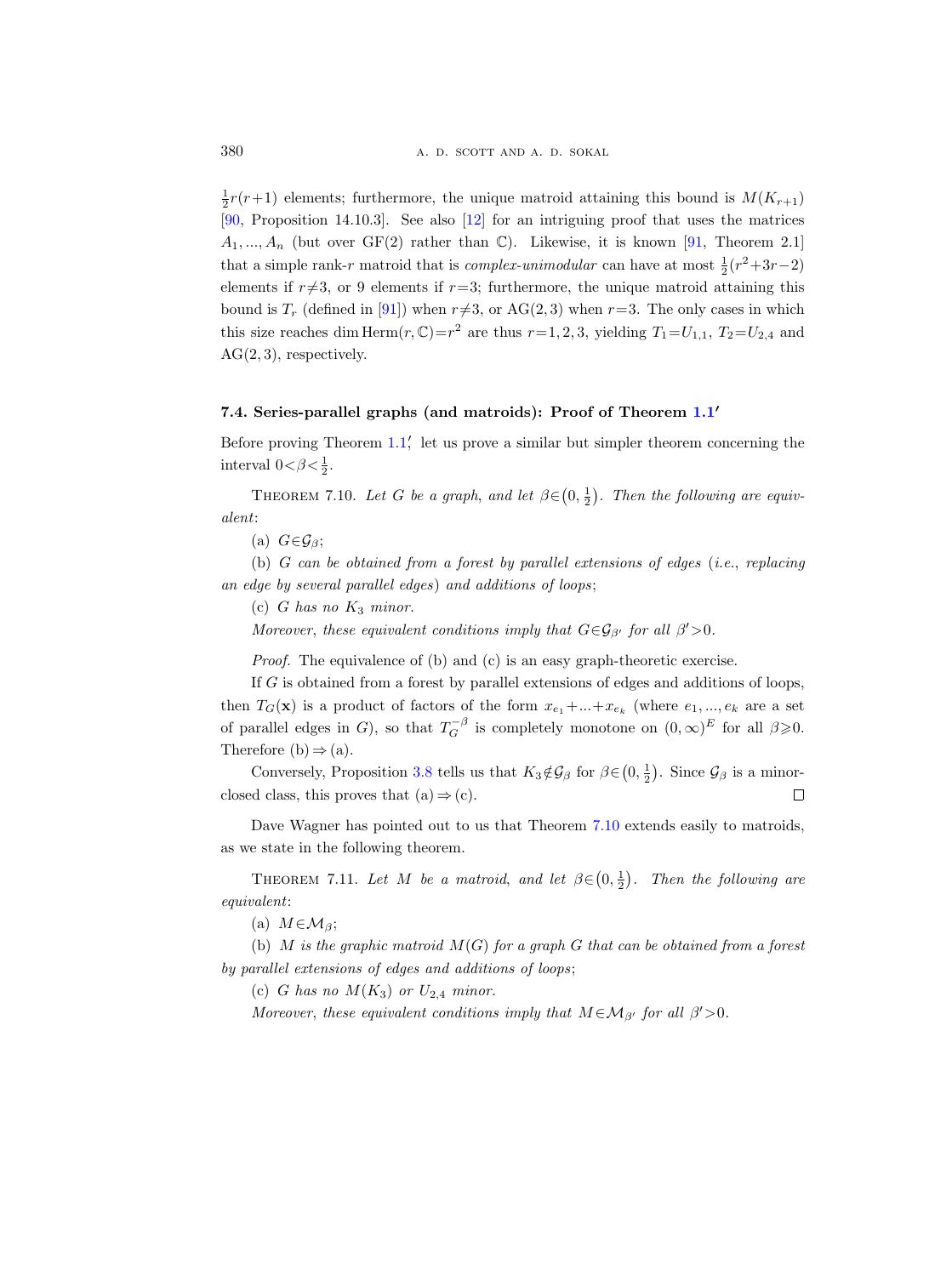Proof. Tutte has proven [\[90,](#page-67-4) Theorem 10.3.1] that a matroid is graphic if and only if it has no minor isomorphic to  $U_{2,4}$ ,  $F_7$ ,  $F_7^*$ ,  $M^*(K_5)$  or  $M^*(K_{3,3})$ . Since  $M(K_3)$  is a minor of the last four matroids on this list, the equivalence of (b) and (c) follows from the graphic case.

 $(b) \Rightarrow (a)$  has already been proven in Theorem [7.10.](#page-57-1)

Finally, Proposition [3.8](#page-27-1) tells us that  $M(K_3) \notin \mathcal{M}_\beta$  for  $\beta \in (0, \frac{1}{2})$ , and Corollary [1.6](#page-6-0) (or Corollary [1.10\)](#page-10-1) tells us that  $U_{2,4}\notin\mathcal{M}_{\beta}$  for  $\beta\in(0,1)$ . Since  $\mathcal{M}_{\beta}$  is a minor-closed class, this proves that  $(a) \Rightarrow (c)$ .  $\Box$ 

Let us now prove the corresponding characterization for  $\frac{1}{2} < \beta < 1$ , which is a rephrasing of Theorem  $1.1<sup>′</sup>$  $1.1<sup>′</sup>$  and concerns series-parallel graphs. Unfortunately, there seems to be no completely standard definition of "series-parallel graph"; a plethora of slightly different definitions can be found in the literature [\[46\]](#page-65-21), [\[88\]](#page-67-21), [\[40\]](#page-65-22), [\[27\]](#page-64-21), [\[90\]](#page-67-4). So let us be completely precise about our own usage: we shall call a loopless graph series-parallel if it can be obtained from a forest by a finite sequence of series and parallel extensions of edges (i.e. replacing an edge by two edges in series or two edges in parallel). We shall call a general graph (allowing loops) series-parallel if its underlying loopless graph is series-parallel[.\(](#page-58-0) <sup>36</sup>)

So we need to understand how the spanning-tree polynomial  $T_G(\mathbf{x})$  behaves under series and parallel extensions of edges. Parallel extension is easy: if  $G'$  is obtained from G by replacing the edge  $e$  by a pair of edges  $e_1$  and  $e_2$  in parallel, then

<span id="page-58-2"></span>
$$
T_{G'}(\mathbf{x}_{\neq e}, x_{e_1}, x_{e_2}) = T_G(\mathbf{x}_{\neq e}, x_{e_1} + x_{e_2}).
$$
\n(7.9)

In other words, two parallel edges with weights  $x_{e_1}$  and  $x_{e_2}$  are equivalent to a single edge with weight  $x_{e_1}+x_{e_2}$ . This is because the spanning trees of G' are in correspondence with the spanning trees  $T$  of  $G$  as follows: if  $T$  does not contain  $e$ , then leave  $T$  as is (it is a spanning tree of G'); if T does contain e, then adjoin to  $T \ e$  one but not both of the edges  $e_1$  and  $e_2$ .

Series extension is only slightly more complicated: if  $G'$  is obtained from  $G$  by replacing the edge  $e$  by a pair of edges  $e_1$  and  $e_2$  in series, then

<span id="page-58-1"></span>
$$
T_{G'}(\mathbf{x}_{\neq e}, x_{e_1}, x_{e_2}) = (x_{e_1} + x_{e_2}) T_G\left(\mathbf{x}_{\neq e}, \frac{x_{e_1} x_{e_2}}{x_{e_1} + x_{e_2}}\right).
$$
 (7.10)

In other words, two series edges with weights  $x_{e_1}$  and  $x_{e_2}$  are equivalent to a single edge with weight  $x_{e_1}x_{e_2}/(x_{e_1}+x_{e_2})$  together with a prefactor that clears the resulting

<span id="page-58-0"></span> $(36)$  Some authors write "obtained from a tree", "obtained from  $K_2$ " or "obtained from  $C_2$ " in place of "obtained from a forest"; in our terminology these definitions yield, respectively, all connected series-parallel graphs, all connected series-parallel graphs whose blocks form a path, or all 2-connected series-parallel graphs. See [\[27,](#page-64-21) §11.2] for a more extensive bibliography.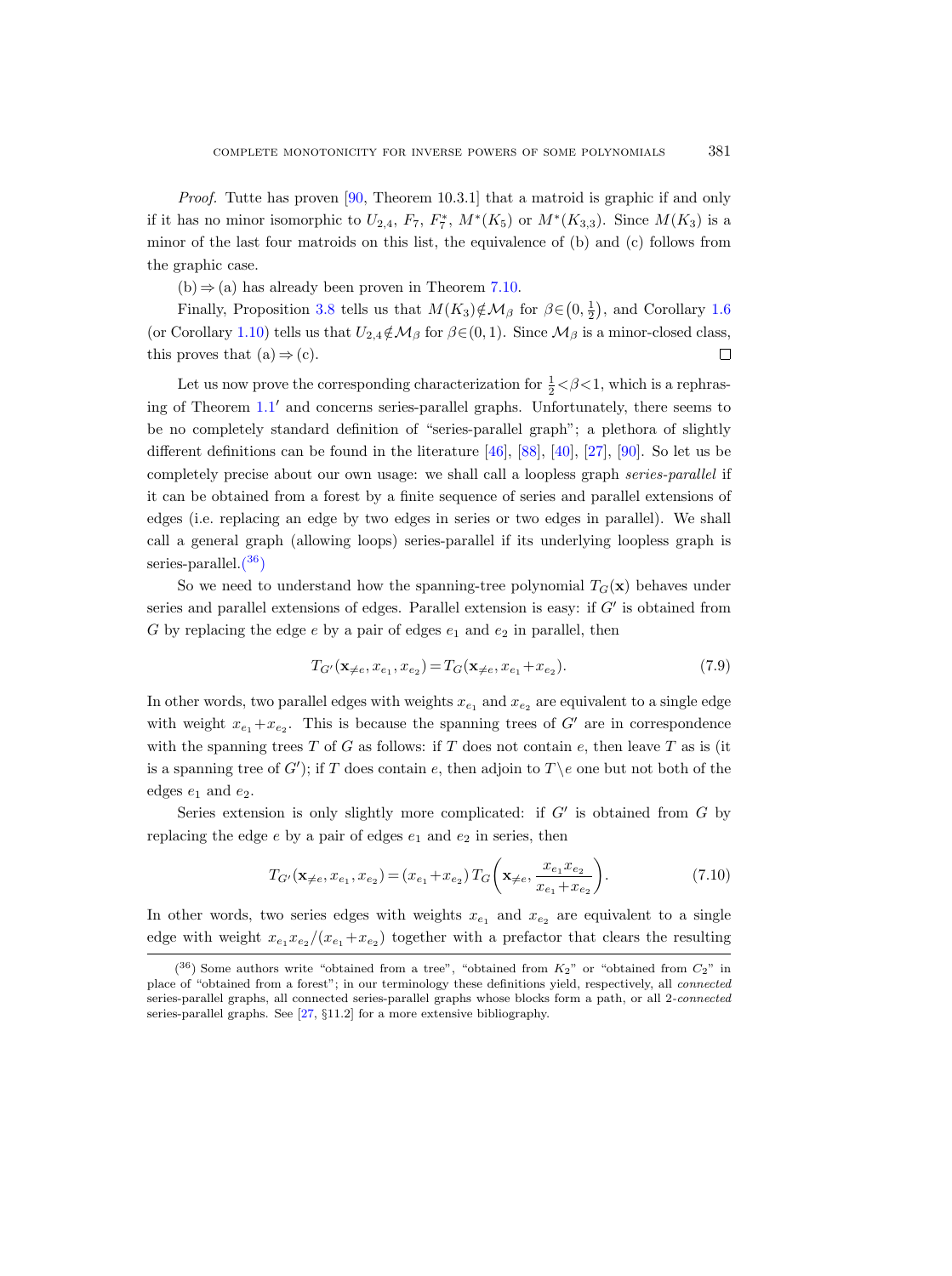denominator. This is because the spanning trees of  $G'$  are in correspondence with the spanning trees T of G as follows: if T does not contain e, then adjoin to  $T \backslash e$  one but not both of the edges  $e_1$  and  $e_2$ ; if T does contain e, then adjoin to  $T \e$  both of the edges  $e_1$  and  $e_2$ . Since  $T_G(\mathbf{x})=T_{G\setminus e}(\mathbf{x}_{\neq e})+x_eT_{G/e}(\mathbf{x}_{\neq e})$ , where  $T_{G\setminus e}$  (resp.  $T_{G/e}$ ) counts the spanning trees of G that do not (resp. do) contain e (the latter without the factor  $x_e$ ), this proves  $(7.10)$ .

Let us remark that the parallel and series laws for  $T_G(\mathbf{x})$  are precisely the laws for combining electrical conductances in parallel or series. This is no accident, because as Kirchhoff [\[74\]](#page-66-3) showed a century-and-a-half ago, the theory of linear electrical circuits can be written in terms of spanning-tree polynomials (see e.g. [\[35\]](#page-65-3) for a modern treatment). Let us also remark that the parallel and series laws for  $T_G(\mathbf{x})$  are limiting cases of the parallel and series laws for the multivariate Tutte polynomial  $Z_G(q, v)$ , obtained when  $q\rightarrow 0$  and **v** is infinitesimal; see [\[109,](#page-68-4) §§4.4–4.7] for a detailed explanation.

We are now ready to state and prove the main result of this section.

<span id="page-59-0"></span>THEOREM 7.12. Let G be a graph, and let  $\beta \in (\frac{1}{2}, 1)$ . Then the following are equivalent:

(a)  $G \in \mathcal{G}_{\beta}$ ;

(b)  $G$  is series-parallel;

(c) G has no  $K_4$  minor.

Moreover, these equivalent conditions imply that  $G \in \mathcal{G}_{\beta'}$  for all  $\beta' \geq \frac{1}{2}$ .

Please note that Theorems [7.10](#page-57-1) and [7.12](#page-59-0) together imply Theorem [1.1.](#page-2-1)

*Proof.* The equivalence of statements (b) and (c) is a well-known graph-theoretic result [\[44,](#page-65-23) Exercise 7.30 and Proposition 1.7.4] (see also [\[46\]](#page-65-21) and [\[88\]](#page-67-21)).

Now let  $G$  be a series-parallel graph: this means that  $G$  can be obtained from a forest by series and parallel extensions of edges and additions of loops. As shown in Theorem [7.10,](#page-57-1) if G is a forest, then  $T_G^{-\beta}$  is completely monotone for all  $\beta \geq 0$ . Parallel extension [\(7.9\)](#page-58-2) obviously preserves complete monotonicity. By Lemma [3.9,](#page-27-2) series exten-sion [\(7.10\)](#page-58-1) preserves complete monotonicity whenever  $\beta \geq \frac{1}{2}$ . Finally, additions of loops do not affect  $T_G$ . Therefore, every series-parallel graph G belongs to the class  $\mathcal{G}_{\beta}$  for all  $\beta \geqslant \frac{1}{2}$ .

Conversely, Proposition [7.9](#page-55-1)(a) tells us that  $K_4 \notin \mathcal{G}_{\beta}$  for  $\beta \in (\frac{1}{2}, 1)$ . Since  $\mathcal{G}_{\beta}$  is a minor-closed class, this proves  $(a) \Rightarrow (c)$ .  $\Box$ 

Remarks. (1) Instead of using series and parallel extension of edges (equations  $(7.9)/(7.10)$  $(7.9)/(7.10)$  $(7.9)/(7.10)$  and Lemma [3.9\)](#page-27-2), we could equally well have written this proof in terms of the more general concept of series and parallel connection of graphs (equations  $(7.3)/(7.4)$  $(7.3)/(7.4)$ ) and Propositions [3.5](#page-24-5) and [3.6\)](#page-24-0).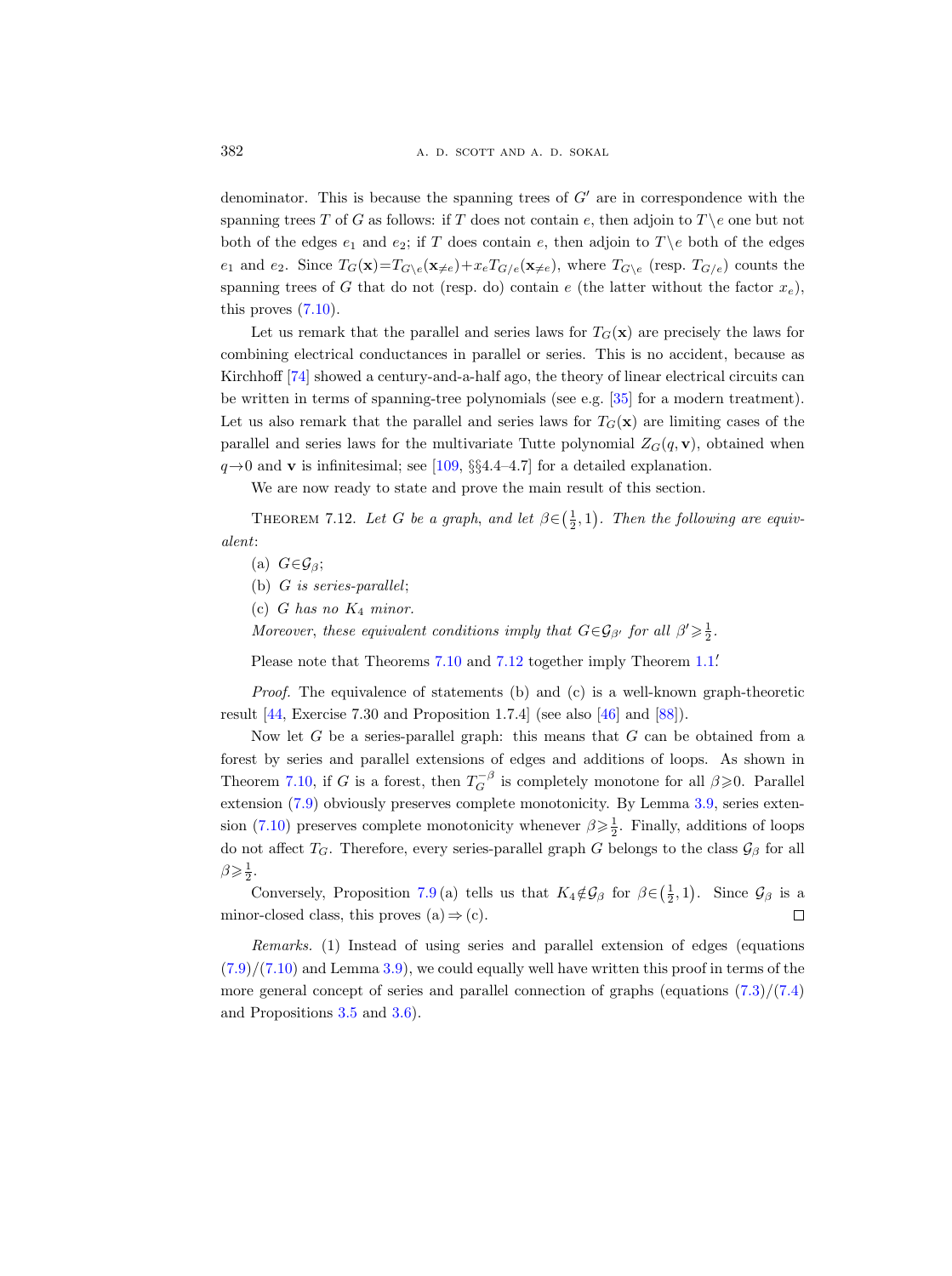(2) It ought to be possible to give an "elementary" proof of the fact that  $K_4 \notin \mathcal{G}_{\beta}$ for  $\beta \in (\frac{1}{2}, 1)$ —and more generally of the fact that the derivatives of  $T_{K_4}^{-\beta}$  at  $c=1$  do not all have sign  $(-1)^{k}$ —by asymptotic calculation of coefficients à la Pemantle–Wilson– Baryshnikov [\[93\]](#page-67-6), [\[94\]](#page-67-7), [\[95\]](#page-67-8), [\[92\]](#page-67-9), [\[15\]](#page-64-4).

Once again, Dave Wagner has pointed out to us that Theorem [7.12](#page-59-0) extends immediately to matroids, as we state in the following theorem.

<span id="page-60-2"></span>THEOREM 7.13. Let M be a matroid, and let  $\beta \in (\frac{1}{2}, 1)$ . Then the following are equivalent:

(a)  $M \in \mathcal{M}_{\beta};$ 

(b) M is the graphic matroid  $M(G)$  (or equivalently the cographic matroid  $M^*(G)$ ) of a series-parallel graph G;

(c) G has no  $M(K_4)$  or  $U_{2,4}$  minor.

Moreover, these equivalent conditions imply that  $M \in \mathcal{M}_{\beta'}$  for all  $\beta' \geq \frac{1}{2}$ .

The proof is completely analogous to that of Theorem [7.11](#page-57-2) (see also [\[90,](#page-67-4) Corollary 12.2.14] for an alternative proof of (b)  $\Leftrightarrow$  (c) in this case).

*Remark.* Corollary [1.8](#page-8-0) (a) implies that  $\mathcal{G}_0 = \mathcal{G}_{1/2} = \mathcal{G}_1 = \mathcal{G}_{3/2} = ... = \{\text{all graphs}\}\.$  But what is the story for matroids? Does  $\mathcal{M}_{1/2}$  contain *only* regular matroids? Does  $\mathcal{M}_1$ contain only complex-unimodular matroids? We suspect that the answer to this last question is no, since we suspect that  $U_{n-2,n} \in \mathcal{M}_1$  for all  $n \geq 2$  (Conjecture [1.11\)](#page-11-1).

#### <span id="page-60-0"></span>7.5. Combining the determinantal method with constructions

Let us now combine the ab-initio results from the determinantal method (Theorems [1.2–](#page-3-1) [1.4](#page-4-0) and their corollaries) with the constructions from §[3,](#page-21-0) §[7.1](#page-50-1) and §[7.2](#page-54-0) (deletion, contraction, direct sum, parallel connection and series connection). For graphs we have the following proof.

*Proof of Proposition [1.12](#page-11-3).* For  $p=2$  the result is trivial, as the graphs concerned are precisely those that can be obtained from a forest by parallel extensions of edges and additions of loops (Theorem [7.12\)](#page-59-0). For  $p \ge 3$  (and hence  $\beta \ge \frac{1}{2}$ ), the result is an immediate consequence of Corollary [1.5](#page-5-3) and Propositions [7.2–](#page-51-0)[7.4.](#page-53-3)  $\Box$ 

The matroid generalization of Proposition [1.12](#page-11-3) is the following result.

<span id="page-60-1"></span>PROPOSITION 7.14. Fix  $r \geq 1$ , and let M be any matroid (on the ground set E) that can be obtained from regular matroids of rank at most r by parallel connection, series connection, direct sum, deletion and contraction. Then  $B_M^{-\beta}$  is completely monotone on  $(0, \infty)^E$  for  $\beta=0, \frac{1}{2}, 1, \frac{3}{2}, \dots$  and for all real  $\beta \geq \frac{1}{2}(r-1)$ .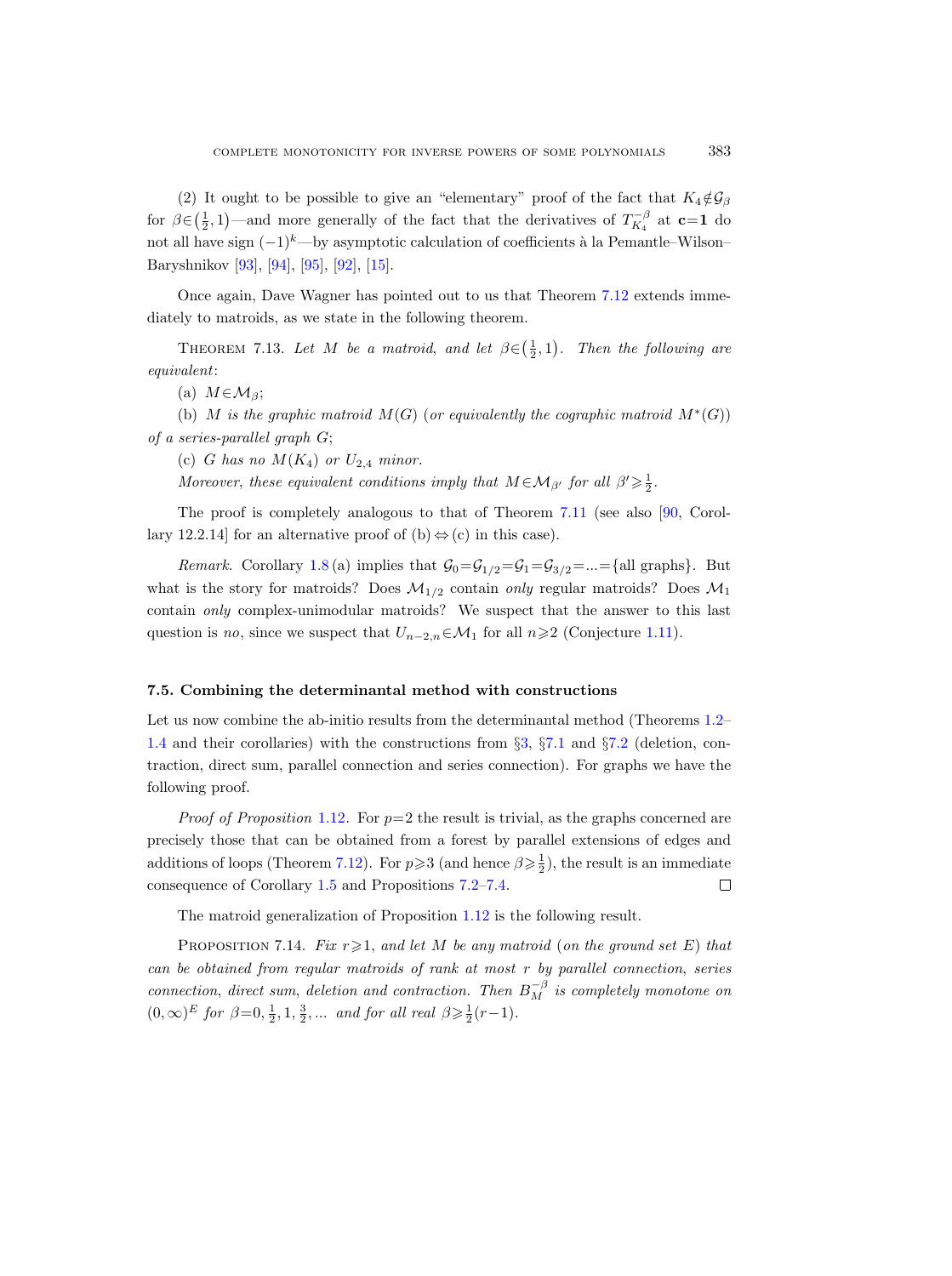The proof is essentially identical to the previous one, but uses Corollary [1.8](#page-8-0) (a) in place of Corollary [1.5](#page-5-3) and Propositions [7.6](#page-54-1)[–7.8](#page-55-2) in place of Propositions [7.2–](#page-51-0)[7.4.](#page-53-3)

And we also have the following result.

<span id="page-61-0"></span>PROPOSITION 7.15. Fix  $r \geq 1$ , and let M be any matroid (on the ground set E) that can be obtained from regular matroids of rank at most  $2r-1$  and complex-unimodular matroids of rank at most r by parallel connection, series connection, direct sum, deletion and contraction. Then  $B_M^{-\beta}$  is completely monotone on  $(0, \infty)^E$  for  $\beta = 0, 1, 2, 3, ...$  and for all real  $\beta \geq r-1$ .

The proof is again identical, but uses both parts of Corollary [1.8](#page-8-0) instead of only part (a).

Propositions [1.12,](#page-11-3) [7.14](#page-60-1) and [7.15](#page-61-0) give a rather abstract characterization of the class of graphs or matroids that they handle, and so it is of interest to give a more explicit characterization. Let us start with the graph case. We say that a graph  $G$  is minimally 3connected if G is 3-connected but, for all edges e of G, the graph  $G\backslash e$  is not 3-connected. We then have the following result.

<span id="page-61-1"></span>PROPOSITION 7.16. Let  $\mathcal{G}_p$  be the class of graphs obtained from  $K_p$  by disjoint union, gluing at a cut vertex, series and parallel connection, deletion and contraction of edges, and deletion of vertices. Then, for  $p \geqslant 3$ ,  $\mathcal{G}_p$  is minor-closed, and the minimal excluded minors for  $\mathcal{G}_p$  are the minimally 3-connected graphs on  $p+1$  vertices.

*Proof.* Let  $\mathcal{H}_p$  be the class of graphs with no minimally 3-connected minor on  $p+1$ vertices. It is clear that  $\mathcal{G}_p$  is minor-closed, so our aim is prove that  $\mathcal{G}_p = \mathcal{H}_p$ .

We first show that  $\mathcal{G}_p \subseteq \mathcal{H}_p$ . It is clear that  $\mathcal{H}_p$  is minor-closed, and is closed under disjoint union ("0-sum") and gluing at a cut vertex ("1-sum"). It is easily checked that if a graph  $G$  is obtained by parallel connection of graphs  $G_1$  and  $G_2$ , then any 3-connected minor of G is a minor of either  $G_1$  or  $G_2$ ; it follows that  $\mathcal{H}_p$  is closed under parallel connection. Since series connection can be obtained by combining the other operations (exploiting  $K_3 \in \mathcal{H}_p$ ), we conclude that  $\mathcal{H}_p$  is also closed under series connection. Finally, we note that  $K_p \in \mathcal{H}_p$ , and as  $\mathcal{G}_p$  is the closure of  $\{K_p\}$  under these operations, we see that  $\mathcal{G}_p \subseteq \mathcal{H}_p$ .

We now show that  $\mathcal{H}_p \subseteq \mathcal{G}_p$ . For suppose otherwise, and choose  $G \in \mathcal{H}_p \backslash \mathcal{G}_p$  with the minimal number of vertices. Clearly  $G$  is 2-connected and has at least  $p+1$  vertices. If  $G$ is not 3-connected, then G has a cutset  $\{x, y\}$  and there is a decomposition  $G = G_1 \cup G_2$ , where  $G_1$  and  $G_2$  are connected graphs with at least three vertices and  $V(G_1) \cap V(G_2)$ =  $\{x, y\}$ . Now let  $G'_1$  and  $G'_2$  be the graphs obtained from  $G_1$  and  $G_2$ , respectively, by adding the edge  $xy$  if not present. Then  $G'_1$  and  $G'_2$  are both minors of G (obtained by contracting the other side to a single edge). As  $\mathcal{H}_p$  is minor-closed, we have  $G'_1, G'_2 \in \mathcal{H}_p$ .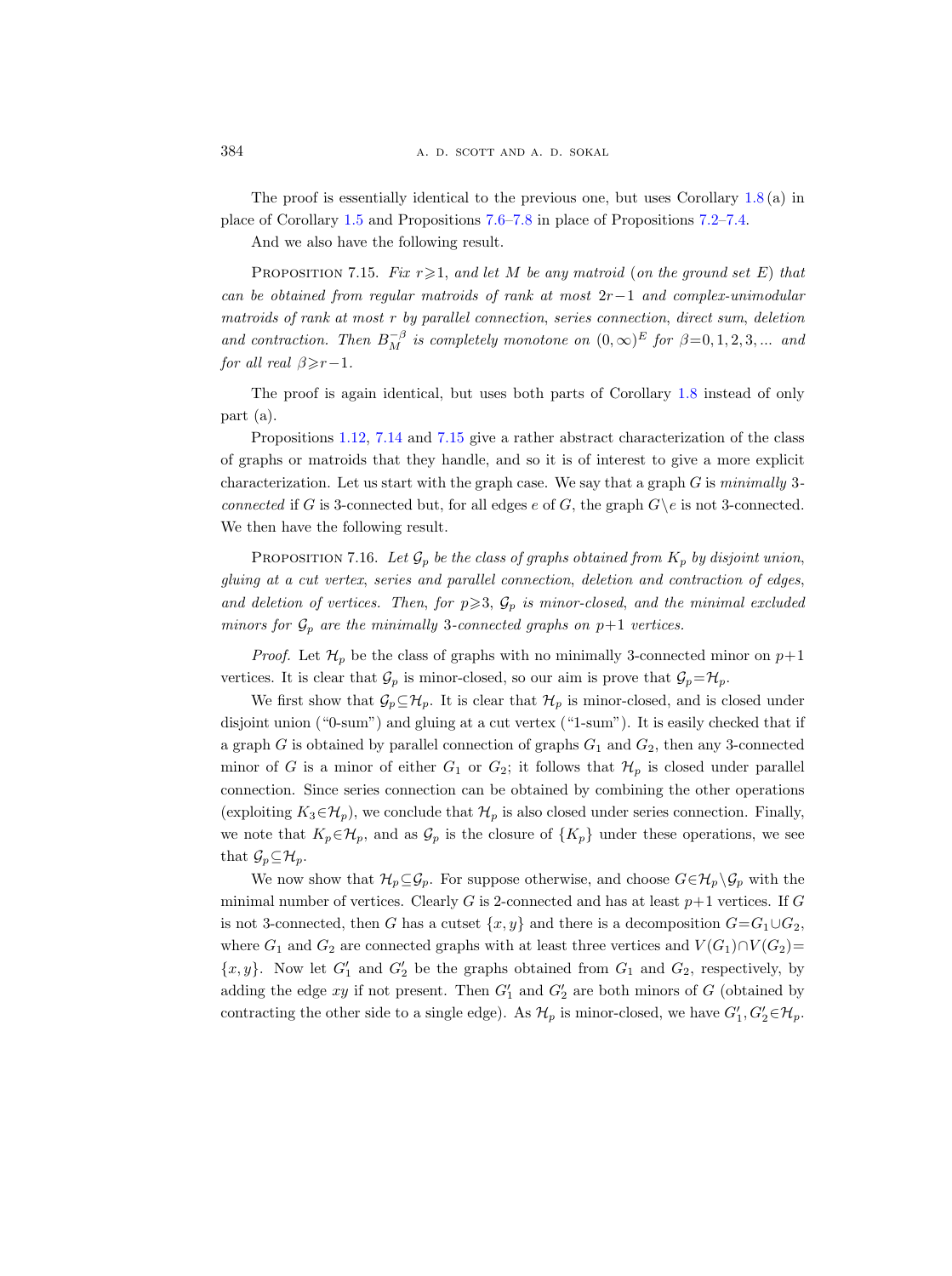Therefore, by minimality of G, we have  $G'_1, G'_2 \in \mathcal{G}_p$ . But G can be obtained by taking a parallel connection of  $G'_1$  and  $G'_2$  along xy and then deleting the edge xy if necessary, yielding  $G \in \mathcal{G}_p$ , contrary to hypothesis. We conclude that G must be 3-connected.

We now use the fact that every 3-connected graph other than  $K_4$  has an edge that can be contracted to produce another 3-connected graph [\[44,](#page-65-23) Lemma 3.2.4]. Contracting suitable edges, we see that G has a 3-connected minor on  $p+1$  vertices, which in turn (deleting edges if necessary) contains a minimally 3-connected minor on  $p+1$  vertices. But this contradicts  $G \in \mathcal{H}_p$ .  $\Box$ 

The matroid case is analogous. We refer to [\[90,](#page-67-4) Chapter 8] for the definitions of 3-connectedness and minimal 3-connectedness for matroids. The following result and its proof are due to Oxley [\[89\]](#page-67-22).

<span id="page-62-1"></span>PROPOSITION 7.17. Let  $F$  be a class of matroids that is closed under minors, direct sums and 2-sums. Let  $r \geq 1$ , let  $\mathcal{F}_r = \{M \in \mathcal{F}:\text{rank}(M) \leq r\}$ , and let  $\mathcal{F}'_r$  denote the class of matroids that can be obtained from  $\mathcal{F}_r$  by direct sums and 2-sums. Then  $\mathcal{F}'_r$  is closed under minors (and of course also under direct sums and 2-sums), and it consists of all matroids in  $\mathcal F$  that have no  $\mathcal F_{r+1}$  minor, where

<span id="page-62-0"></span>
$$
\mathcal{F}_{r+1}^{\circ} = \{ M \in \mathcal{F} : M \text{ is minimally 3-connected and } \text{rank}(M) = r+1 \}. \tag{7.11}
$$

*Proof.* Consider first the case  $r=1$ . The unique minimally 3-connected matroid of rank 2 is  $U_{2,3}$ . If  $U_{2,3} \in \mathcal{F}$ , then the result clearly holds; if  $U_{2,3} \notin \mathcal{F}$ , then  $\mathcal{F}'_1 = \mathcal{F}$  and the result again holds.

Now assume  $r \geq 2$ , and let  $\mathcal{H}_r$  denote the class of matroids in  $\mathcal{F}$  that have no  $\mathcal{F}_{r+1}$ minor. Clearly  $\mathcal{H}_r$  is minor-closed, and our goal is to show that  $\mathcal{F}'_r = \mathcal{H}_r$ .

We first show that  $\mathcal{F}'_r \subseteq \mathcal{H}_r$ . It is easy to see [\[90,](#page-67-4) Propositions 4.2.20 and 8.3.5] that if a matroid M is either a direct sum or a 2-sum of matroids  $M_1$  and  $M_2$ , then any 3-connected minor of M is isomorphic to a minor of either  $M_1$  or  $M_2$ ; it follows that  $\mathcal{H}_r$ is closed under direct sum and 2-sum. Since  $\mathcal{F}_r \subseteq \mathcal{H}_r$ , and  $\mathcal{F}'_r$  is the closure of  $\mathcal{F}_r$  under direct sum and 2-sum, we see that  $\mathcal{F}'_r \subseteq \mathcal{H}_r$ .

We now show that  $\mathcal{H}_r \subseteq \mathcal{F}'_r$ . For suppose otherwise, and choose  $M \in \mathcal{H}_r \setminus \mathcal{F}'_r$  with the minimal number of elements. It is not hard to see that M must be 3-connected. $(37)$  Note also that  $\operatorname{rank}(M) > r$  since  $M \in \mathcal{F} \backslash \mathcal{F}'_r$ .

We now use Tutte's wheels and whirls theorem  $[90,$  Theorem 8.8.4], which says that every 3-connected matroid  $N$  that is not a wheel or a whirl has an element  $e$  such that

<span id="page-62-2"></span> $(37)$  If M were a direct sum or a 2-sum of matroids  $M_1$  and  $M_2$ , each having at least one element, then  $M_1$  and  $M_2$  would be minors of M [\[90,](#page-67-4) Proposition 7.1.21], and hence  $M_1, M_2 \in \mathcal{H}_r$  because  $\mathcal{H}_r$ is minor-closed. But  $M_1$  and  $M_2$  cannot both belong to  $\mathcal{F}'_r$  because  $\mathcal{F}'_r$  is closed under direct sum and 2-sum and  $M \notin \mathcal{F}'_r$ . Therefore  $M_1$  or  $M_2$  would be a counterexample to the minimality of M.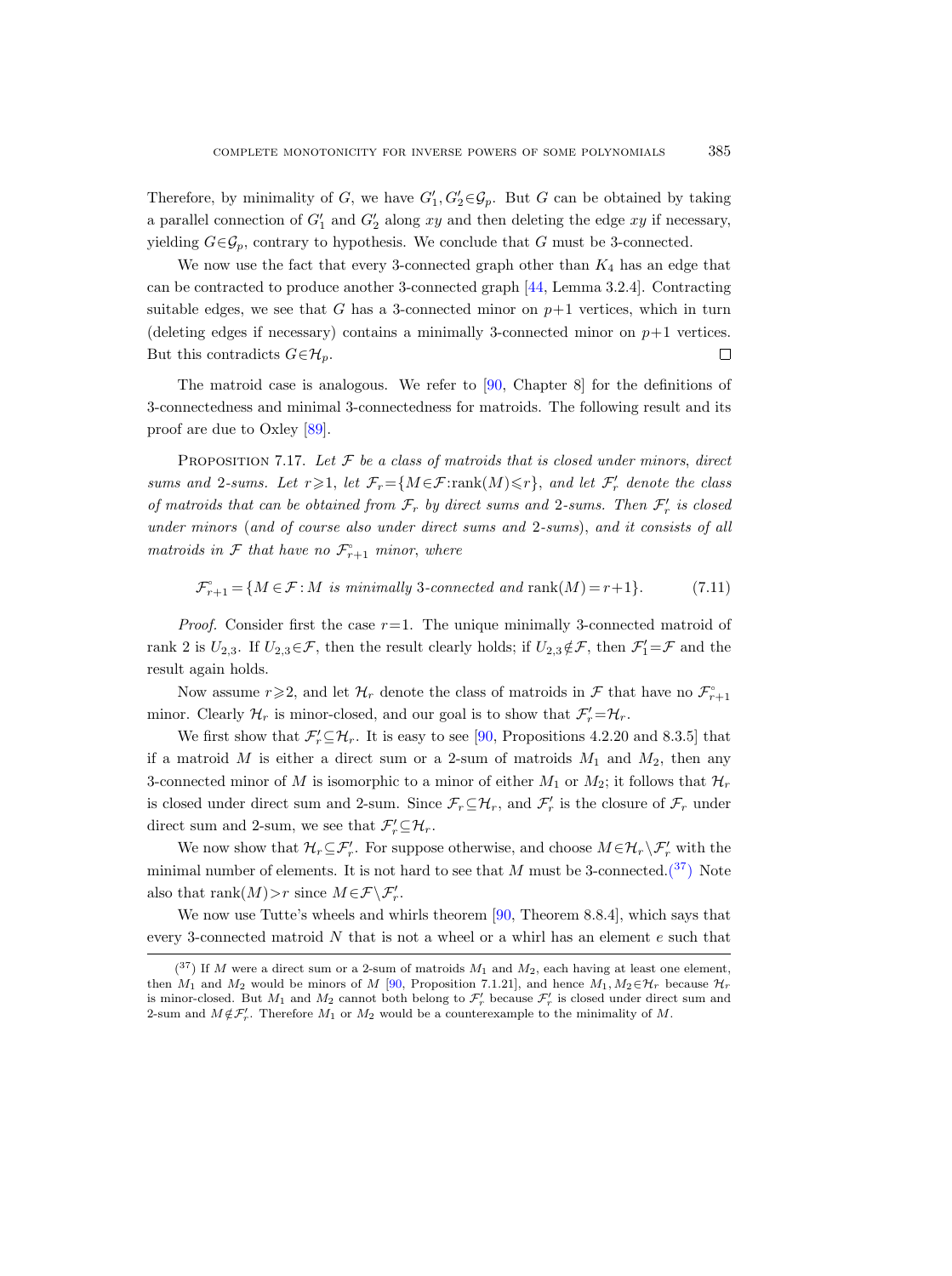<span id="page-63-0"></span>either  $N \geq \alpha$  N/e is 3-connected (or both). On the other hand, if N is a wheel or a whirl, then by contracting a rim element and deleting one of the spokes adjacent to that rim element, we obtain a 3-connected minor  $N'$  of N such that  $rank(N')=rank(N)-1$ .

So we apply this argument repeatedly to  $M$  until we obtain a 3-connected minor M' of M with rank $(M')=r+1$ . We then delete elements from M' while maintaining 3-connectedness until we arrive at a minimally 3-connected matroid  $M''$ . Therefore M has a minor  $M'' \in \mathcal{F}_{r+1}^{\circ}$ , contradicting the hypothesis that  $M \in \mathcal{H}_r$ .  $\Box$ 

Proposition [7.17](#page-62-1) with  $\mathcal{F} = \{$  regular matroids  $\}$  gives an excluded-minor characterization of the class of matroids handled by Proposition [7.14.](#page-60-1) We leave it as a problem for readers more expert in matroid theory than ourselves to provide an analogous characterization for Proposition [7.15.](#page-61-0)

# Acknowledgments

We wish to thank Christian Berg, Petter Brändén, Jacques Faraut, James Oxley, Robin Pemantle, Dave Wagner and Geoff Whittle for helpful conversations and/or correspondence. In particular, we thank James Oxley for giving us permission to include his proof of Proposition [7.17.](#page-62-1) We also wish to thank Christian Berg for drawing our attention to the work of Hirsch [\[64\]](#page-66-11), Malek Abdesselam for drawing our attention to the work of Gurau, Magnen and Rivasseau [\[62\]](#page-66-21), Roger Horn for valuable information concerning the history of [\[105,](#page-68-5) Lemma A.4], and Muriel Casalis for providing us with a copy of [\[22\]](#page-64-17). Finally, we thank an anonymous referee for valuable suggestions that helped us to improve the organization of this article.

This research was supported in part by U.S. National Science Foundation grant PHY–0424082.

#### References

- <span id="page-63-1"></span>[1] Abdesselam, A., The Grassmann–Berezin calculus and theorems of the matrix-tree type. Adv. in Appl. Math., 33 (2004), 51–70.
- <span id="page-63-6"></span>[2] Aczét, J., Lectures on Functional Equations and their Applications. Mathematics in Science and Engineering, 19. Academic Press, New York–London, 1966.
- <span id="page-63-4"></span>[3] AITKEN, A., *Determinants and Matrices*, 9th edition. Oliver and Boyd, Edinburgh, 1956.
- <span id="page-63-7"></span>[4] Akhiezer, N. I., The Classical Moment Problem and Some Related Questions in Analysis. Hafner, New York, 1965.
- <span id="page-63-5"></span>[5] ANDERSON, T. W., An Introduction to Multivariate Statistical Analysis. Wiley Series in Probability and Statistics. Wiley-Interscience, Hoboken, NJ, 2003.
- <span id="page-63-3"></span>[6] Askey, R., Summability of Jacobi series. Trans. Amer. Math. Soc., 179 (1973), 71–84.
- <span id="page-63-2"></span>[7] — Orthogonal Polynomials and Special Functions. Soc. Ind. Appl. Math., Philadelphia, PA, 1975.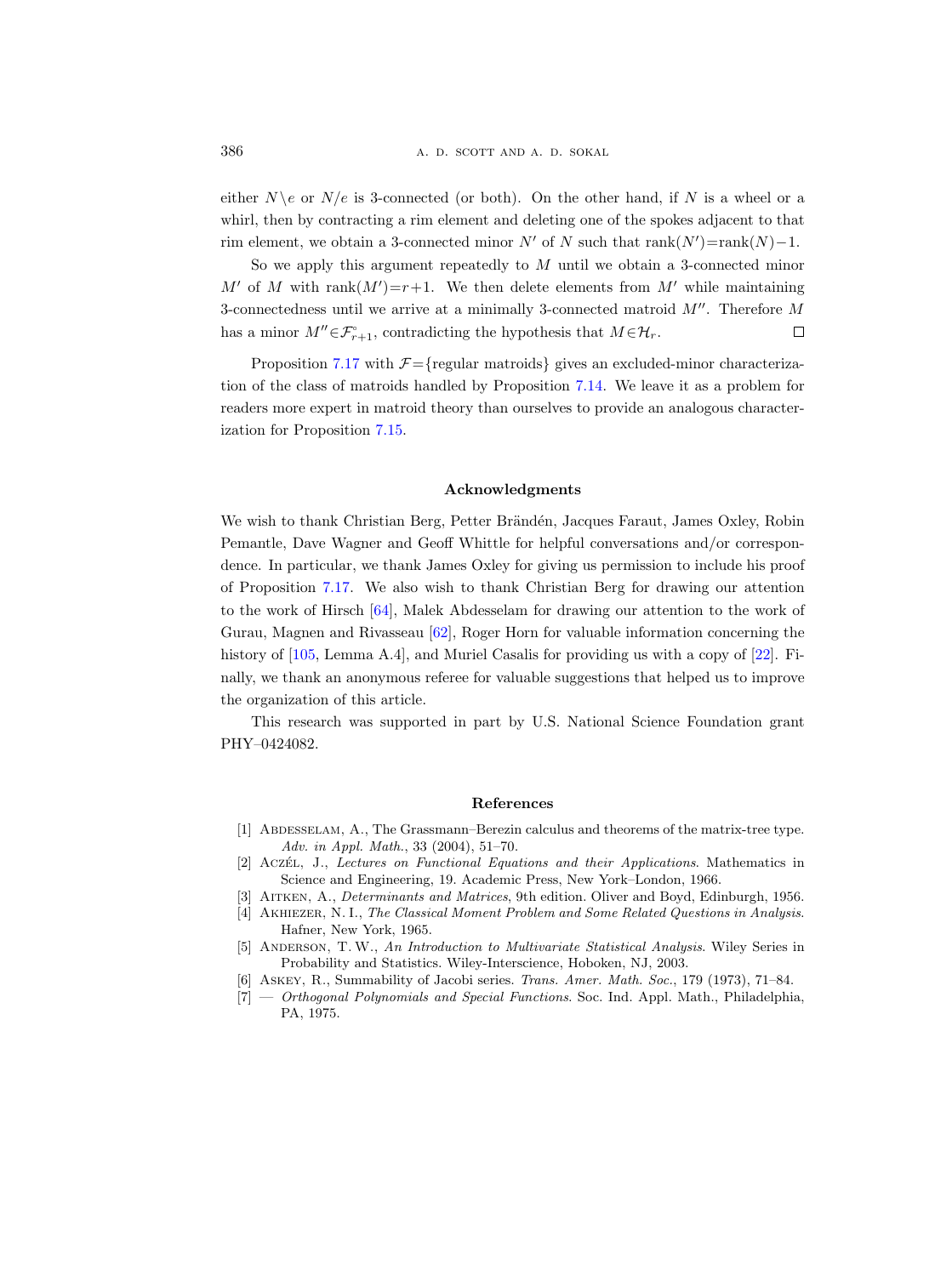- <span id="page-64-0"></span>[8] Askey, R. & Gasper, G., Certain rational functions whose power series have positive coefficients. Amer. Math. Monthly, 79 (1972), 327–341.
- <span id="page-64-8"></span>[9] — Convolution structures for Laguerre polynomials. J. Anal. Math., 31 (1977), 48–68.
- <span id="page-64-12"></span>[10] ASKEY, R. & POLLARD, H., Some absolutely monotonic and completely monotonic functions. SIAM J. Math. Anal., 5 (1974), 58–63.
- <span id="page-64-19"></span>[11] Atanasiu, D., Laplace integral on rational numbers. Math. Scand., 76 (1995), 152–160.
- <span id="page-64-20"></span>[12] BACLAWSKI, K. & WHITE, N.L., Higher order independence in matroids. J. London Math. Soc., 19 (1979), 193–202.
- <span id="page-64-14"></span>[13] BAEZ, J. C., The octonions. *Bull. Amer. Math. Soc.*, 39 (2002), 145–205; errata 42 (2005), 213.
- <span id="page-64-10"></span>[14] BAPAT, R. B. & RAGHAVAN, T. E. S., Nonnegative Matrices and Applications. Encyclopedia of Mathematics and its Applications, 64. Cambridge Univ. Press, Cambridge, 1997.
- <span id="page-64-4"></span>[15] Baryshnikov, Y. & Pemantle, R., Asymptotics of multivariate sequences, part III: Quadratic points. Adv. Math., 228 (2011), 3127–3206.
- <span id="page-64-3"></span>[16] Berezin, F. A., Quantization in complex symmetric spaces. Izv. Akad. Nauk SSSR Ser. Mat., 39 (1975), 363–402, 472 (Russian); English translation in Math. USSR–Izv., 9 (1975), 341–379.
- <span id="page-64-11"></span>[17] Berg, C., Stieltjes–Pick–Bernstein–Schoenberg and their connection to complete monotonicity, in Positive Definite Functions: From Schoenberg to Space-Time Challenges. Department of Mathematics, Universitat Jaume I de Castelló, Castelló, 2008. Also available at [http://www.math.ku.dk/](http://www.math.ku.dk/~berg/)<sup>∼</sup>berg/.
- <span id="page-64-9"></span>[18] Berg, C., Christensen, J. P. R. & Ressel, P., Harmonic Analysis on Semigroups. Graduate Texts in Mathematics, 100. Springer, New York, 1984.
- <span id="page-64-15"></span>[19] Berntein, J. N., Analytic continuation of generalized functions with respect to a parameter. Funktsional. Anal. i Prilozhen., 6 (1972), 26–40 (Russian); English translation in Funct. Anal. Appl., 6 (1972), 273–285.
- <span id="page-64-16"></span>[20] BJÖRK, J.-E., Rings of Differential Operators. North-Holland Mathematical Library, 21. North-Holland, Amsterdam–New York, 1979.
- <span id="page-64-18"></span>[21] BLEKHER, P. M., Integration of functions in a space of complex dimensions. Teoret. Mat. Fiz., 50 (1982), 370–382 (Russian); English translation in Theoret. and Math. Phys., 50 (1982), 243–251.
- <span id="page-64-17"></span>[22] Bonnefoy-Casalis, M., Familles exponentielles naturelles invariantes par un groupe. Ph.D. Thesis, Laboratoire de Statistique et Probabilités, Université Paul Sabatier, Toulouse, 1990.
- <span id="page-64-6"></span>[23] BORCEA, J., BRÄNDÉN, P. & LIGGETT, T.M., Negative dependence and the geometry of polynomials. J. Amer. Math. Soc., 22 (2009), 521–567.
- <span id="page-64-5"></span>[24] BRÄNDÉN, P., Polynomials with the half-plane property and matroid theory.  $Adv. Math.,$ 216 (2007), 302–320.
- <span id="page-64-2"></span> $[25]$  — Solutions to two problems on permanents. *Linear Algebra Appl.*, 436 (2012), 53–58.
- <span id="page-64-7"></span>[26] BRÄNDÉN, P. & GONZÁLEZ D'LEÓN, R. S., On the half-plane property and the Tutte group of a matroid. J. Combin. Theory Ser. B, 100 (2010), 485–492.
- <span id="page-64-21"></span>[27] BRANDSTÄDT, A., LE, V. B. & SPINRAD, J. P., Graph Classes: A Survey. SIAM Monographs on Discrete Mathematics and Applications. Soc. Ind. Appl. Math., Philadelphia, PA, 1999.
- <span id="page-64-1"></span>[28] BROOKS, R. L., SMITH, C. A. B., STONE, A. H. & TUTTE, W. T., The dissection of rectangles into squares. Duke Math. J., 7 (1940), 312–340.
- <span id="page-64-13"></span>[29] Caracciolo, S., Sokal, A. D. & Sportiello, A., Grassmann integral representation for spanning hyperforests. J. Phys. A, 40:46 (2007), 13799–13835.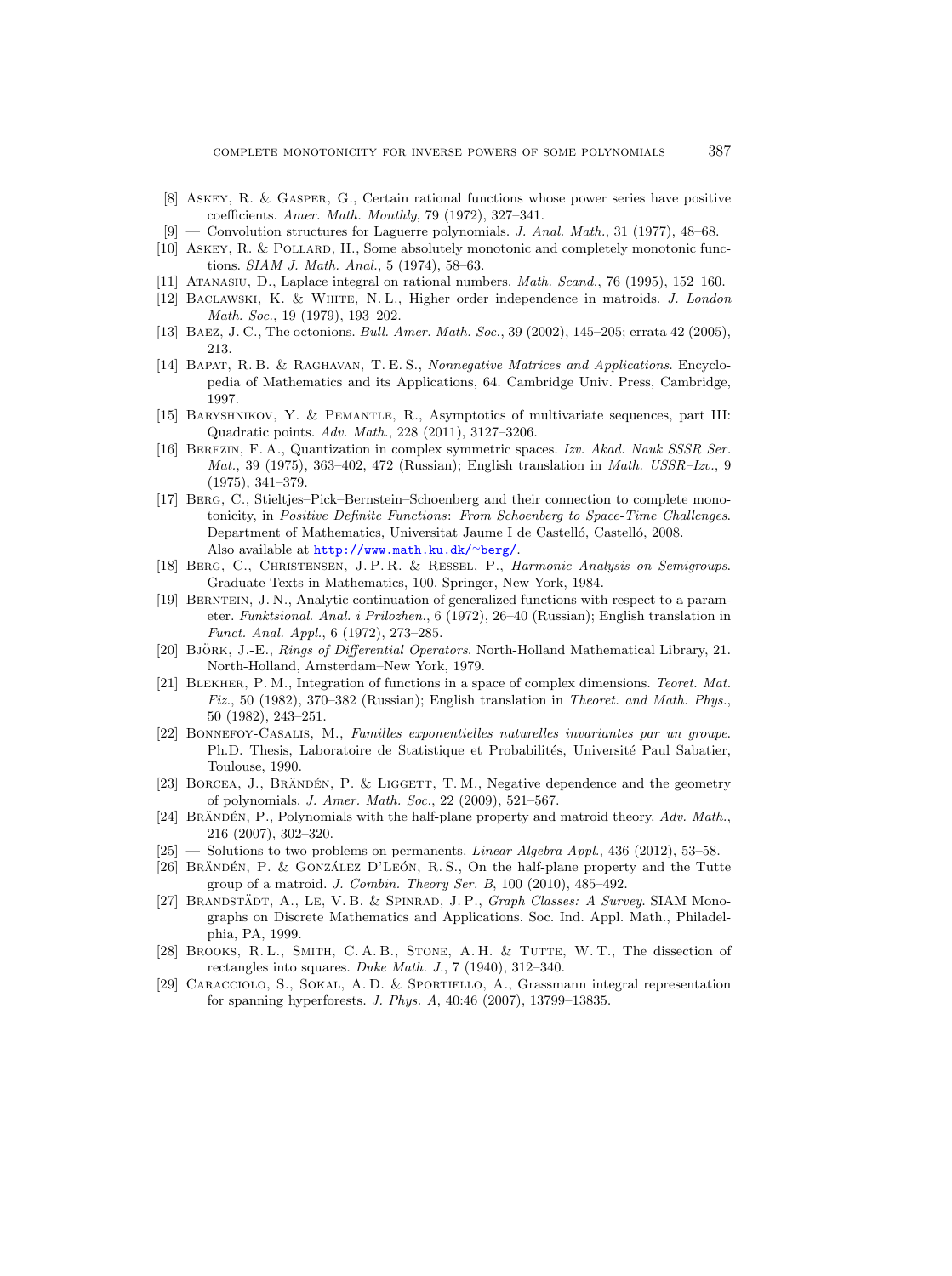- <span id="page-65-18"></span>[30] — Analytic continuation in dimension and its supersymmetric extension. In preparation.
- <span id="page-65-1"></span>[31] Casalis, M. & Letac, G., Characterization of the Jørgensen set in generalized linear models. TEST, 3 (1994), 145–162.
- <span id="page-65-17"></span>[32] — The Lukacs–Olkin–Rubin characterization of Wishart distributions on symmetric cones. Ann. Statist., 24 (1996), 763–786.
- <span id="page-65-5"></span>[33] CHAIKEN, S., A combinatorial proof of the all minors matrix tree theorem. SIAM J. Algebraic Discrete Methods, 3 (1982), 319–329.
- <span id="page-65-4"></span>[34] CHAIKEN, S. & KLEITMAN, D. J., Matrix tree theorems. J. Combin. Theory Ser. A, 24 (1978), 377–381.
- <span id="page-65-3"></span>[35] CHEN, W.-K., Applied Graph Theory. North-Holland Series in Applied Mathematics and Mechanics, 13. North-Holland, Amsterdam–New York–Oxford, 1976.
- <span id="page-65-9"></span>[36] Choe, Y.-B., Polynomials with the half-plane property and the support theorems. J. Combin. Theory Ser. B, 94 (2005), 117–145.
- <span id="page-65-2"></span>[37] Choe, Y.-B., Oxley, J. G., Sokal, A. D. & Wagner, D. G., Homogeneous multivariate polynomials with the half-plane property. Adv. in Appl. Math., 32 (2004), 88–187.
- <span id="page-65-10"></span>[38] CHOE, Y.-B. & WAGNER, D. G., Rayleigh matroids. Combin. Probab. Comput., 15 (2006), 765–781.
- <span id="page-65-11"></span>[39] CHOQUET, G., Deux exemples classiques de représentation intégrale. Enseign. Math., 15 (1969), 63–75.
- <span id="page-65-22"></span>[40] Colbourn, C. J., The Combinatorics of Network Reliability. International Series of Monographs on Computer Science. Oxford Univ. Press, New York, 1987.
- <span id="page-65-14"></span>[41] COXETER, H. S. M. & GREITZER, S. L., *Geometry Revisited*. New Mathematical Library, 19. Random House, New York, 1967.
- <span id="page-65-19"></span>[42] Devinatz, A., The representation of functions as a Laplace–Stieltjes integrals. Duke Math. J., 22 (1955), 185–191.
- <span id="page-65-12"></span>[43] Devinatz, A. & Nussbaum, A. E., Real characters of certain semi-groups with applications. Duke Math. J., 28 (1961), 221–237.
- <span id="page-65-23"></span>[44] DIESTEL, R., Graph Theory. Graduate Texts in Mathematics, 173. Springer, Heidelberg, 2010.
- <span id="page-65-16"></span>[45] DRAY, T. & MANOGUE, C. A., The octonionic eigenvalue problem. Adv. Appl. Clifford Algebras, 8 (1998), 341–364.
- <span id="page-65-21"></span>[46] DUFFIN, R. J., Topology of series-parallel networks. J. Math. Anal. Appl., 10 (1965), 303–318.
- <span id="page-65-8"></span>[47] Duistermaat, J. J., M. Riesz's families of operators. Nieuw Arch. Wisk., 9 (1991), 93– 101.
- <span id="page-65-13"></span>[48] ERDÉLYI, A., MAGNUS, W., OBERHETTINGER, F. & TRICOMI, F. G., Tables of Integral Transforms. Vol. I. McGraw-Hill, New York–Toronto–London, 1954.
- <span id="page-65-15"></span>[49] ETINGOF, P., Note on dimensional regularization, in *Quantum Fields and Strings*: A Course for Mathematicians (Princeton, NJ, 1996/1997), Vol. 1, pp. 597–607. Amer. Math. Soc., Providence, RI, 1999.
- <span id="page-65-6"></span>[50] FARAUT, J., Formule du binôme généralisée, in *Harmonic Analysis* (Luxembourg, 1987), Lecture Notes in Math., 1359, pp. 170–180. Springer, Berlin–Heidelberg, 1988.
- <span id="page-65-7"></span>[51] FARAUT, J. & KORÁNYI, A., Function spaces and reproducing kernels on bounded symmetric domains. J. Funct. Anal., 88 (1990), 64–89.
- <span id="page-65-0"></span>[52] — Analysis on Symmetric Cones. Oxford Mathematical Monographs. Oxford Univ. Press, New York, 1994.
- <span id="page-65-20"></span>[53] FEDER, T. & MIHAIL, M., Balanced matroids, in *Proceedings of the Twenty-Fourth An*nual ACM Symposium on Theory of Computing (Victoria, DC, 1992), pp. 26–38. ACM, New York, 1992.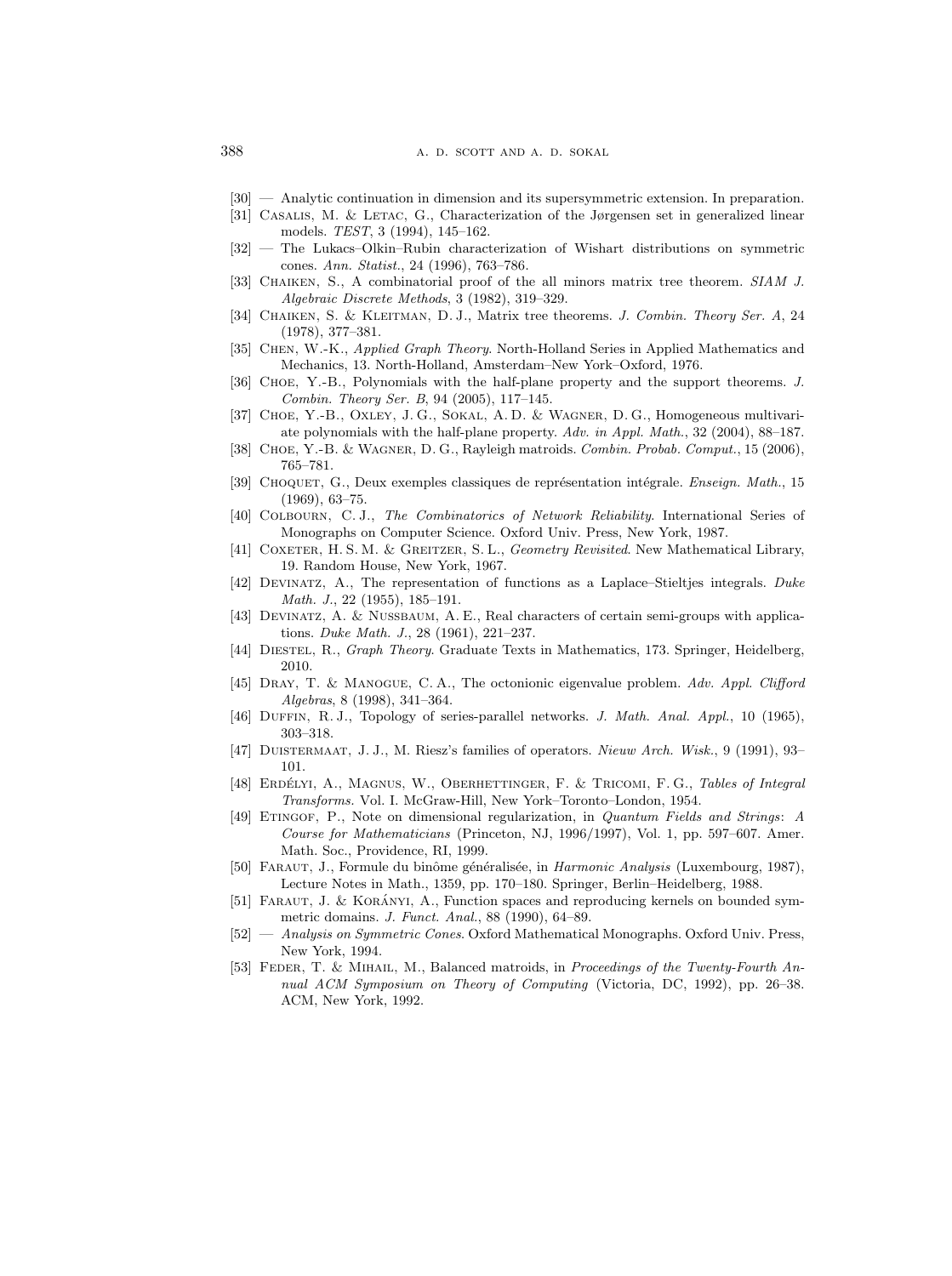- <span id="page-66-13"></span>[54] FIELDS, J. L. & ISMAIL, M. E. H., On the positivity of some  $_1F_2$ 's. SIAM J. Math. Anal., 6 (1975), 551–559.
- <span id="page-66-19"></span>[55] Freudenthal, H., Beziehungen der E<sup>7</sup> und E<sup>8</sup> zur Oktavenebene. I. Indag. Math., 16 (1954), 218–230.
- <span id="page-66-14"></span>[56] Gasper, G., Positive integrals of Bessel functions. SIAM J. Math. Anal., 6 (1975), 868– 881.
- <span id="page-66-6"></span>[57] Gillis, J., Reznick, B. & Zeilberger, D., On elementary methods in positivity theory. SIAM J. Math. Anal., 14 (1983), 396–398.
- <span id="page-66-1"></span>[58] GINDIKIN, S. G., Invariant generalized functions in homogeneous domains. Funktsional. Anal. i Prilozhen., 9 (1975), 56–58 (Russian); English translation in Funct. Anal. Appl., 9 (1975), 50–52.
- <span id="page-66-12"></span>[59] GLÖCKNER, H., Positive definite functions on infinite-dimensional convex cones. Mem. Amer. Math. Soc., 166:789 (2003).
- <span id="page-66-17"></span>[60] Goodman, N. R., Statistical analysis based on a certain multivariate complex Gaussian distribution. Ann. Math. Statist., 34 (1963), 152–177.
- <span id="page-66-18"></span>[61] Graczyk, P., Letac, G. & Massam, H., The complex Wishart distribution and the symmetric group. Ann. Statist., 31 (2003), 287–309.
- <span id="page-66-21"></span>[62] Gurau, R., Magnen, J. & Rivasseau, V., Tree quantum field theory. Ann. Henri  $Poincaré, 10 (2009), 867-891.$
- <span id="page-66-20"></span>[63] HILGERT, J. & NEEB, K. H., Vector valued Riesz distributions on Euclidian Jordan algebras. J. Geom. Anal., 11 (2001), 43–75.
- <span id="page-66-11"></span>[64] HIRSCH, F., Familles résolvantes générateurs, cogénérateurs, potentiels. Ann. Inst. Fourier (Grenoble), 22 (1972), 89–210.
- <span id="page-66-15"></span>[65] HÖRMANDER, L., The Analysis of Linear Partial Differential Operators. I. Grundlehren der Mathematischen Wissenschaften, 256. Springer, Berlin–Heidelberg, 1990.
- <span id="page-66-8"></span>[66] Horn, R. A., On infinitely divisible matrices, kernels, and functions. Z. Wahrsch. Verw. Gebiete, 8 (1967), 219–230.
- <span id="page-66-9"></span> $[67]$  — The theory of infinitely divisible matrices and kernels. Trans. Amer. Math. Soc., 136 (1969), 269–286.
- <span id="page-66-10"></span>[68] — Infinitely divisible positive definite sequences. Trans. Amer. Math. Soc., 136 (1969), 287–303.
- <span id="page-66-16"></span>[69] Ingham, A. E., An which occurs in statistics. Proc. Camb. Philos. Soc., 29 (1933), 271– 276.
- <span id="page-66-2"></span>[70] Ishi, H., Positive Riesz distributions on homogeneous cones. J. Math. Soc. Japan, 52 (2000), 161–186.
- <span id="page-66-5"></span>[71] ISMAIL, M. E. H. & TAMHANKAR, M. V., A combinatorial approach to some positivity problems. SIAM J. Math. Anal., 10 (1979), 478–485.
- <span id="page-66-0"></span>[72] Kaluza, T., Elementarer Beweis einer Vermutung von K. Friedrichs und H. Lewy. Math. Z., 37 (1933), 689–697.
- <span id="page-66-4"></span>[73] Kauers, M. & Zeilberger, D., Experiments with a positivity-preserving operator. Experiment. Math., 17 (2008), 341–345.
- <span id="page-66-3"></span>[74] KIRCHHOFF, G., Über die Auflösung der Gleichungen, auf welche man bei der Untersuchung der linearen Verteilung galvanischer Ströme gefürht wird. Ann. Phys., 148 (1847), 497–508.
- <span id="page-66-7"></span>[75] Koornwinder, T., Positivity proofs for linearization and connection coefficients of orthogonal polynomials satisfying an addition formula. J. London Math. Soc., 18 (1978), 101–114.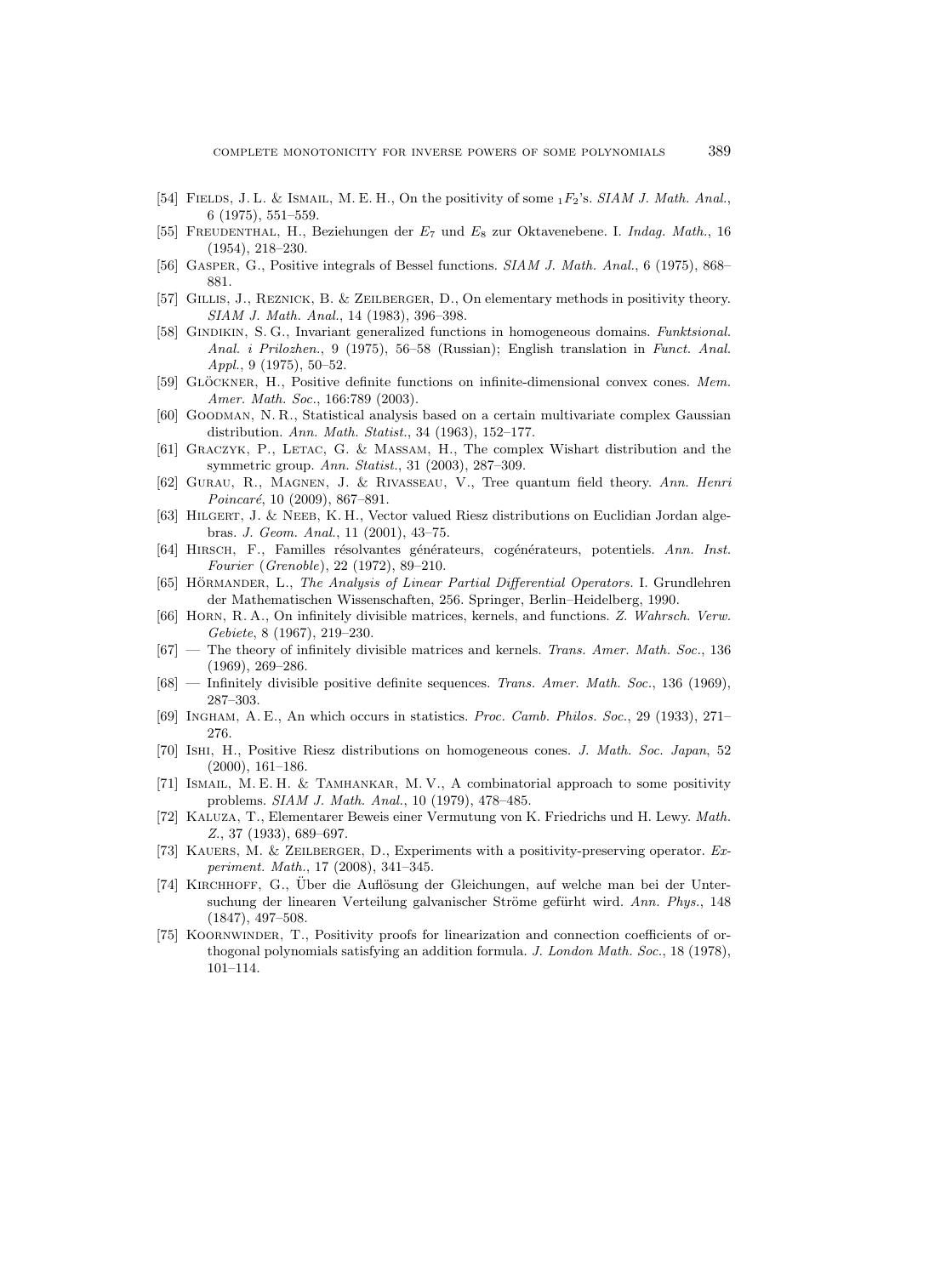- <span id="page-67-13"></span>[76] Korepin, V. E., Bogoliubov, N. M. & Izergin, A. G., Quantum Inverse Scattering Method and Correlation Functions. Cambridge Monographs on Mathematical Physics. Cambridge Univ. Press, Cambridge, 1993.
- <span id="page-67-3"></span>[77] LASSALLE, M., Algèbre de Jordan et ensemble de Wallach. Invent. Math., 89 (1987), 375–393.
- <span id="page-67-12"></span>[78] Marcus, M., Finite Dimensional Multilinear Algebra. Part II. Pure and Applied Mathematics, 23. Marcel Dekker, New York, 1975.
- <span id="page-67-17"></span>[79] Massam, H., An exact decomposition theorem and a unified view of some related distributions for a class of exponential transformation models on symmetric cones. Ann. Statist., 22 (1994), 369–394.
- <span id="page-67-18"></span>[80] Massam, H. & Neher, E., On transformations and determinants of Wishart variables on symmetric cones. J. Theoret. Probab., 10 (1997), 867–902.
- <span id="page-67-11"></span>[81] MOAK, D. S., Completely monotonic functions of the form  $s^{-b}(s^2+1)^{-a}$ . Rocky Mountain J. Math., 17 (1987), 719–725.
- <span id="page-67-15"></span>[82] MOLDOVAN, M. M. & GOWDA, M. S., Strict diagonal dominance and a Geršgorin type theorem in Euclidean Jordan algebras. Linear Algebra Appl., 431 (2009), 148–161.
- <span id="page-67-1"></span>[83] Moon, J. W., Counting Labelled Trees. Canadian Mathematical Congress, Montreal, QC, 1970.
- <span id="page-67-2"></span>[84] — Some determinant expansions and the matrix-tree theorem. Discrete Math., 124 (1994), 163–171.
- <span id="page-67-16"></span>[85] MUIRHEAD, R. J., Aspects of Multivariate Statistical Theory. Wiley Series in Probability and Mathematical Statistics. Wiley, New York, 1982.
- <span id="page-67-0"></span>[86] NERODE, A. & SHANK, H., An algebraic proof of Kirchhoff's network theorem. Amer. Math. Monthly, 68 (1961), 244–247.
- <span id="page-67-10"></span>[87] Nussbaum, A. E., The Hausdorff–Bernstein–Widder theorem for semi-groups in locally compact Abelian groups. Duke Math. J., 22 (1955), 573–582.
- <span id="page-67-21"></span>[88] OXLEY, J. G., Graphs and series-parallel networks, in Theory of Matroids, Encyclopedia Math. Appl., 26, pp. 97–126. Cambridge Univ. Press, Cambridge, 1986.
- <span id="page-67-22"></span>[89] — Private communication. March 2008 and September 2011.
- <span id="page-67-4"></span>[90] — Matroid Theory. Oxford Graduate Texts in Mathematics, 21. Oxford Univ. Press, Oxford, 2011.
- <span id="page-67-20"></span>[91] Oxley, J. G., Vertigan, D. & Whittle, G., On maximum-sized near-regular and  $\frac{6}{1}$  matroids. *Graphs Combin.*, 14 (1998), 163–179.
- <span id="page-67-9"></span>[92] Pemantle, R., Analytic combinatorics in d variables: an overview, in Algorithmic Probability and Combinatorics, Contemp. Math., 520, pp. 195–220. Amer. Math. Soc., Providence, RI, 2010.
- <span id="page-67-6"></span>[93] Pemantle, R. & Wilson, M. C., Asymptotics of multivariate sequences. I. Smooth points of the singular variety. J. Combin. Theory Ser. A, 97 (2002), 129–161.
- <span id="page-67-7"></span>[94] — Asymptotics of multivariate sequences. II. Multiple points of the singular variety. Combin. Probab. Comput., 13 (2004), 735–761.
- <span id="page-67-8"></span>[95] — Twenty combinatorial examples of asymptotics derived from multivariate generating functions. SIAM Rev., 50 (2008), 199–272.
- <span id="page-67-5"></span>[96] Pendavingh, R. A. & van Zwam, S. H. M., Skew partial fields, multilinear representations of matroids, and a matrix tree theorem. Adv. in Appl. Math., 50 (2013), 201–227.
- <span id="page-67-14"></span>[97] Prells, U., Friswell, M. I. & Garvey, S. D., Use of geometric algebra: compound matrices and the determinant of the sum of two matrices. R. Soc. Lond. Proc. Ser. A Math. Phys. Eng. Sci., 459 (2003), 273–285.
- <span id="page-67-19"></span>[98] REED, M. & SIMON, B., Methods of Modern Mathematical Physics. II. Fourier analysis, self-adjointness. Academic Press, New York–London, 1975.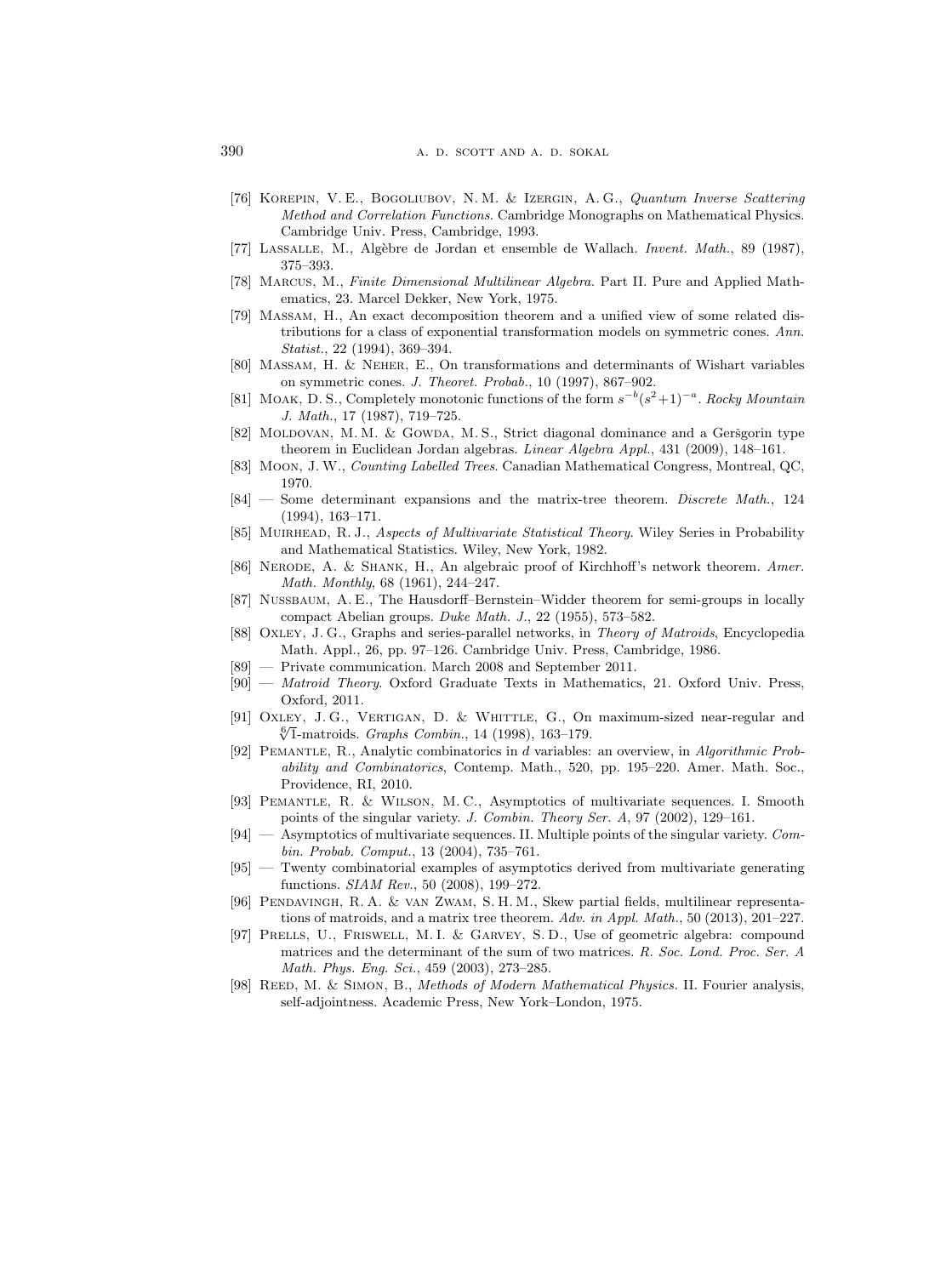- <span id="page-68-9"></span>[99] RIESZ, M., L'intégrale de Riemann–Liouville et le problème de Cauchy. Acta Math., 81 (1949), 1–223.
- <span id="page-68-22"></span>[100] Robertson, N. & Seymour, P. D., Graph minors. XX. Wagner's conjecture. J. Combin. Theory Ser. B, 92 (2004), 325–357.
- <span id="page-68-7"></span>[101] Rossi, H. & Vergne, M., Analytic continuation of the holomorphic discrete series of a semi-simple Lie group. Acta Math., 136 (1976), 1–59.
- <span id="page-68-14"></span>[102] ROYLE, G. & SOKAL, A.D., The Brown–Colbourn conjecture on zeros of reliability polynomials is false. J. Combin. Theory Ser. B, 91 (2004), 345–360.
- <span id="page-68-17"></span>[103] Rump, S. M., Theorems of Perron–Frobenius type for matrices without sign restrictions. Linear Algebra Appl., 266 (1997), 1–42.
- <span id="page-68-16"></span>[104] SCHWARTZ, L., Théorie des Distributions. Publications de l'Institut de Mathématique de l'Université de Strasbourg, No. IX-X. Hermann, Paris, 1966.
- <span id="page-68-5"></span>[105] SCOTT, A.D. & SOKAL, A.D., Complete monotonicity for inverse powers of some combinatorially defined polynomials. Expanded version, 2013. [arXiv:1301.2449v3 \[math.CO\]](http://arxiv.org/abs/1301.2449v3).
- <span id="page-68-2"></span>[106] SHANBHAG, D. N., The Davidson–Kendall problem and related results on the structure of the Wishart distribution. Austral. J. Statist., 30A (1988), 272–280.
- <span id="page-68-21"></span>[107] Shucker, D. S., Extensions and generalizations of a theorem of Widder and of the theory of symmetric local semigroups. J. Funct. Anal., 58 (1984), 291–309.
- <span id="page-68-18"></span>[108] SIEGEL, C. L., Uber die analytische Theorie der quadratischen Formen. Ann. of Math., 36 (1935), 527–606.
- <span id="page-68-4"></span>[109] Sokal, A. D., The multivariate Tutte polynomial (alias Potts model) for graphs and matroids, in Surveys in Combinatorics 2005, London Math. Soc. Lecture Note Ser., 327, pp. 173–226. Cambridge Univ. Press, Cambridge, 2005.
- <span id="page-68-3"></span> $[110]$  — When is a Riesz distribution a complex measure? Bull. Soc. Math. France, 139 (2011), 519–534.
- <span id="page-68-20"></span>[111] Speer, E. R., Dimensional and analytic renormalization, in Renormalization Theory (Erice, 1975), NATO Advanced Study Inst. Series C: Math. and Phys. Sci., 23, pp. 25–93. Reidel, Dordrecht, 1976.
- <span id="page-68-1"></span>[112] STRAUB, A., Positivity of Szegő's rational function. Adv. in Appl. Math., 41 (2008), 255– 264.
- <span id="page-68-0"></span>[113] Szegő, G., Über gewisse Potenzreihen mit lauter positiven Koeffizienten. Math. Z., 37 (1933), 674–688.
- <span id="page-68-19"></span>[114] Terras, A., Harmonic Analysis on Symmetric Spaces and Applications. II. Springer, Berlin–Heidelberg, 1988.
- <span id="page-68-15"></span>[115] Thomas, E. G. F., Bochner and Bernstein theorems via the nuclear integral representation theorem. J. Math. Anal. Appl., 297 (2004), 612–624.
- <span id="page-68-6"></span>[116] Vere-Jones, D., A generalization of permanents and determinants. Linear Algebra Appl., 111 (1988), 119–124.
- <span id="page-68-10"></span>[117] Wagner, D. G., Matroid inequalities from electrical network theory. Electron. J. Combin., 11 (2004/06), Article 1, 17 pp.
- <span id="page-68-13"></span>[118] — Negatively correlated random variables and Mason's conjecture for independent sets in matroids. Ann. Comb., 12 (2008), 211–239.
- <span id="page-68-12"></span>[119] — Multivariate stable polynomials: theory and applications. Bull. Amer. Math. Soc., 48  $(2011), 53-84.$
- <span id="page-68-11"></span>[120] WAGNER, D. G. & WEI, Y., A criterion for the half-plane property. Discrete Math., 309:6 (2009), 1385–1390.
- <span id="page-68-8"></span>[121] WALLACH, N. R., The analytic continuation of the discrete series. II. Trans. Amer. Math. Soc., 251 (1979), 19–37.